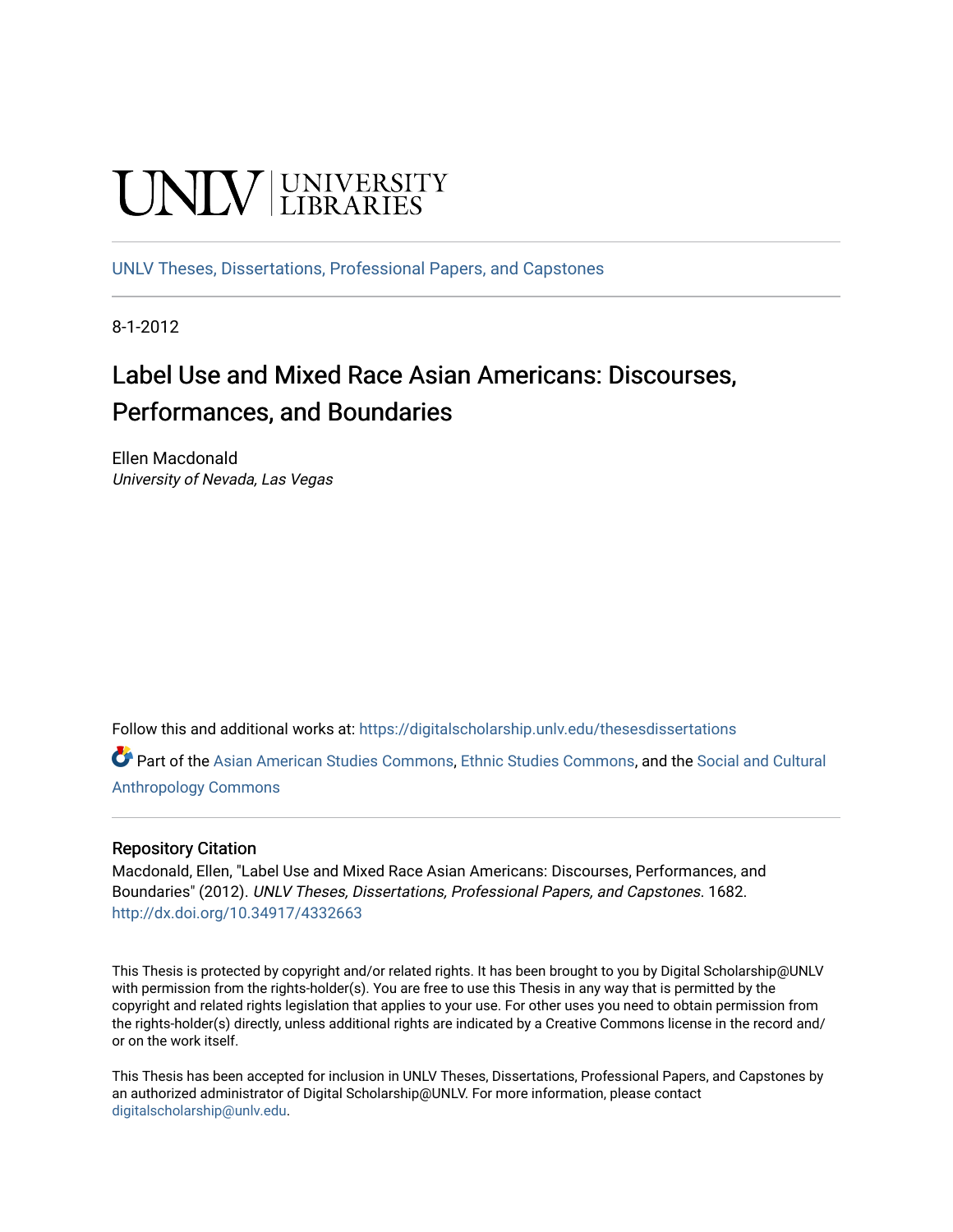# LABEL USE AND MIXED RACE ASIAN AMERICANS:

# DISCOURSES, PERFORMANCES,

#### AND BOUNDARIES

By

Ellen C. MacDonald

A thesis submitted in partial fulfillment

of the requirements for the

Master of Arts in Anthropology

Department of Anthropology

College of Liberal Arts

The Graduate College

University of Nevada, Las Vegas

August 2012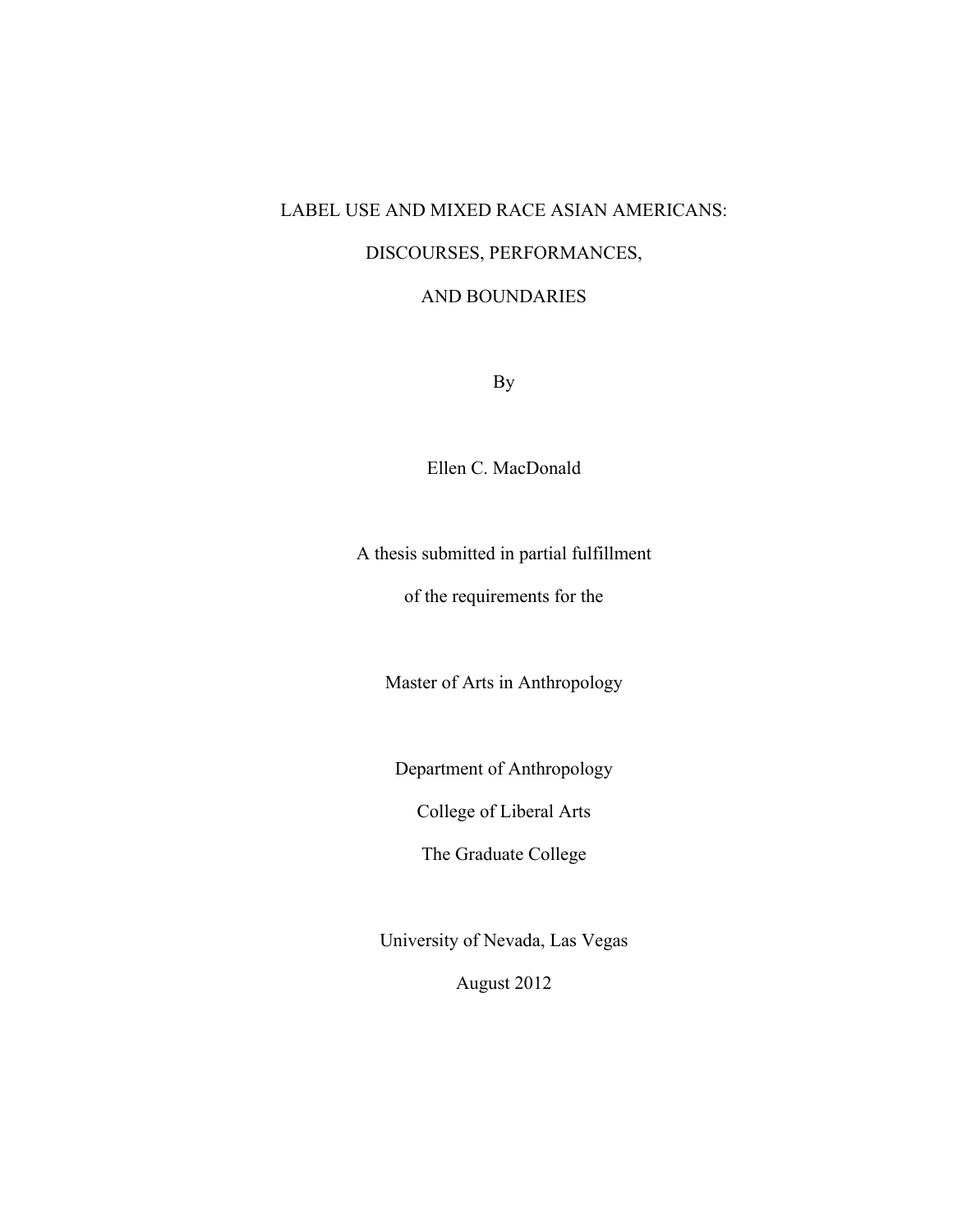

### THE GRADUATE COLLEGE

We recommend the thesis prepared under our supervision by

# **Ellen MacDonald**

entitled

# **Label Use and Mixed Race Asian Americans: Discourses, Performances, and Boundaries**

be accepted in partial fulfillment of the requirements for the degree of

## **Master of Arts in Anthropology**

Department of Anthropology

Heidi Swank, Committee Chair

Jiemm Bao, Committee Member

Liam Frink, Committee Member

Rainier Spencer, Graduate College Representative

Ronald Smith, Ph. D., Vice President for Research and Graduate Studies and Dean of the Graduate College

**August 2012**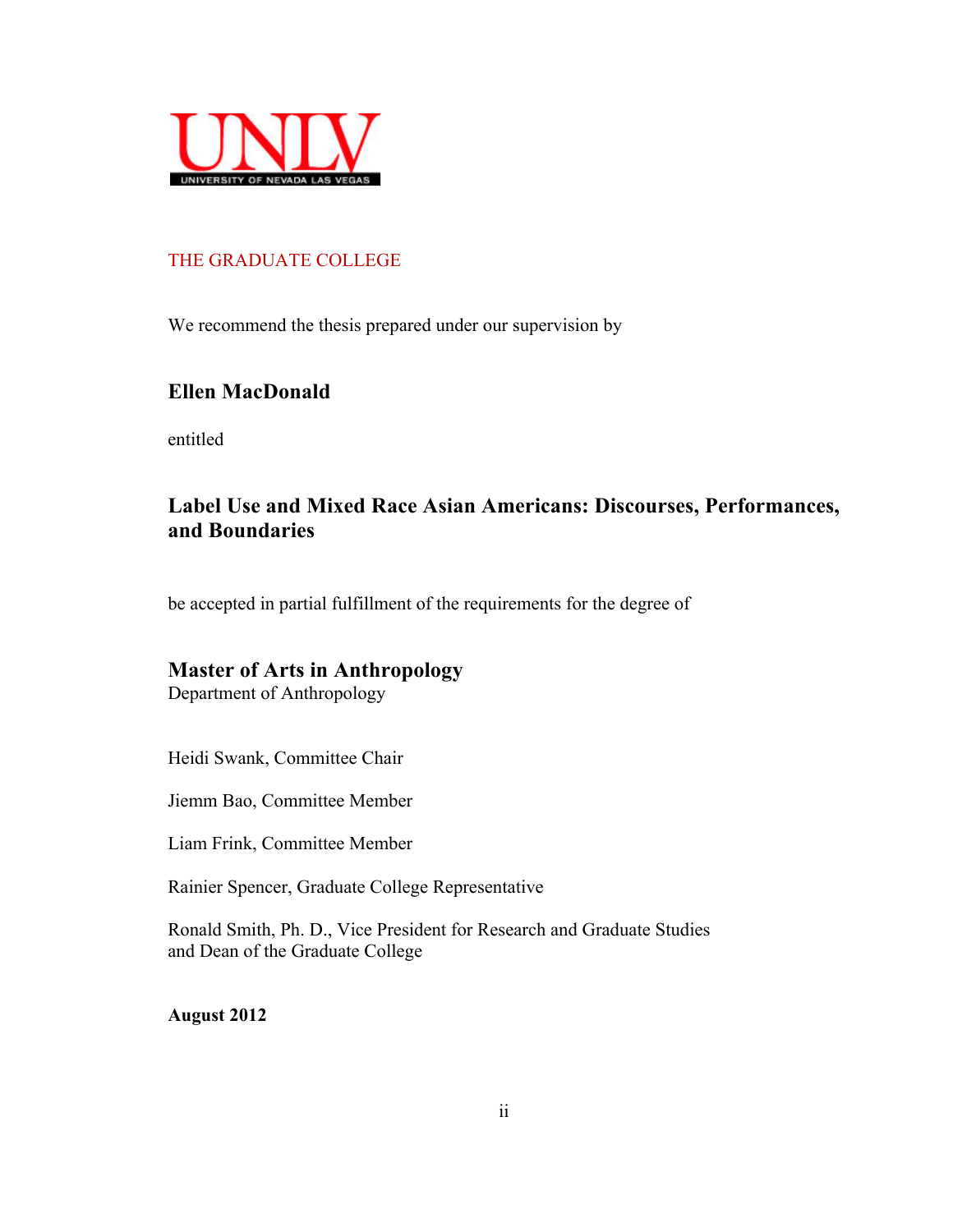#### ABSTRACT

A person's identity is not fixed or stable, rather it changes over time and even from moment to moment (Nagel 1994). Throughout an individual's life he or she constantly cites discourses that relate specific appearances, actions, and behaviors to certain labeled social categories and those discourses make an individual intelligible as an acknowledged type of person (Butler 1990). The self, or identity, that someone presents at any point in time is comprised of the different types of information, both verbal and nonverbal, that the person provides to his audience (Goffman 1959). Labels are one verbal source of information that can both reinforce and subvert the discourses associated with them. Mixed race Asian Americans have a variety of labels to choose from when asserting a racial, ethnic, or national identity to an audience. Through interviews with 21 mixed race Asian Americans (Asian-white, Asian-black, Asian-Hispanic, and Asianmultiple other races), my research examines what factors influence mixed race Asian Americans to choose to assert a particular label at any given moment in time. Since ethnic identity is a result of the interaction of both internal and external opinions (Nagel 1994), my research also investigates how other people select labels to assign to mixed race Asian Americans.

iii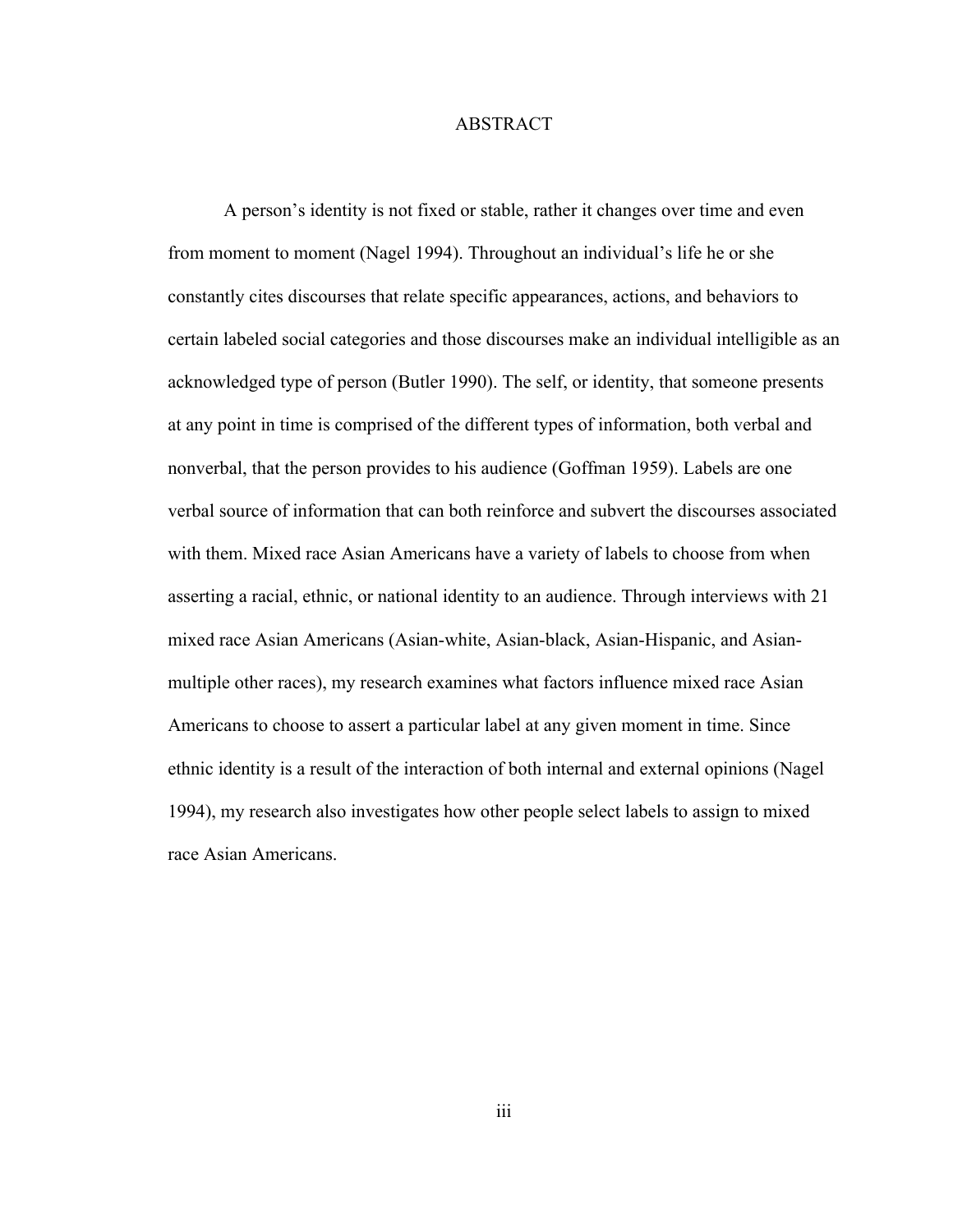# TABLE OF CONTENTS

| CHAPTER 2: THE ACT OF CHOOSING A LABEL TO PRESENT A SELF  14 |  |
|--------------------------------------------------------------|--|
|                                                              |  |
|                                                              |  |
|                                                              |  |
|                                                              |  |
|                                                              |  |
|                                                              |  |
|                                                              |  |
|                                                              |  |
|                                                              |  |
|                                                              |  |
|                                                              |  |
|                                                              |  |
|                                                              |  |
|                                                              |  |
|                                                              |  |
|                                                              |  |
|                                                              |  |
|                                                              |  |
|                                                              |  |
|                                                              |  |
|                                                              |  |
|                                                              |  |
| <u>72</u>                                                    |  |
|                                                              |  |
|                                                              |  |
|                                                              |  |
|                                                              |  |
|                                                              |  |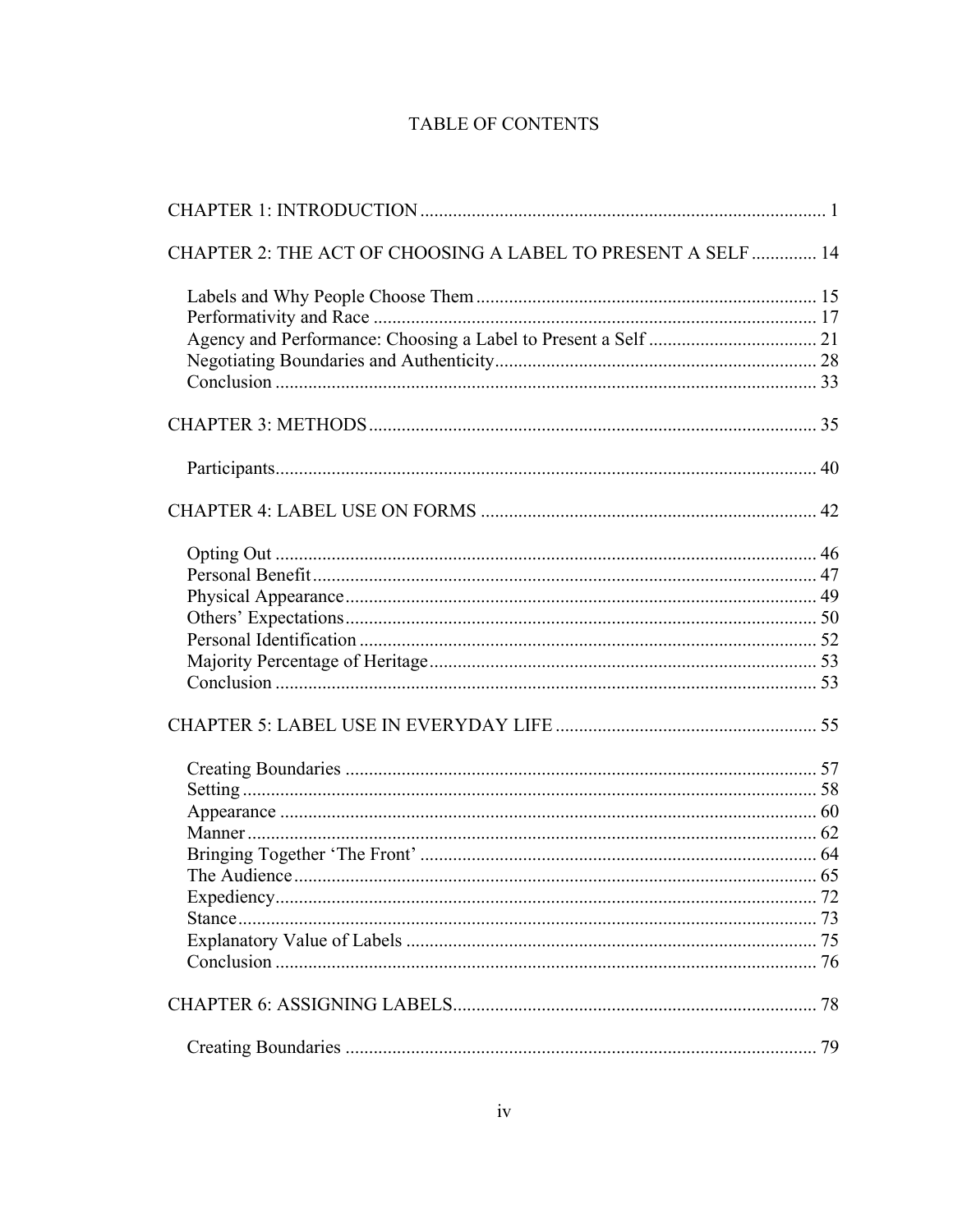| APPENDIX D: QUESTIONS ON RACE AND ETHNICITY: 1990-2010 CENSUSES                                                                                                                                                                |  |
|--------------------------------------------------------------------------------------------------------------------------------------------------------------------------------------------------------------------------------|--|
|                                                                                                                                                                                                                                |  |
| 111 note can be consumed as the contract of the constraint of the contract of the consumed and the contract of the construction of the contract of the construction of the contract of the construction of the contract of the |  |
|                                                                                                                                                                                                                                |  |
|                                                                                                                                                                                                                                |  |
|                                                                                                                                                                                                                                |  |
|                                                                                                                                                                                                                                |  |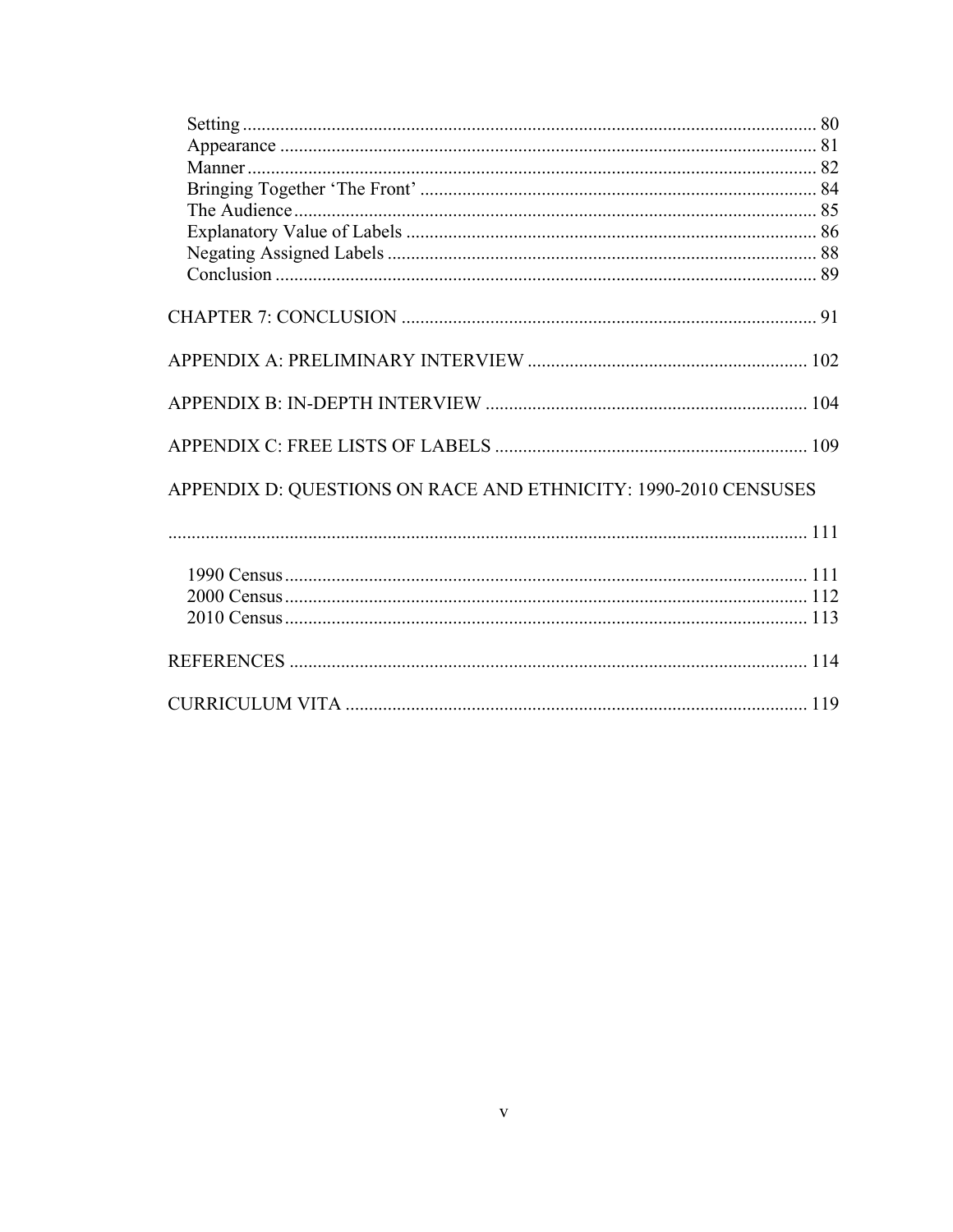#### CHAPTER 1

#### INTRODUCTION

I was at school on a Saturday with a bunch of other kids in October of 2002. We were here to take the PSATs. I was prepared to fill in bubbles and answer challenging questions. I was not expecting to have difficulty with a question before I got to the actual test. Name? Simple. Ellen C. MacDonald. Address? Easy. 8 Paterson Road. Gender? Female. Race? Well, my mom was born in Taiwan and her parents were originally from China. My dad grew up in Florida and his parents in New York. I knew they were white. So the answer for race was Asian and white. But then I realized that I could only fill in one circle to indicate my race and I didn't know what to put. I wasn't 'Asian', but I wasn't 'Caucasian' either. I was both, but there was no way for me to let them know that. When the proctor asked if everyone was finished so that we could move on to the next section I still hadn't filled in a bubble. Finally I hastily marked 'Caucasian'. 'Caucasian' was the only circle I indicated in part because I had been raised primarily by my white father and so, to a certain extent, I knew more about what being white (and American) was like than I did about being Chinese. But I also decided to be 'Caucasian' on paper that day because I knew that Asians sometimes qualified for affirmative action and I wanted to know that I got into college because of my abilities and not because of my race. Additionally, being Asian could be a disadvantage in certain admissions circumstances where many Asians compete for a limited number of spots. I was fifteen.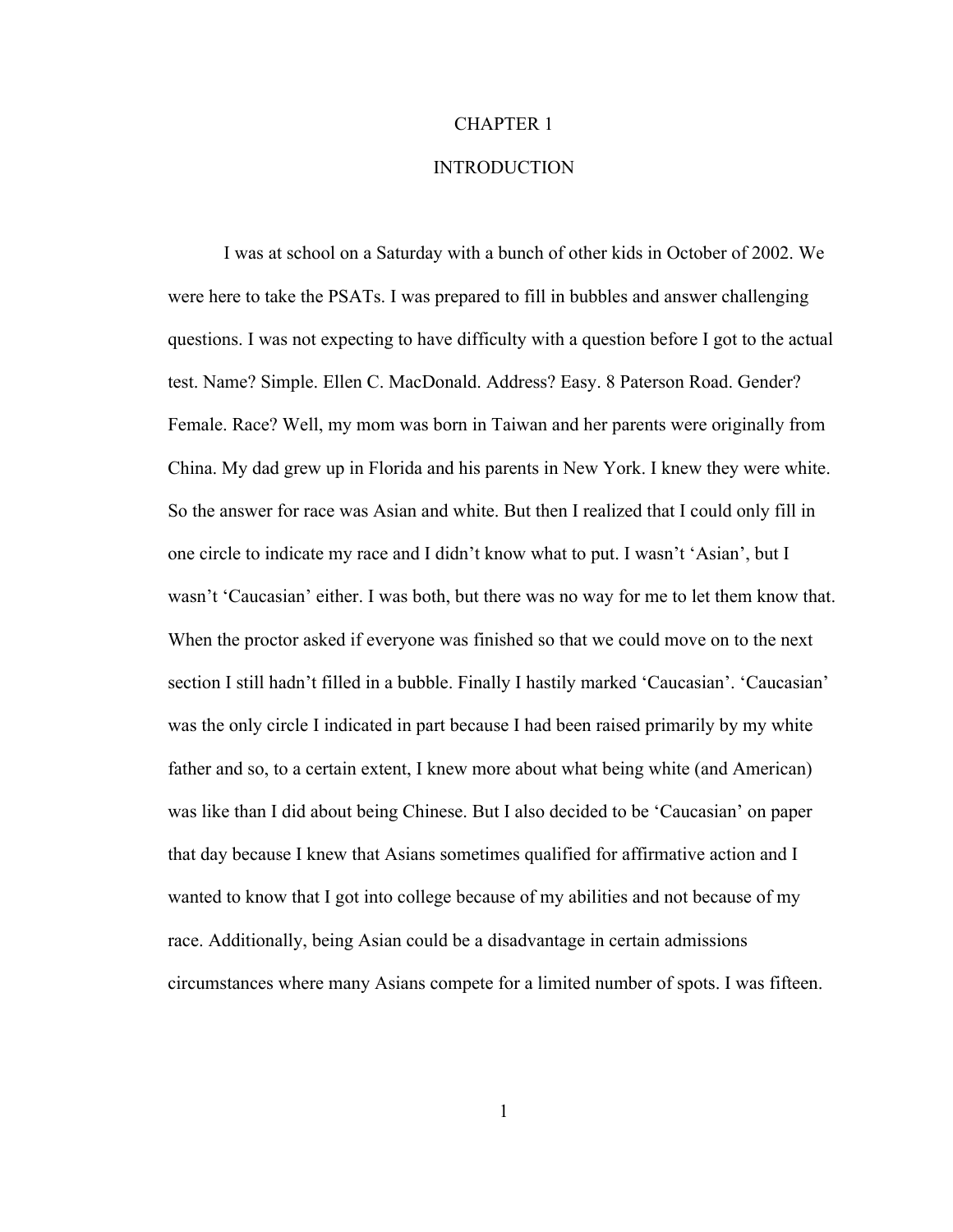Years later I was out doing participant observation for this project when somebody in the group of people I was with learned my full name. I had just met this young Filipino man and he asked me, "Are you half? Asian?" I nodded and said, "Mmhmm". I assume he clarified his first question because I look more Asian than my name indicates. But that wasn't the end of his questioning. After I had responded positively to being half Asian he asked, "Chinese?" This time I responded with, "Yeah! You're probably the first person to get all of that right, ever". Even though I never supplied a label to describe my background I was constructed as half Asian, specifically Chinese, in that moment in time because I did not deny the labels that were given to me. This man had gathered information about me, through my name, my appearance, and my actions and used this information to define who I was. Through the conversation my performance of a half Asian/Chinese identity emerged. The fact that I am also half white was implied by my last name but never verbalized. What kind of white I am was not discussed while what type of Asian I am was. Perhaps this is because he was Filipino. The extent to which my background is discussed at any given time often depends on who I'm talking to and the questions they ask me.

These two vignettes show how I use different labels to describe myself in different situations. In the first example I was able to self-select a label from the choices made available to me. When the Filipino man was asking me questions about my background, I had a couple different labels given to me, which I could have chosen to deny, but chose to accept. As a result of both choosing a label and of being assigned labels, I was positioned within discourses of race, or the ways we have of talking about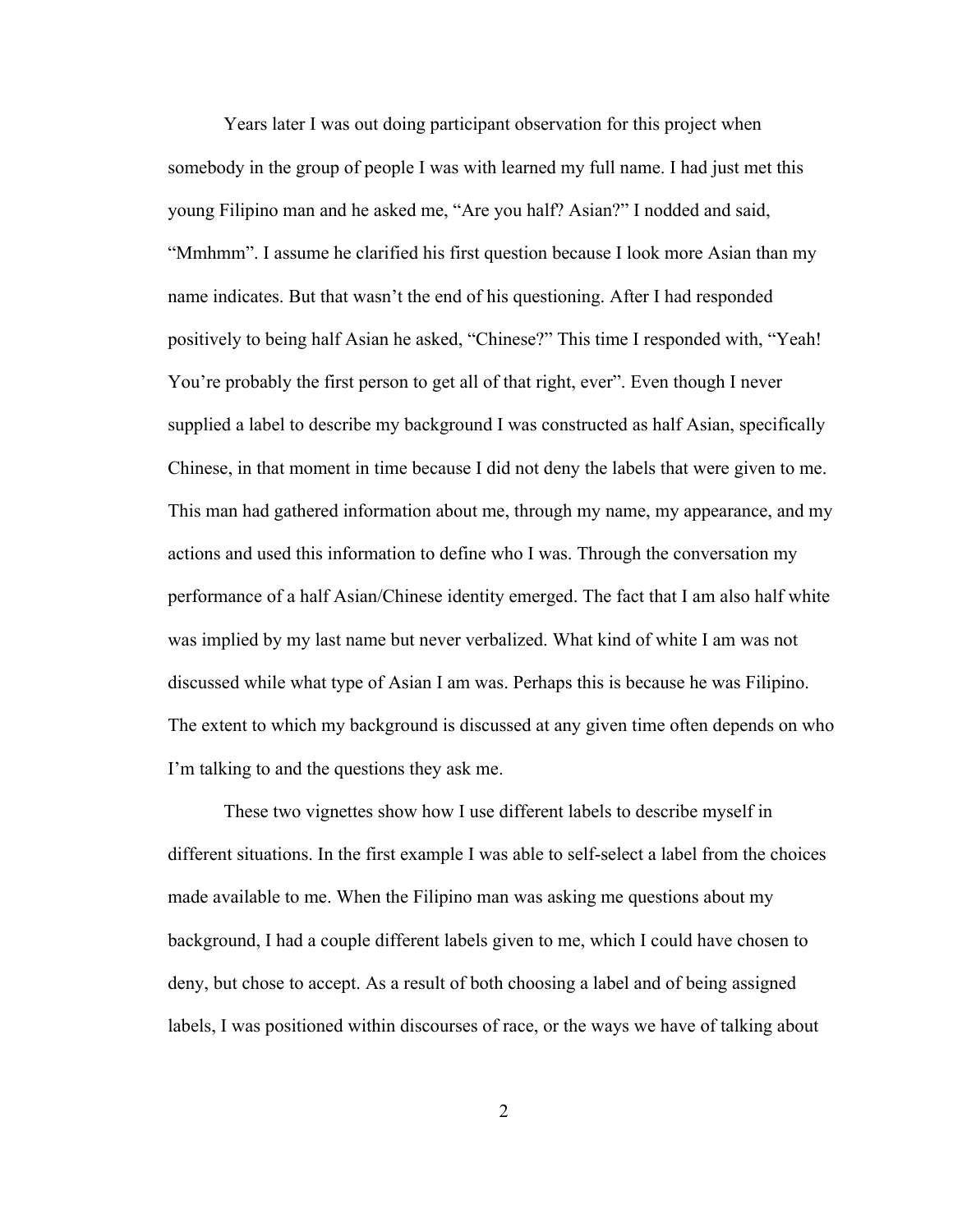how we understand race, in the U.S. One way we understand race is through the labels that correspond with specific social categories like 'Asian American' and 'mixed race' that each have their own discourses on what members should look like and how members should act. Each repetition of labeling cites those larger discourses and that repeated citation is called performativity (Butler 1990). In both of the introductory scenarios, I was exercising agency, or was capable of acting (Ahearn 2001b). Acting, here, is in the simple form of choosing a label for myself, even if that choice is structured in a variety of ways, or of choosing to deny or accept a label that another selects for me. I was also 'presenting a self' (Goffman 1959) to an audience in both of the snapshots from my life given above. On the SAT, I presented a white self to the College Board and to members of college admissions boards that would look at my scores. In the second story, my presentation of a half Chinese (half white) self was co-constructed by both me and my interlocutor, or audience. The self, or identity, presented under a variety of circumstances is not always exactly the same. And in both examples, labels were one aspect of the self that was presented. Mixed race Americans have a variety of labels they can choose from to describe themselves that include labels for race, ethnicity, and nationality. Why do they use the labels they do at any given moment? When others choose to label mixed race Asian Americans, how do they decide what label(s) to use? Are there similarities or differences in the factors that influence why people choose certain labels for themselves and for others? How do the patterns of their label use impact larger racial, ethnic, and national discourses in the U.S.?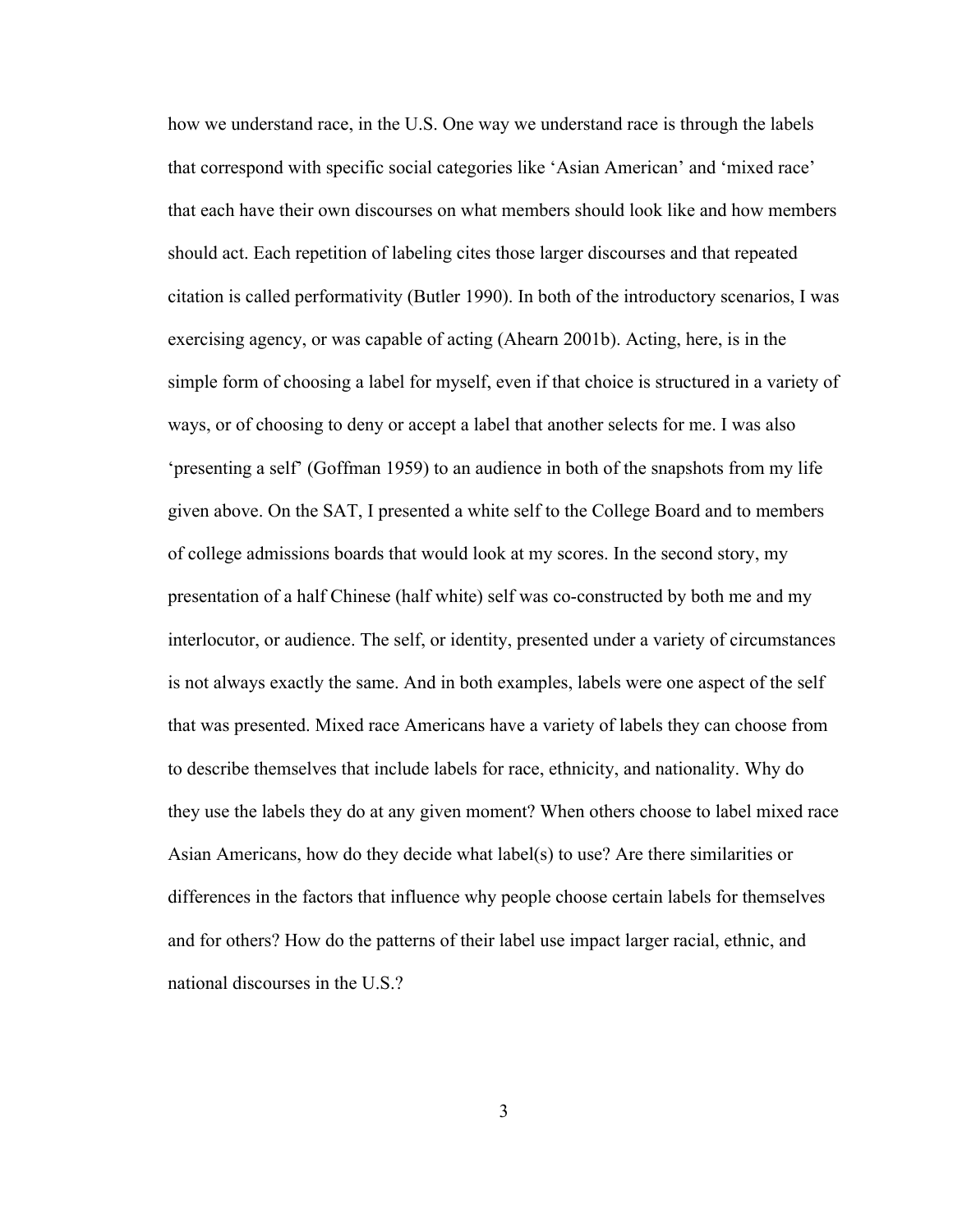In conducting my research it was important to ask about race, ethnicity, and nationality because each of the three terms can hold different meanings for different people. Academic definitions do not necessarily coincide with the government's definitions or with the average American's lived experiences of race and ethnicity. For example, the U.S. Census Bureau considers 'Hispanic/Latino/Spanish origin' an ethnicity, not a race. Many who self-identify as Hispanic on forms however, see that identity as a race rather than an ethnicity (Hitlin et al. 2007). As for my participants, some do not distinguish between ethnicity and nationality. They provide the same answer, the same labels, when asked "What is your ethnicity?" and "What is your nationality?" Other participants use different labels to answer each of those questions. The differences may stem in part from participants providing the answer they know that others want to hear, but the concept of nationality can bring with it socialization into being a citizen of that nation and a sense of belonging to that nation (Smith 1991). Many mixed race Asian Americans are born outside of the United States and/or have spent a significant amount of time in the country of origin of one of their parents. These experiences, both within and outside of the U.S., may have socialized them to different feelings of belonging to different nations. Additionally, as members of at least one diaspora, mixed race Asian Americans may have an awareness of 'imagined communities' (Anderson 1991) or 'mythic homeland(s)' (Safran 1991), nations that their ancestors belonged to but which they have only heard about. The recognition that their ancestors came from somewhere else might make mixed race Asian Americans feel as if they belong to those other nations as well. Race, ethnicity, and nationality are not often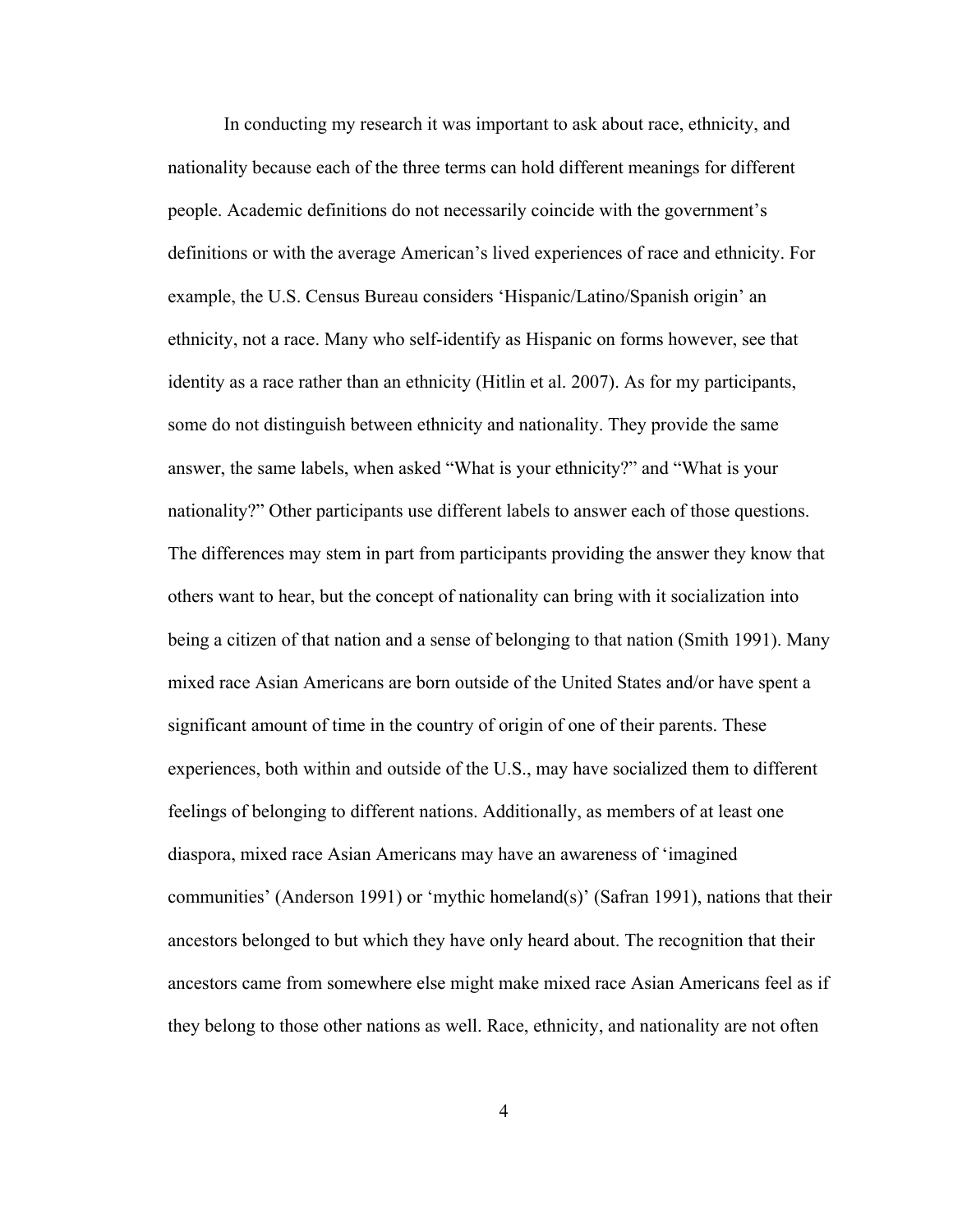differentiated in people's everyday lives; therefore it is important to account for all of these concepts.

One academic distinction between race and ethnicity that is relevant to my research questions is the idea that race can be assigned whereas ethnicity (and nationality) is often asserted (Cornell and Hartmann 2007). Race, for the most part, is apparent based on the way someone looks. However, which specific phenotypic variations become associated with a particular race is a matter of history and social construction (Wade 1993). Racial discourses associate certain eye shapes, skin tones, and hair textures with certain racial categories whereas other physical characteristics such as the size of people's heads and ears are not part of racial discourses. Because certain features are racialized, someone else can look at you and assign you to a race; they situate you within and understand you in terms of these discourses. In this sense, racial identity is ascribed and that ascription harkens back to a historical power differential between the ones labeling and the ones being labeled. Ethnicity and nationality, however, are asserted through your cultural practices, which are not always readily apparent and are often more symbolic in nature (Gans 1979). In this distinction, race is something that is given to you whereas you claim ethnicity and nationality.

In terms of my research questions, you might expect others to label mixed race Americans in racial terms whereas they label themselves in terms of ethnicity and nationality. However, it is here that the boundaries between race, ethnicity, and nationality become blurred. Race, ethnicity, and nationality can all be both assigned and asserted; the academic distinction between them does not hold in all cases. You may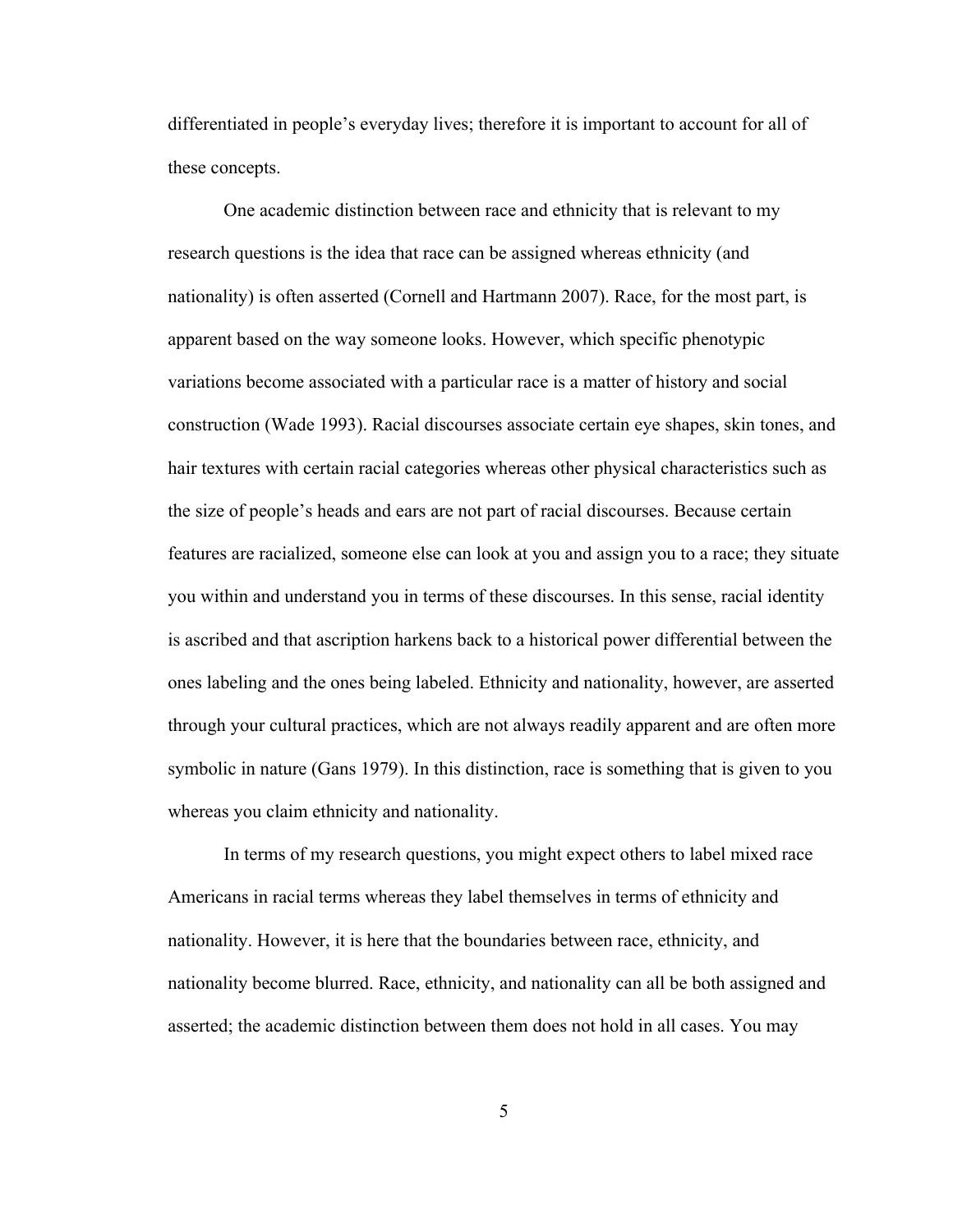assert a race that is different from the one that others assign to you. An ethnicity or nationality may be ascribed to you that does not match up with the one you assert. Individuals of mixed racial background can appear racially ambiguous; it may be difficult for others to assign them a race. They, therefore, may have the opportunity to assert race as well as ethnicity. Others may also challenge those assertions. Assigned (external) and asserted (internal) identities – racial, ethnic, and national – are two sides of the same coin as they are both the product of interactions between groups (Eriksen 2002). Mixed race individuals navigate between assigned and asserted identities and that navigation may, in part, be accomplished through the use of identity labels for race, ethnicity, and nationality.

Race is a difficult term to define; the term 'mixed race' is even more problematic. Several scholars have expressed reservations about the use of the term 'mixed race'. They claim that calling someone mixed race simply reifies the idea of biological race (Renn 2004; Spencer 2004). In order for a mixed race person to exist, you need parents who belong to two different "pure" races to reproduce. This assumes that there is such a thing as a pure race to begin with. Race is a social construct, so if biological race does not exist, then there should be no mixed race individuals. However, we live in a racializing society (Bonilla-Silva 1997), which is reflected in the lived experiences of many people of color, and sometimes especially for mixed race individuals when others try to categorize them. People do not stop categorizing, or stop attempting to categorize, others based on the way they look merely because race has no real biological basis. Describing these individuals as 'mixed race', biracial, multiracial, or 'mixed heritage' is currently the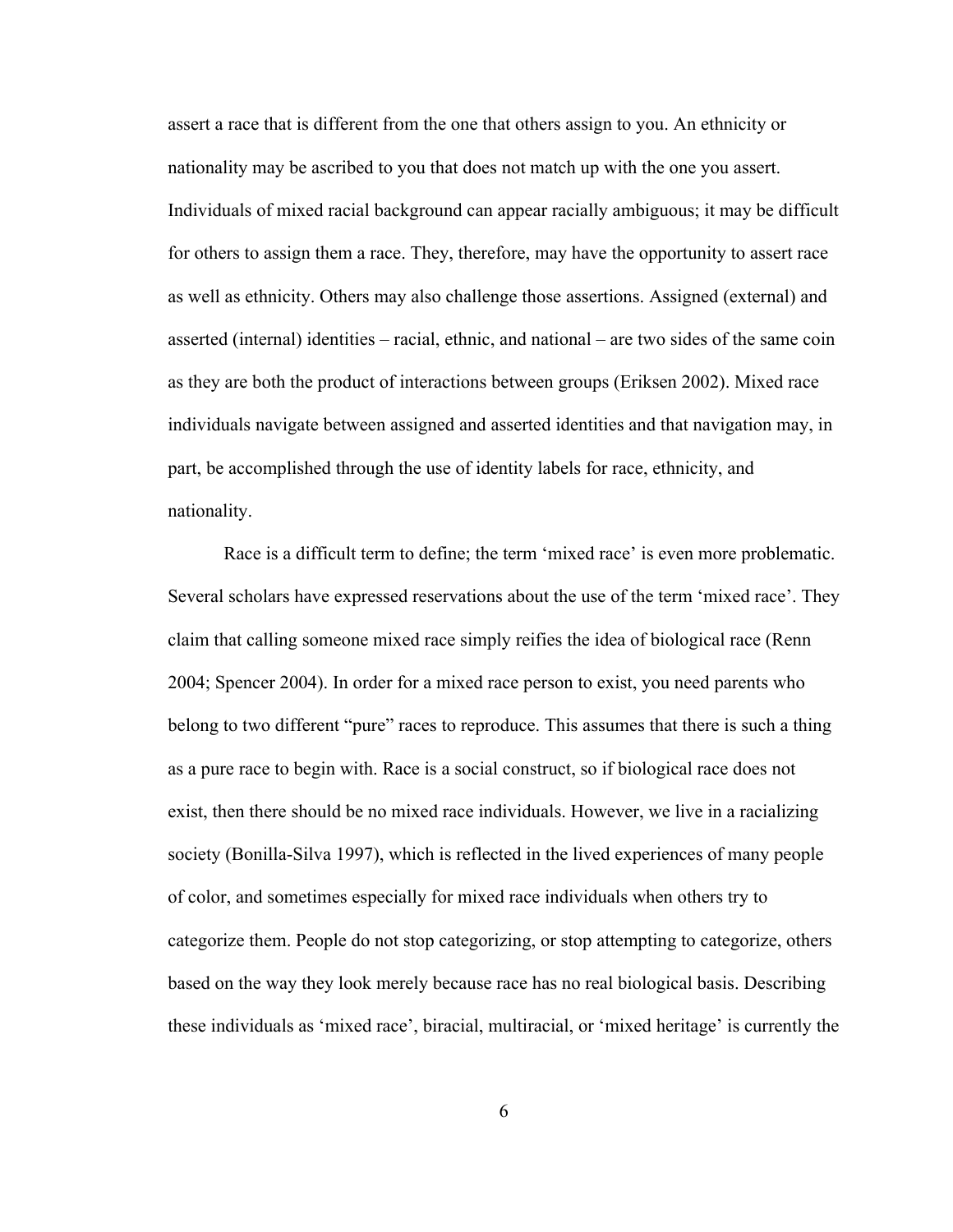only way we have of talking about people whose parents are perceived as belonging to two or more different races while race is still relevant in our society. These categories are also relevant to anthropologists because we are interested in how individuals use categories to interact with and make sense of the world. People learn which meanings to attach to categories and how to use them through the experience of interacting with others (Williams 1996). Interacting with others can also give us a better understanding of who we are through learning what it means to belong to certain categories.

Not only are meanings of labels dependent on the people using them, but labels themselves and the categories of people they refer to are dependent on time and history. In fact, Hacking argues that "numerous kinds of human beings come into being hand in hand with our invention of the categories labeling them" (1990:87). In order to have a kind of human being labeled 'mixed race Asian American' humans had to invent categories for 'Asian American' and 'mixed race'.

Kinds of human beings and the labels for them are not invented in a vacuum but exist in relation to other categories. Durham's concept of a social shifter (2000, 2004) exemplifies this idea. Durham (2004) argues that the category of 'youth' is both relational, and that using the term constitutes a political act. 'Youth' is a social shifter because it both refers to a specific group of people and indexes that group's relationship with other social groups such as children, adults, and the elderly. Durham also notes that to label or "to call someone a youth is to position him or her in terms of a variety of social attributes" (2004:593), attributes that are not solely based on age alone. At the end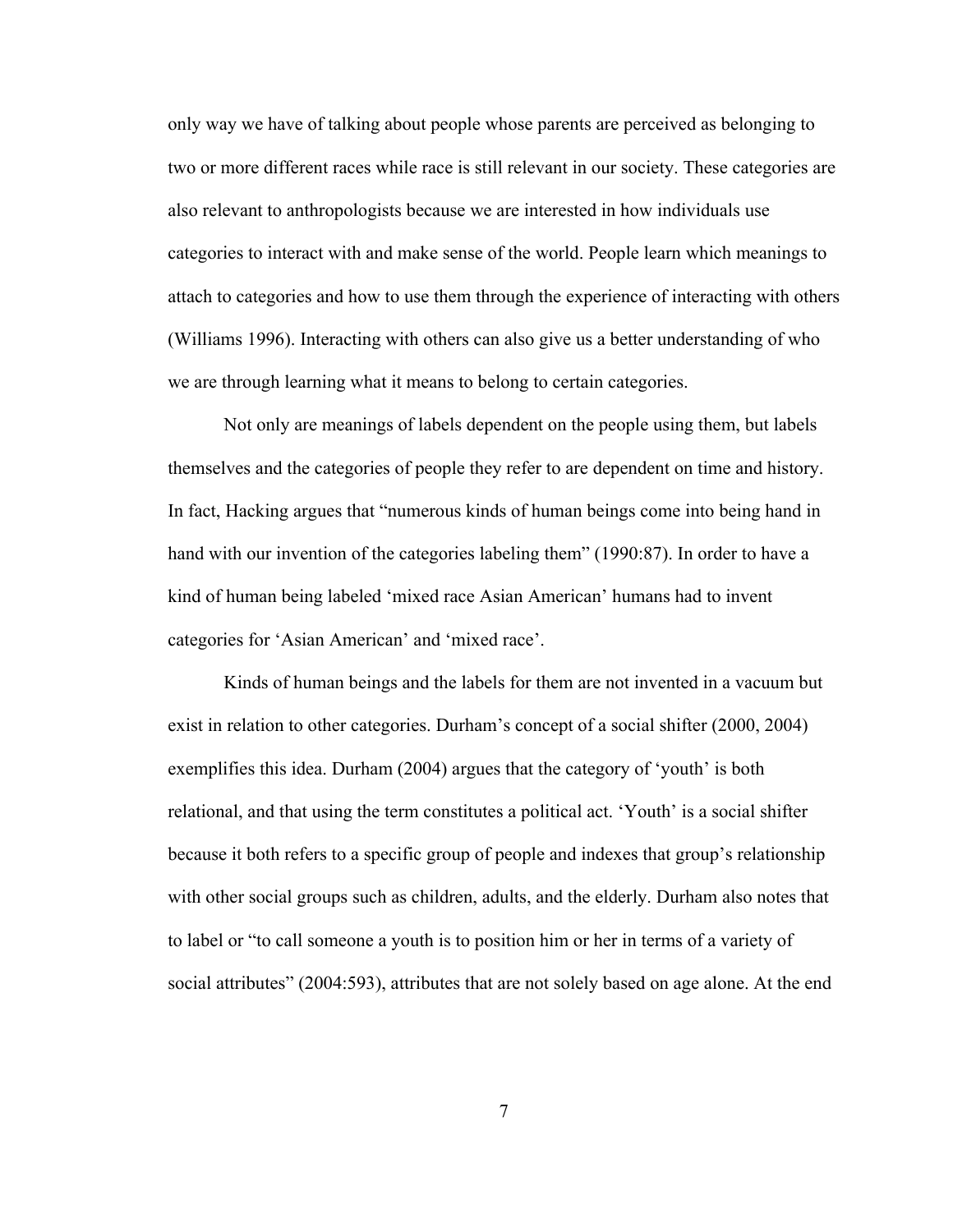of her article, Durham (2004) mentions several other types of identities that can also be considered social shifters; race is one such category.

The labels 'Asian American' and 'mixed race' are also social shifters. Both 'Asian American' and 'mixed race' refer to a specific group of people. The term 'Asian American' indexes their relationship to African Americans, European Americans, Hispanics or Latino/as, and Americans in general. Espiritu notes that "the study of pan-Asian ethnicity is primarily a study of social relations, of fusion and fission between Asian and non-Asian Americans as well as among Asian American subgroups" (1992:18). We cannot understand Asian Americans in isolation from other groups. The same holds true for individuals presenting a mixed race self. The category of mixed race only makes sense in relation to the conceptualization of separate, distinct races prevalent in the United States. 'Mixed race' cannot exist without different races to combine. Also, like 'youth', to call someone an Asian American or mixed race positions them in relation to attributes including race, but also advantage-disadvantage, discrimination, privilege, education, wealth, and so on. Presenting your self in either (or both) of these terms, however, is a fairly recent phenomenon.

The use of the label<sup>1</sup> 'Asian American' did not emerge until the late  $1960s$ (Espiritu 1992; Wei 1993). The timing of this is not coincidence. The Civil Rights Movement led by American blacks made Asian Americans "acutely aware that they had

<sup>&</sup>lt;sup>1</sup> Although Espiritu emphasizes 'Asian American' as a panethnic label that acts as an umbrella term for ethnic subgroups originating in Asia, she sees panethnicity largely as a "product of categorization" (1992:6) that began with non-Asians who were "unable or unwilling to make correct ethnic distinctions" (162). In this description, the label 'Asian American' is an imposed, or assigned, category; as such, it will be treated as a racial label here.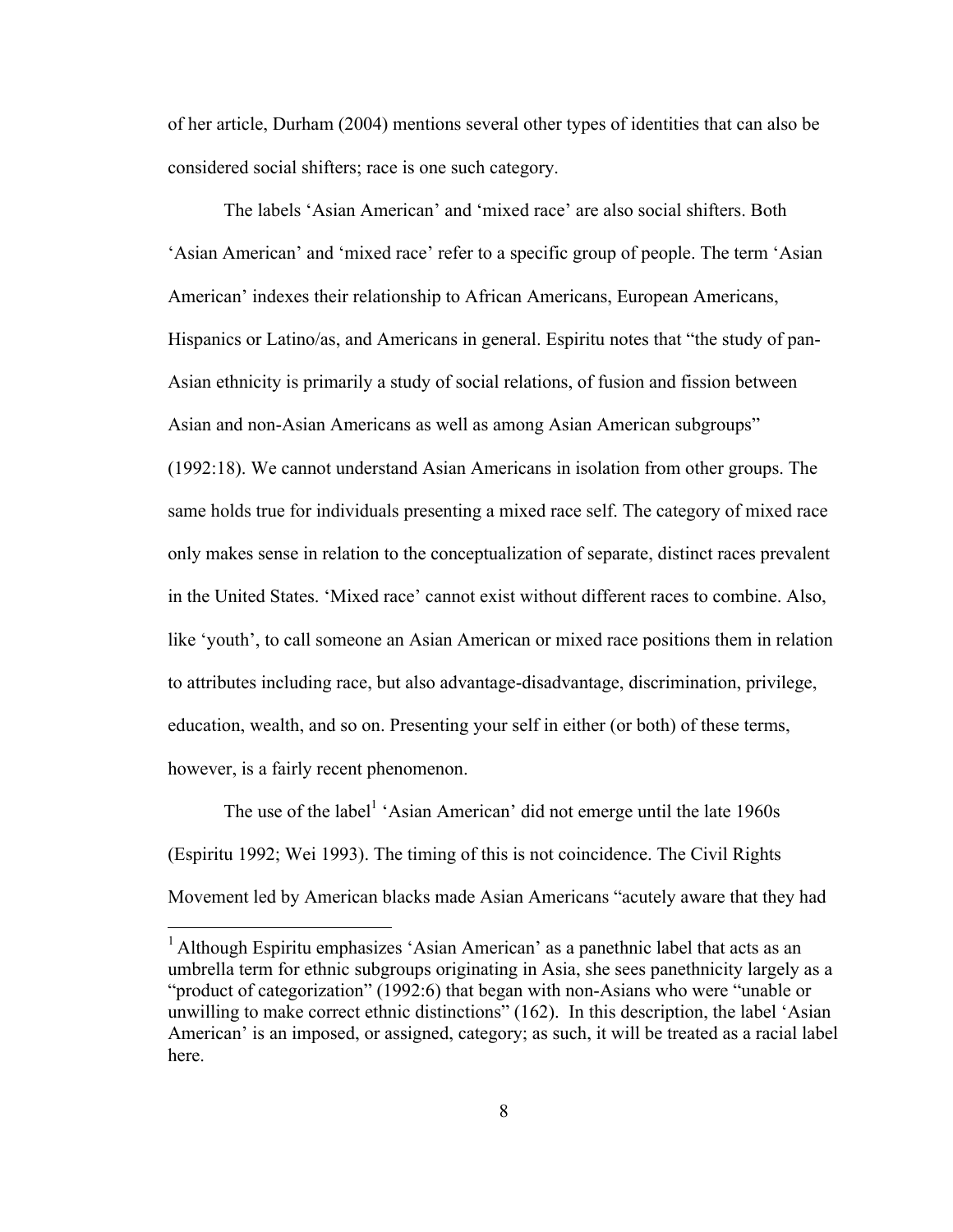more in common with African Americans than with European Americans, that racial injustice had been visited on them as well" (Wei 1993:13). Additionally, "Exposure to one another and to the mainstream society led some young Asian Americans to feel that they were fundamentally different from whites" (Espiritu 1992:31). The category 'Asian American' developed out of Asian Americans' understanding their own experiences in relation to the experience of both blacks and whites in America. Again, Asian Americans can only be understood in relation to other social categories that they are similar to or different from.

Like 'youth', to use the label 'Asian American' is a political act because "Asian American activists first had to coin a composite term that would unify and encompass the constituent groups" (Espiritu 1992:33). Political power in the United States can come from numbers; therefore it is necessary to collect as many people as possible behind a single overarching concept. The term "Asian American" was adopted after careful consideration of several alternatives. "Oriental" was rejected because its meaning of "the East" and therefore "Asia" relies on a Eurocentric view of the world (Wei 1993). The label "yellow" would have excluded Filipino Americans, who consider themselves "brown" (Espiritu 1992). "Asian American" was the most acceptable choice to the widest variety of people. While 'Asian American' gives activists a rallying point, it also erases differences between the composite subgroups. Had the Civil Rights Movement and the subsequent Asian American Movement never occurred, 'Asian American' might not exist as an identity to be performed.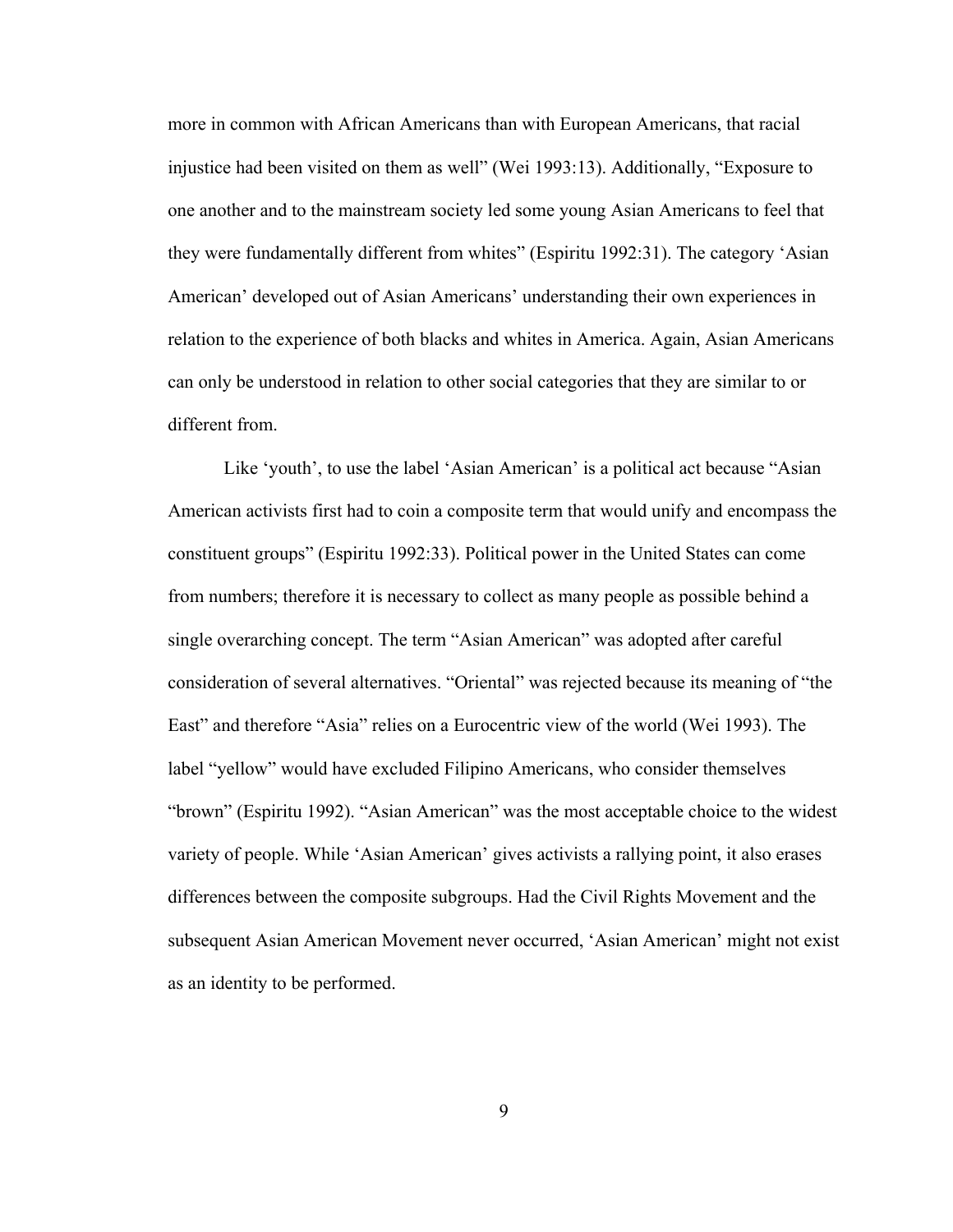A mixed race identity only became possible because of American ideologies of separate, distinct races. If races were not separate and distinct then there would be no way of mixing them. It would also have been impossible to present a multiracial self prior to 1967 when anti-miscegenation laws were declared unconstitutional in the *Loving v. Virginia* case. The kinds of people we understand as 'Asian American' and 'mixed race' came into being when we created the categories that label them as such.

Mixed race Americans is a large category to work with that contains an overwhelming amount of diversity simply in terms of what racial and ethnic combinations these Americans can be, let alone differences in age, gender, region, and class. Mixed race Americans can be black and white, or white and Latino, or black and Asian, the list of possible combinations goes on. In order to limit variables in my sample, I consider Lee and Bean's (2004) assertion that Asian Americans have the highest rate of out-marriage of any of the racial groups recognized by the U.S. Census. The state of Nevada is one of the states with a large percentage of mixed race residents (Lee and Bean 2004); in 2010, 1.8 percent of the population of Nevada indicated 'Asian' in combination with some other race on the Census, exceeded in percentage only by California and Hawai'i, and tied with Washington (Hoeffel et al. 2012). Within the state, Clark County has among the highest percentages of mixed race residents (Jones and Smith 2001). As Las Vegas, NV is located within Clark County, it is an ideal place to locate my study. Additionally, as of the 2000 U.S. Census, in Clark County, NV between 4.2 and 8.3 percent of the population indicated that they were of one or more races including Asian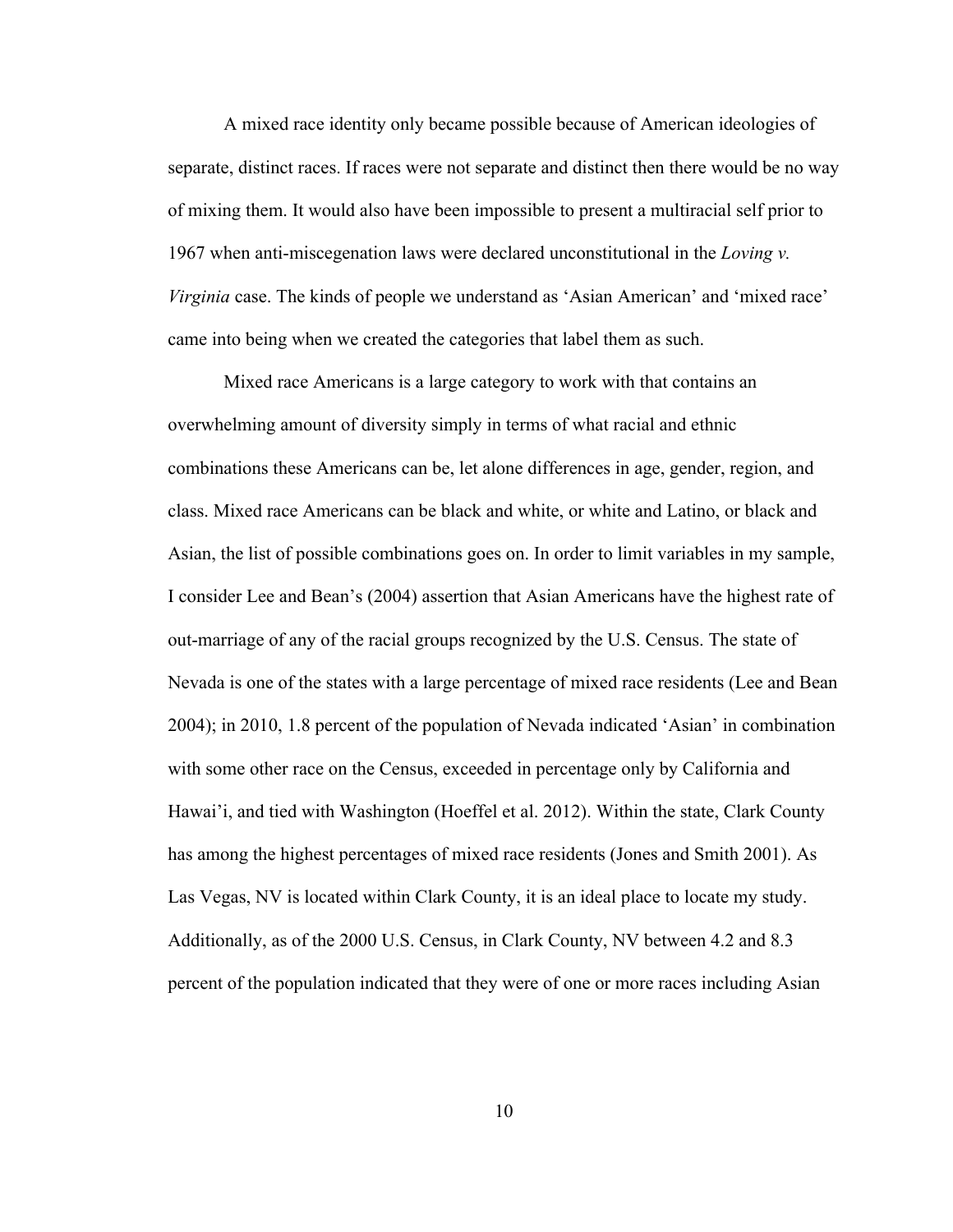(Barnes and Bennett 2002), which is among one of the higher rates in the continental  $U.S.<sup>2</sup>$ 

My sample of 21 participants includes not only Americans of Asian descent who are mixed with white, but also with black, Hispanic, or some combination of the three. Researchers have shown that the experiences of multiracial blacks often differ from the experiences of other multiracial combinations, especially when black-white multiracials are compared to individuals who are Asian-white or Latino-white (Harris and Sim 2002; Lee and Bean 2010). Lee and Bean (2010) argue that Asian and Latino multiracials have more freedom to choose from among a variety of ethnoracial options than do black multiracials for two different reasons. First, Asians and Latinos have had a larger percentage of their population immigrate much more recently than blacks. As a result many Asian-white and Latino-white multiracials claim white, American, or multiracial identities "as a step in their path toward becoming American" (Lee and Bean 2010:128), whereas for most multiracials of African descent, they are already (considered) American. Additionally, the newer immigrant status of Asians and Latinos makes it more difficult for many Americans to identify those of Asian and Latino descent. Second, the rule of hypodescent, or the 'one drop rule'<sup>3</sup>, constrains the identity choices of multiracial blacks in ways that Asian-white and Latino-white multiracials are not (Lee and Bean 2010).

<sup>&</sup>lt;sup>2</sup> Unfortunately at this time the U.S. Census has not yet released a brief of the two or more races population for 2010.

 $3$  The 'one drop rule' in the U.S. means that anyone with as little as one drop of black heritage is considered black, rather than white or multiracial.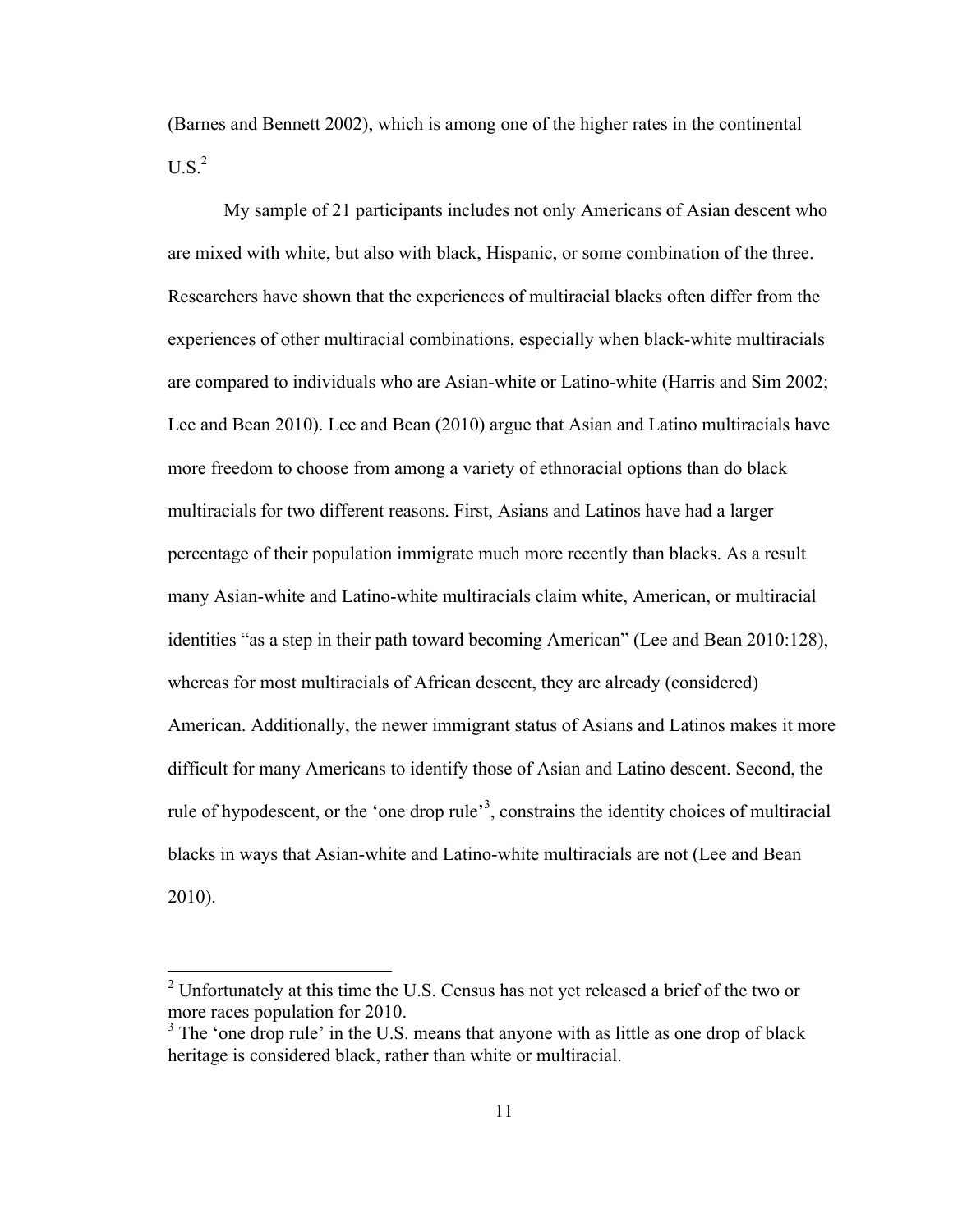Lee and Bean (2010) explore not only why the experience of being multiracial differs, but they also describe how some of those differences play out. They argue that black multiracials feel that those they interact with categorize them as black, while Asianwhite and Latino-white multiracials are not immediately assigned a monoracial Asian or Latino identity (Lee and Bean 2010). As we will see in later chapters, this distinction between how labels are assigned to black multiracials (in this case Asian-black) and Asian-white multiracials does not always hold true in my study. By working with twentyone Asian American<sup>4</sup> college students with a mixed racial background I explore the following question: What factors influence the racial, ethnic and national labels that they, and those they interact with, choose to use to describe their background at a specific moment in time?

In Chapter 2 I will introduce the concept of a fluid, negotiable ethnic<sup>5</sup> identity that is performed in interaction. I will also explore the relationship between performativity, agency, identities, and the labels used to talk about them. Next I will show how I went about answering my research questions and give an overview of my participants (Chapter 3). The organization of the following three chapters reflects in many ways the distinction Rockquemore et al. (2009) make between racial categories, racial identity, and racial identification. Racial categories refer to the "racial identities that are available and chosen in specific contexts" (Rockquemore et al. 2009:27), such as when filling out forms where individuals are requested to check a box for their race. Racial identity, in turn, is how an

<sup>4</sup> Note how I cannot avoid labeling my participants and that I have the power to label them as such from my position as a researcher.

<sup>&</sup>lt;sup>5</sup> Here I use ethnic as shorthand for ethnic, racial, and national identities because both race and nationality intersect with ethnicity.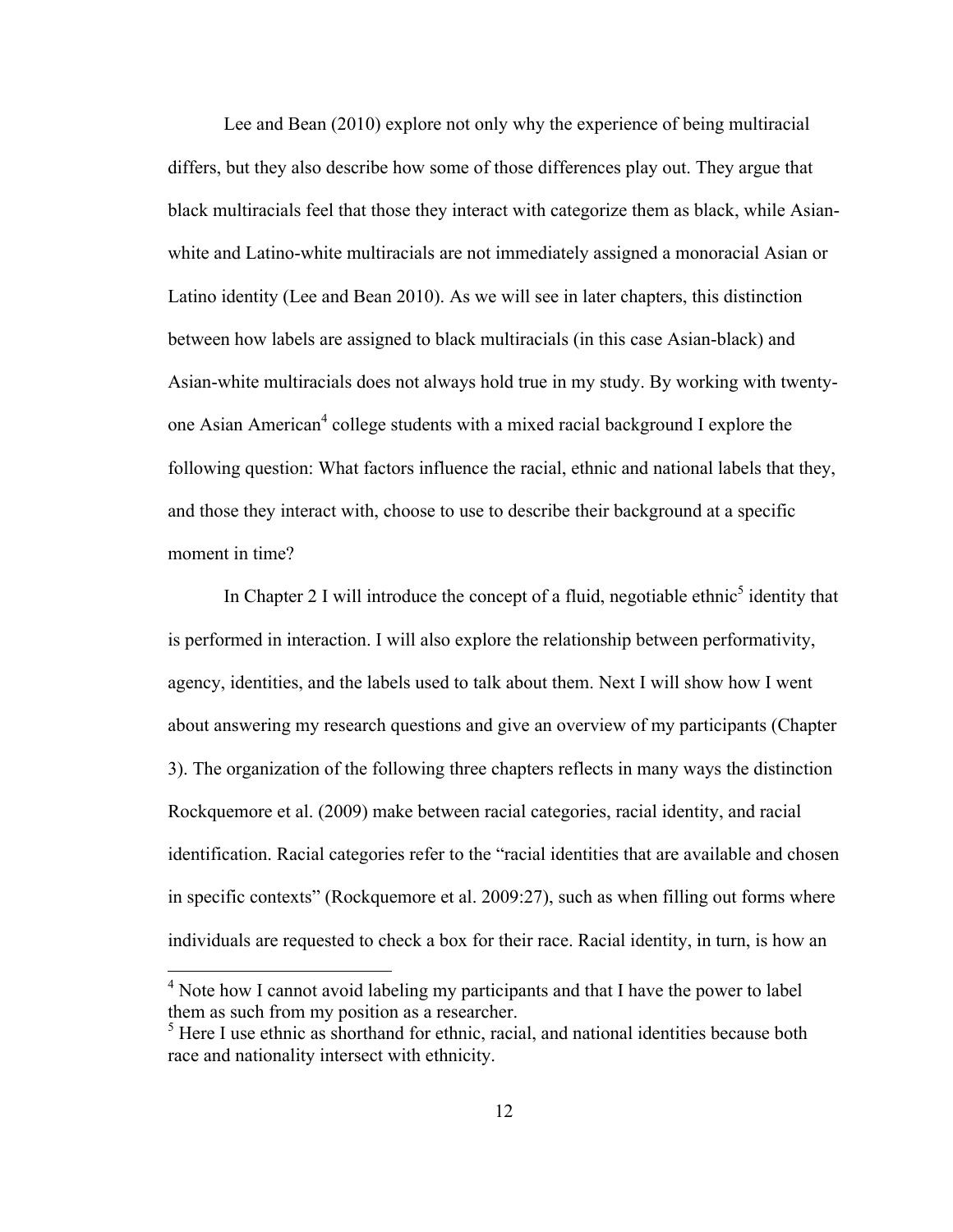individual understands his or her racial self, whereas racial identifications are how other people categorize an individual (Rockquemore et al. 2009). As labels are one aspect of identity, this framework applies to my research. The factors that influence how participants choose descriptive labels differ depending on the medium by which that information is communicated. Chapter 4 concerns the reasons why mixed race Asian Americans choose the label they do when they are forced to choose only one on an official form (their racial categories). Chapter 5 is about how they choose to use labels in everyday interactions (part of their racial identity). Mixed race Asian Americans do not only assert labels; other people also assign labels to them (racial identification). Reasons why others assign labels to mixed race Asian Americans will be the topic covered in Chapter 6. Finally I will conclude with the significance of this study to other areas of research.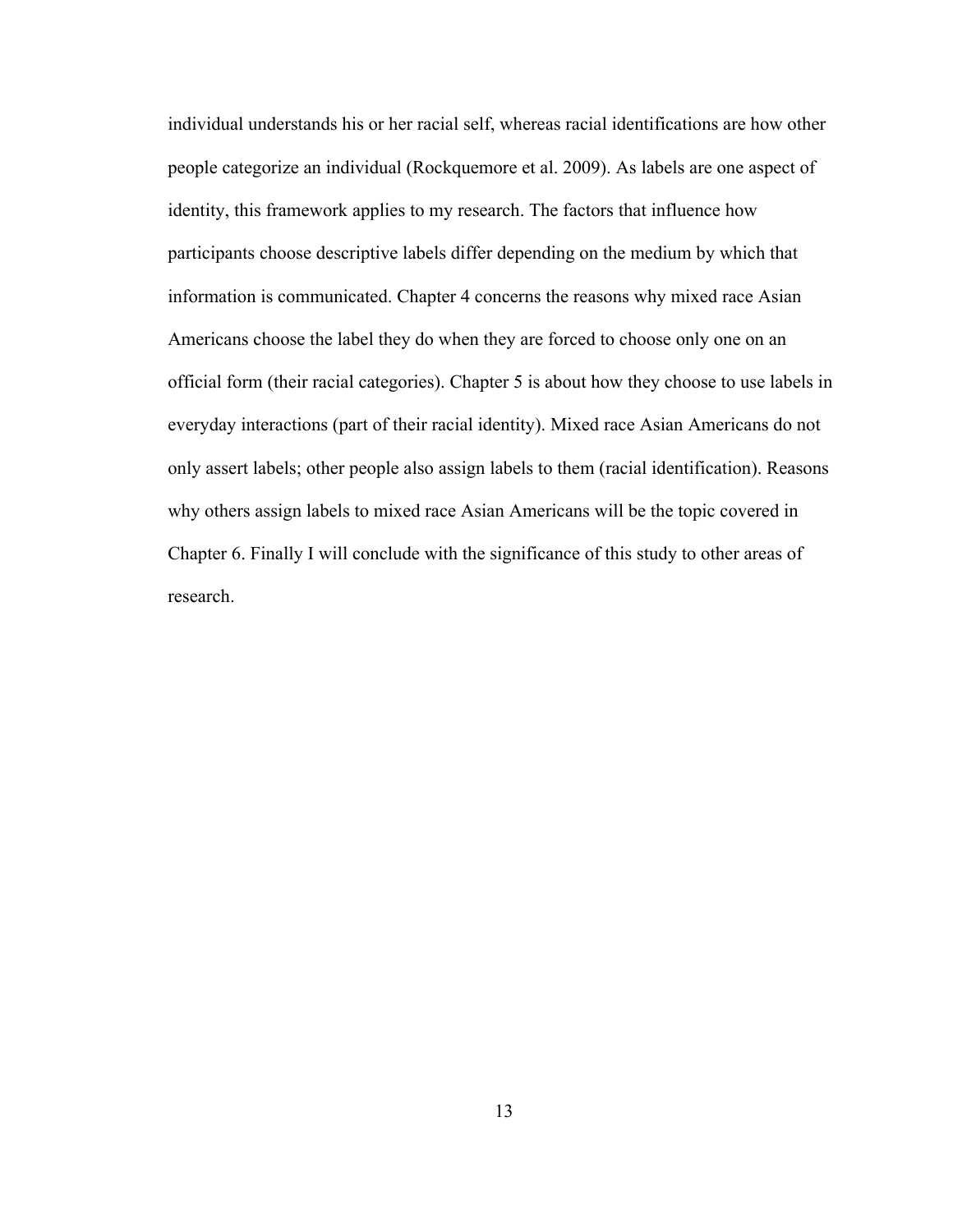#### CHAPTER 2

#### THE ACT OF CHOOSING A LABEL TO PRESENT A SELF

Labels are a fairly common resource that we use to navigate the world around us. Labels are often attached to social categories (such as man, woman, adult, teenager, child, frat boy, emo girl, mother, father, etc.) and people who belong to the same category are often considered to share certain characteristics, or to resemble (not necessarily physically) each other in some way (Eckert and McConnell-Ginet 2003). By distinguishing between categories we learn about the boundaries between them, and also which characteristics and norms are associated with each category. Categories and their boundaries also "give each person a sense of ourselves in the world; they help us know where we fit, what our status is, and who our people are" (Dalmage 2000:35). Creating borders and boundaries can give us either a sense of belonging to a group or category, or a sense of ostracization. Thus, labels come to mark those boundaries of inclusion and exclusion. And in belonging or not belonging to any category at any particular time we both (performatively) constitute the boundaries of those categories and perform an identity. What identity a person performs is dependent on where you are (setting), who you are with (audience), how you look (appearance), and how you act (manner). Additionally, the identities that are historically available at any point in time also impact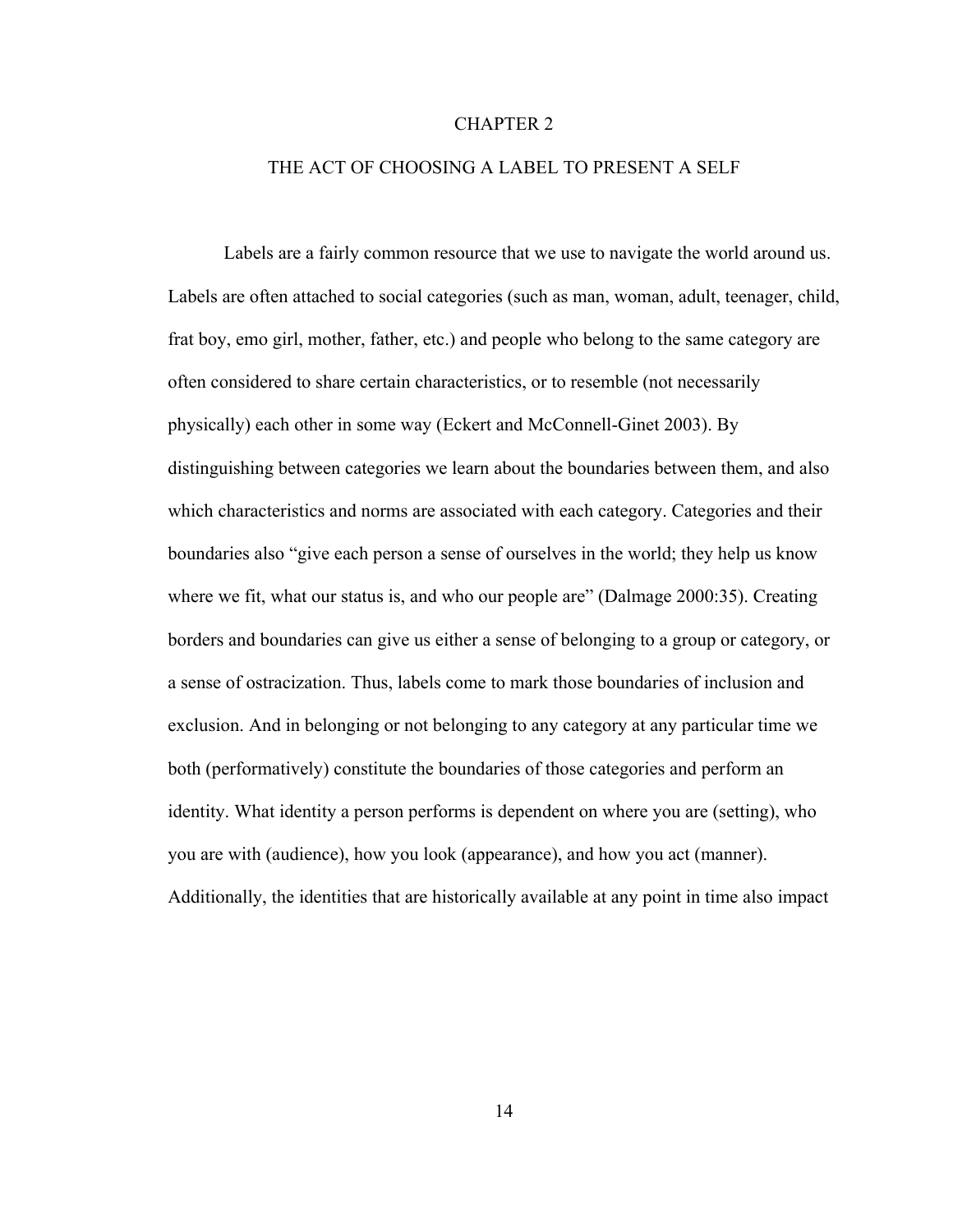the identity a person performs<sup>1</sup>. An individual's agency, or capacity to choose, accept, or reject a label, is structured by those factors.

#### Labels and Why People Choose Them

Labels are just one component of ethnic identity (Phinney 1992). Mixed race Asian Americans have a wide variety of racial, ethnic, and national identities to choose from. Researchers outside of the discipline of anthropology have attempted to understand why and how different populations choose which label or labels to use at any time. Speight et al. (1996) were interested in the reasons why African Americans would prefer one label over another. Participants were given a checklist that included the labels: African, African American, Afro-American, American, Black, Colored, Negro, and Other. They were then asked to check which label they preferred to use and why. In this study participants were constrained to choose labels that were provided for them on the list and the wording of the question may have dissuaded some from picking more than one preferred label. The research team found that individuals preferred labels for a variety of different reasons and that in many cases people had similar reasons for preferring different labels. Some of the reasons for preferring a label were that the label was self-evident, that the label had been externally imposed, that the choice was out of habit, or that the label reflects their heritage. Others claimed that they preferred their label

 $<sup>1</sup>$  As we saw in the introduction, an identity labeled 'Asian American' was unavailable to</sup> be performed prior to the 1960s because that type of person had not yet been invented, or 'made up' (Hacking 1990).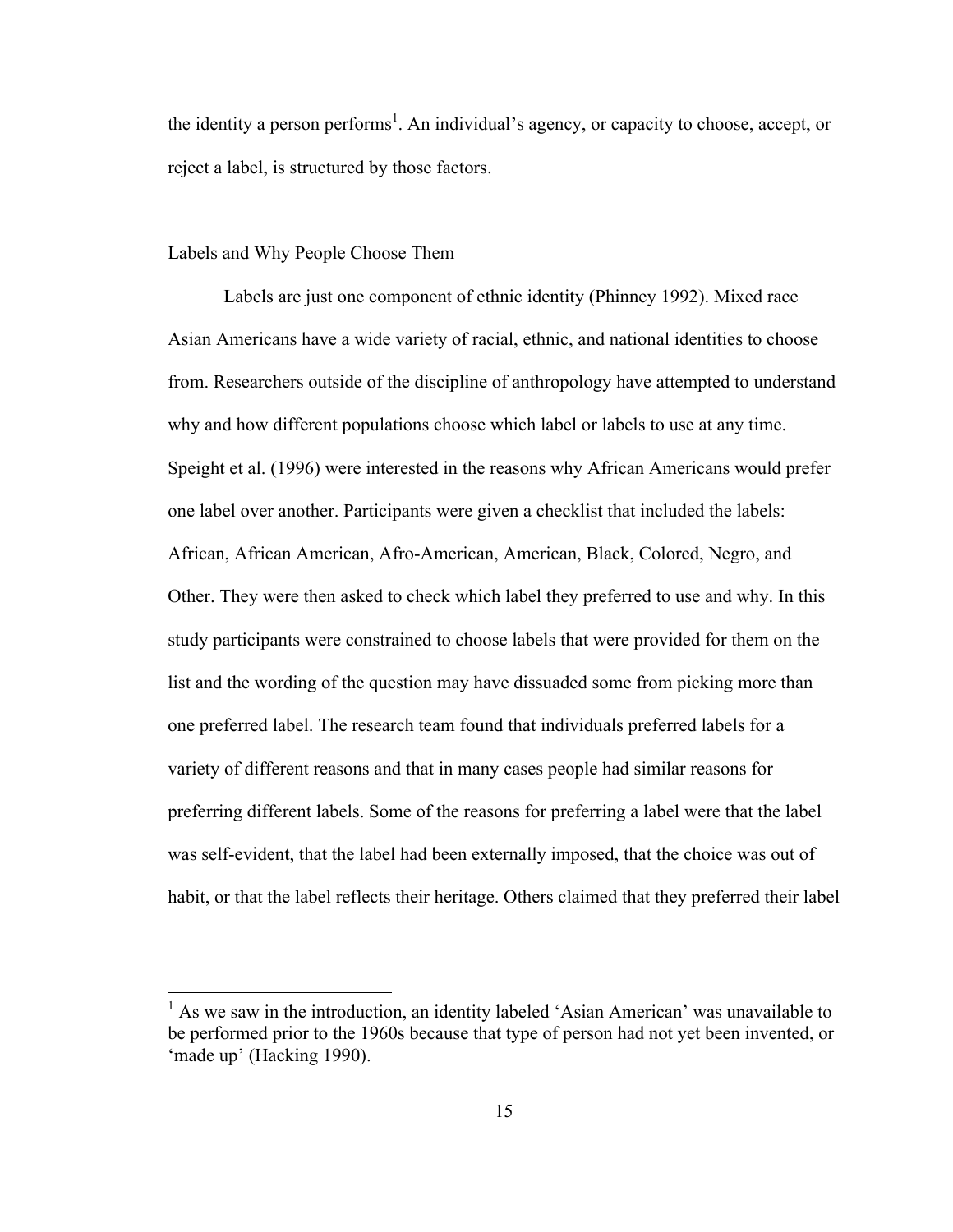because they disliked all of the other ones. Choices were also made from a sense of political awareness or out of a sense of pride.

A similar study on Asian American label choice correlated the choice of a certain label with the length of time participants or their families had spent in the U.S., the degree to which participants were politically integrated into America, and with the characteristics of their social ties to the U.S. mainstream (Lien et al. 2003). Like Speight et al.'s (1996) study on African Americans, in Lien et al. (2003) Asian American participants from six different ethnic groups were asked to choose a label from a list. They were asked, "In general, do you think of yourself as an American, an Asian American, an Asian, a [R's ethnic group] American or a [R's ethnic group]?" with a follow up question of "Have you ever thought of yourself as an Asian American?" (Lien et al. 2003:465). Studies of Mexican Americans show that their family and peers, especially other Latinos, as well as experiences of racism influence their choice of a label (Malott 2009; Malott et al. 2009). In these studies, however, participants were not asked to choose from a list, but where rather asked about labels they self-selected.

None of these studies focus on the label choice of mixed race individuals or on what influences that choice. Nor do they approach their research questions from an anthropological perspective. My research aims to address this gap. My research also seeks to incorporate these insights into label use with Butler's (1990) idea of performativity and Goffman's (1959) idea of performance. While Butler focuses on discourses about socially constructed categories, and how repeated acts (both verbal and nonverbal) reinforce and subvert those categories, she does not emphasize the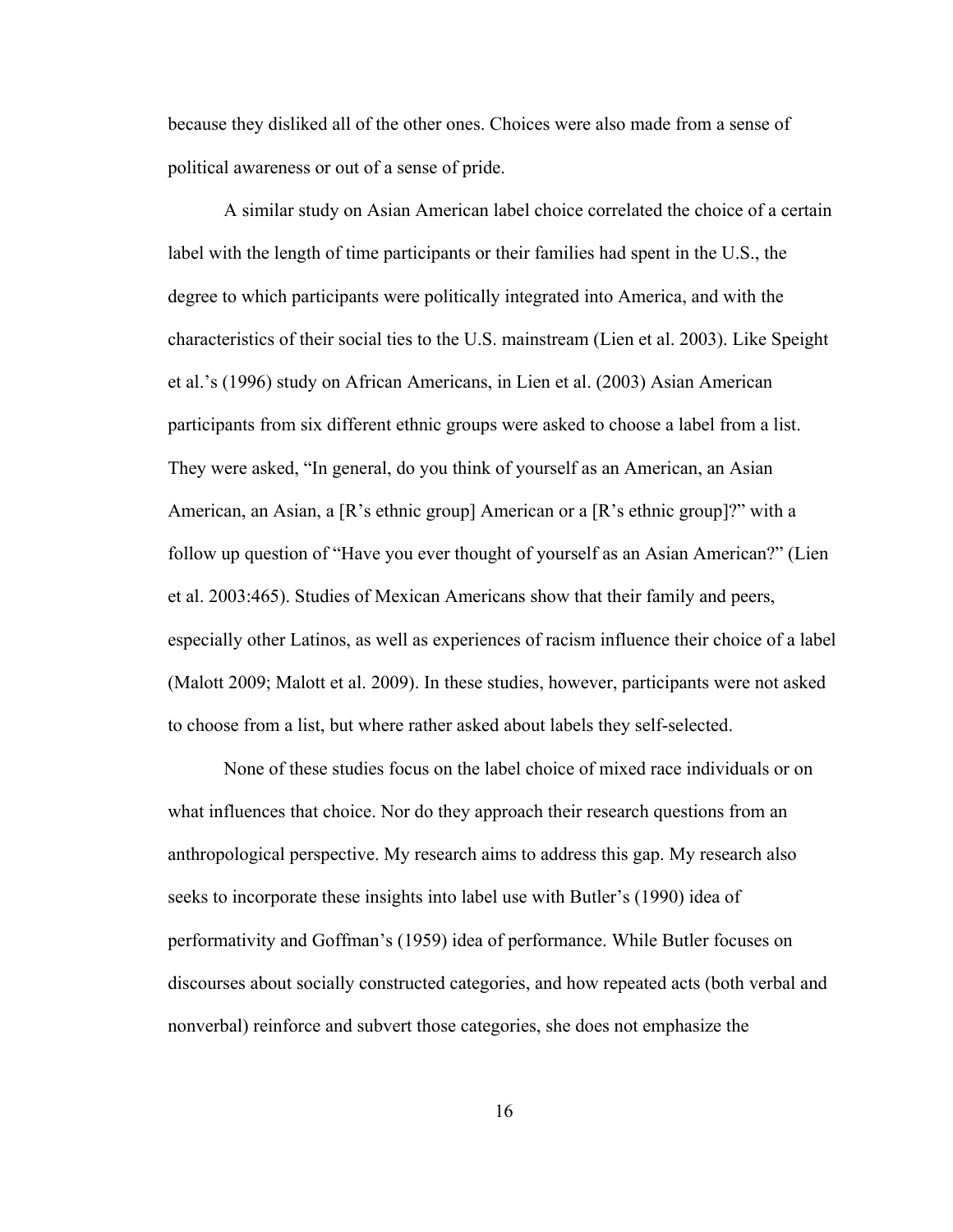relationship between labels and those categories. Goffman (1959) asserts that whenever an individual is in the presence of others, she provides them with impressions, which constitute information, through both verbal and nonverbal methods of communication. The result of this communication is a performance by that individual. In his book *The Presentation of Self in Everyday Life*, he focuses his discussion on nonverbal means of conveying information to others, such as the way you dress and your mannerisms. My focus on labels, in combination with Butler's considerations of discourses and performativity, draws the verbal aspect of communication back into the picture and shows how it interrelates with the nonverbal methods that Goffman concentrates on.

#### Performativity and Race

Although my focus is on labels for race, ethnicity, and nationality, many parallels can be drawn from Judith Butler's work on how gender and sexuality are constituted. Butler does discuss race in her second book *Bodies that Matter*, but only through the lens of gender and sexuality. Several scholars have applied Butler's insights to the study of race and ethnicity, both generally (Mirón and Inda 2000; Rich 2004) and specifically to blacks (Ibrahim 2004; Jackson 2001; Willie 2003), whites (Byrne 2006; Warren 2001), Italians (Fortier 2000), and mixed race women in Canada (Mahtani 2002). However, race, ethnicity, and nationality cannot be studied in isolation from other aspects of identity such as gender, sexuality, and class (Bucholtz 1995; Byrne 2006; Nagel 2000). First I will discuss how Butler considers gender and sexuality and then examine how those ideas inform race and a study of identity labels.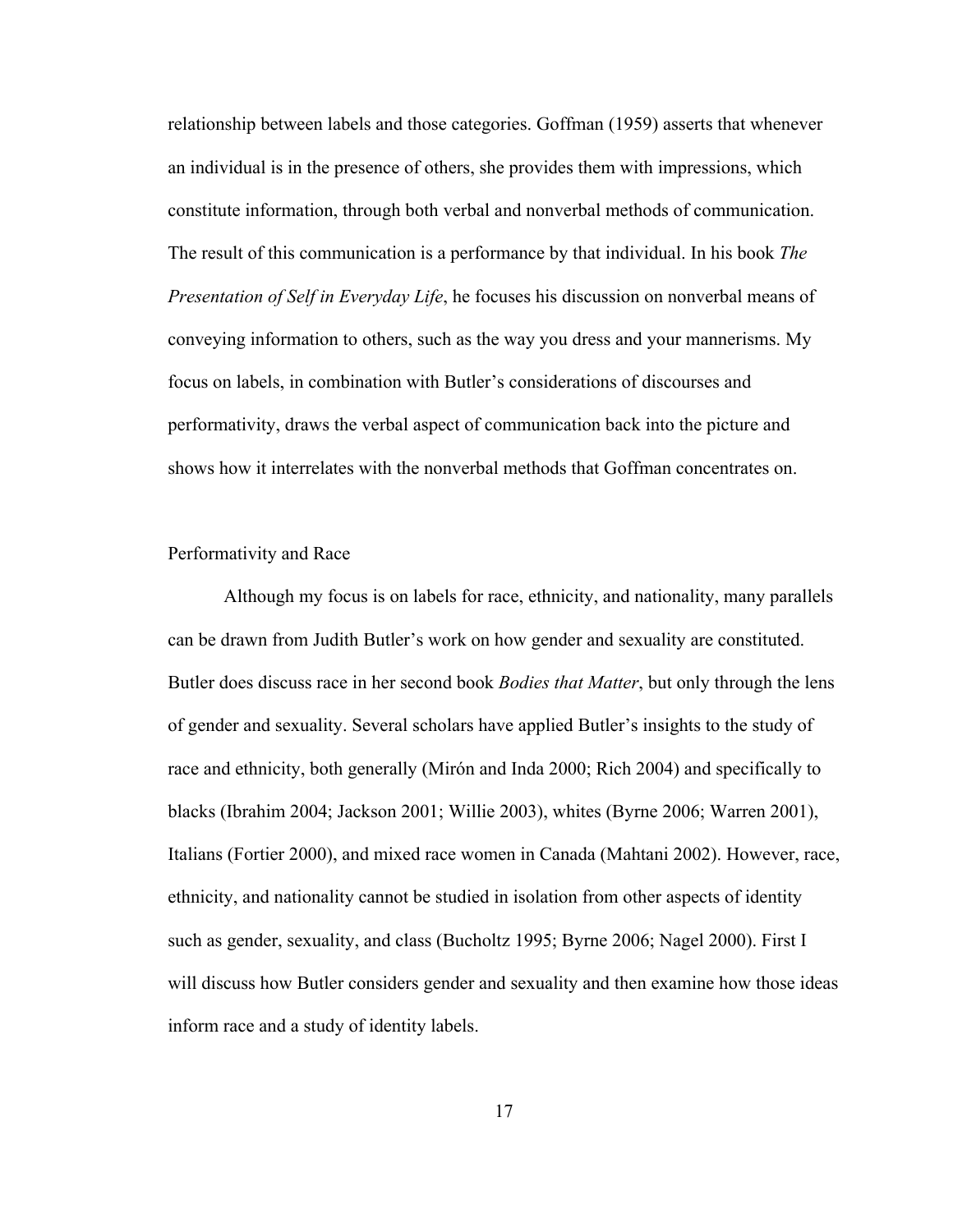Butler proposes that no subject can be said to exist prior to being called into existence by social categories; she states that (gendered) individuals "only become intelligible through becoming gendered in conformity with recognizable standards of gender intelligibility" (1999[1990]:22). These 'recognizable standards of intelligibility' can be considered 'discourse', or, the collection of ways we have of talking about how we understand a certain topic<sup>2</sup>. If culturally constructed discourses of what it meant to be masculine or feminine and gay or straight did not exist, it would be impossible to understand yourself in those terms<sup>3</sup>. However, she argues that these categories and the discourses attached to them are inherently unstable and are subject to change.

The same could be said for racial, ethnic, and national categories: they are unstable categories (Mahtani 2002, Mirón and Inda 2000, Nagel 2000, Omi and Winant 1994, Willie 2003) that inform how individuals become comprehensible to themselves and to others. It would be impossible to understand someone as 'Asian American' or 'mixed race' if those terms and discourses about what it means to be that particular term did not already exist. Labels are closely linked to discourses surrounding social categories. The frequency with which participants in my study are asked questions along the lines of "What are you?" points to how they fall outside of normative racial discourses in the U.S. that 1) conceive of individuals as belonging to one race only, and that 2) associate specific phenotypic variations with certain racial groups. In a sense,

<sup>&</sup>lt;sup>2</sup> In Butler's work, discourses contain the norms associated with categories such as men and women, or in the case of race and ethnicity, what it means to be normatively (even authentically) black, Asian, Mexican, or Scottish.

<sup>&</sup>lt;sup>3</sup> In many ways Butler's argument here is similar to that of Hacking's (1990) idea of 'making up people' presented in the introduction of this thesis.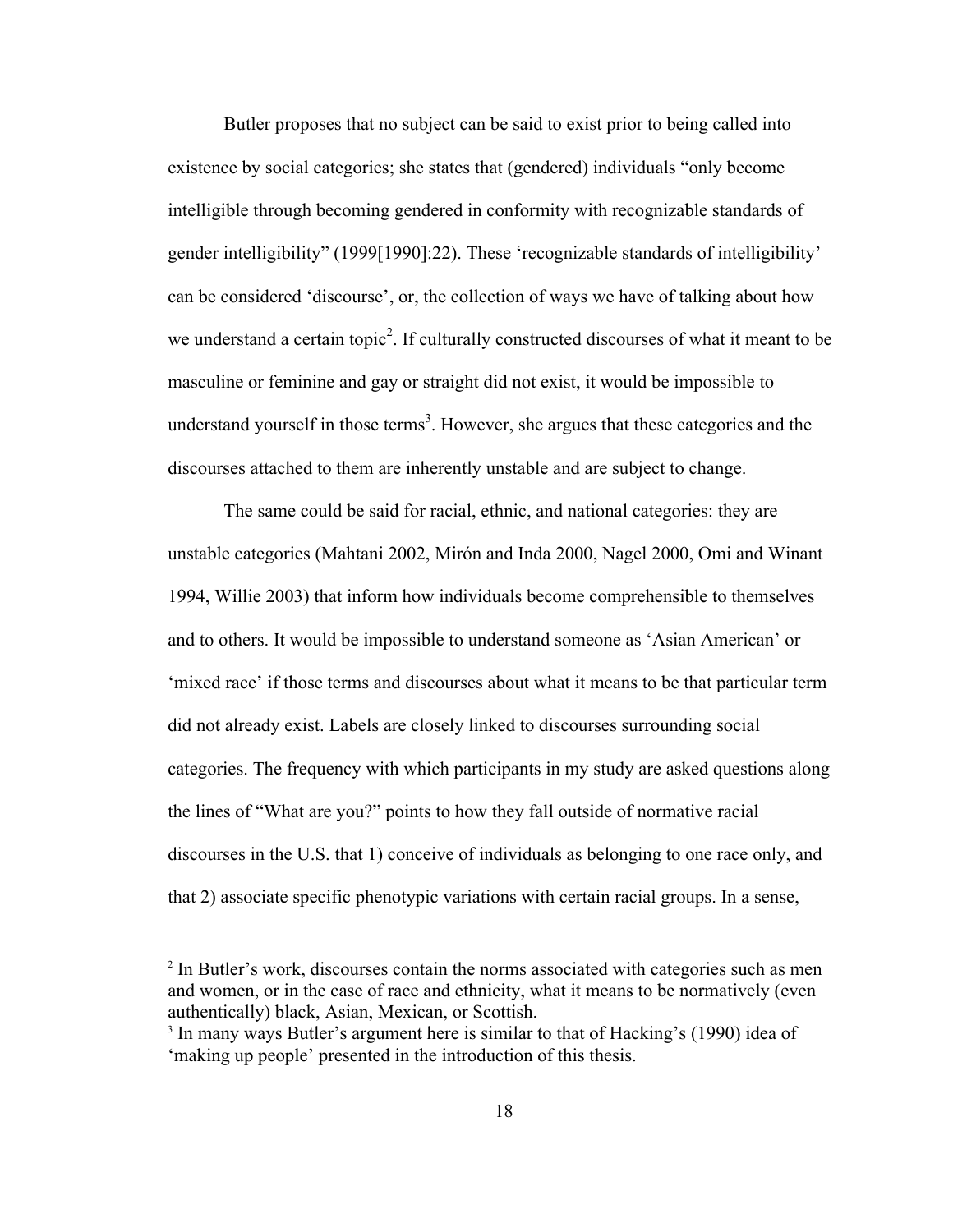participants' appearances and their use of multiple labels in response to this question could be seen as destabilizing this discourse.

Additional instances in which racial discourses can be seen as unstable are the creation of terms such as 'wigger', and 'oreo' to refer to white people who act black and black people who act white, respectively. Labels such as these disrupt a racial discourse that claims, "People should act in a way that is congruent with their racialized appearance", i.e. black people should act black, white people should act white, etc. The coining of new labels opens a space for new discourses to form and diverging discourses may require the creation of separate labels to distinguish them. Both racial and gender discourses and categories can be seen as unstable.

After establishing the instability of gender discourses, Butler goes on to discuss how a gendered subject comes into being. She claims that gender is an on-going process that begins with the doctor saying, "It's a girl!" The utterance of those words can be considered a speech act: they 'do' something in the world (Austin 1975). The act of labeling (or in Butler's terminology 'interpellating') the baby 'a girl' situates her within a gendered discourse. In order to continue to be understood as a girl, "that founding interpellation is reiterated by various authorities and throughout various intervals of time" (Butler 1993:8). Thus, the gendering of any person is a process that continues throughout his or her life. Indeed it *must* continue in order for people to be understood as boys or girls, men or women; the baby who is labeled as a girl "is compelled to 'cite' the norm[s and discourses of gender] in order to qualify and remain a viable subject. Femininity is thus not a product of choice, but the forcible citation of a norm" (Butler 1993: 232).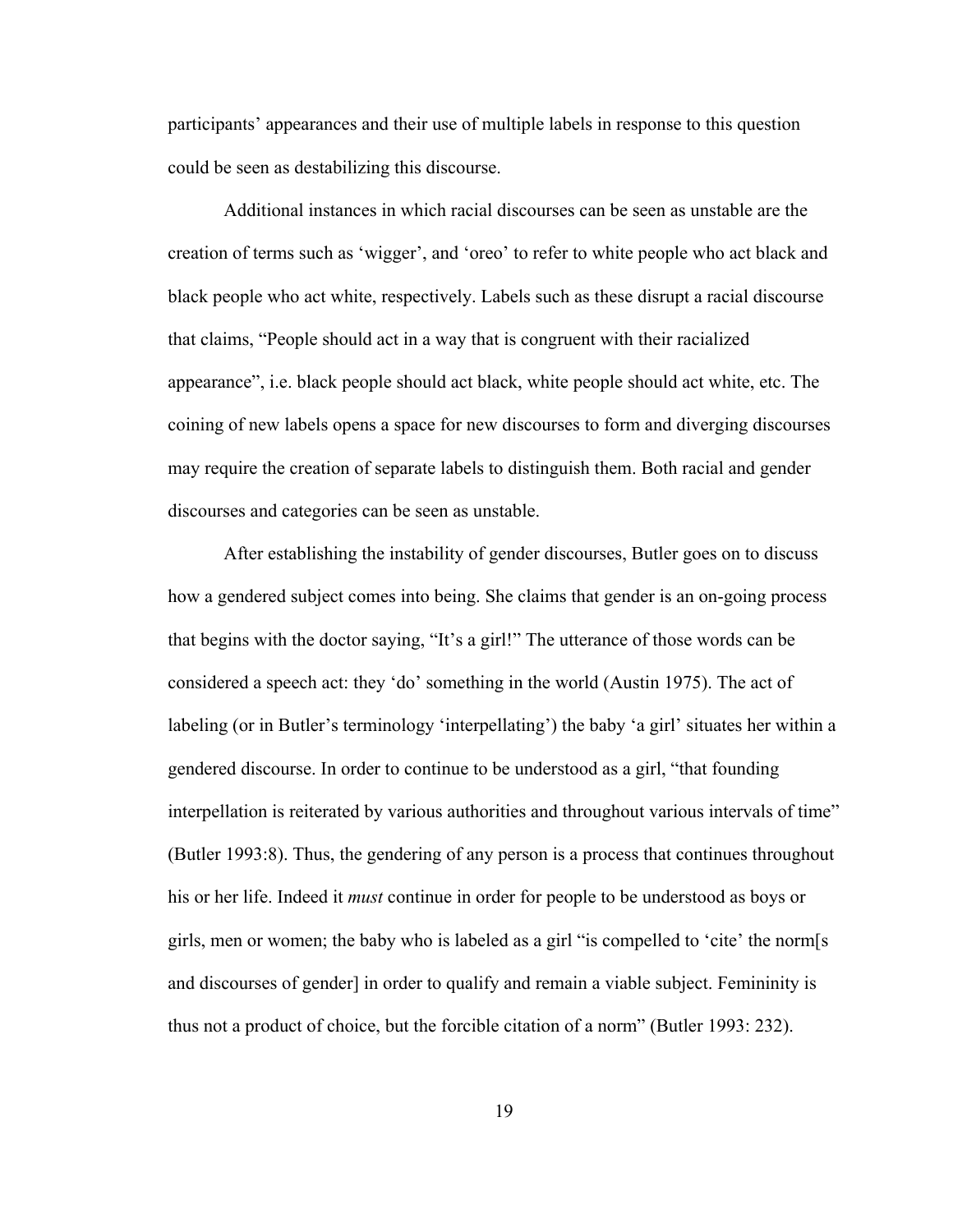Performativity is the term Butler uses to refer to the repeated citation of the norms of discourses.

When my participants label themselves in racial, ethnic, and/or national terms, or when others label them, they are situating and being situated in relation to specific discourses. And just as the mixed race women in Mahtani's study told her "that they felt hypervisible, constantly judged and evaluated, weighed down by the stresses of having to explain why they look the way they do, over and over again" (2002:429), so too do the participants in my study continually need to label themselves and cite racialized norms in order to be intelligible to themselves and to others. Repeated instances of saying, "I am  $\frac{1}{\sqrt{2}}$ , or "I am half \_\_\_\_\_\_ and half \_\_\_\_\_", or being told, "You are (so) \_\_\_\_\_" can be considered performative.

Butler's notion of performativity does not end with the simple repetition and citation of norms. She goes on to argue that, "gender is always a doing, though not a doing by a subject who might be said to preexist the deed" (1999 [1990]:33), or the act of citing a discourse. Therefore, although gender is a process, a volitional individual actor does not 'do' gender. It is through citing gendered discourses that a girl or a boy comes into being; being a boy or a girl does not preexist the citation of that discourse. If Butler's idea is extended to race, then a subject does not do race, but it is rather it is the repeated citation of racial discourses that call a raced subject into existence. Butler further writes, "this repetition is not performed *by* a subject; this repetition is what enables a subject and constitutes the temporal condition for the subject" (1993:95). Performativity, citing norms, establishes a person; the person does not perform his or her gender, race,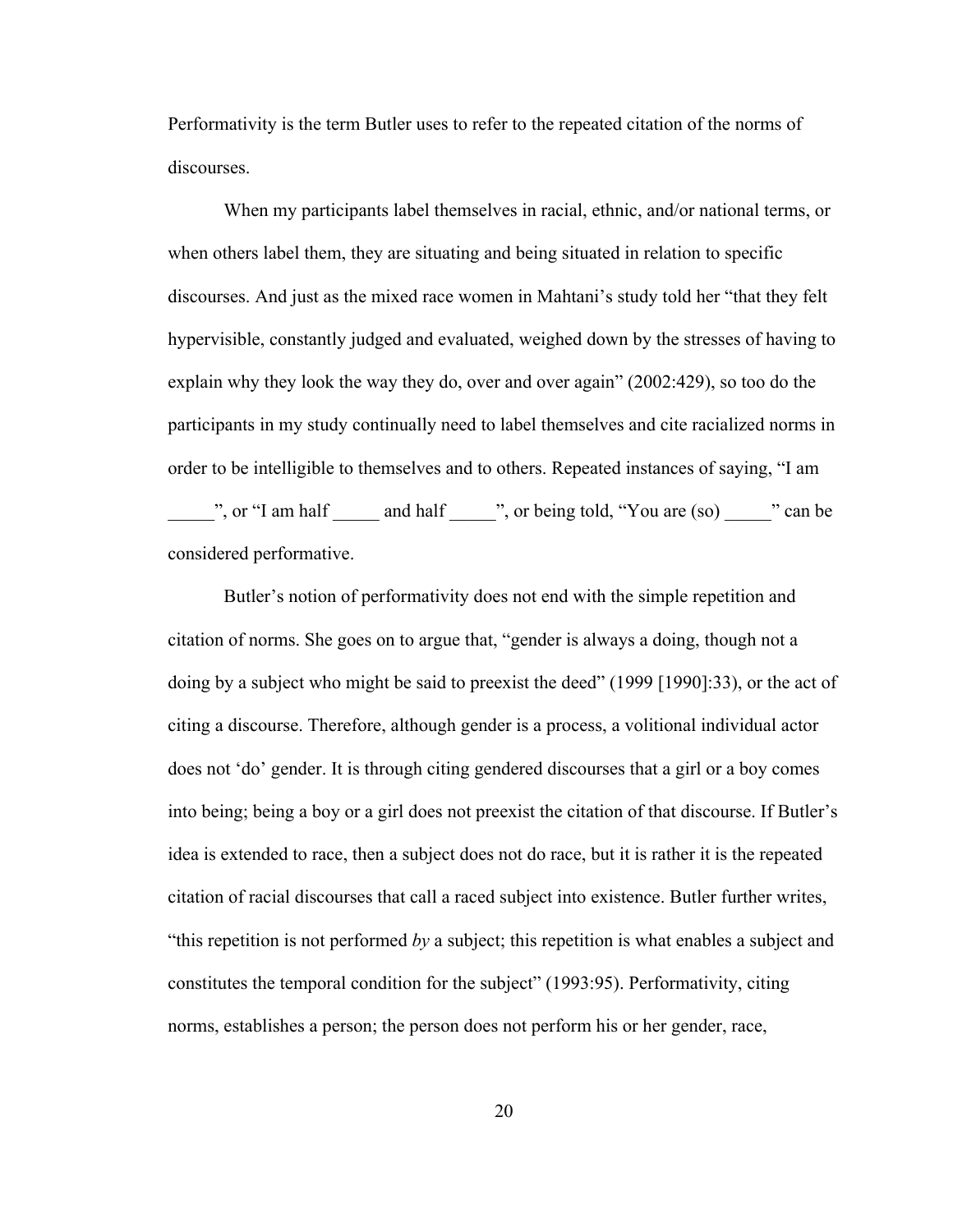ethnicity, or nationality. In fact, "performance as a bounded 'act' is distinguished from performativity insofar as the latter consists in a reiteration of norms which precede, constrain, and exceed the performer and in that sense cannot be taken as the fabrication of the performer's 'will or 'choice' […] The reduction of performativity to performance would be a mistake" (Butler 1993:234). Thus, performance has an element of agency (to be discussed in more detail below) that performativity does not. In performance, the subject can be seen as preexisting the deed. I agree with Brickell when he argues that "the subject *does* sometimes pre-exist the deed, and is reinforced through the enactment of the deed, but it never pre-exists the social relationships in which it is embedded" (2003:172). For a more nuanced account of a subject who pre-exists the deed, I turn to Goffman's theory of performance.

#### Agency and Performance: Choosing a Label to Present a Self

In any situation, those involved try to gather information about everyone else. Information, a purposefully broad term, includes characteristics such as class status or dependability, as well as those determined by a person's appearance or actions. The label(s) people use to describe themselves also constitute information. Individuals participating in an interaction are invested in gathering this information, or using information they already possess, because that information helps to define that particular situation (Goffman 1959). Participants could be invested in gathering different sorts of information to find out, for example, whether a certain joke would be appropriate for the people present. Simply observing the way someone dresses or how they interact with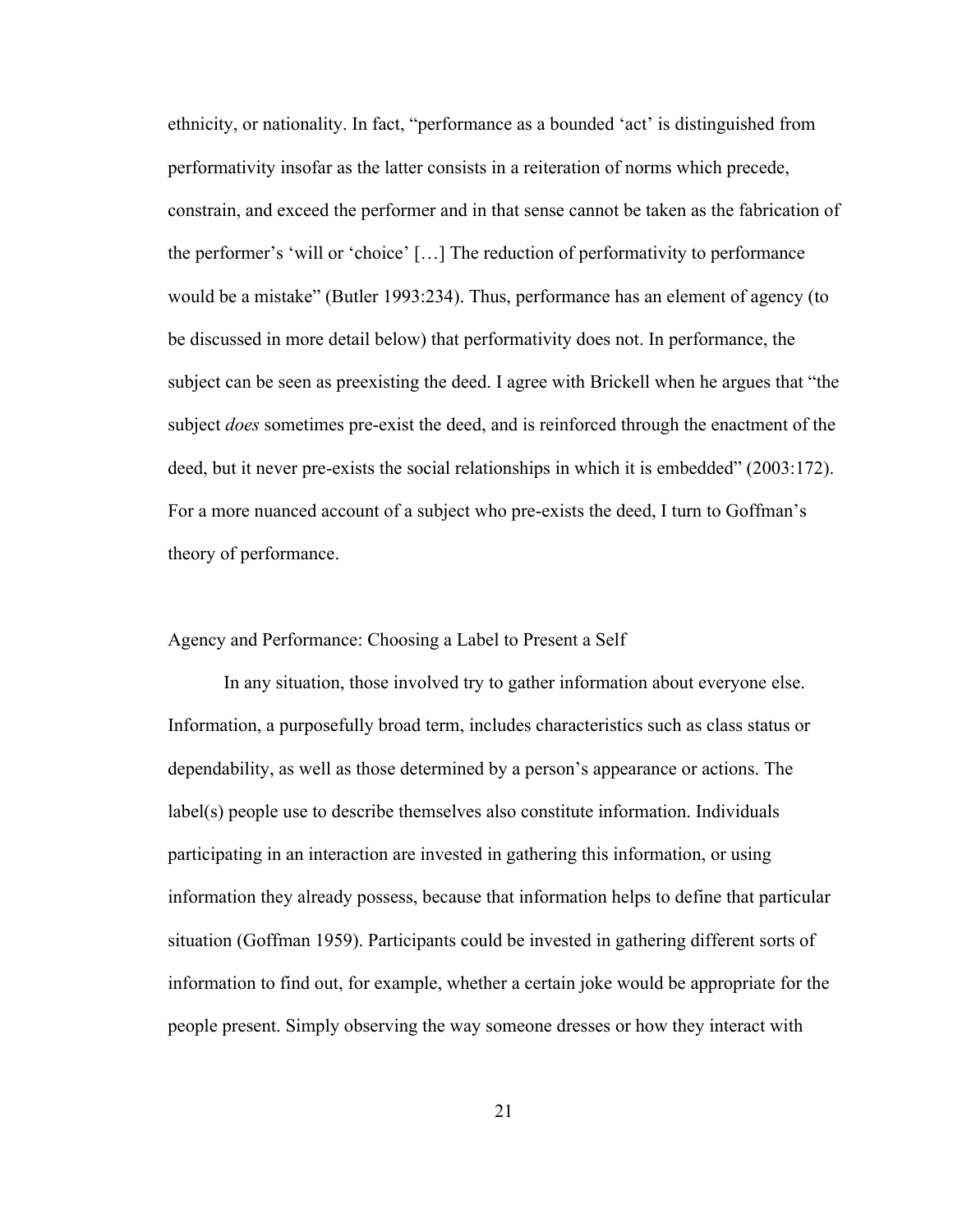others may influence one to lose interest in interacting with them further. Assembling information may help someone determine whether or not meeting up with a friend for coffee should be considered a date.

The information people (performers) present to those they interact with (the audience) can be both intentional and unintentional. Since individuals do their best to manage the impressions others have of them, they will present a self that they believe is in their best interest to perform in that specific place and time (Goffman 1959). For some participants in my study, it is in their best interest to present an Asian self when applying to college and as a result they intentionally  $4$  mark the box for 'Asian' on college applications. By marking 'Asian', they provide information to their audience, even though they are not in a face-to-face interaction. However, sometimes people also unintentionally present information about themselves. As mentioned earlier, race is an ascribed characteristic, given to an individual based on his or her physical traits. Individuals cannot avoid presenting their physical appearance in any face-to-face interaction. Race is thus not always an intentional part of people's performances.

In the case of mixed race Asian Americans marking 'Asian' on college applications, by intentionally making a choice from all of the labels listed for them, they are acting. Ahearn (2001b) calls this social mediated capacity to act 'agency', or as Giddens puts it the "person 'could have acted otherwise'" (1976:75). The participants in my study could have chosen and marked the box for 'Caucasian' instead; they could have presented different information to their audience. Giddens (1979) also offers the idea that

 $<sup>4</sup>$  Or, this is may be the intention they rationalize for themselves after the fact.</sup>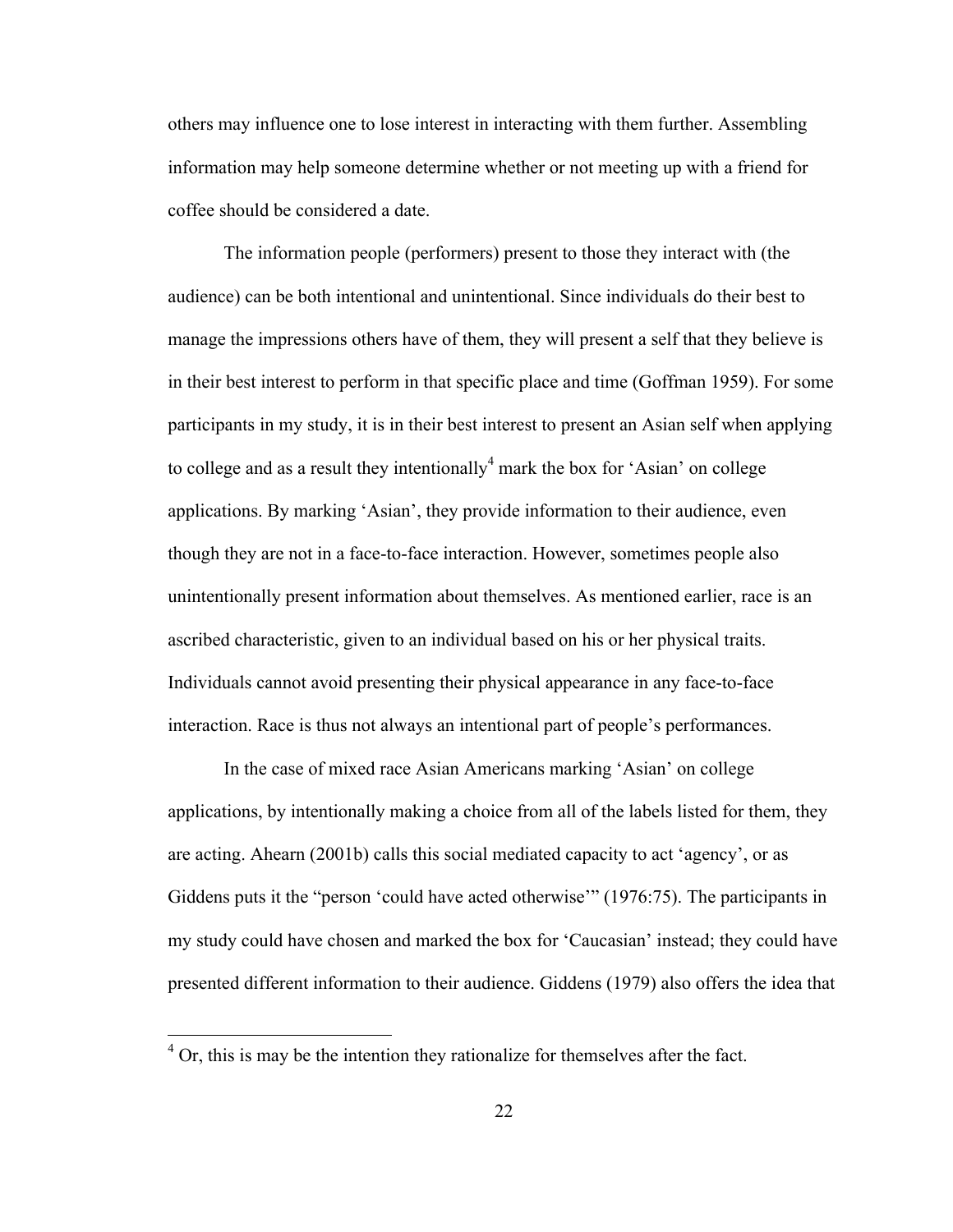social structures shape people's actions and that people's actions often have unintended consequences. The unintended consequences of people's actions may reinforce (or transform) those social structures. For example, when participants can only select one label and they intentionally choose 'Asian', by choosing one of the options of labels presented to them, they also unintentionally reinforce the social structure (or discourse) that claims that every person must have one and only one race, and that that race must be one of the ones listed on the page. They have agency in that they were capable of acting, or choosing a label, but that capacity was mediated by social structures (Ahearn 2001b). Similarly, when asserting a label for race, ethnicity, or nationality in everyday life, mixed race Asian Americans are able to make a choice as to what label they will use. In choosing a label, they are also exercising their capacity to  $act<sup>5</sup>$ . If, instead they are assigned a label, they still have the capacity to act to accept or reject that label. The choice of a label, or to accept or reject a label, may be influenced by a number of different factors, but in the end the choice still conforms to the idea that there are specific sets of labels available to choose from. By choosing a label, they performatively reinforce a discourse that claims that these labels are the only appropriate ones for discussing race, ethnicity, and nationality by citing those labels.

The example of choosing a label based on the perceived benefits of affirmative action shows not only how people tend to reproduce social structures (often

 $<sup>5</sup>$  The choice of a label can be constrained by discourses that associate certain</sup> appearances with particular social categories: "If one's phenotype differs significantly from socially constructed notions of what members of a particular race are expected to look like, they have considerable difficulty asserting that racial identity" (Khanna and Johnson 2010; see also Rich 2004, Wijeyesinghe 2001).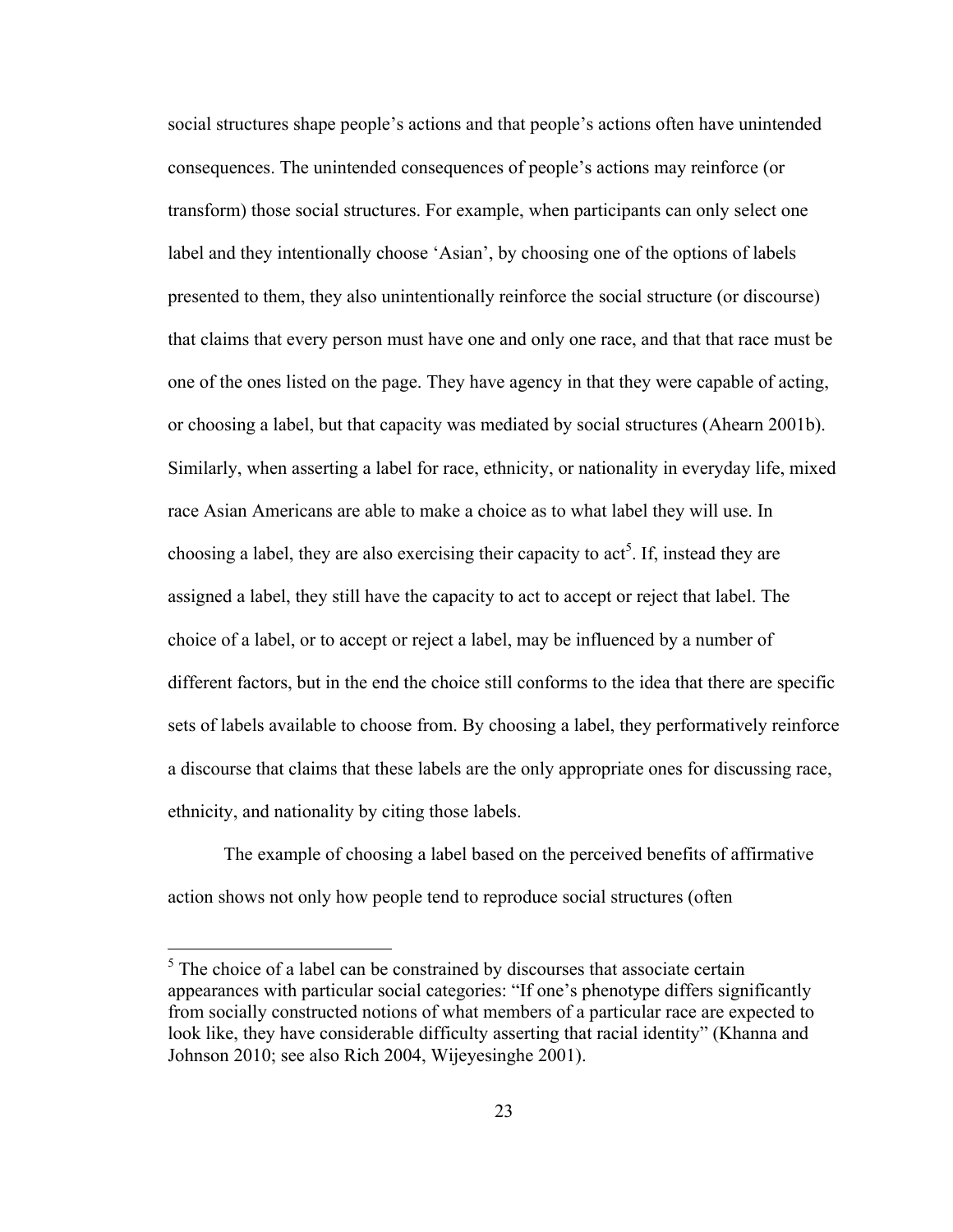unintentionally) but also how people are empowered by them. Selecting a label for a minority group when applying to college might lead to scholarship opportunities. Labels are a resource that individuals can bring to bear in a number of situations and people are differentially empowered by them. The resources available to individuals are informed by social structures (Sewell 1992). As we have seen, the labels available for any individual to use are informed by social structures, but mixed race Asian Americans can be empowered by those same labels. They can choose which label(s) they think are in their best interest to use depending on the situation they find themselves in. The use of certain labels may empower them by either distancing themselves from or including themselves within a certain social category. If you are mistaken for being something that you are not, it can be empowering to reject that label. If, however, Asian Americans achieved a political goal, saying that you are Asian American can give you a sense of pride and feeling a sense of belonging. Individuals act to present information, some of it in the form of labels, that it is in their best interests to present.

People can then use the information they have acquired, or information they already possess, to manipulate the situation or the people in it. Their agency to perform a self is structured both by the information they have gathered about a situation and by the range of selves they have available to perform<sup>6</sup>. Presenting a self is not always straightforward; conflicting interests do occasionally arise, especially when an individual is simultaneously performing before two audiences. This can be the case for mixed race

 $6$  This is not meant to make the self seem fractured or disjointed, rather it is a recognition that identity is often fluid and situational, and that individuals have a number of different resources to pull from in order to differently perform identities.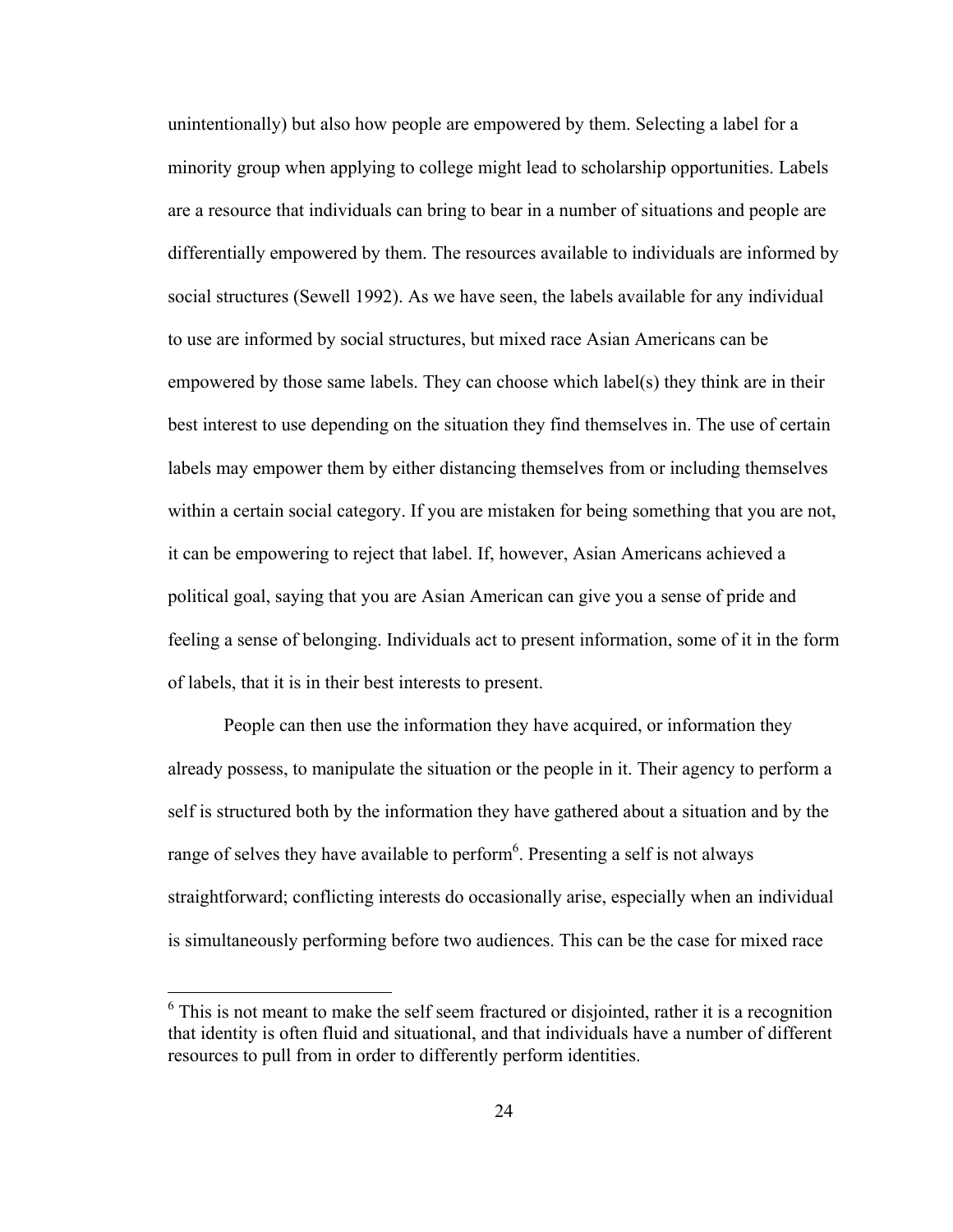individuals when they are asked about their background by a stranger when a friend, or someone else who already possesses (some of) that knowledge, is also present. For example, one of my participants was asked, "Are you Filipino?" by someone who had not met her before and she responded by saying "I am". She was performing a Filipino identity. However, one of her friends was with her at the time and said to her, "Oh. I thought you were Chinese". Again she responded with "I am". In this instance she had to resolve the differential knowledge of her two audiences.

Not only do performers face conflicting interests, but sometimes their audience can also misinterpret the information they present. One of my participants (Mallory Blackwood) is half Filipino and half white. She does not speak Tagalog and she told me about one of her experiences in retail where the information she presented was misinterpreted by those she was with:

There were other Filipino co-workers and they could speak Tagalog. And I was toldone time this girl Marjorie was talking to this guy Elgin and when they were talking to each other in Tagalog I was asking like, "What did they say?" And Marjorie yelled at me and said, "Girl, you better learn your culture". And I just was like- I was kinda MAD<sup>7</sup>? But I didn't say anything because we were at work. I'm not gonna be unprofessional, I was like, "I grew up in AMERica. This IS my culture".

When Mallory asks the question, "What did they say?", she informs her audience that she does not speak Tagalog. From this information, Mallory's co-worker Marjorie gets the impression that Mallory is unaware of her culture and is thus not proud of being Filipino $\delta$ .

 $7$  Transcription conventions adapted from (Sacks, Schegloff, and Jefferson 1974; see also Atkinson and Heritage 1984). Words or syllables in CAPS indicate emphasis. Question marks (?) indicate rising intonation.

<sup>&</sup>lt;sup>8</sup> Ethnic discourses often link knowledge of language and food to knowledge of culture and pride in that culture. Marjorie's comments reinforce this discourse.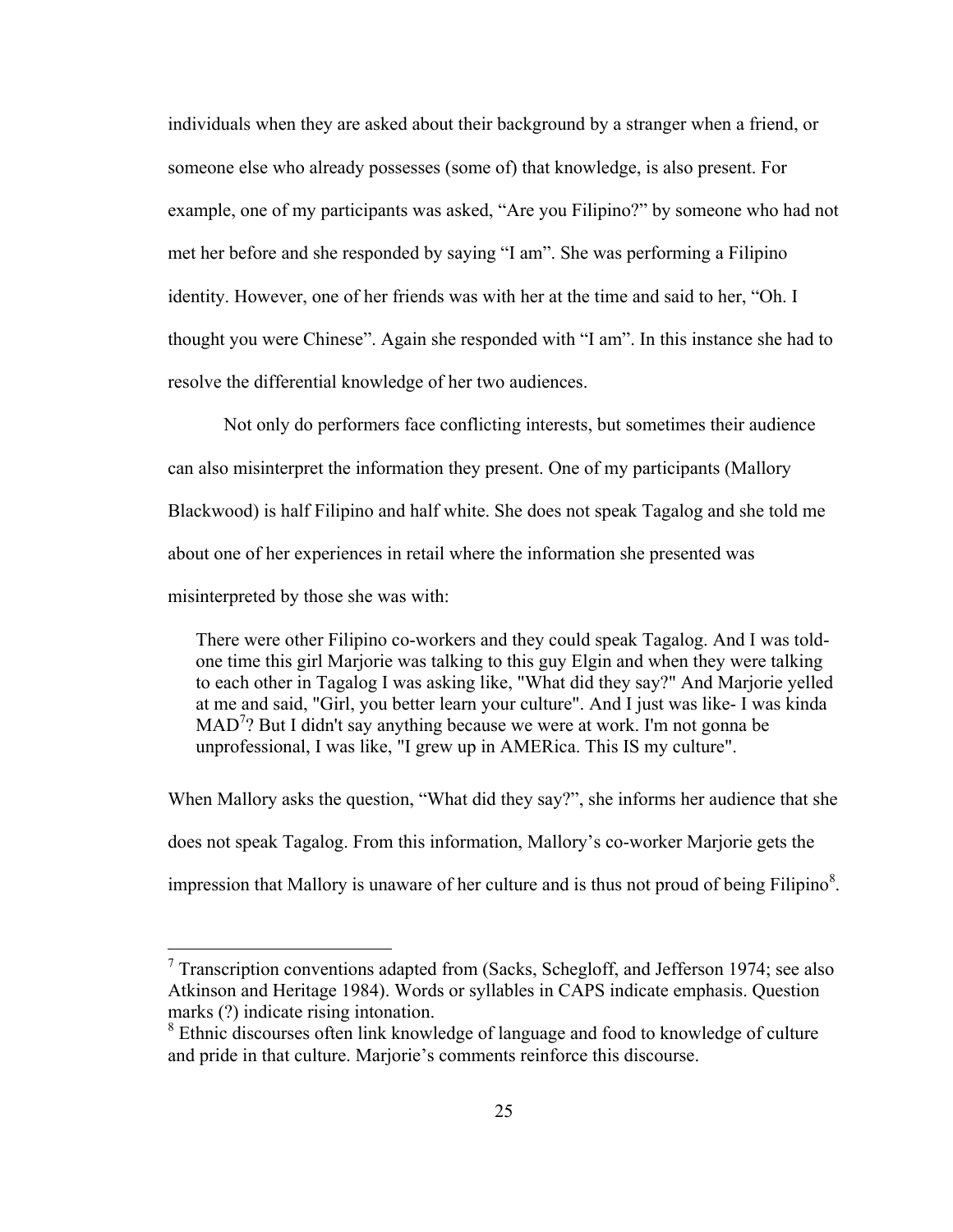However, Marjorie has misinterpreted the information she has gained about Mallory (i.e., that she does not know Tagalog) because as Mallory later says, "I WAS proud of my heritage, but I guess I just never felt like I needed to yell it out to everybody until after that". Mallory's act of asking a question had the unintended consequence of causing others to believe that she was out of touch with and not proud of her Filipino heritage. Marjorie's response to Mallory's question also had the unintended consequence of structuring Mallory's future interactions with other Filipinos. Now she is more aware of the need to provide other Filipinos with the information that she is proud of her Filipino heritage.

So far I have discussed how the gathering of information is important to the performance of identity. According to Goffman, a performance is "all the activity of a given participant on a given occasion which serves to influence in any way any of the other participants" (1959:15). Thus, actions and appearances that individuals can control as well as those that they are unable to control form part of any performance. These actions and appearances constitute information others gather that can then influence them to act or appear in certain ways. The "front" is the part of any individual's performance that helps those involved in an interaction to gather information about and to define the situation (Goffman 1959:22). One aspect of a situation that is likely to remain fairly stable is the setting, or the objects around the interactants (who are simultaneously audiences and performers). If you walk into a building with numerous shelves of books, computer stations set up, and desks or cubicles for people to work at, the setting might help you to define the situation you find yourself in. Knowledge that you are in a library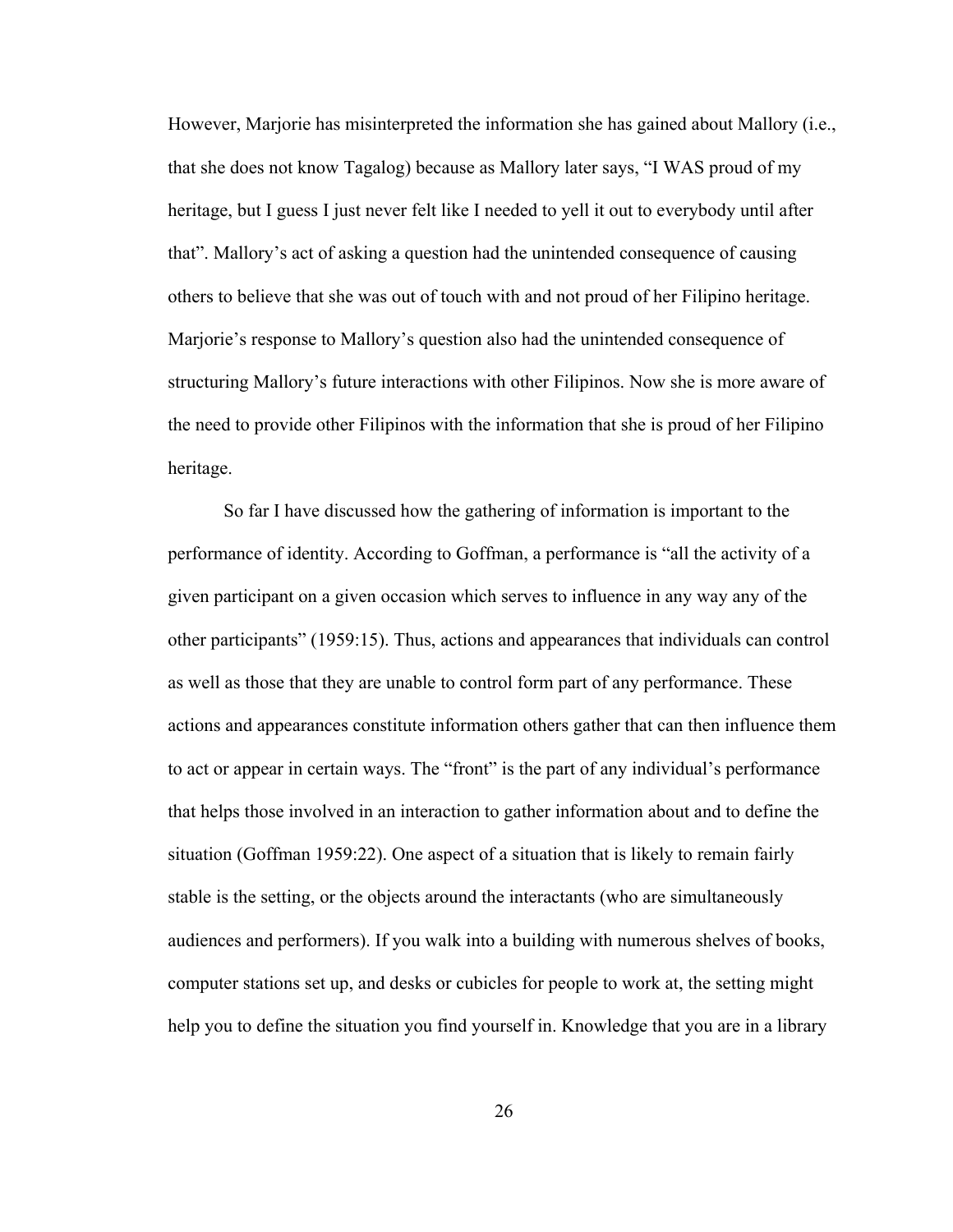provides you with a structured set of expectations, or a discourse, for how library patrons should conduct themselves, which further helps to define the situation.

In addition to the setting, an individual's personal front, or how you look (appearance) and how you act (manner), also helps to define the situation. Some aspects of personal front are relatively stable whereas others can change from moment to moment or situation to situation (Goffman 1959). In terms of appearance, race and sex (even if they are ambiguous) tend not to vary from situation to situation (although there are exceptions) but clothing can. These appearances provide information to the audience on the social statuses of the performer, which in turn may influence how members of the audience present themselves. Researchers on mixed race individuals have shown that appearance has an impact on racial identity for both black-white biracials (Brunsma and Rockquemore 2001) and Asian-white biracials (AhnAllen et al. 2006; Khanna 2004).

Ethnic and national identities are also part of performance as an aspect of manner. An individual's manner refers to how he or she behaves or acts in a given at any particular moment. Manner may include (socioculturally informed) facial expressions or gestures. For example, it may be advantageous for a Korean American to display through her manner familiarity and competence with metal chopsticks in a Korean restaurant. If she is unaccustomed to, or is unable to use, metal chopsticks (in other words, if she cannot present a certain manner), she could be labeled a Twinkie or a banana<sup>9</sup>. Receiving such a label for this performance may not be in her best interests if she is eating with

<sup>&</sup>lt;sup>9</sup> These terms are both used to mean "yellow on the outside and white on the inside" (Pyke and Dang 2003:156).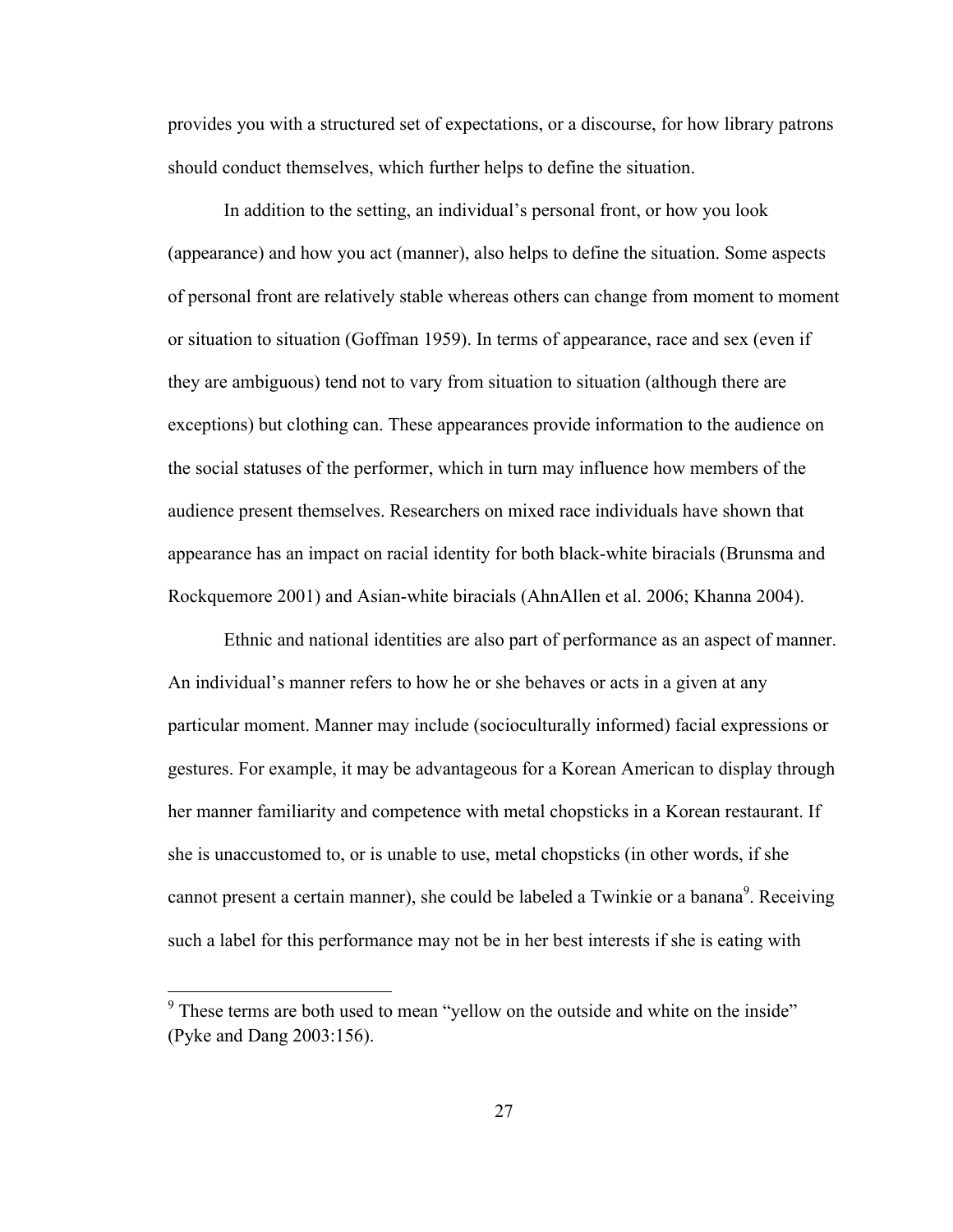other Korean Americans for whom that label has a negative connotation. She may be ridiculed or ostracized from the group because of her performance. This particular performance highlights how important a mismatch between appearance and manner can be, and how language can be used to label an identity tied to race and ethnicity. On the other hand, if she were in the same restaurant with a group of white American friends and displayed an ability to use metal chopsticks, she could be seen as asserting a Korean identity. Her cultural knowledge would allow her to present a self that is in touch with her Korean heritage. It is up to her to determine whether or not that would be advantageous for her in this situation. Alternately it may be to her benefit to present a front that is a balance or mixture of both Korean and American. Different audiences may call for the presentation of a different self, or for the performer to draw from different pre-existing discourses for her presentation.

#### Negotiating Boundaries and Authenticity

In the preceding discussion we see that identity is fluid, situational, and produced through social interaction. Thinking actors make socially constrained decisions on how to present themselves in ways that are both intentional and unintentional and those decisions are based on the information they have about any given situation and the people involved in it. Performance of identities reinforces and sometimes transforms the ideas, or discourses, of what identities are available to be performed. We often label those types of identities and roles. In addition to being fluid and situational, people also construct and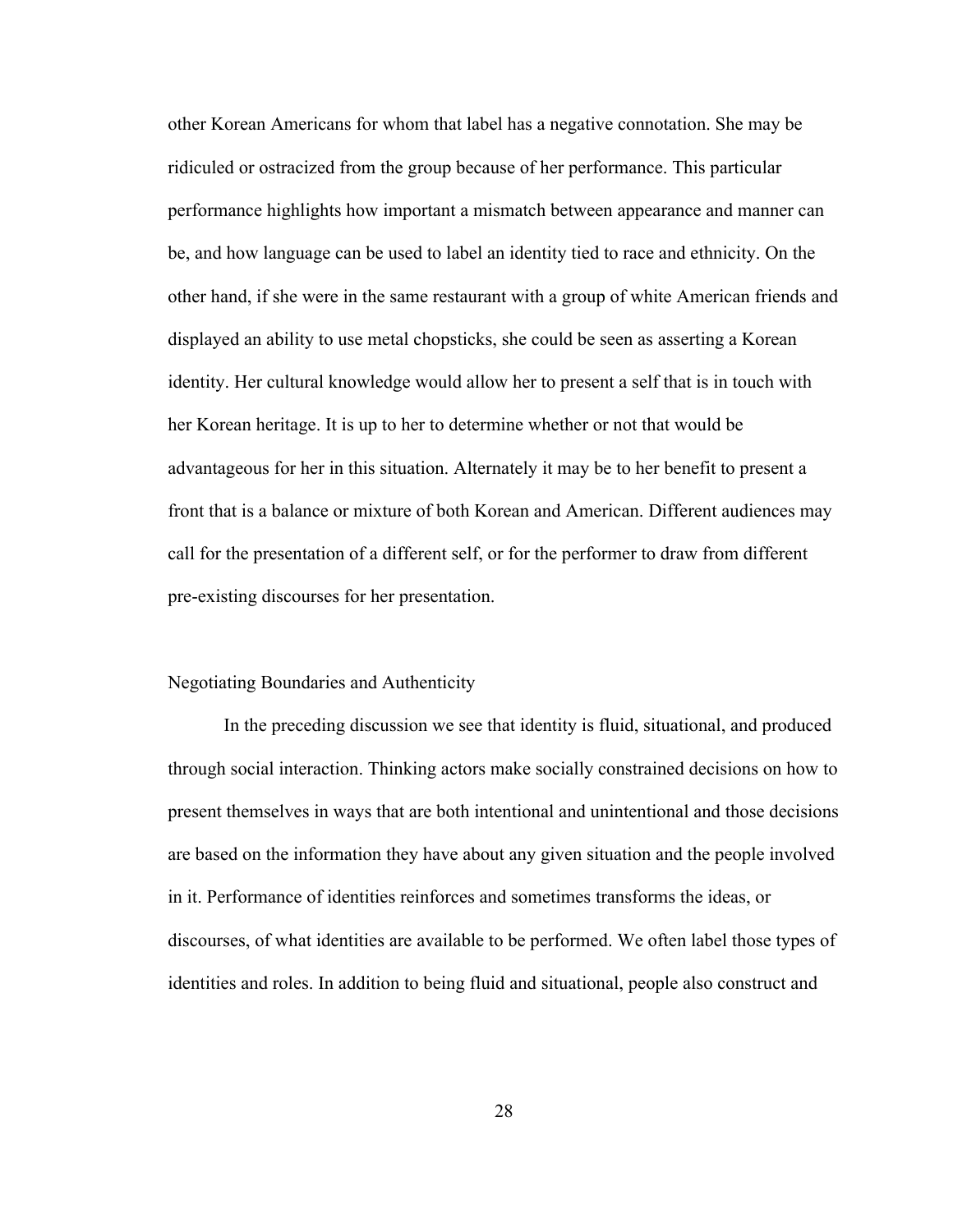negotiate identities (specifically ethnic $10$  ones) over the course of social interactions (Nagel 1994), often with language being the medium through which these negotiations are conducted. Social interaction is important for identity formation because it is in interaction that individuals' internal perception of their identity encounters how others interpret the information being presented. It is easiest to see these negotiations of identity at the borders of ethnic groups because even though membership in ethnic groups is not stable, ethnic groups are invested in maintaining the boundaries between themselves and other ethnic groups with which they are in contact (Barth 1969; Eriksen 2002; Nagel 1994). Ethnic boundaries are a structuring force in that they determine who can claim membership (or who can present a certain identity) as well as designating "which ethnic categories are available for individual identification at a particular time and place" (Nagel 1994:154).

Labels are an important aspect of constructing, maintaining, and negotiating boundaries between groups (McConnell-Ginet 2003). One of my participants, Mallory Blackwood, who was introduced above and who is half Filipino and half white, told me about a time when a friend told her she was white. He said to her: "'You're white'. He's like, 'I'm more Filipino than you are'. And he's Taiwanese and I'm like, 'What? What makes you more Filipino than me?' And he's like, 'Because I eat the FOOD. I can understand more words than you'. I'm like, 'Oh, because that makes you- so if I eat Taiwanese food, will I be Taiwanese?'" In this case, her Taiwanese friend is constructing a boundary between himself and her about what it means to be Filipino; the creation of

 $10$  Here I use ethnic as shorthand for ethnic, racial, and national identities because both race and nationality intersect with ethnicity.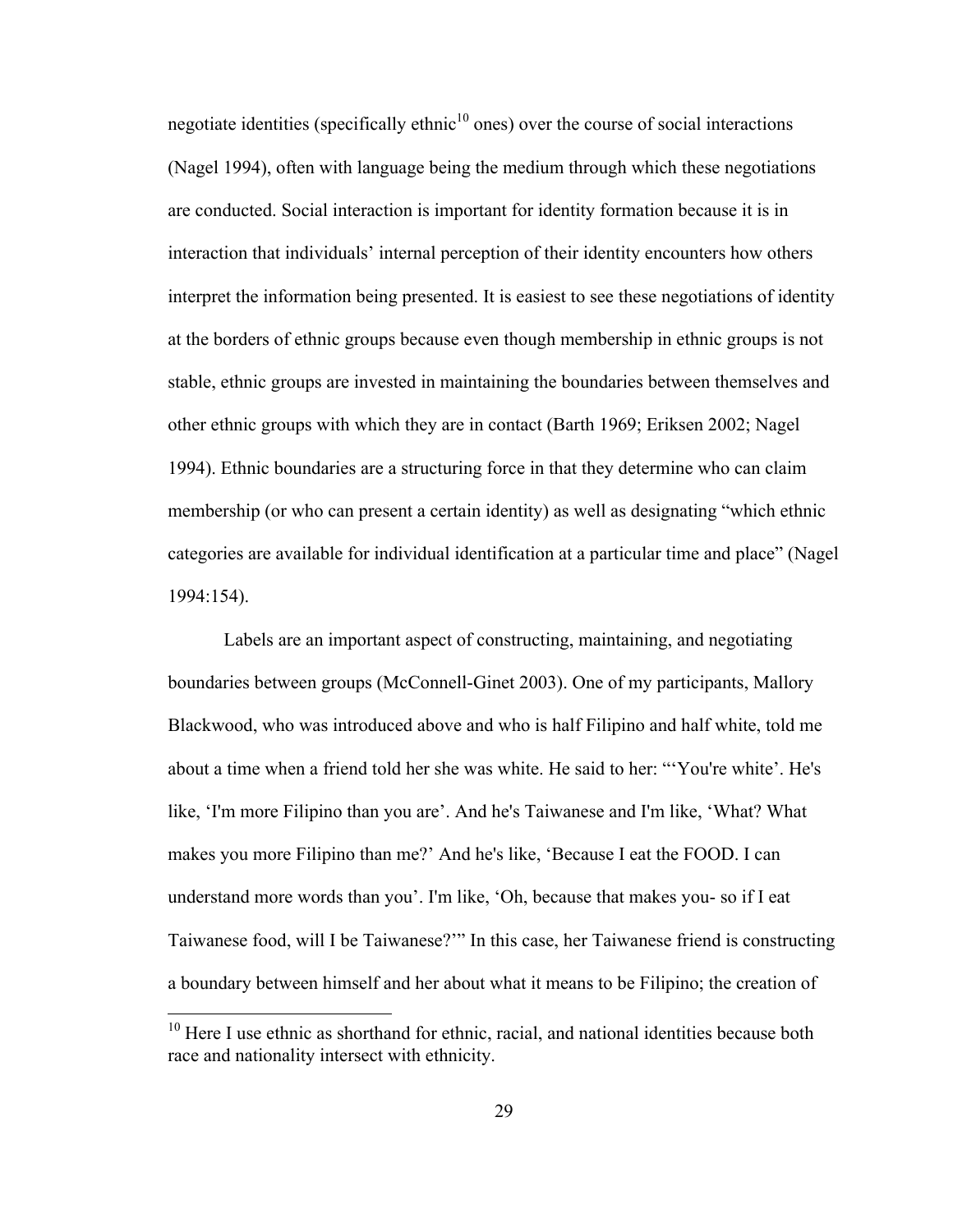the boundary could be an unintended consequence of his words. In constructing this boundary, he cites the ethnic discourse that ties knowledge of Filipino food and the Tagalog language to the social category labeled 'Filipino'; since Mallory does not fit the characteristics of the discourse surrounding what it means to be 'Filipino', she must be white, especially because discourses of whiteness often associate whiteness with the lack of any specific ethnic knowledge. By labeling her as white, he positions her outside of, or excludes her from being 'Filipino'. What it means to be 'Filipino' is further negotiated throughout the course of the interaction. Someone can be included within the boundaries of 'Filipino' if they eat Filipino food and if they speak the language, even if they have no Filipino ancestry. Her friend has gathered information about her (she does not eat Filipino food nor does she speak Tagalog, i.e. she does not cite the appropriate (to him) discourses of Filipino identity) that leads him to conclude that she is presenting a white, or not-Filipino, identity. By asking whether or not she would be considered Taiwanese if she ate Taiwanese food, she is challenging his citation of that discourse and his criteria for creating a boundary that includes or excludes her from a category based on the food she eats. This exchange implicitly places her within the bounds of being Filipino because being Filipino (or Taiwanese) means something different to her; she accesses and cites a different discourse on what it means to be Filipino. The example also shows how the meanings attached to labels can vary by person (Ahearn 2001a; Malott 2009).

As we saw in the preceding paragraph, racial and ethnic discourses are unstable and are negotiated in interaction. By saying, "You're white," Mallory's friend locates her within a discourse of whiteness (the boundaries of which are implicitly cited in the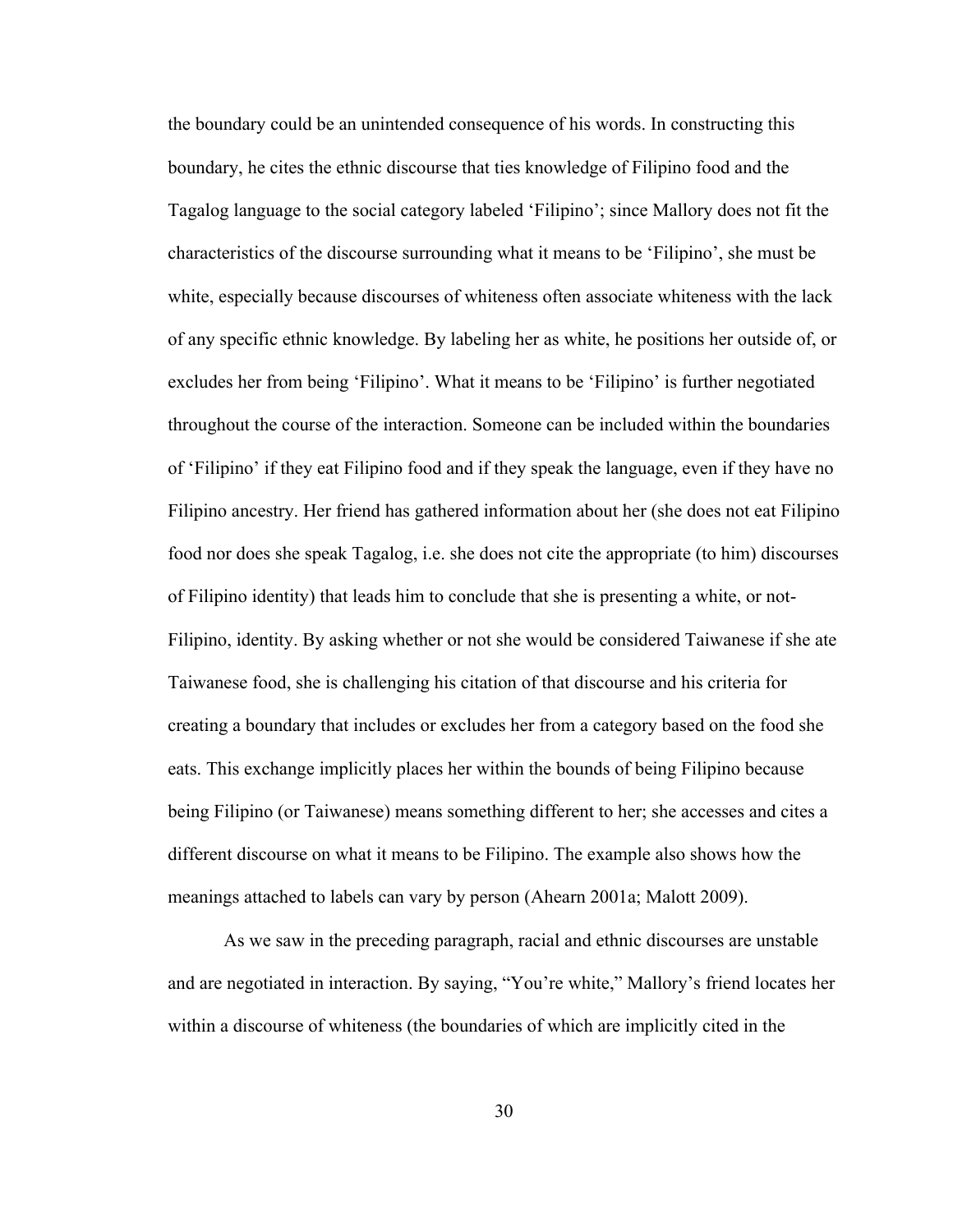ensuing interaction) and understands her as such. Performativity thus carries implications of authenticity because appearances and "behaviors themselves only have racial value once they are placed within explicit frameworks [discourses] organized to make claims about the connection between behavior and racial authenticity" (Jackson 2001:187; see also Nagel 2000, Rich 2004). When participants provide their audience with information in the form of racial, ethnic, and national labels, they also position themselves within certain discourses and subject themselves to the audience's judgment of their authenticity.

Stereotypes are often part of these explicit frameworks and discourses that relate appearances and behaviors to ideas of authenticity. One stereotype links the size of penis (the possession of which is located specifically within masculine discourses) with race. According to this discourse, black males have the largest penises whereas Asian males have the smallest. Individuals that my male participants interact with attempt to use this stereotype to position my participants in terms of authenticity. Chris Adebayo (half Nigerian, half Japanese) mentioned that some of the women that he's dated have asked him, "Are you sure you're Asian?" When I asked him if that question was in relation to penis size, he admitted that most of the time it was. He was reluctant to mention other questions he had been asked along the same lines because "they're extremely explicit". The women he's dated assign the label 'Asian' to Chris, presumably because his phenotype falls within the discourse of what Asians are supposed to look like rather than blacks. However, by asking "Are you sure you're Asian?", these women call his placement within Asian discourse into question because his penis size does not match

31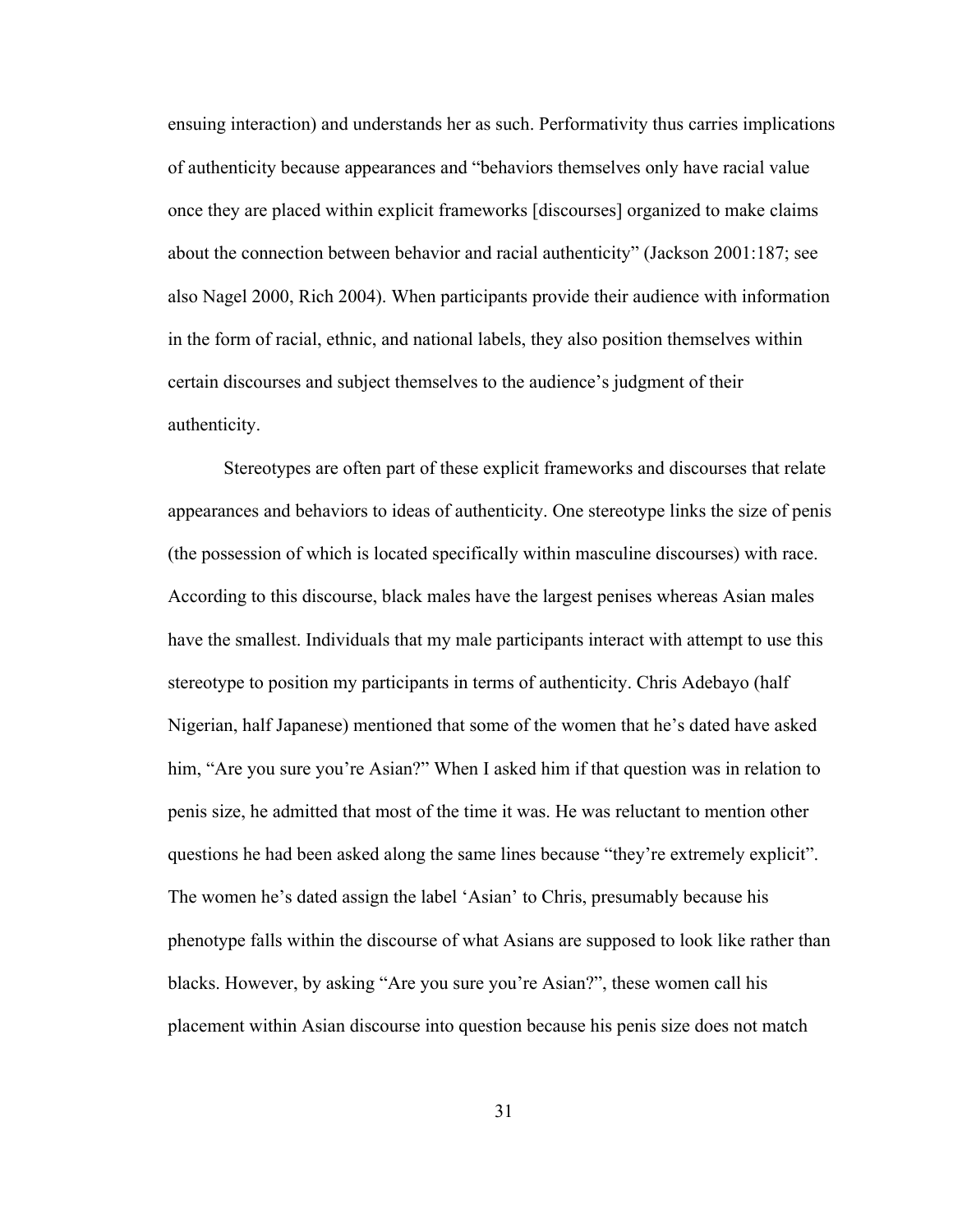their stereotypic expectations of how large an Asian male's penis should be. Brian Liu (half white, half Chinese) has had a similar experience:

Well, it was brought up a little while ago when me and my guy friends were talking and most of them are Asian, like one's Thai, one's Taiwanese, one's Filipino and they all have bigger- like, around the same framework as I do. And then we were talking about- We were really uncomfortable cause we were all talking about penis sizes and stuff […] So then, we were talking about it and then we didn't give a specific size, but then we were judging each others'. And then we'd be like, "Ok, that's what you think". And then everybody would be like, "We're all about the same size". And then they started talking about me and they were like, "I don't know, he's white though". Like, "He's not fully Asian, so he might have an advantage on us".

When speculating about penis size, Brian's friends assign him the labels 'white' and 'not fully Asian', locating him within whiteness and outside of Asian-ness. The questioning of his Asian authenticity is tied to a speculation of how he fits into a racialized discourse of penis size.

Participants are often aware of stereotypes/norms of racialized

discourses/boundaries of categories and act to either conform to or subvert them. For example, Lynda Sutton (half Japanese, half black) mentioned that sometimes she wants to play up the fact that she is Asian. When I asked her how she does that she replied, "So I would never wear my hair curly at work. It's curly naturally. And then I usually- even just makeup tricks, you know. Like putting eyeliner out more to the side. And it's really just things like that". By straightening her hair and applying makeup, Lynda cites practices that are typically associated with the discourse of femininity. Her gendered practices also conform to racialized discourses of Asian appearances. Asians stereotypically have straight black hair and almond shaped eyes. Lynda cites this discourse through styling her hair and applying makeup in specific ways. The gendered practice of these women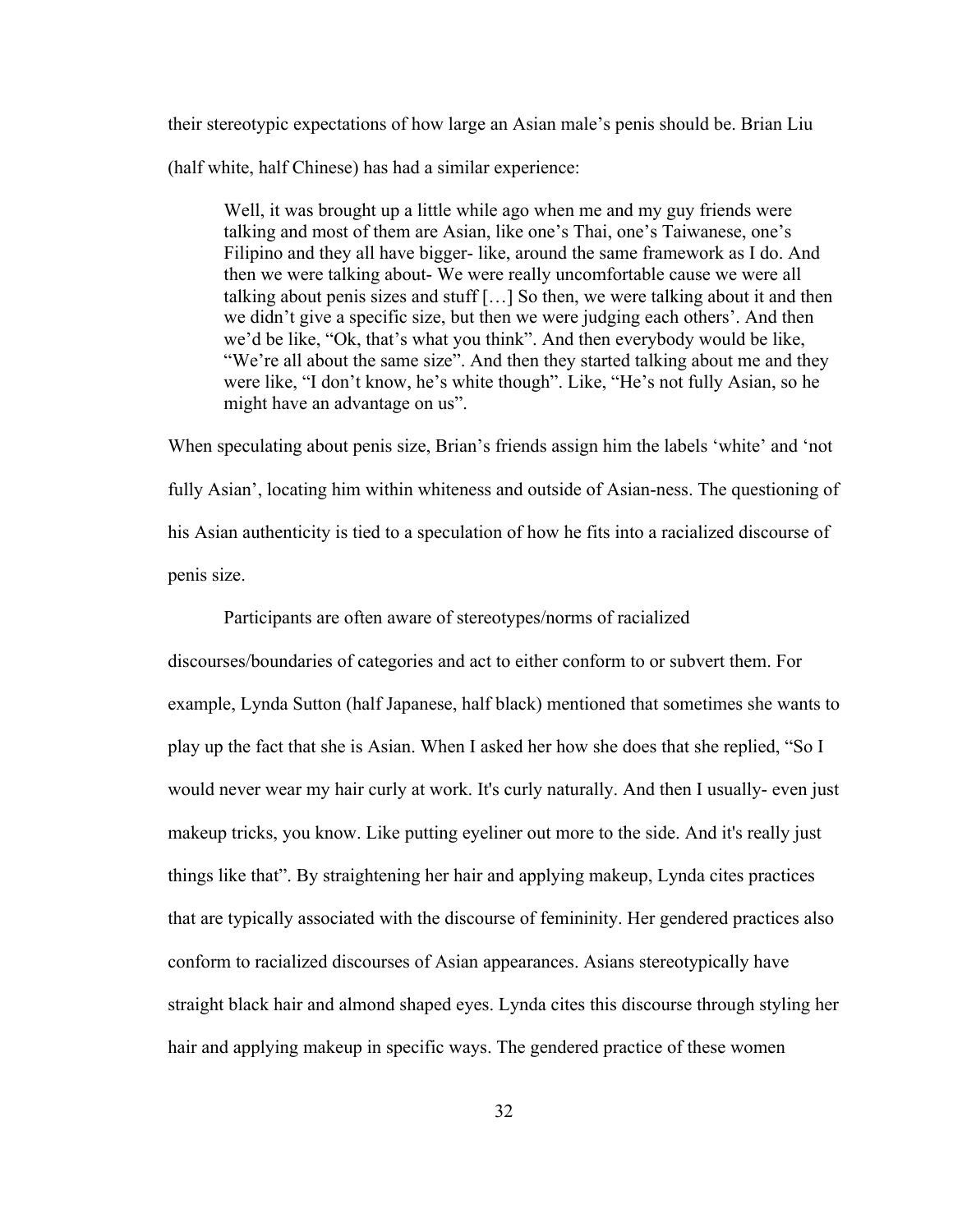applying eye makeup shows how they exercise agency to manage their appearance.

Altering their appearance makes it easier for them to assert ethnic or racial labels such as 'more Japanese' or 'more Asian', to locate themselves within those discourses, to appear more authentic because the nonverbal information (appearance) conveyed matches more closely with both the verbal information (the label) and the discourses attached to it.

## **Conclusion**

Scholars outside of the discipline of anthropology have looked at the factors that influence a particular demographic's choice of labels. None of them have worked with mixed race Asian Americans, nor have they approached the question through a performative or a dramaturgical lens. Both concepts are useful for understanding race, ethnicity, and nationality (Nagel 2000). By examining mixed race Asian American's label use I show how participants repeatedly place themselves and are placed within racial, ethnic, and national discourses. I also show how verbally conveying information and impressions to present a self intersects with the nonverbal methods (such as setting, appearance, and manner) that are the subject of Goffman's (1959) work. It is also in part through people's actions that a self is presented; people have the capacity to act (agency) to control or change what they say, what they wear, or how they behave. But that agency is constrained (structured) by things that people cannot act on, or act on with difficulty (such as aspects of appearance that have become racialized<sup>11</sup>). People act to present a self

 $11$  People do, however, attempt to change phenotypes that have become racialized by dying their hair, or getting it relaxed; using skin-lightening creams; or having eye surgery.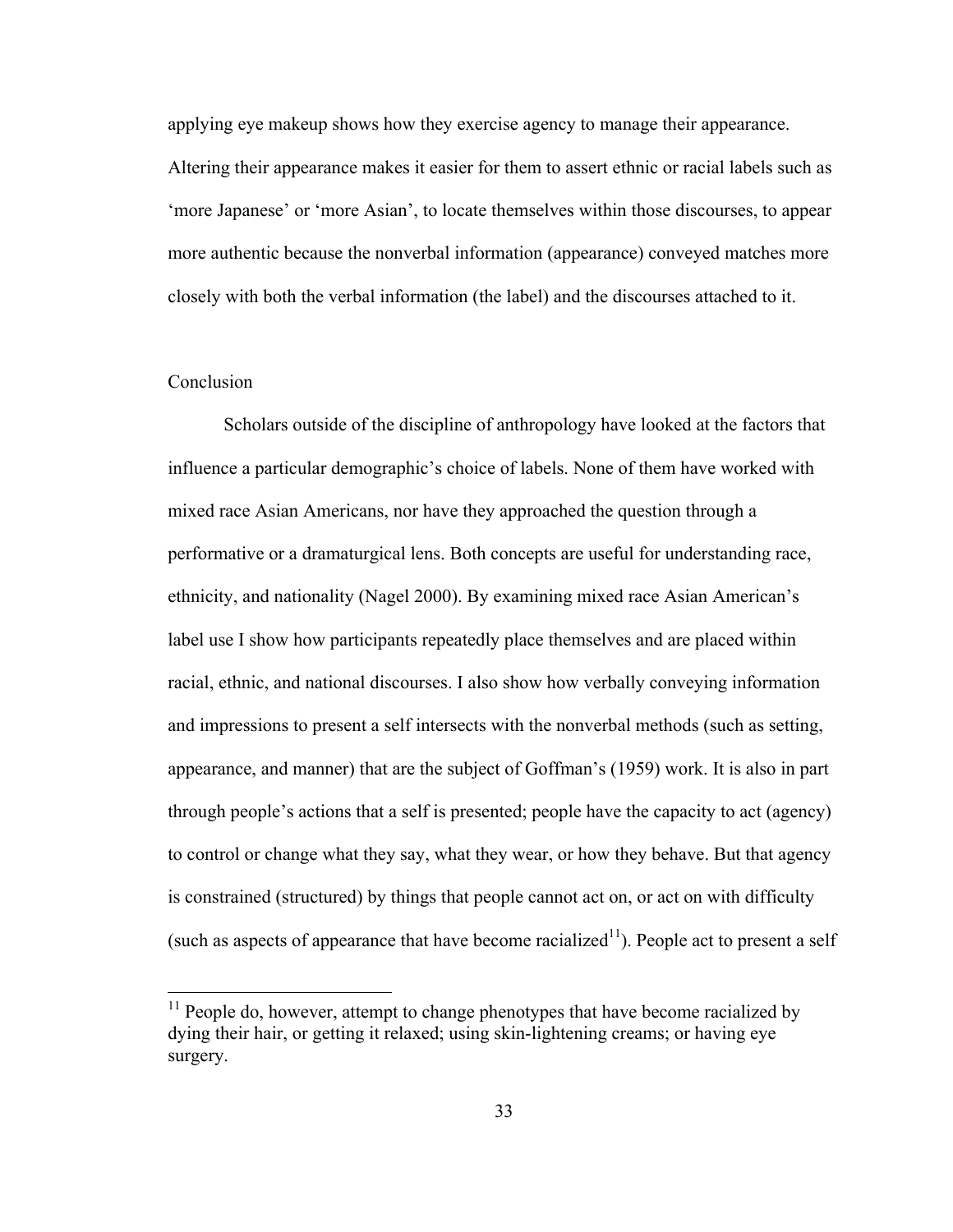that is in their best interests to present. This may mean that they have the potential to gain resources by presenting a certain self (empowered by structures). Although performers act to present a self that will provide them with some advantage, sometimes the audience misunderstands information that is presented to them. People's actions have unintended consequences. Individuals' use of labels may also have the unintended consequence of creating boundaries between interactants and raising questions of authenticity.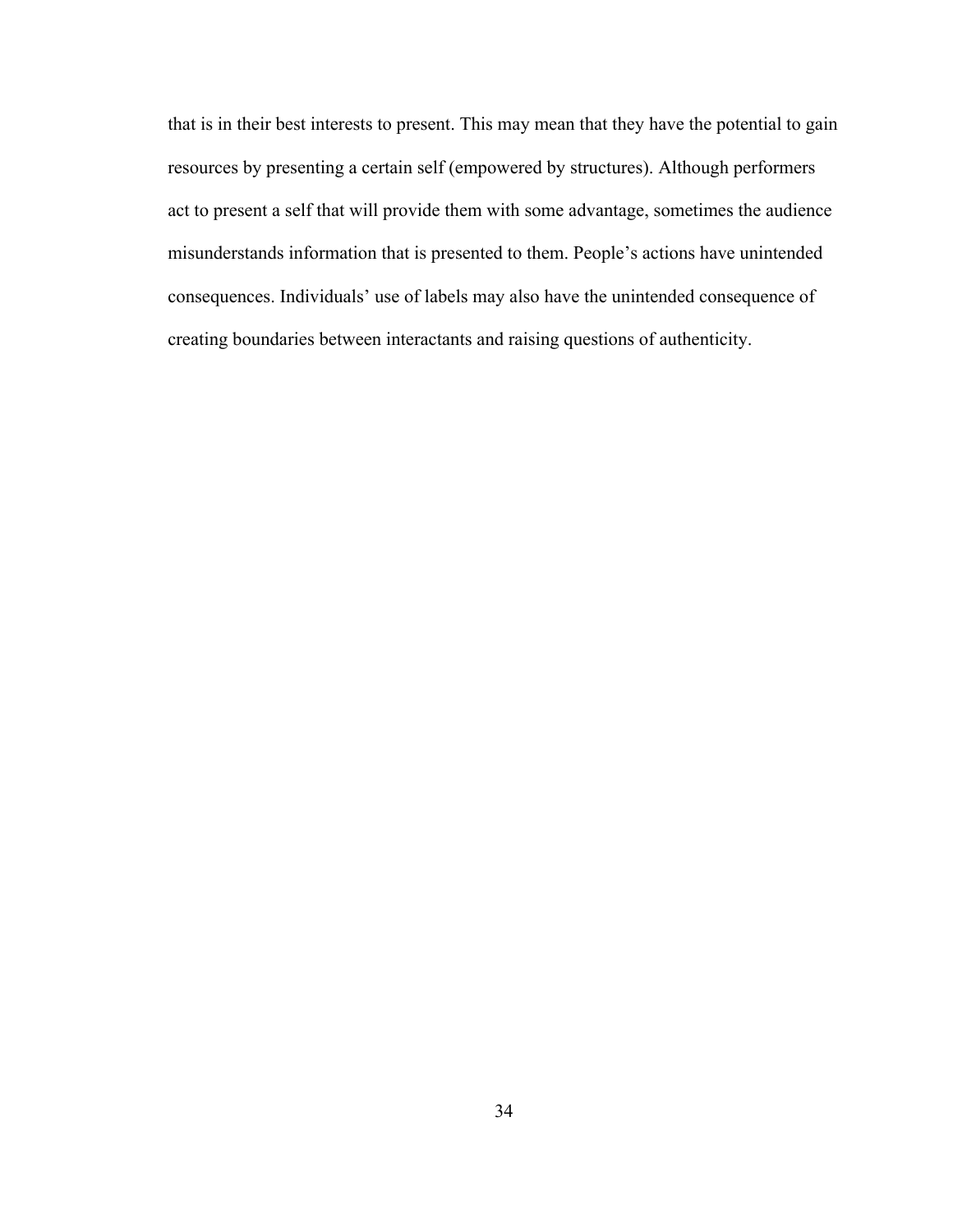# CHAPTER 3

# **METHODS**

In order to find out why mixed race Asian Americans choose the labels they do to describe themselves, I gathered data from a series of structured and semi-structured interviews and from participant observation with 21 American students of Asian and non-Asian ancestry who are enrolled at UNLV. Data collection took place from February 2011 through November 2011. From among these initial 21 participants, six people, three males and three females, were selected for the participant observation phase of this project through stratified random sampling after I compiled my sampling frame (see below).

In order to recruit participants, I sent out a campus-wide e-mail asking for mixed race Asian Americans willing to participate in an interview. Participants were required to be between the years of 18 and 30, to be students at UNLV, to be American citizens, and to have partial Asian ancestry. The campus-wide e-mail was sent out once a month for a period of three months (from March through May 2011) in the hopes that a different cross-section of the UNLV students would read it each time. I also visited a number of introductory level classes in both the anthropology and foreign language departments to give a brief overview of my project, distribute my contact information, and ask that information be passed along to anyone who fit the description. Additionally, during a campus-wide event that included many student-run organizations on campus, I approached a number of students with the same information. My final recruitment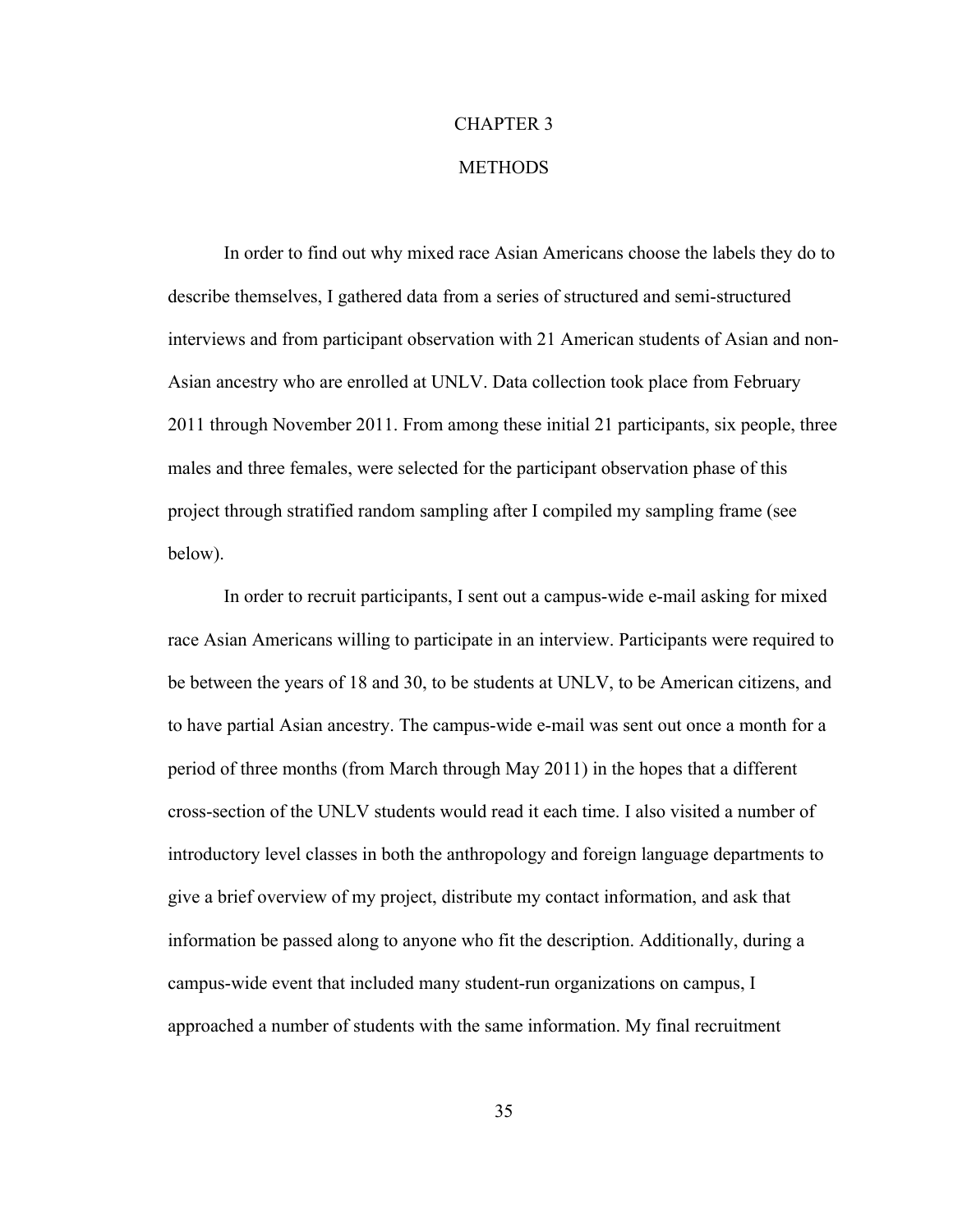method was to ask people I already knew at UNLV to pass my contact information and information about the project on to anyone they knew that might fit the description of participants I was looking for.

After receiving IRB approval, I conducted preliminary interviews (see Appendix A) with all individuals who contacted me. With slightly over half of my participants (12) coming from the campus-wide e-mail, it was the most effective method of recruitment<sup>1</sup>. Preliminary interviews were conducted from March through May 2011. All interviews were audio recorded and lasted anywhere from ten to forty minutes. During this interview I asked each participant to provide my contact information to anyone else who might be willing to talk to me. I had hoped to expand my sampling frame through this type of chain referral (Bernard 2006), but unfortunately chain referral did not gain me any additional participants. During the preliminary interview I determined to the best of my ability and my participant's knowledge what countries their ancestors were originally from. If I had enough participants from a similar Asian background (either all part Chinese, or all Filipino and white), I would have narrowed my focus to that group and only selected those to participate in a more in-depth interview at a later date. However, as you can see from Table 3.1, the largest sample I have of any specific grouping is four (Japanese and white) and any larger Asian grouping is six (Japanese and something else). Since neither four nor six participants is a large sample size, I expanded my research focus to include all mixed race Asian Americans.

<sup>&</sup>lt;sup>1</sup> As such it may have biased my sample to those who self-identify as 'hapa', 'mixed', or 'multiracial' (rather than those who identify monoracially) as those were the key words used in the subject line of the recruitment e-mail.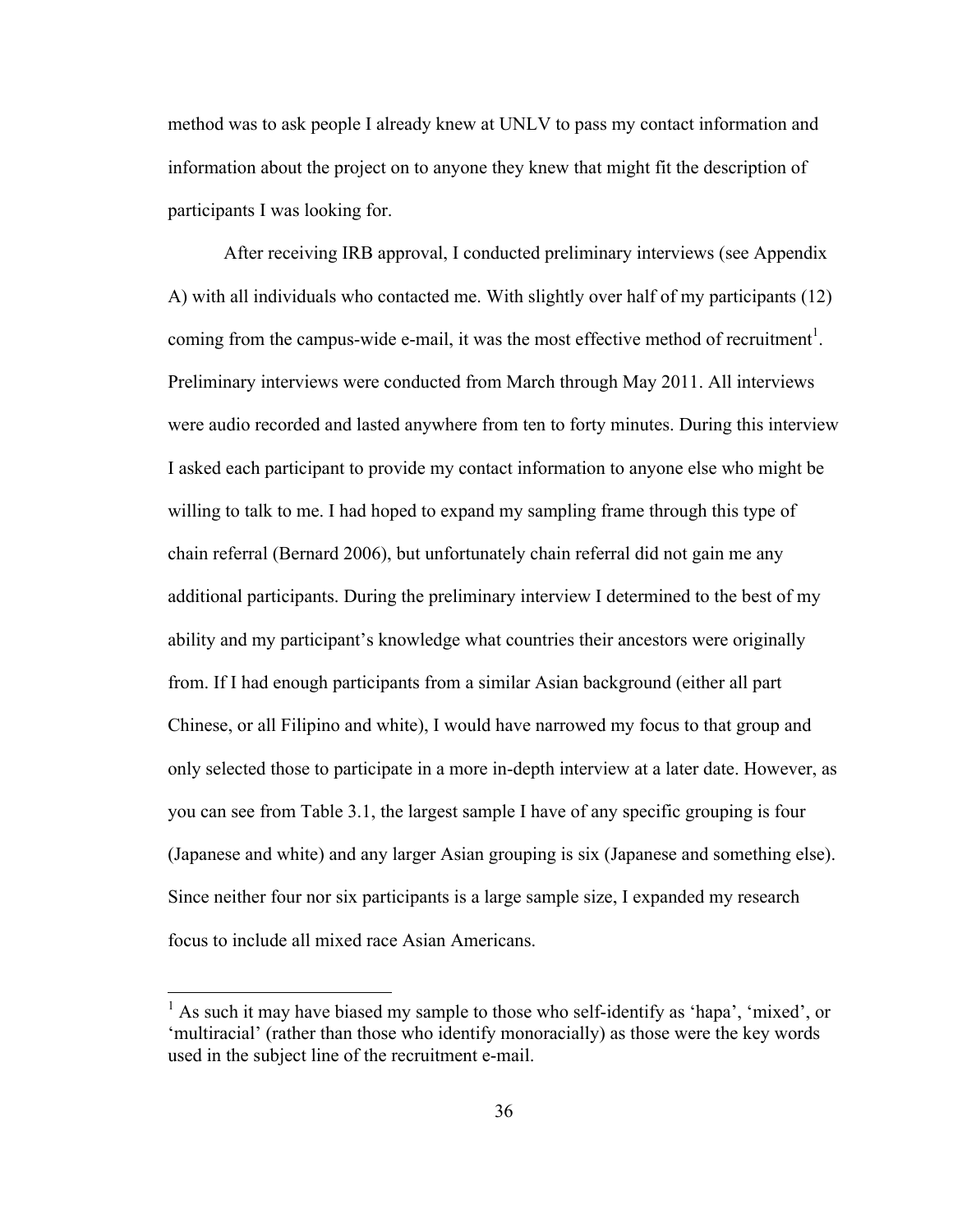| <b>Asian Ethnicities</b>   | White | <b>Black</b>   | Latino | Multiple    | <b>Total</b> |
|----------------------------|-------|----------------|--------|-------------|--------------|
|                            |       |                |        | other races |              |
| Taiwanese                  |       |                |        |             |              |
| Japanese                   | 4     | $\overline{2}$ |        |             | 6            |
| Korean                     | 2     |                |        |             |              |
| Chinese                    |       |                |        |             |              |
| Vietnamese                 |       |                |        |             |              |
| Filipino                   | 3     |                |        |             |              |
| Thai                       |       |                |        |             |              |
| Multiple Asian ethnicities |       |                |        |             |              |
| with Hawaiian              |       |                |        |             |              |
| Multiple Asian ethnicities |       |                |        |             |              |
| w/o Hawaiian               |       |                |        |             |              |

Table 3.1 Number of Participants by Asian Ethnicity and Race

The in-depth interviews (see Appendix B) contained both a structured and a semistructured portion, and will be the main focus of this study. The structured portion of the interview is a cultural domain analysis in the form of free lists. Since I am interested in identity labels, I had the interviewees list all of the labels that they use to describe their ethnicity, race, and national origin (see Appendix C for the list of labels provided by each participant). Then, because identities are constructed in interaction, I asked them to list labels that others have used to describe the interviewee's ethnicity, race, and national origin. Through examining the frequency of occurrence of the labels in the different lists, the cultural domain analysis gave me a sense of the labels people have access to and would use as orienting resources in conversation. In addition to examining the frequency with which certain labels occur, I could also rank the order in which my participants list particular labels. If certain labels always appear at the beginning of these lists, then it is likely that they are of greater significance to the participants (Bernard 2006). By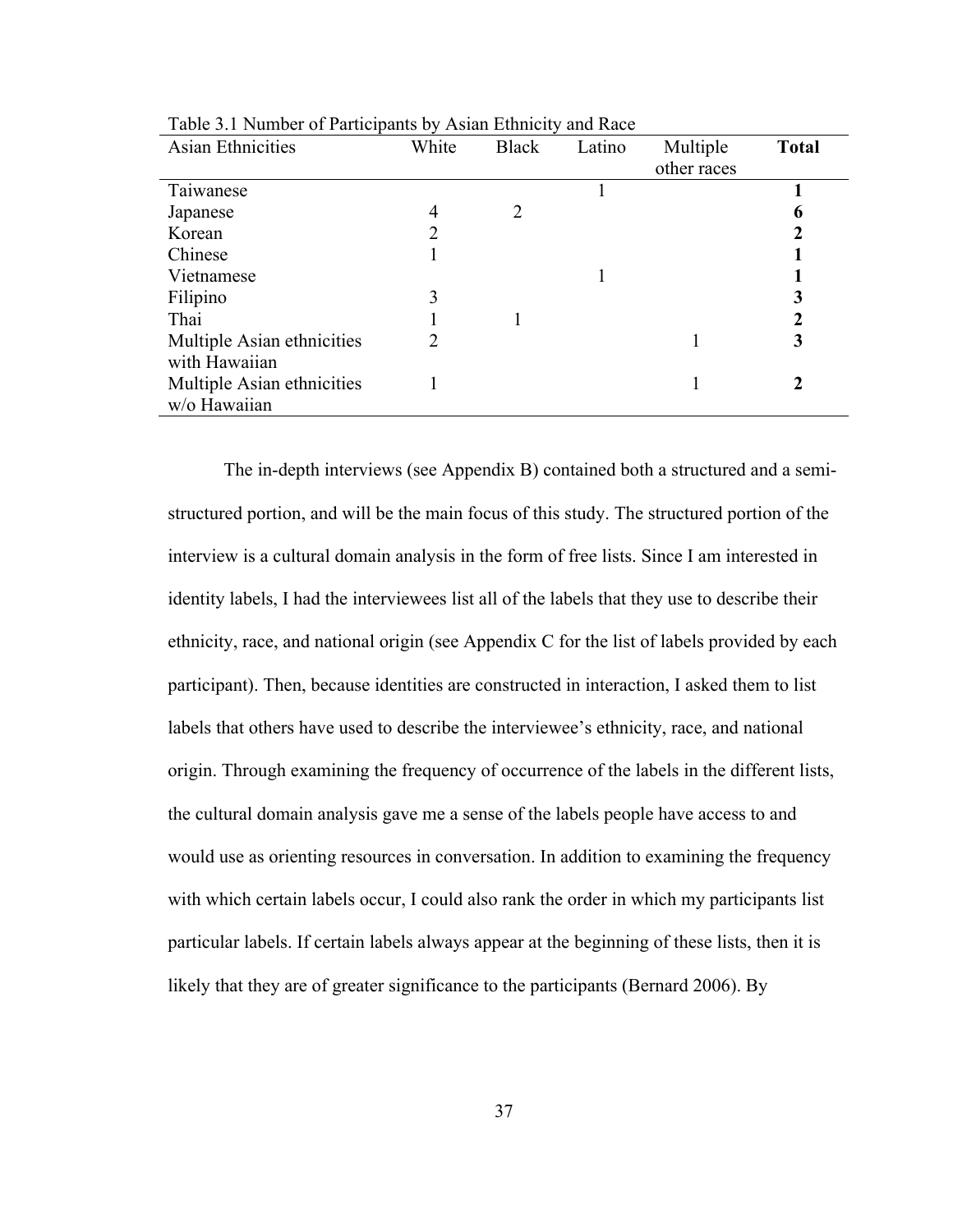identifying important labels, I could inquire further in potential follow-up interviews and also pay closer attention to them when they come up in interactions.

The semi-structured portion of the interview covered a wide range of topics including: family, college life, affect and identity, language use, and perceptions of physical appearance. Semi-structured interviewing also allowed me to follow up on points that needed clarification or further elaboration. Individuals are likely to use labels to describe themselves when talking about their past experiences. By prompting them to tell stories about their lives, I could see which labels they use to perform an identity, how they use those labels, and inquire as to why they used those particular labels. Some topics were more successful at evoking labels than others; questions about similarities and differences from family members were not effective in terms of having participants use labels to describe themselves whereas questions regarding affect and identity were. These interviews lasted anywhere from one hour to three hours with the majority taking roughly an hour and a half. Again, all interviews were tape recorded. Audio recordings of both interviews were transcribed using Inqscribe to aid in analysis. Although twenty-five individuals contacted me for the preliminary interview, I was only able to schedule the in-depth interview with twenty-one of them. For convenience, occasionally both the preliminary and the in-depth interview were conducted back to back. In-depth interviews took place from April to July 2011 at a location of the participant's choice. I met with participants both on campus and at various coffee shops throughout the Las Vegas area.

While data from the interviews was collected, I also conducted participant observation with six mixed race Asian American students at UNLV, three males and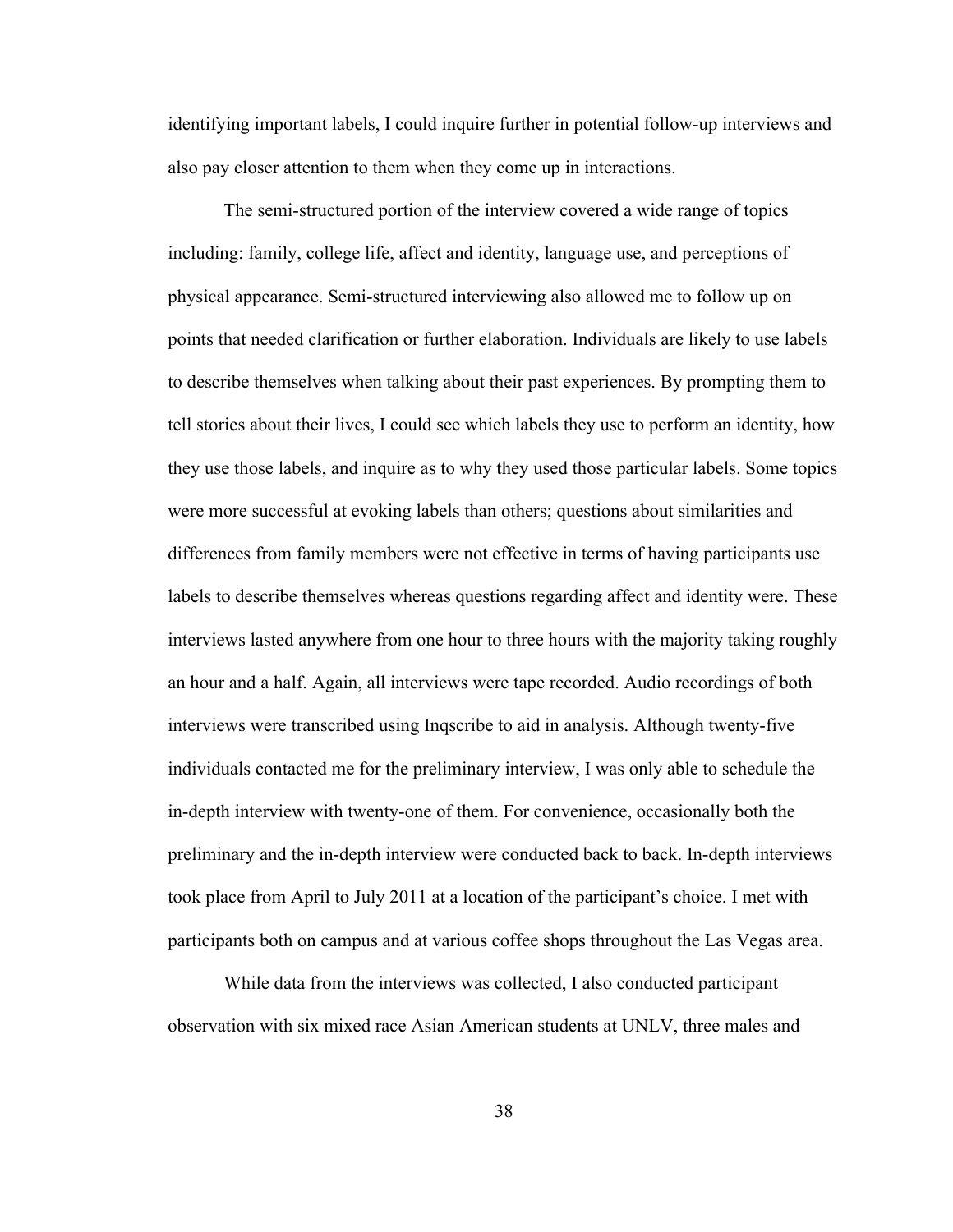three females. By participant observation, I mean that I spent time with participants as they went about their daily lives and engaged in any activities or events in which they are involved. While spending time with them, I was able to observe and record what they do. Because I am a linguistic anthropologist, I was interested in the conversations my participants had as they went about their day. I paid special attention to labels as they came up in interactions. In addition to information about the people involved in the interaction (their gender, age, class year, ethnicity), I needed to record as best I could what they were saying. It turned out to be impractical to audio record participant observation sessions; therefore I needed to rely upon the relevant pieces of conversation I was able to write in my field notes. I spent at least ten hours with each of the participants over the course of two or three meetings. Often weeks went by between such meetings.

From July through November 2011, I met with the six randomly selected participants to do participant observation with them. By meeting with my participants more than once I was able to observe a range of different activities. Participant observation allowed me to see how individuals position themselves in relation to labels in daily interactions rather than having to rely on self-reports of how they position themselves. However, of the six participants I observed, only with four participants (two male and two female) did the use of labels for race, ethnicity, and nationality occur during the time I spent with them. Identity labels seem to be more salient in the lives of some participants. As a result, much of the data for my project came from the interviews I conducted. Longer interviews tended to be a richer source of data; therefore, my data may be skewed toward those participants who were more talkative, or toward those for whom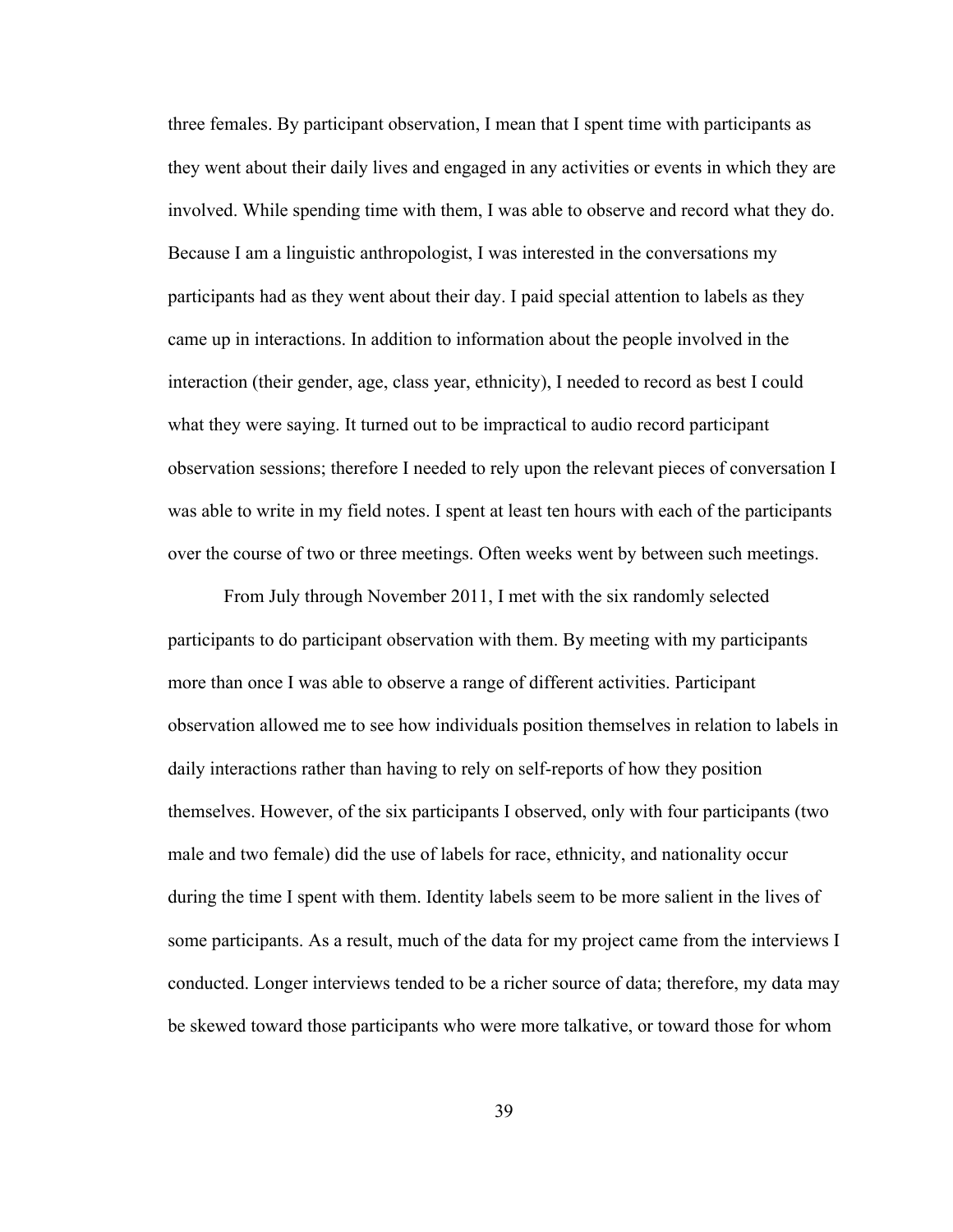identity labels have a more significant on their lived experience. Data from both interviews and field notes will were coded using Nvivo software. Coding the data aided me in looking for broader patterns across participants and methods.

## Participants

Of the 21 participants I conducted in-depth interviews with, 16 were female and five were male<sup>2</sup> (See Table 3.2). I chose pseudonyms in an attempt to reflect the heritage apparent in participants' given names<sup>3</sup>. Participants ranged in age from 18 to 28, with a median of 22 and a mode of 21. The mothers of 14 participants were of Asian ancestry, whereas only six participants had fathers of Asian ancestry. The parents of the remaining participant both had partial Asian ancestry. Although five participants were born outside of the U.S.<sup>4</sup>, they all were born to an American parent and thus had American birth certificates. With one exception, all 21 participants have spent the majority of their lives growing up in the U.S. $<sup>5</sup>$  The majority of the sample (15 participants) has one parent who</sup> is an immigrant from an Asian country. The other six participants have at least one Asian parent whose family has been in the U.S. for two to five generations; five of those six were born in Hawai'i.

 $2$  None of the males were recruited through the campus-wide e-mail.

 $3$  This is an important consideration because having a particular surname can cause others to make assumptions about the race and/or ethnicity of that person (Waters 1990; Lee and Bean 2010).

<sup>&</sup>lt;sup>4</sup> In Japan, the Philippines, South Korea, and Thailand. Three of those five were born on overseas U.S. military bases.

 $<sup>5</sup>$  The one exception grew up in South America and came back to the U.S., where she was</sup> born, for college.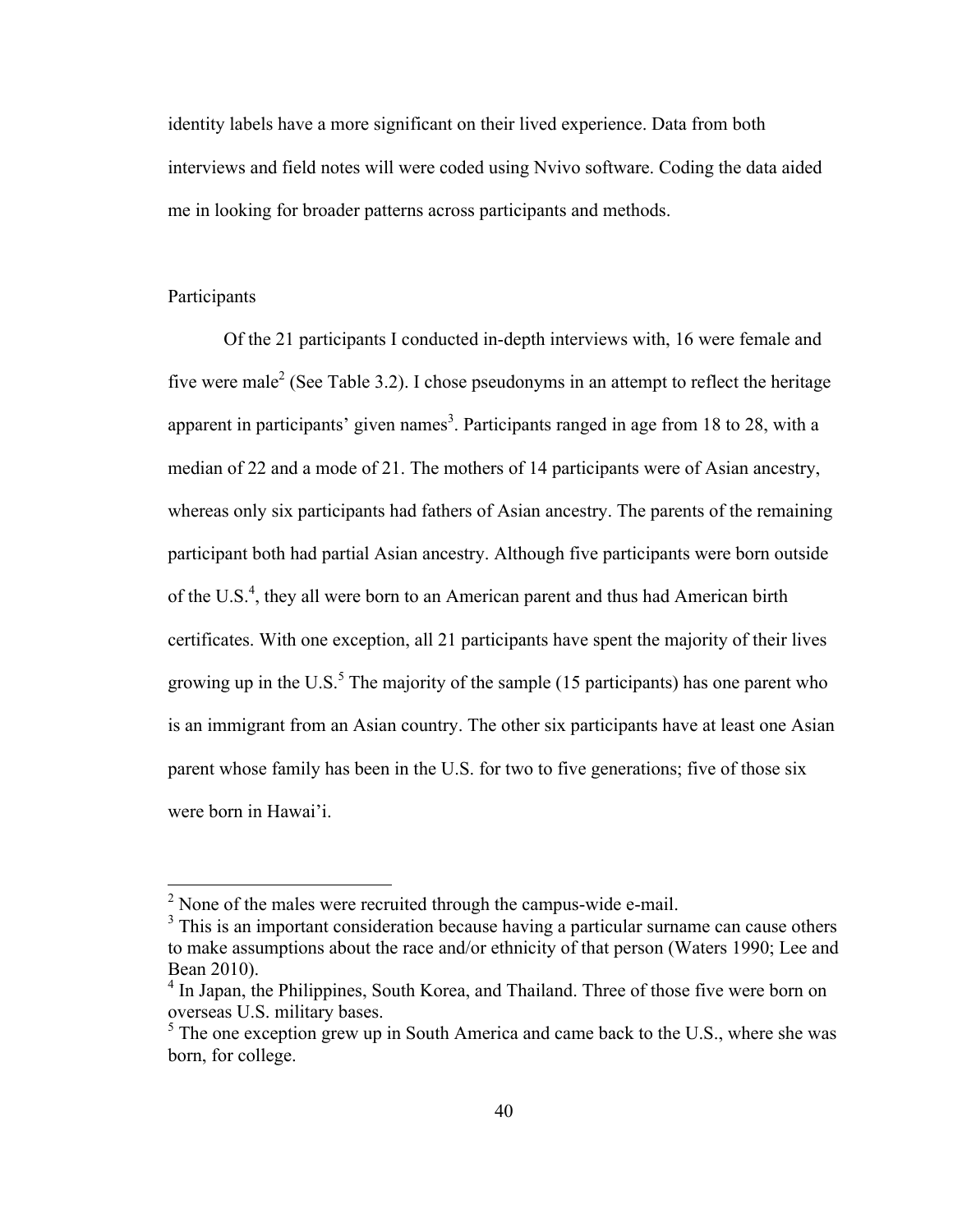Working with 21 mixed race Asian Americans provides me with a large, diverse sample size. In this case, the diversity of my participants is a benefit because it more accurately represents the diversity among the larger population of mixed race Asian Americans. I also used a variety of methods to collect my data in order to make my data stronger. For example, some participants used labels in their interviews that they did not put on their free lists. Participant observation allowed me to assess the completeness of the information I had collected from the interviews by verifying that reasons why participants used labels in their everyday life were the same as the reasons that had been reported in the interviews.

| Pseudonym              | Age | Asian Parent | Place of Birth    | Generation of |
|------------------------|-----|--------------|-------------------|---------------|
|                        |     |              |                   | Asian Parent  |
| Amber Panyarachun      | 20  | Father       | Las Vegas, NV     | 1st           |
| Andrew Rivera          | 21  | Mother       | Los Angeles, CA   | 1st           |
| Anna Zhang             | 21  | Father       | Miami, FL         | 1st           |
| Brian Liu              | 21  | Father       | Honolulu, HI      | 4th           |
| Chris Adebayo          | 28  | Mother       | Las Vegas, NV     | 1st           |
| <b>Emily Bateman</b>   | 22  | Mother       | Japan             | 1st           |
| Heather Guzman         | 24  | Mother       | The Philippines   | 1st           |
| James Brandt           | 23  | Mother       | Jacksonville, NC  | 1st           |
| Jazlyn Morris          | 21  | Mother       | Las Vegas, NV     | 1st           |
| Kaiea Nawahine         | 23  | Father       | $H\!I$            | 5th           |
| Kate O'Donnell         | 21  | Mother       | Las Vegas, NV     | 1st           |
| Kathy Anderson         | 20  | Mother       | San Francisco, CA | 1st           |
| Kimberly Smith         | 19  | Mother       | Thailand          | 1st           |
| Lily Russell           | 18  | <b>Both</b>  | Honolulu, HI      | 2nd/3rd       |
| Lynda Sutton           | 20  | Mother       | Pasadena, CA      | 1st           |
| Mallory Blackwood      | 23  | Mother       | Japan             | 1st           |
| Mandy Akimoto          | 23  | Father       | Honolulu, HI      | 3rd           |
| Mark Vogel             | 28  | Mother       | Los Angeles, CA   | 1st           |
| Samantha Hutchinson    | 19  | Mother       | Honolulu, HI      | 3rd           |
| Stephanie Berg         | 22  | Mother       | South Korea       | 1st           |
| <b>Tiffany Gardner</b> | 19  | Father       | Las Vegas, NV     | 3rd           |

Table 3.2 Background Information of Participants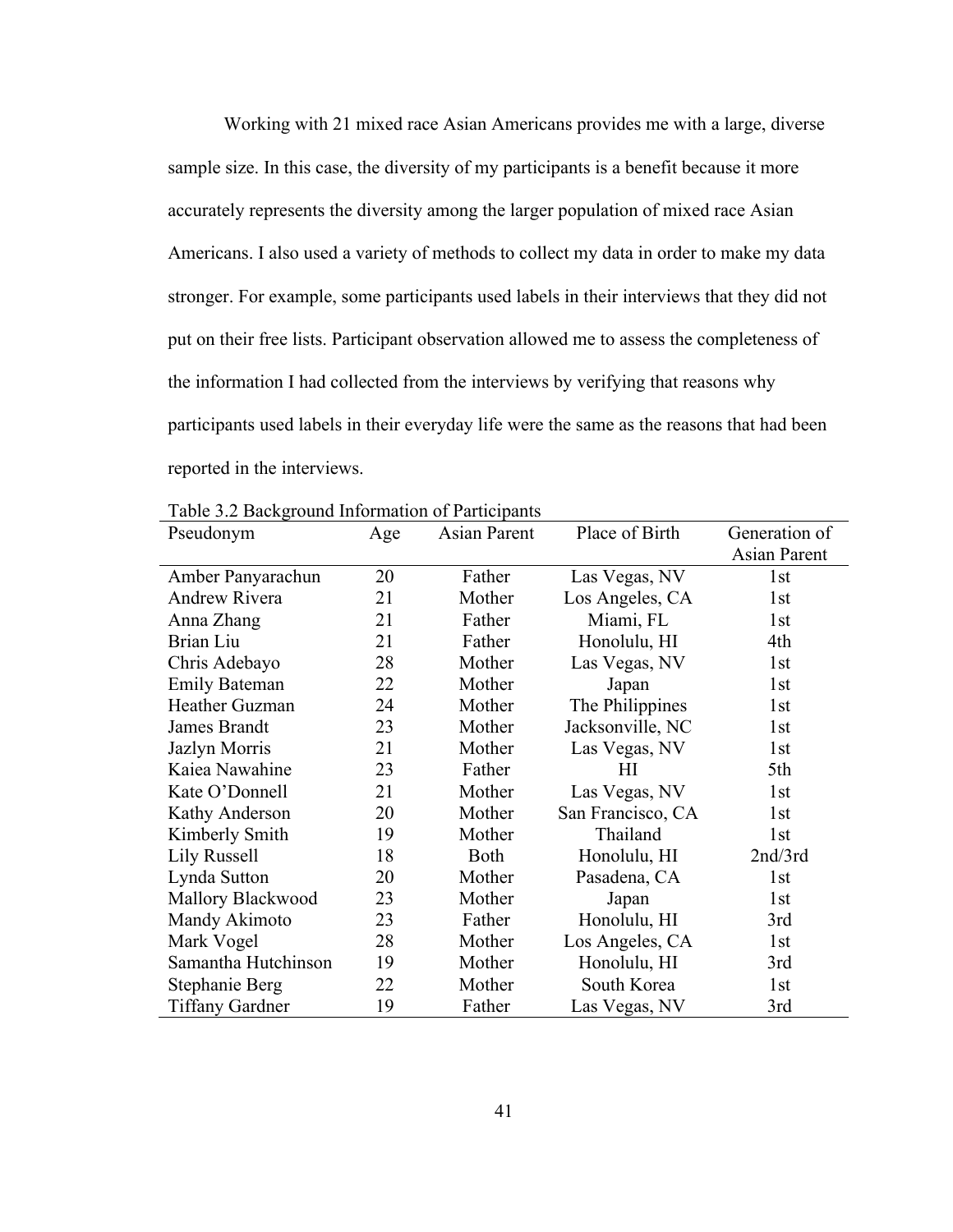#### CHAPTER 4

#### LABEL USE ON FORMS

The lives of American citizens are full of forms that require them to fill out information about themselves, from birth and death certificates to applications for schools, jobs, and credit cards. Many forms require respondents to report gender and race. Providing information on these two attributes, however, is not always as simple and straightforward as choosing between one or another of the options listed because as we saw in Chapter 2, identities are often negotiated through interaction (Nagel 1994). Filling out forms is generally not an interactive experience and does not allow such identity negotiations to take place.

In the next two chapters I will discuss how mixed race Asian Americans choose to assert the labels they do in order to describe their race, ethnicity, or nationality both on such forms and in everyday life. Some of the reasons why my participants choose labels on forms are different from the reasons why they choose certain labels when interacting with others in everyday life. This difference is in part because the audience for whom my participants are performing occupies the same space and time in everyday life, whereas the audience for whom respondents are providing information on forms is often not present. Because the audience is absent, it is easier for respondents to imagine a variety of different audiences for the information they are providing. The audience one respondent imagines they are performing for may not correspond to the imagined audience of another respondent. However, respondents often share the impression of an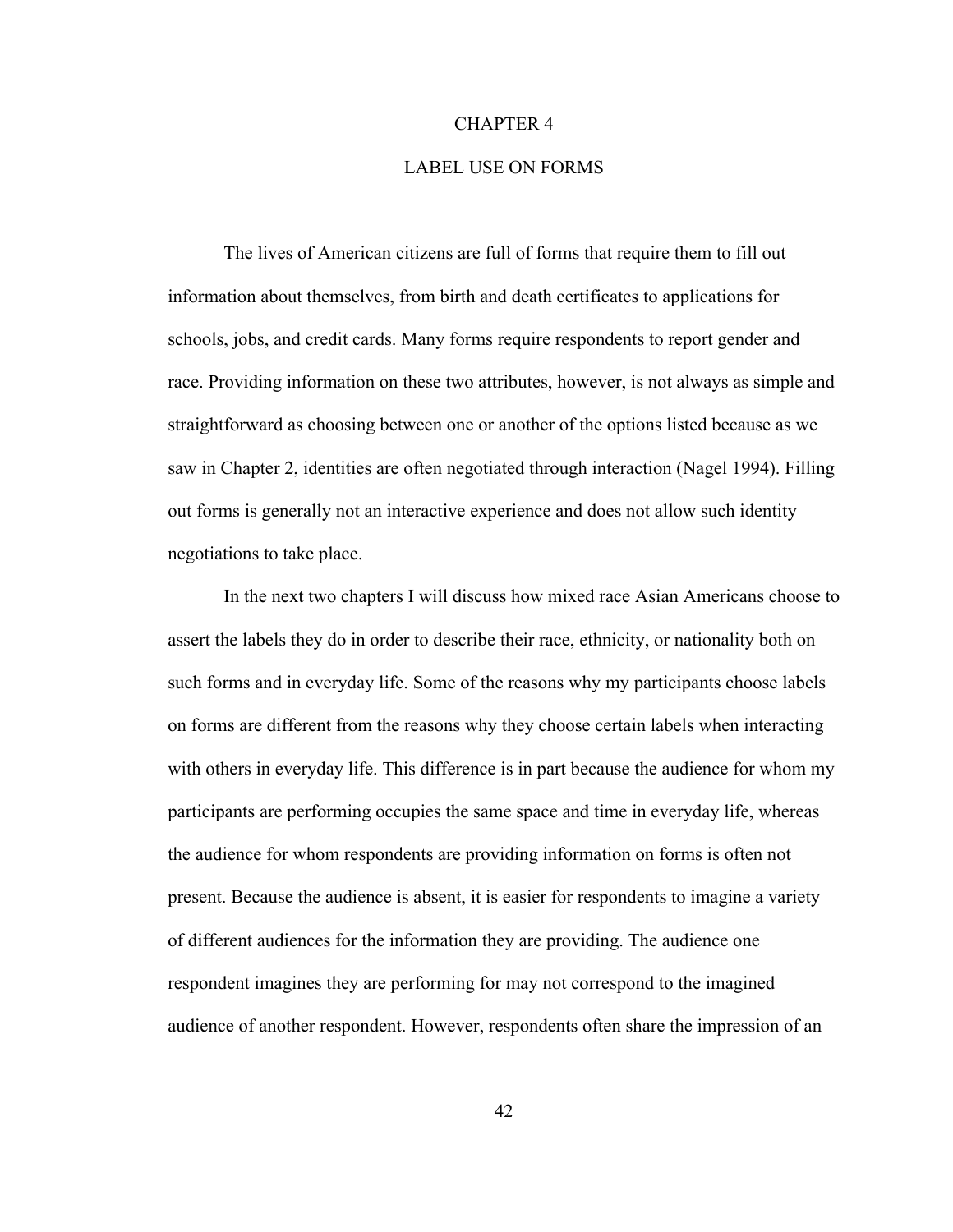imagined, institutional, and authoritative audience. Perhaps in part because of the absent audience, performing an identity on a form is structured differently than it is in real life. When presenting an ethnic identity on a form, respondents must choose from the options made available to them on that specific form. In everyday life, people using labels to present an ethnic identity are still constrained by the labels that are historically available at that moment in time. Only a subset of those available labels appears on forms.

A number of different agencies collect information on race, ethnicity, and nationality; places of employment, schools, and the Census Bureau are a few of those agencies. The Office of Management and Budget (OMB), part of the U.S. government, oversees how the information collected by those agencies is reported to the government. In 1997, the OMB revised its Statistical Policy Directive No. 15, which details how race and ethnicity is reported, to ensure that all of the collecting of such data operates on the same standards. With the revision to OMB's Statistical Policy Directive No. 15, agencies presenting information on race and ethnicity to the government must have the following minimum categories for race: 1) American Indian or Alaskan Native, 2) Asian, 3) Black or African American, 4) Native Hawaiian or Other Pacific Islander, 5) White; and ethnicity: 1) Hispanic or Latino, 2) Not Hispanic or Latino. While these are the minimum categories, more detailed information can be collected with the provision that additional categories can be combined to form the minimum categories (Revisions to the Standards for Classification of Federal Data on Race and Ethnicity 1997).

The U.S. Census is one agency that collects more information than the minimum categories for race and ethnicity. The option to mark one or more boxes for race on the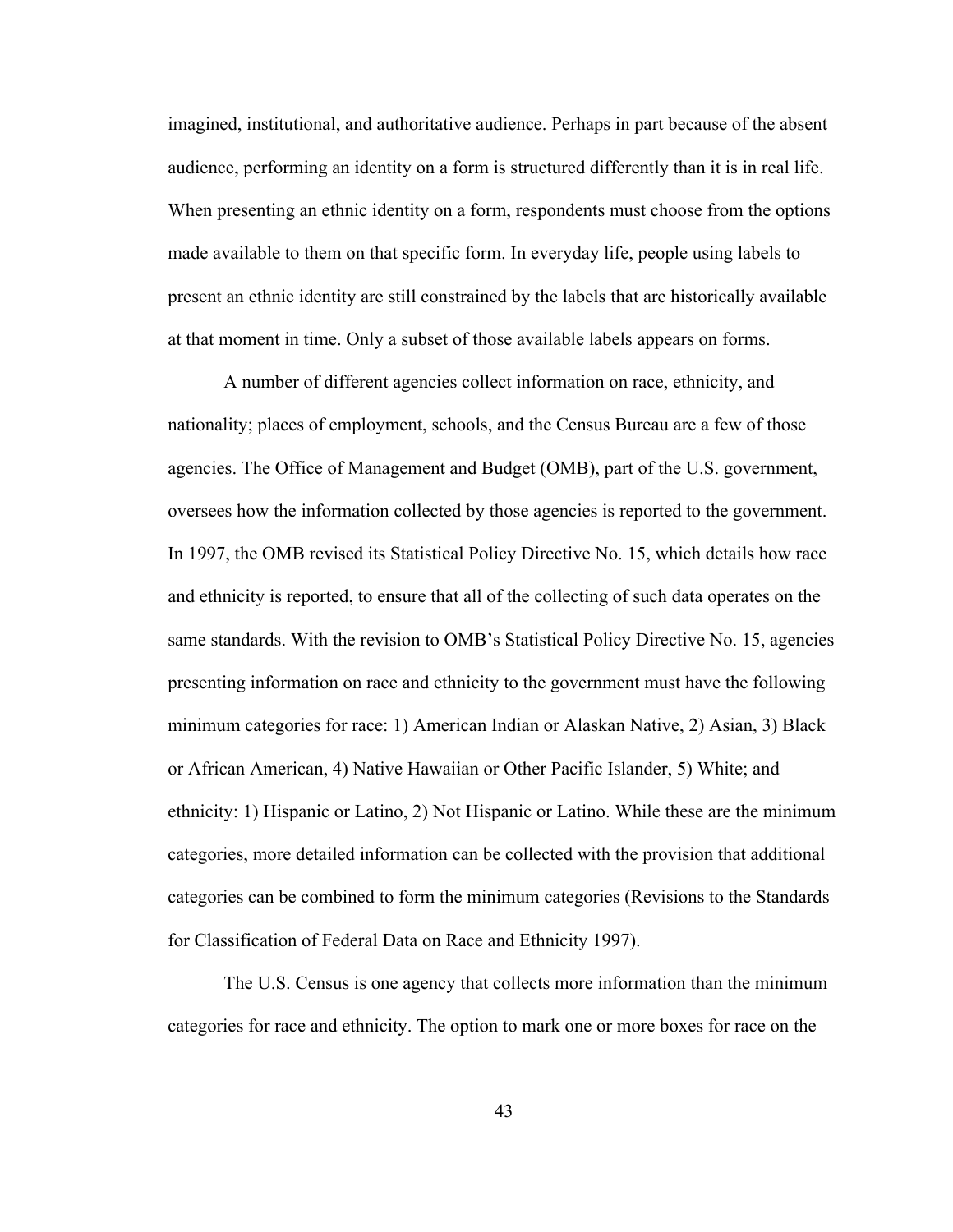U.S. Census did not appear until 2000 (Williams 2006). Prior to this change respondents had been instructed to "Fill ONE circle for the race that the person considers himself/herself to be" (see Appendix D for the 1990, 2000, and 2010 U.S. Census questions on race and ethnicity). The change to the form acknowledges the existence of an alternate discourse of race in the U.S. where individuals are understood as the combined product of two or more distinct races rather than solely as black because they have one drop or more of black ancestry<sup>1</sup>. Regardless of how many boxes an individual is allowed to mark, the act of checking a box (or boxes) reinforces the structure provided by the form because respondents can only choose from the labels provided by the forms' makers<sup>2</sup>. Additionally, comparison of the three most recent variants of the U.S. Census provided in Appendix D shows that the structure of the form does not remain static; racial and ethnic categories and discourses are unstable and change over time (Butler 1990; Omi and Winant 1994). The 2000 Census introduces the labels 'Latino', 'African American' and 'Chamorro' and condenses 'Eskimo' and 'Aleut' into 'Alaska Native'. With the 1997 revision of OMB's Statistical Policy Directive No. 15, the racial category of 'Asian or Pacific Islander' was split into the categories 'Asian' and 'Native Hawaiian or Other Pacific Islander'. The ability to choose one or more labels on forms is contingent

 $<sup>1</sup>$  This discourse refers specifically to blacks because of their lengthier presence in the</sup> U.S. and history of racial intermixture compared to many Asian and Latino groups. Although American Indians also have a long history of miscegenation in the U.S., their population is much smaller than that of blacks and they were positioned higher in the discourses of racial hierarchy prevalent in those times.

<sup>&</sup>lt;sup>2</sup> While there is a space on the U.S. Census to write in labels other than those provided, for the purposes of providing reports the write-in responses are often collapsed into "Other Asian" or "Other Pacific Islander", or on a broader level as "Asian or Pacific Islander".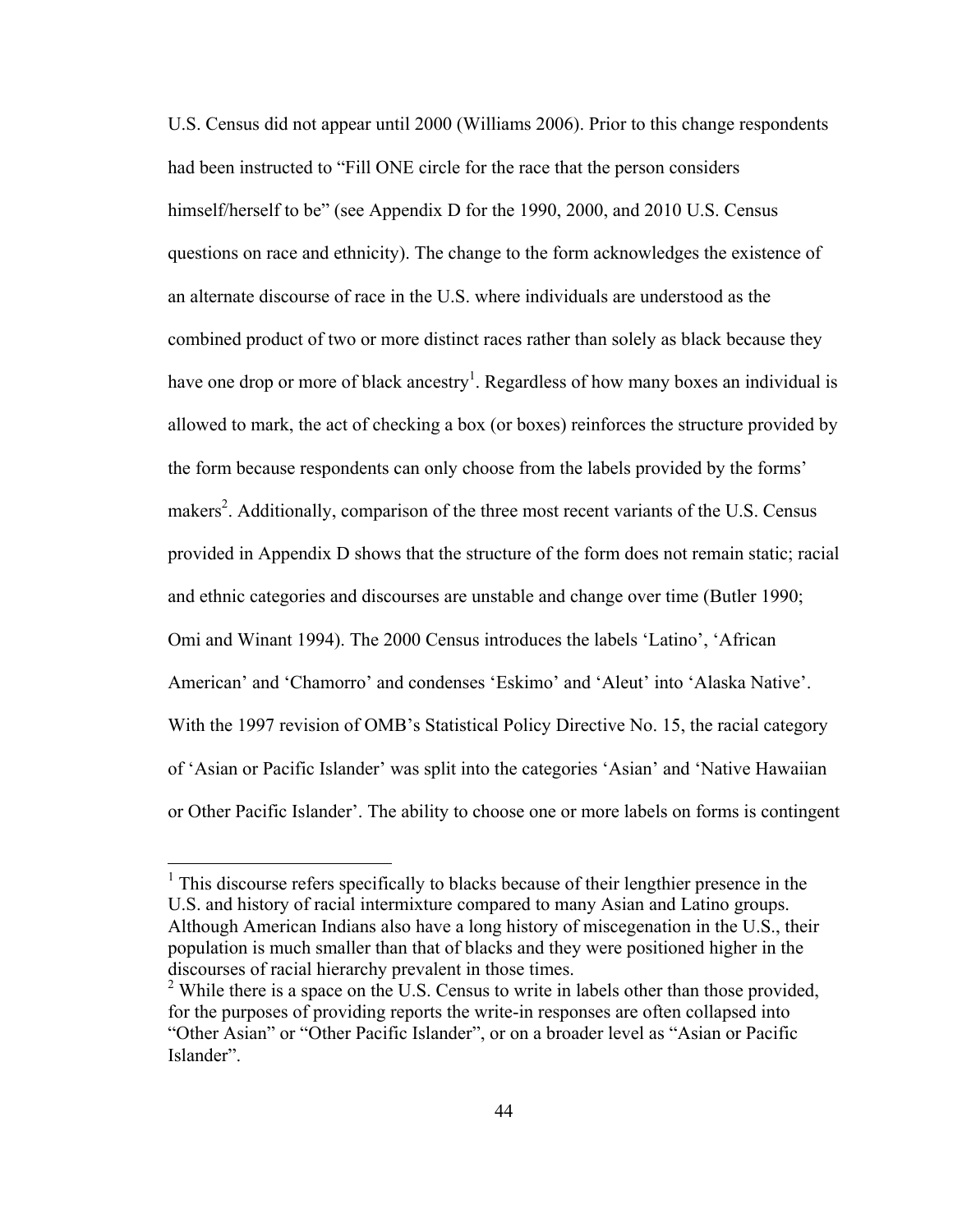upon the choices made available to respondents by the makers of the forms and racial discourses of the historical moment.

By being constrained to pick from the options provided to them on the form, people reinforce the racial discourses presented by it. Choosing a label from the list cites the racial discourse used by the form and reinforces the idea that the labels listed are the only ones that are acceptable and appropriate. Additionally, the act of selecting a label positions the person with respect to other racial discourses more specific to that particular label. For example, if someone chose 'Asian' when filling out the SATs, those looking at the scores might judge those scores in relation to the stereotype that Asians do well on standardized tests.

In picking a label from a limited number of options, people also perform an identity. As noted earlier, the performance of identity relies on all parties gathering information about the setting, the audience, and the appearance and manner (or actions and behaviors) of everyone involved (Goffman 1959). However, when gathering demographic information via forms, the respondent and the party for whom the information is intended are generally not in each other's presence; the audience is absent. Since those who will be using the data collected are absent, it is difficult for them to obtain detailed information on appearance and manner from demographic information. Thus, in the presenting of a self through marking boxes or filling in circles, the audience has to trust the respondents to accurately choose a label that identifies themselves from the alternatives presented to them. By choosing any label on a form, respondents present themselves as such, be it 'male' or 'female', or 'Asian' and/or 'Hispanic'. All of my

45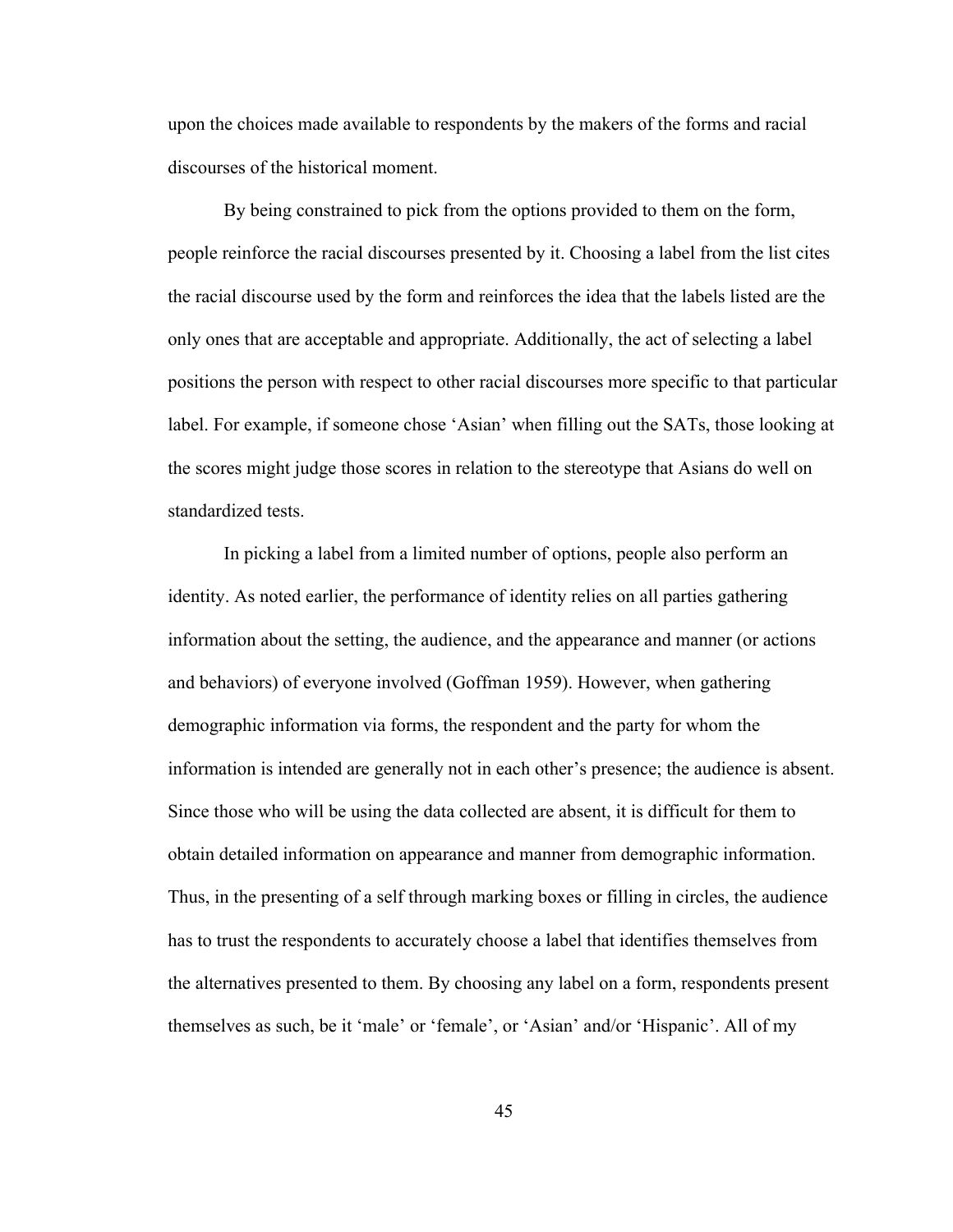participants would mark all of the labels that apply if they were given that option because they feel like that is the most accurate representation of how they consider themselves. Or rather, that marking all that apply is the most accurate representation possible within the constraints of the labels provided on the form. However, the decision to allow individuals to mark one or more boxes to indicate the race they consider themselves to be is a recent one, and all of the participants in my study recall a time when they were only allowed to choose one. When my participants could only check one box, a number of factors influenced which label they would choose (Table 4.1). These factors include: desire to opt out of the constraints of the question, personal benefit in the form of affirmative action or scholarships, their appearance, what others would expect them to put, how they identify, and knowledge that one heritage is of greater percentage than any of the others.

Table 4.1 Factors influencing label choice on forms<sup>a</sup>

| Factors                             | Number of Participants |
|-------------------------------------|------------------------|
| Opting out                          |                        |
| Personal benefit/Affirmative action |                        |
| Physical appearance                 |                        |
| Others' expectations                |                        |
| Personal identification             |                        |
| Majority percentage of heritage     |                        |

 $a^2$ The total is larger than the total number of participants because participants' answers do not always remain consistent over time, nor do all participants consistently choose the same label for the same reasons every time they fill out a form that instructs them to chose only one label to describe their race.

# Opting Out

One of the more compelling reasons for participants to choose the label they did

was the desire to opt out of the constraint of choosing only one label. Opting out took the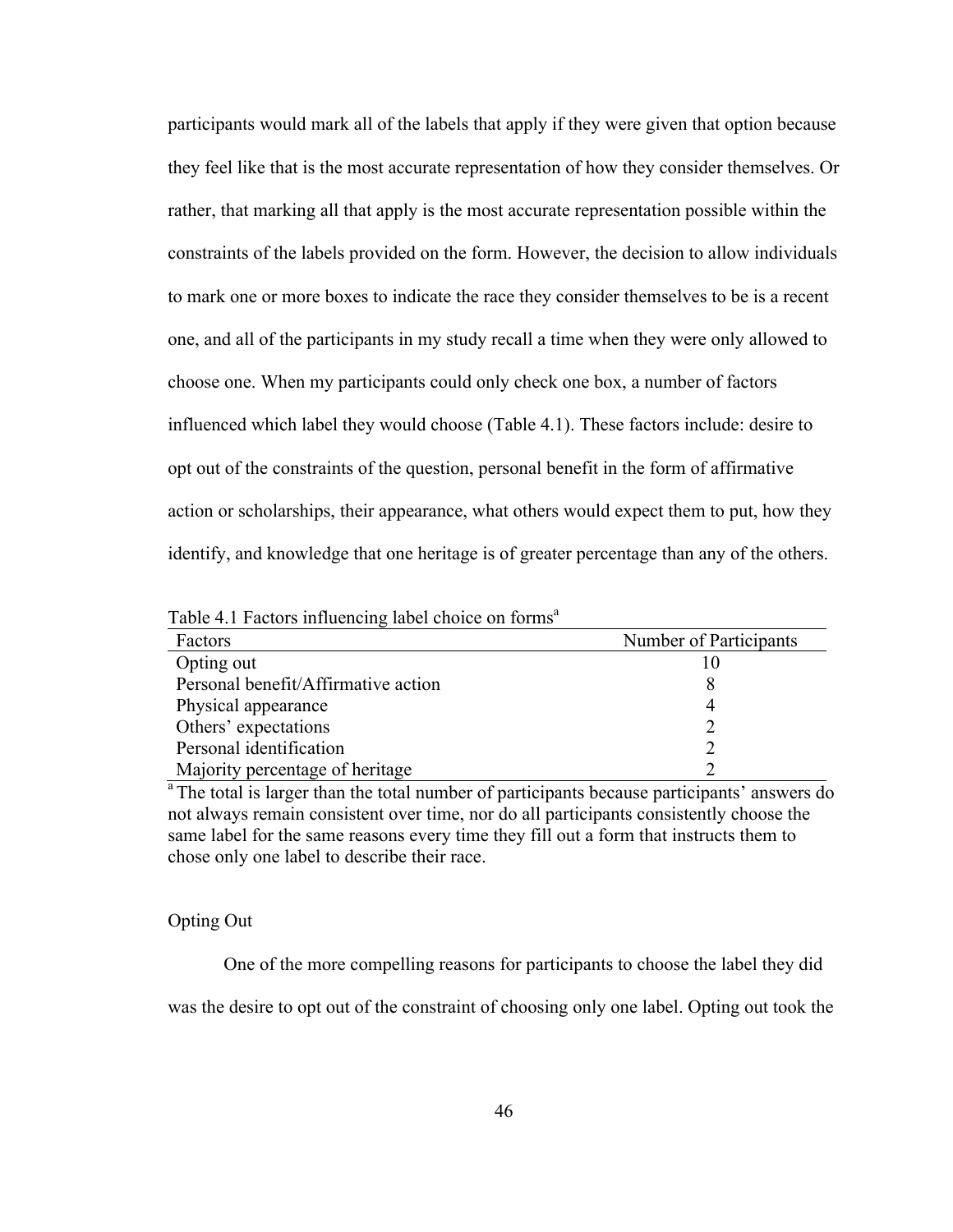form of choosing the label 'Other' for all ten participants<sup>3</sup>. Emily Bateman (half Japanese, half white<sup>4</sup>) described this choice for me. She said, "I always pick 'Other' because I reFUSE to pick. I think those are awful questions". Emily's choice of 'Other' does not mean that she sees herself as something different and completely outside of the realm of options presented on the form; she chooses 'Other' because that is preferable to picking only one label to describe herself. She understands her choice as presenting an identity that is not 'white' or 'Asian' because neither label on its own is sufficient and because she cannot choose between them. The labeled category 'Other' can thus come to mean whatever the respondent wants it to. By choosing 'Other', Emily avoids choosing a label that she feels does not adequately describe her self. While choosing 'Other' is a way to opt out of the constraint imposed by the question, it does not serve to opt out of the question entirely. Emily simultaneously subverts a racial discourse that claims she can only choose one race and reinforces the racial discourse provided by the form by citing one of its options. Her choice is a response to the structure of the form that requires her to pick one label only.

### Personal Benefit

As my participants came from varied racial/ethnic backgrounds, not all of them chose to mark the same label when they were required to choose one. But about one-third of them chose to mark the label they did because of some perceived advantage they

 $3$  Other forms of opting out could include refusing to mark any box at all, filling in every box despite instructions to pick only one, or writing in 'human' on the form.

<sup>&</sup>lt;sup>4</sup> Descriptors are based on both their free lists and how participants answer the question "What are you?"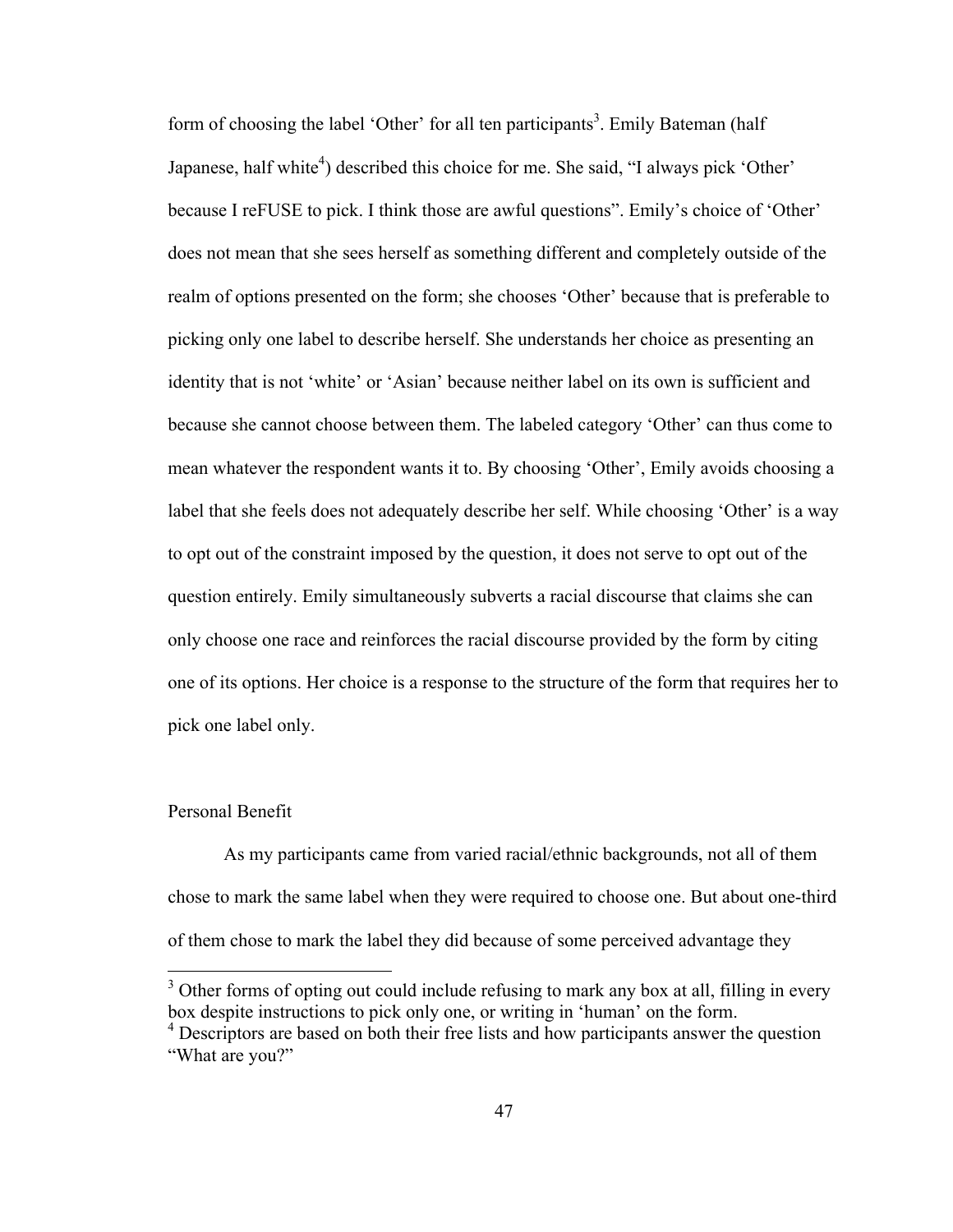would gain from it. Other researchers have reported similar findings (Johnson et al. 1997; Khanna 2004; Khanna and Johnson 2010; Lee and Bean 2010). For example, when asked why he picked the label 'Hispanic', Andrew Rivera (half Vietnamese, half Spanish) said:

The main reason why I do that is because I feel that, although they don't like to admit it, for med school? There's like, I forgot what it's called. Like affirmative action or something? I feel like if I put 'Hispanic', there's not a lot of Hispanics that apply for med school, and that would kind of give me whatever edge that is over if I said I was Asian. Cause I think there's a lot of Asian people applying for med schools. So that's kind of my main reason why I do that.

Andrew recognizes that many Asians apply for medical school. If he chooses the label 'Asian', then he is just one among a crowd of other Asians. By claiming the label 'Hispanic' in this case, he is hoping that it will benefit him by making him a more unique and attractive applicant to medical school. Andrew's decision to present a Hispanic identity is based on the potential resources he can gain from doing so and the belief that gaining such resources is in his best interest. Identifying as Hispanic has the potential to empower him by providing him with resources through a structure designed to address the discrimination faced by certain groups in the U.S. Structures can empower people through the resources those structures provide (Sewell 1992). Choosing the label for this reason serves to reinforce the structure where certain groups have advantages over others in certain situations. Andrew's purposeful exercising of agency in choosing the label 'Hispanic' also has the unintended consequence of reinforcing a social structure that makes belonging to a certain group more advantageous than belonging to another group.

Of the eight participants in my study who chose a label at one point in time out of the belief that it would provide them some advantage in terms of affirmative action, seven were half white and half Asian. All seven of those participants chose 'Asian'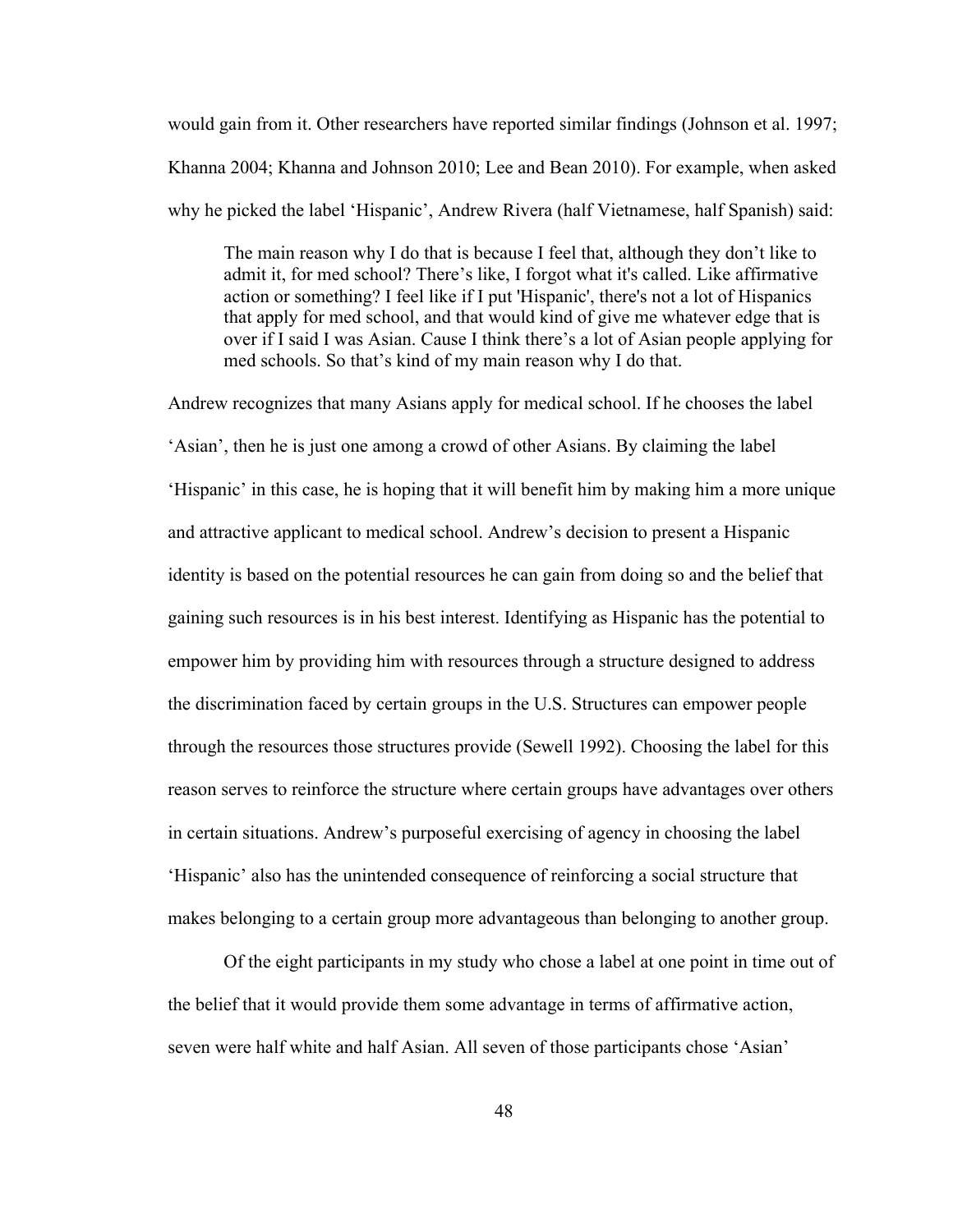because of affirmative action. Washington (2011), in interviewing students at Harvard and Yale, found that some half white half Asian students would check only 'white' on forms. One half Taiwanese and half Norwegian young woman who was interviewed at Harvard said, "'I didn't want to put "Asian" down because my mom told me there's discrimination against Asians in the application process'" (Washington 2011:1). Instead of choosing 'Asian' because of the perceived benefits of the choice, some mixed race Asian Americans avoid choosing 'Asian' because of the perceived disadvantages of the label. It might be disadvantageous to present an Asian identity when applying to a school that already has a high percentage of Asians in the student body. If applicants believe that admissions officers are attempting to fill quotas, presenting an Asian self would make competition stiffer. Many already believe that Asians are held to higher standards because of the perception that so many of them do well on standardized tests. With those considerations in mind, it is potentially more beneficial for them, in terms of empowerment through resource availability, to choose the label 'white' instead of the label 'Asian'. Although the labels chosen (and identities presented) are not always the same, the reason behind the choice of labels for these individuals is that they believe that it is in their best interest to choose that label.

## Physical Appearance

Participants' appearances, especially how they think others will perceive them, also have an impact on the label they select. The label they choose is partially contingent on their belief of what their audience would accept based on discourses of racial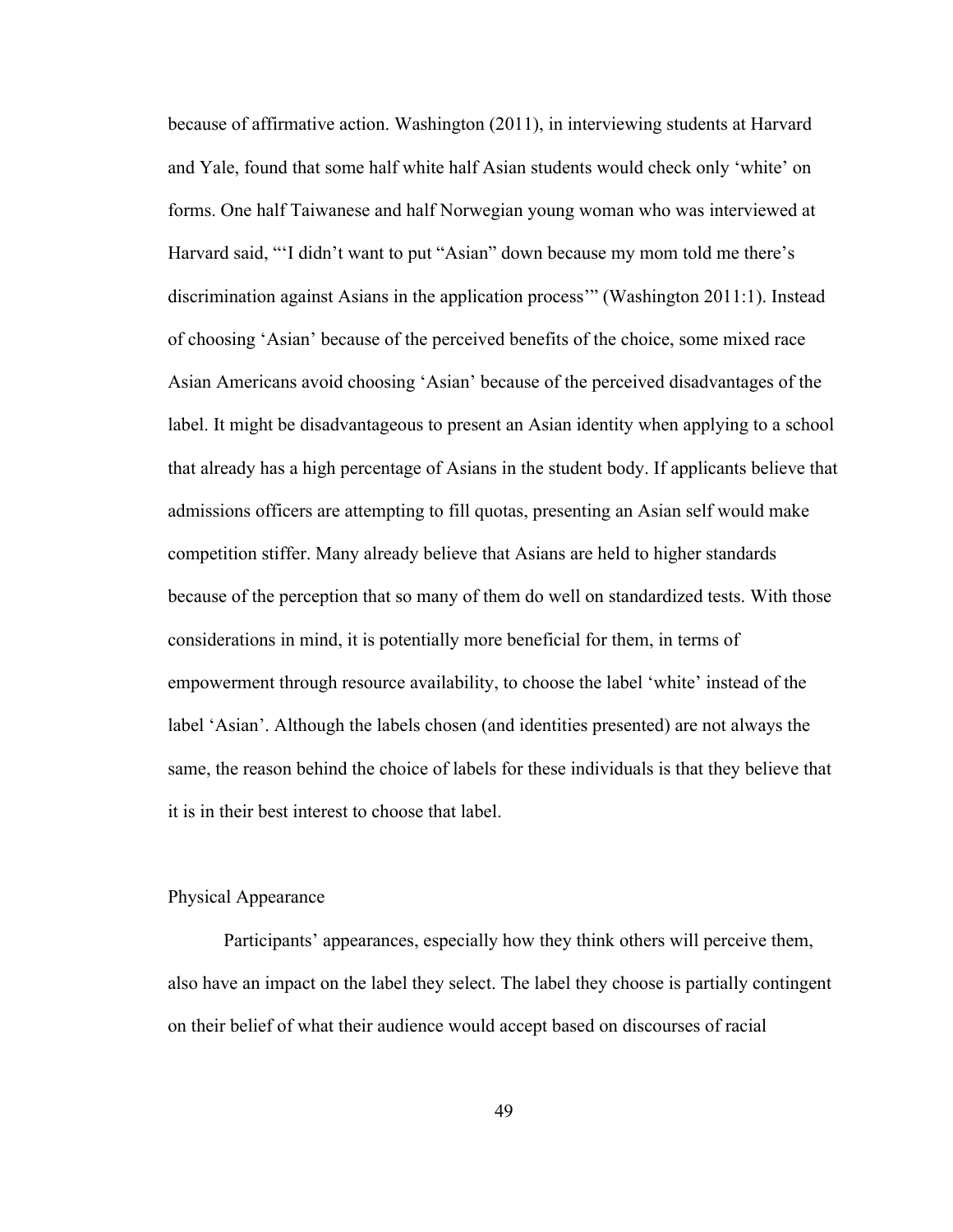appearance. Although appearance is an integral part of any performance in which interactants are co-present (Goffman 1959), appearance also influences the presentation of self when the audience is absent. Heather Guzman (Japanese, Korean, Spanish, Mexican, white) recalls that before forms began included a category for 'Other', "I'd have to be like, well I look Asian so I'll just choose that. I'm like, no one's gonna believe me if I'm like, I'm white". Heather used to present herself as 'Asian' before forms began to include the label 'Other' because of what she thought she looked like. Not only does she think that her appearances position her within an Asian discourse but she also acknowledges that others would not believe her if she claimed 'white' as her label. One assumes that their disbelief of her claim to whiteness is based on her appearance. In addition to her own beliefs about her appearance, an absent audience's beliefs also shape her decision. If the absent audience could gain information about her based on the way she looks, they would find it hard to believe that she was white if that were the only label she claimed. She takes this information into account when choosing the label 'Asian'. For those who make their choice of a label based on their appearances, that choice is also made with the knowledge of how an absent audience would react to a mismatch between appearance and the discourses surrounding a particular label.

#### Others' Expectations

An absent audience also plays a role when participants base their choice of label on what others would expect them to choose. Others' expectations of why mixed race Asian Americans should choose a particular label vary. Brian Liu's (half Chinese, half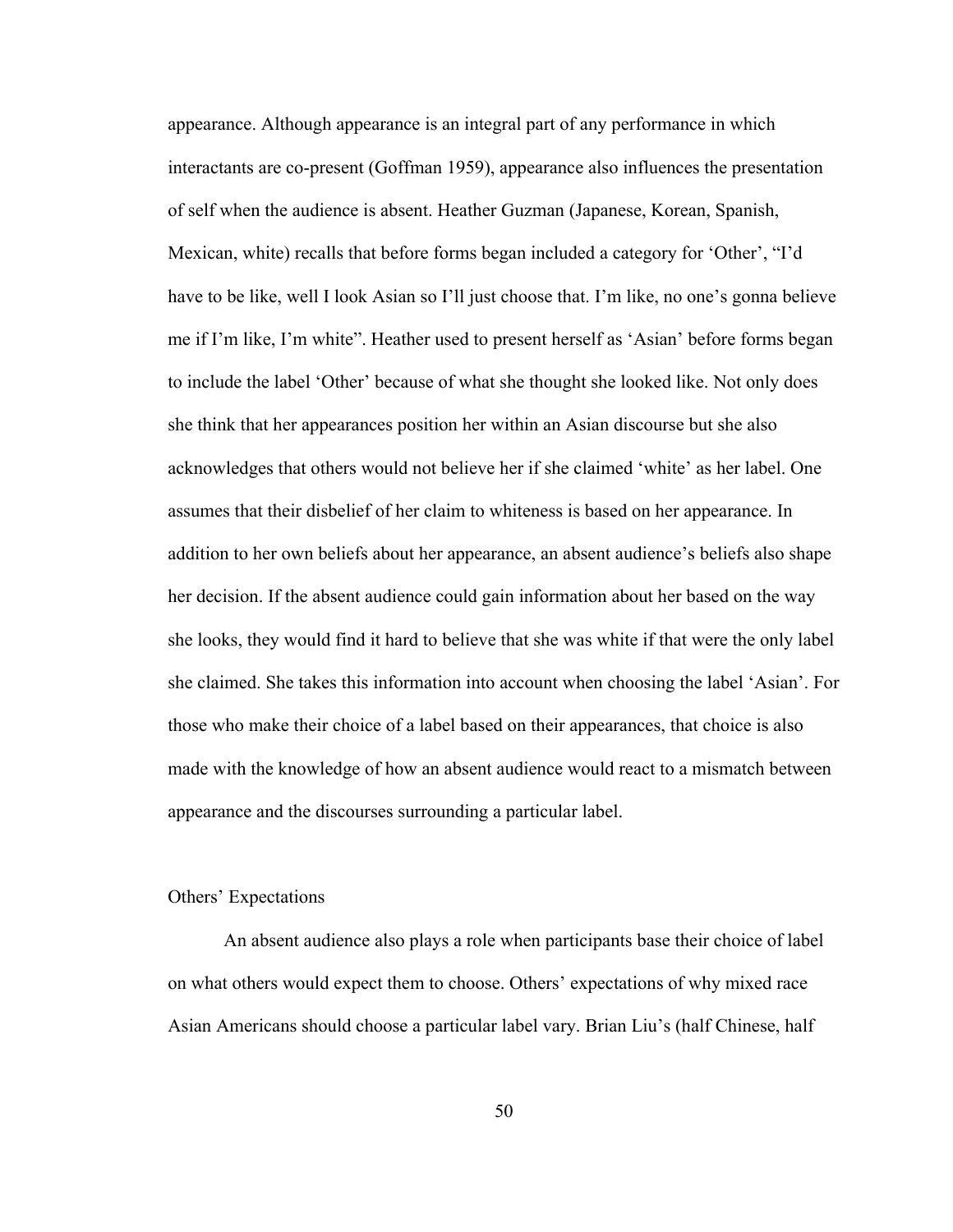white) choice of 'Asian' is based on his experience of growing up in Hawai'i and his internalization of how Hawaiians think of hapa haoles (a Hawaiian term for people who are mixed white and Asian). He says, "If you put 'Caucasian', and you're from Hawai'i and you're half and half, people would be like, 'What?' Like, 'You're not Caucasian, you're Asian. You identify more with Asian because you're from Hawai'i'". According to Brian's citation of hapa discourse in Hawai'i, people who live in Hawai'i (locals) would question anyone from Hawai'i who was half Asian and half Caucasian that chose 'Caucasian' on a form because locals believe that hapa haoles from Hawai'i should identify more with being Asian. When Brian selects 'Asian' on a form, he does so because he is citing a Hawaiian discourse and performing for a Hawaiian audience.

Conforming to others' expectations may be a strategy for avoiding the questions or challenges of others regarding label choice when an audience is present. That strategy might carry over to when the audience is absent. Since the audience is absent, the conception of the audience participants are performing for is not always constant. Mandy Akimoto (half Japanese, half white) is conscious of how her surname influences an absent audience when filling out a form. Mandy explains, "But I'd always figure like, well, they're gonna look at Akimoto and if I check 'Caucasian' they're gonna think it's an error. So I just do 'Asian'". Mandy is aware that her surname is a source of information regarding her ethnicity to many people (Waters 1990; Lee and Bean 2010). She recognizes that most people would not expect someone with a Japanese surname to be white. As in Heather Guzman's case with appearance, there would be a mismatch between information the audience has gained from different sources. Brian and Mandy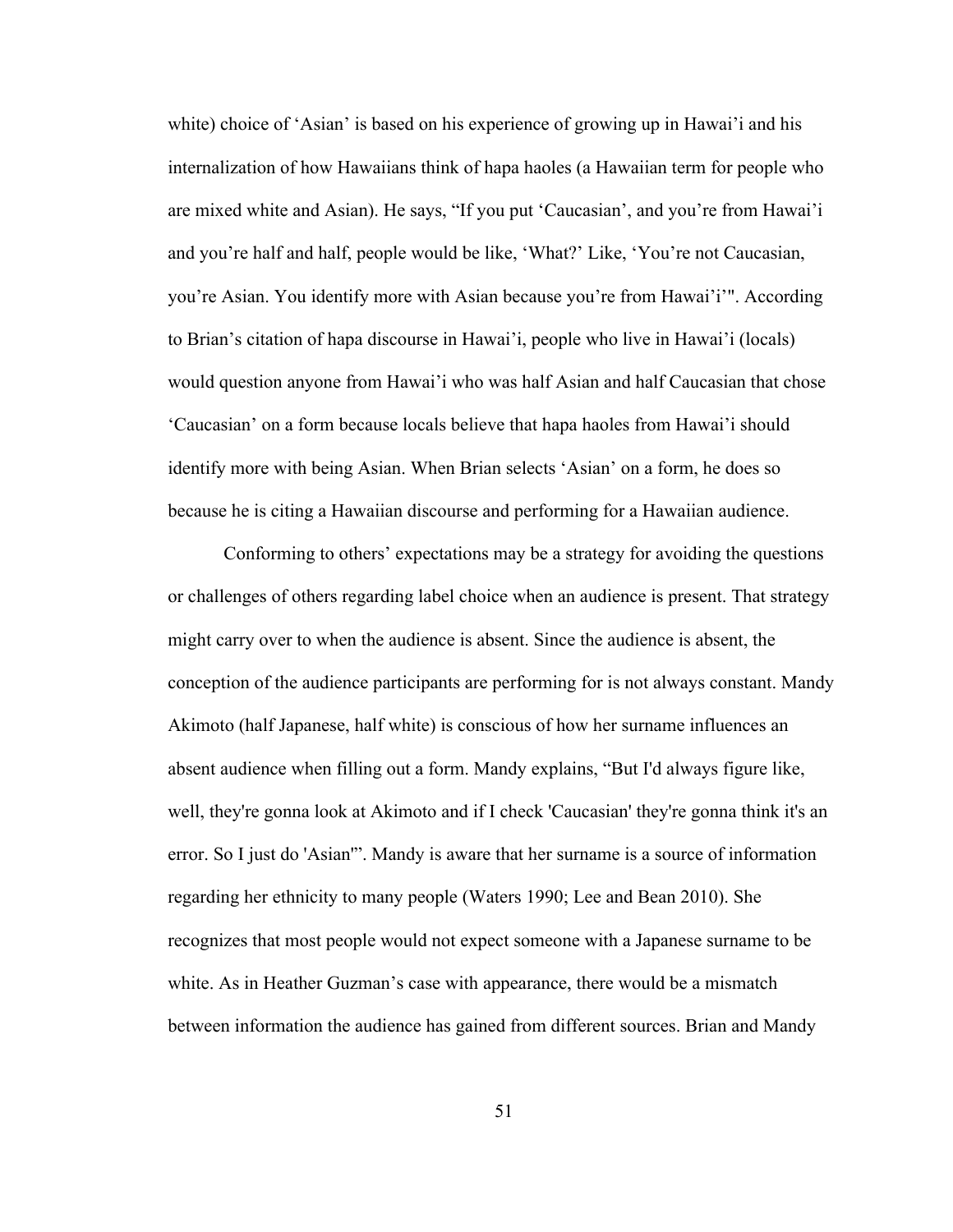both present themselves as 'Asian' when filling out forms based on how they think an absent audience would react to their choice of label.

### Personal Identification

One of the other reasons why participants chose the label they did was to reflect how they identified at that moment in time. Jazlyn Morris (half black, half Thai) told me that she usually picked 'Asian' more often than 'black' on forms. When I asked her why, she told me that it was because "I started becoming into this thing where I was just like, you know, I don't- I didn't LIKE most of the black girls in my class? So I decided I didn't identify with them? So I didn't WANT to be them so I think I just started saying, 'Well you know, I'm gonna stick up for my other side'". Jazlyn did not like the black girls she knew at the time; she was not similar to them in terms of personality and so she decided not to identify with them on that level; she came to the conclusion that she did not fit within the localized discourse of what it meant to be a black girl in her class. As a result, she began to identify more with being Asian, or Thai. This sense of identification led her to present herself as 'Asian' more often in filling out forms than 'black'. Life experiences also led Samantha Hutchinson (half Japanese, half white) to identify in a particular way. When she was very young her mother and father divorced. As a result, she grew up with her Japanese mother in Hawai'i and had very little contact with her white father. Until she came to Las Vegas for college she thought, "Well I'm not mixed race. I'm Asian. So I would just check 'Asian'. You know, cause that's what I FELT like I was". At that point in her life, she identified more with being Asian than she did with being mixed race (or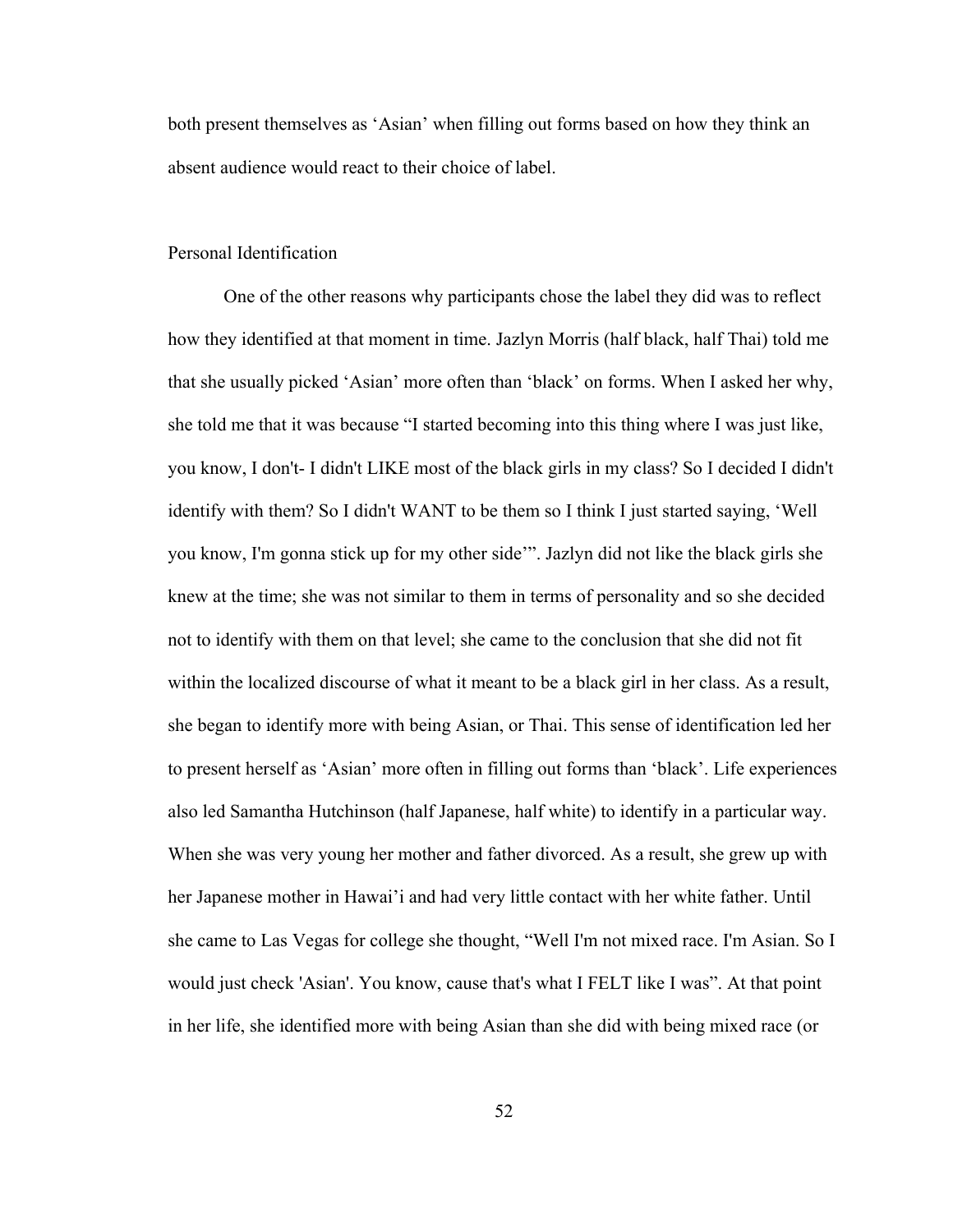white). For Jazlyn and Samantha, part of the reason for identifying as 'Asian' at that time was *not* identifying as 'black' or 'mixed race'.

### Majority Percentage of Heritage

The final factor that influenced participants' choice of one label over another when filling out forms was the knowledge that one portion of their ancestry was a higher percentage than the others. Kate O'Donnell's mother was Korean and her father was Irish, Scottish, English, French, and German. With this combination she believes, "I'm exACTly half Korean so I think it's the most DOminant ethnicity? So since it's exactly 50 percent I'd like to identify myself with that more". Although Kate is half Korean and half white, she sees her white heritage as composed of several different European ethnicities. Therefore, the percentage of her background that is Irish, Scottish, English, French, or German is less than the percentage of Korean. Because she is more Korean than any single European ethnicity, she chooses to identify with that more and so she marks 'Asian' when she is required to choose one label. She presents an Asian identity on forms because she believes that having a larger percentage of Korean heritage than any specific European heritage makes being Korean more dominant.

# Conclusion

A number of different factors influence what label mixed race Asian Americans choose for themselves on forms where they can only select one. They might pick 'Other' because they do not wish to choose one label that only describes part of their heritage, or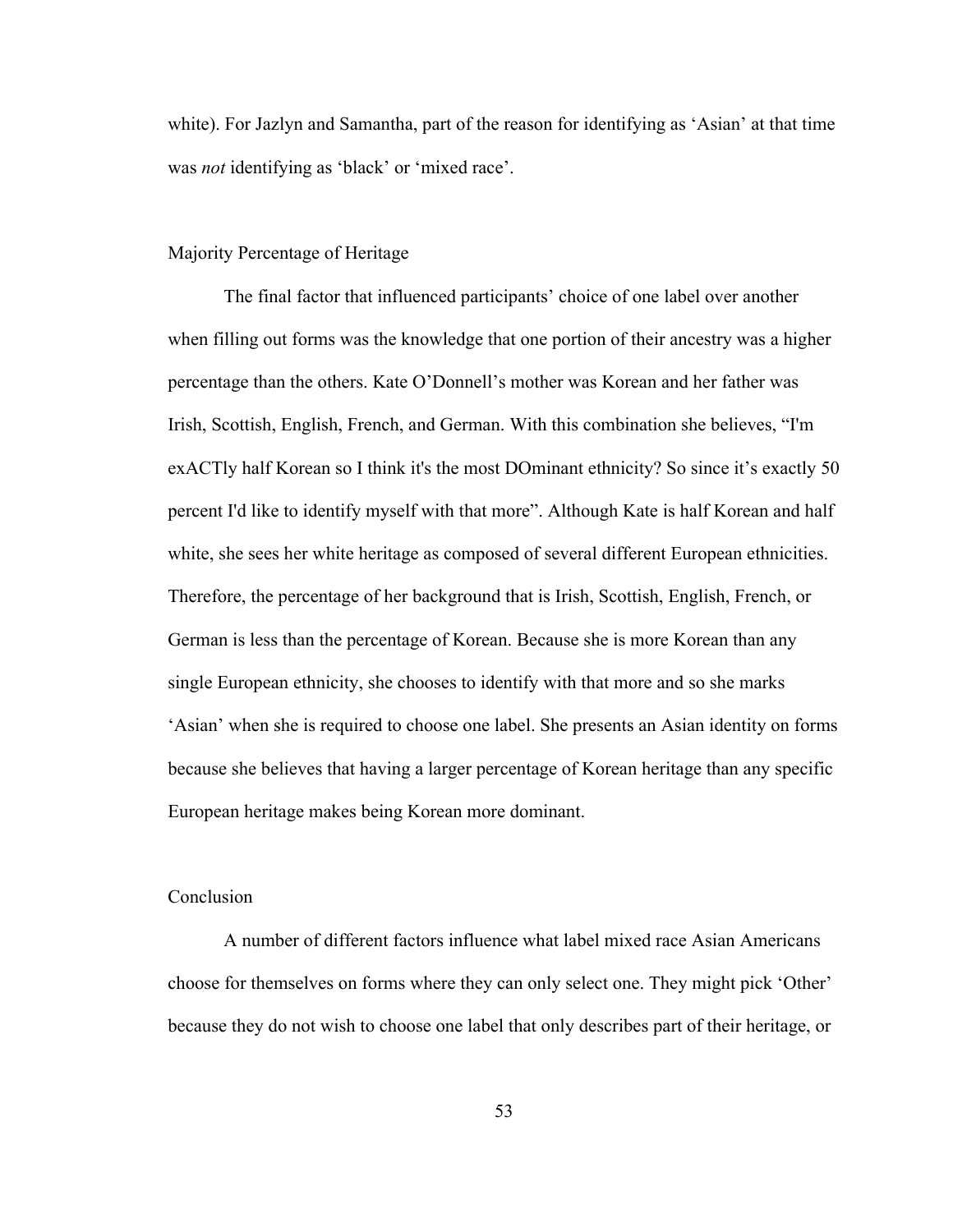they might pick whatever label they think might give them an advantage in terms of gaining resources. By doing so they provide support for Goffman's (1959) assertion that performers present a self that it is in their best interests to present. Drawing on Goffman's (1959) idea of performers presenting information to an audience in face-to-face interaction, we see that participants also made their label selection (information) with an absent audience in mind by choosing a label that matched with either the audience's expectations of appearance, identification, or name. Other factors that impacted mixed race Asian American's choice of a label were personal identification, and the knowledge of one heritage having a greater percentage than others. Regardless of which label(s) participants choose, by choosing a label they cite the racial discourse of the form, position themselves within a specific set of racial discourses, provide information to an absent audience, and perform an identity. Although participants are able to implement their agency by choosing labels to describe what they consider themselves to be, their choices are constrained larger discourses that understand race in terms of six categories or some combination of them.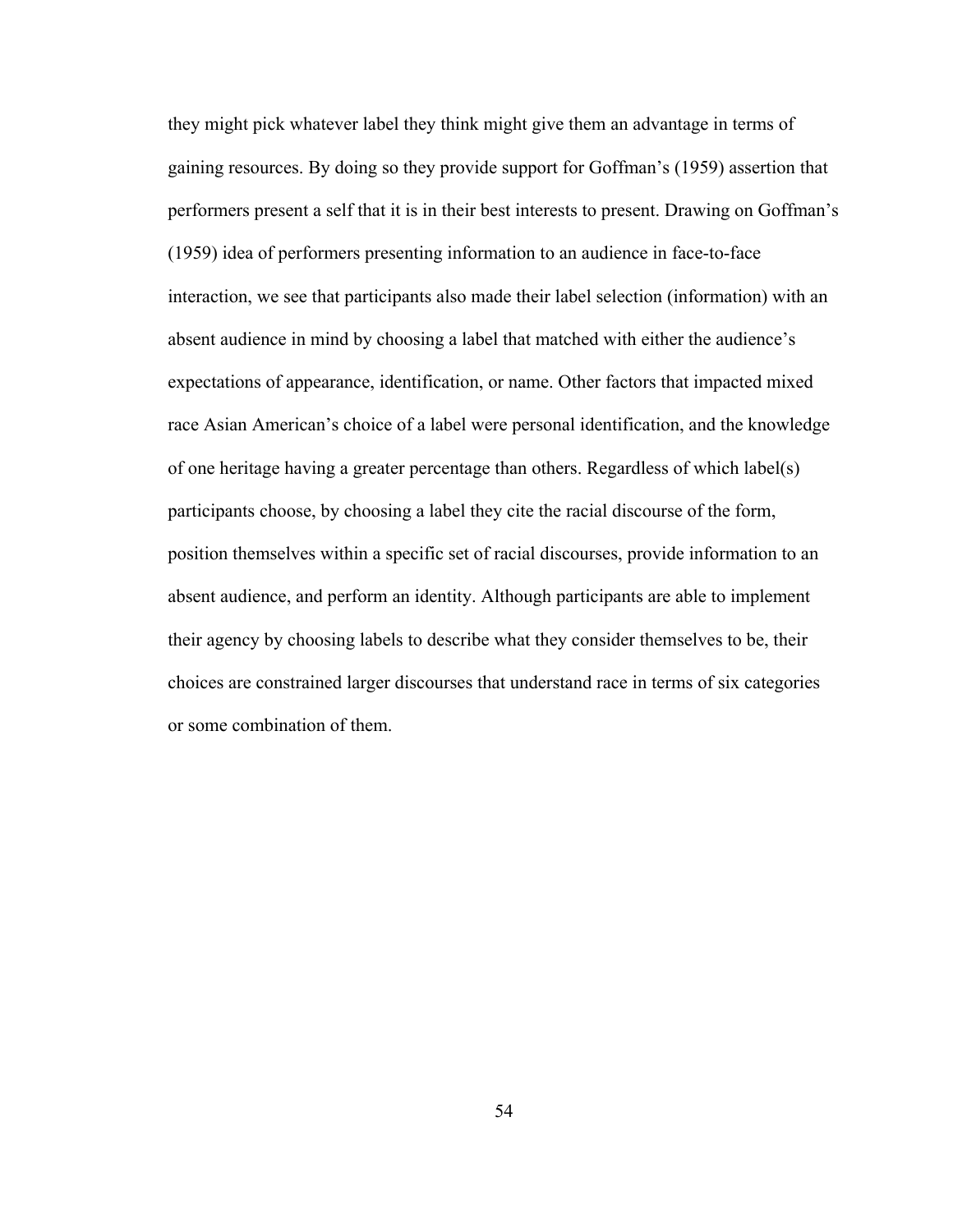#### CHAPTER 5

#### LABEL USE IN EVERYDAY LIFE

We use labels to categorize both others and ourselves so consistently in our daily interactions that the use of labels becomes unremarkable. The minutiae of our experiences that become familiar and ordinary are what constitute our everyday lives (Scott 2009). Everyday life becomes repetitive; participants in my study use racial, ethnic, and national labels in ways that have become routine and unquestioned. Some experiences that have become mundane for my participants (answering questions such as "What are you?" on a fairly regular basis) might seem extra-ordinary for those who do not have a racially ambiguous appearance. My study draws attention to how the use of labels plays out in commonplace interactions for mixed race Asian Americans.

Displaying information through filling out forms is a fairly ordinary experience for everyone. The subject received its own chapter because many of the reasons why individuals chose the label they did when filling out forms were different from when they were not constrained by a specific question and a restricted range of answers to it. When choosing labels to describe themselves in everyday life, mixed race Asian Americans are instead constrained by the labels that are available to them at that historical moment in time. However, this still leaves mixed race Asian Americans with many labels to pick from. How do they decide what label(s) they will use to describe their background at any given moment in time? Are their reasons for deciding on a label in their everyday lives the same as when they choosing a label from a list on a form?

55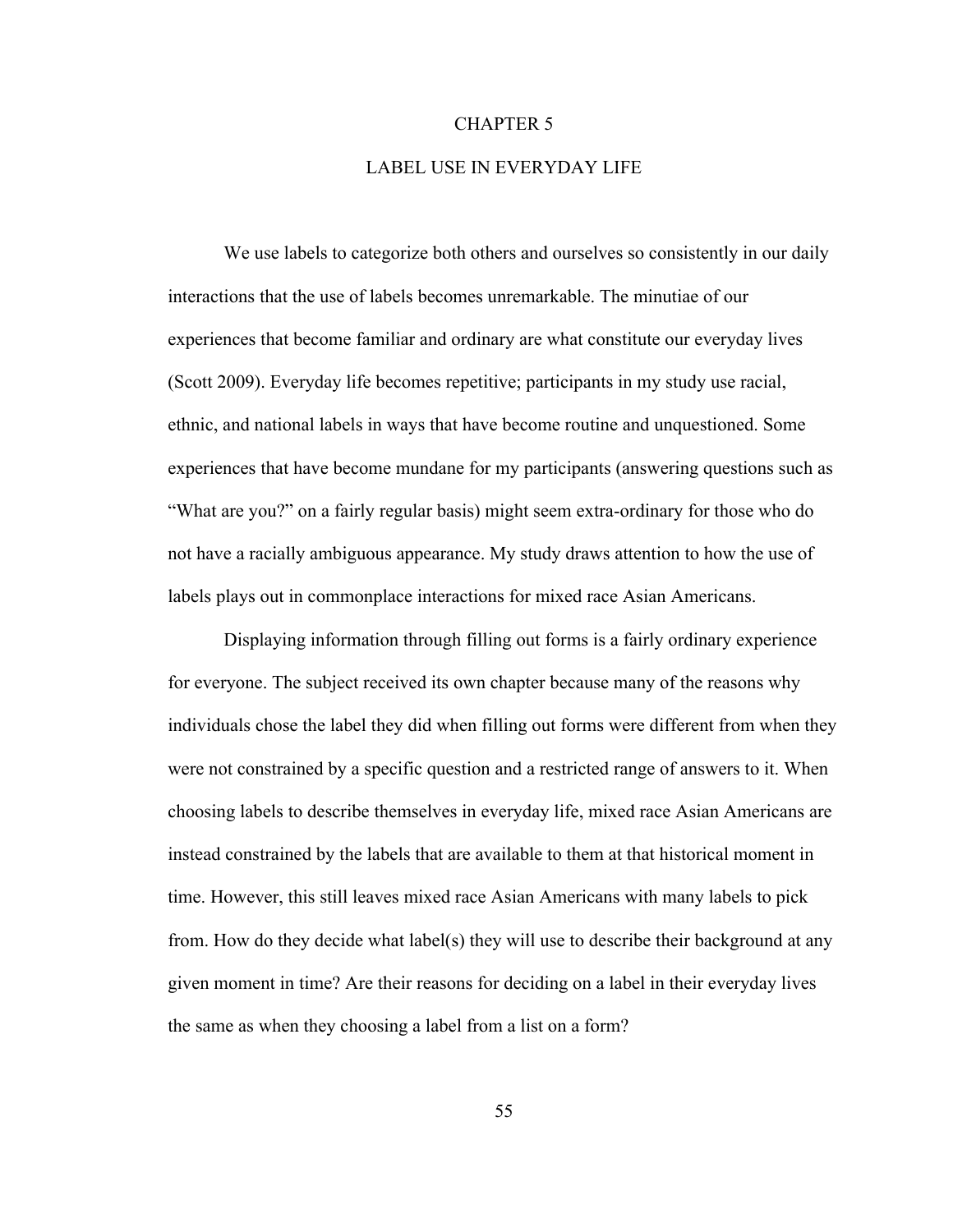Some overlap does exist between the reasons why mixed race Asian Americans choose labels both on forms and in everyday life, mainly when there is a benefit to claiming a certain label and when appearance makes the claiming of a label less likely to be challenged. However, the major reason for choosing a label on a form (opting out) is not applicable in everyday life. Opting out is not a reason why individuals choose a label in everyday life because participants are not restricted to a small subset of labels when answering a question about their ancestry. Other factors, like setting and manner, impact everyday decisions on label use as they do not on forms.

All aspects of Goffman's 'front' (setting, appearance, and manner) influence the labels mixed race Asian Americans choose to assert. Setting refers to the location an individual finds himself in during the course of the interaction and all of the objects found at that location. Physical characteristics, both those a person can control and those they cannot, constitute a person's appearance. An individual's manner encompasses all of her behaviors and actions (Goffman 1959). It stands to reason that these three facets of the front impact label use because the front is how the audience gains nonverbal information about the performer and situation. People use labels to aid them in the performance of self. The audience itself can also impact the label(s) the performer chooses to present his self. We have already seen the impact an absent audience can have when mixed race Asian Americans choose a label on a form; the influence the audience has on label choice is much more varied in everyday life. Participants also choose the labels they do in everyday life because some labels are more expedient than others, because they have come to evaluate a label in a certain way, and because they feel that a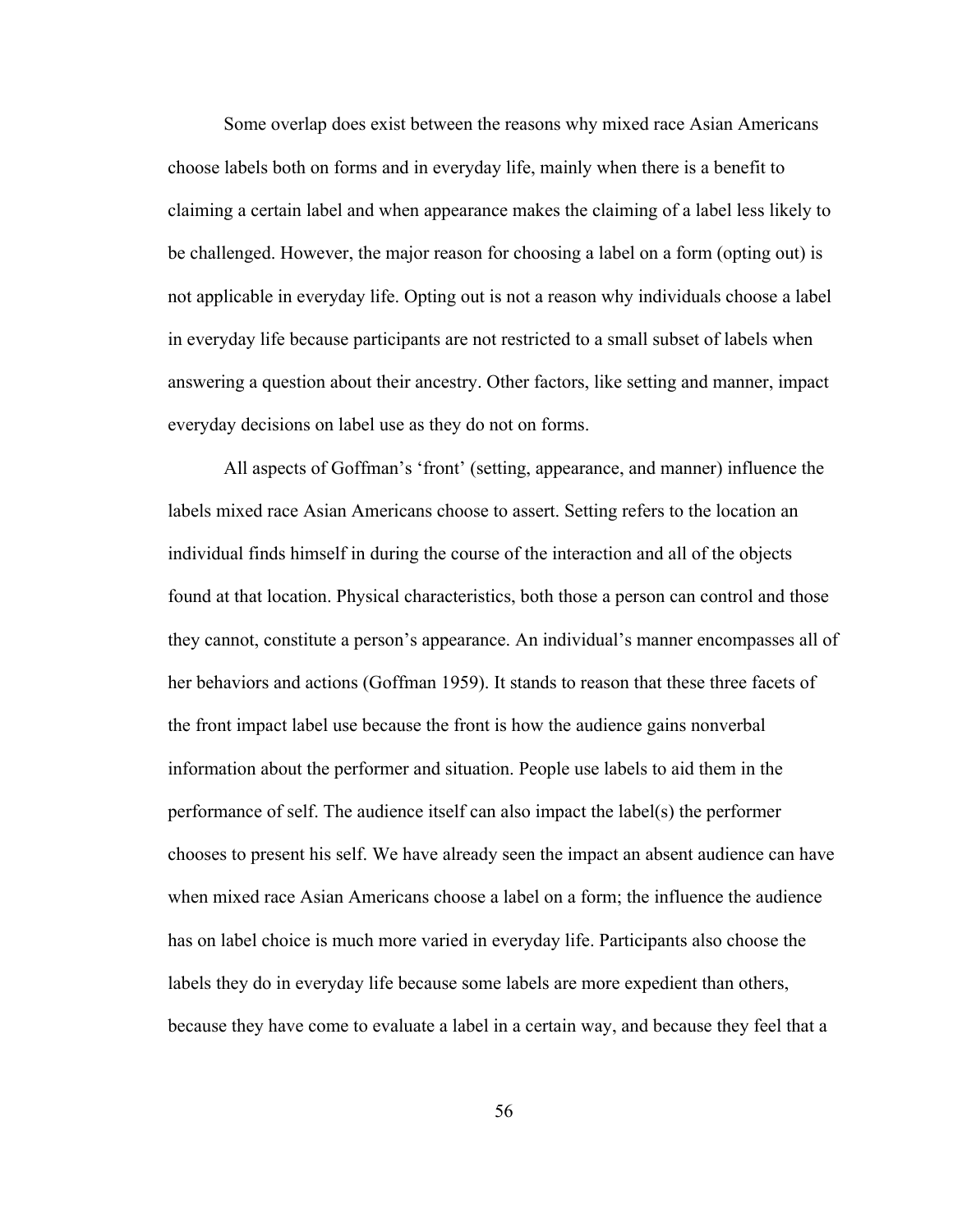label can be used to explain something about them. Often when mixed race Asian Americans choose a label for any of the reasons discussed above, my research shows that the use of that label cites pre-existing discourses, and positions interactants through constructing boundaries.

### Creating Boundaries

Mixed race Asian Americans use labels in order to create boundaries. Everyone tells stories about events that happen to them or the circumstances they find themselves in. Sometimes race, ethnicity, and/or nationality are relevant to those situations and warrant mentioning. And the discussion of race, ethnicity, or nationality can create boundaries that are used to either include or exclude those being discussed from a particular group. Kimberly Smith (Thai, Chinese, German, Irish) uses the label 'Asian' to create a boundary between herself and her audience. She describes a time when "I was hanging out with a Filipino guy, Chinese girl, me, and then a half white half Mexican guy. And so it was the four of us at Tea Station in Chinatown. And he [the half white half Mexican guy] was like, 'Let's go eat tacos'. And I was like, 'You're with three Asians. Well no, actually two and a half Asians, so you're not gonna win this argument'". By labeling herself 'Asian', or even 'half Asian', she is aligning herself with the majority of the four-person group. When Kimberly includes herself with the Asians in the group, she also excludes the half white half Mexican boy; she uses the label 'Asian' to create a boundary between them. This boundary, with majority Asian on one side, is used to explain why no one will support his suggestion. Her use of the label 'Asian' in this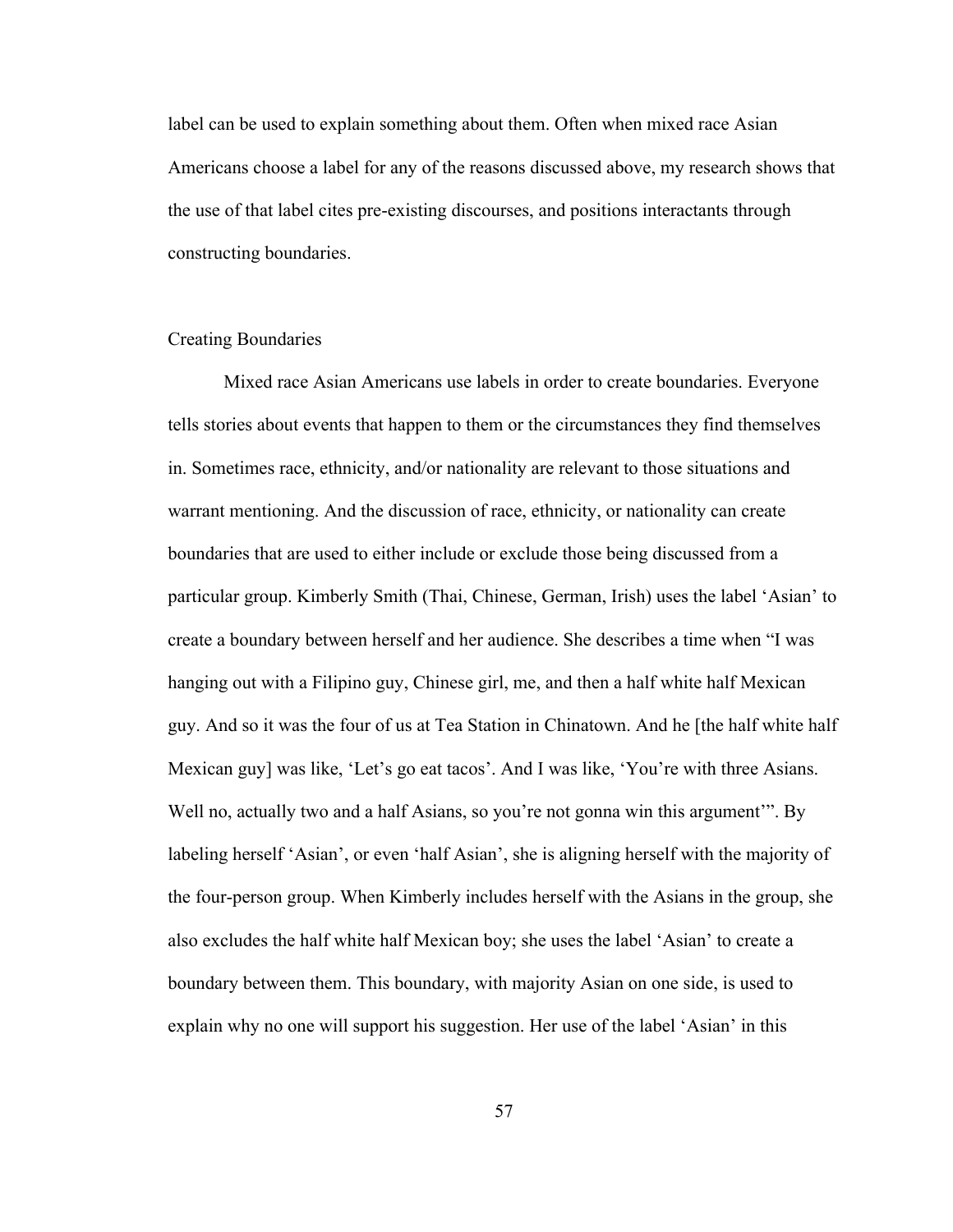situation also cites a discourse where tacos are considered ethnic food, an ethnic food that is associated with Mexicans rather than any Asian ethnicity.

While Kimberly uses the label 'Asian' to include herself in a larger group, Andrew Rivera (half Vietnamese, half Hispanic) uses a different label to exclude himself from a larger group. When he was describing one of the groups on campus that he belongs to, he said, "I think we all just happen to be Asian. I'm the only one that's half NOT Asian". In his description of the members of the organization, Andrew highlights race. He makes race a salient factor in his description by drawing a boundary between himself and everyone else in the club. Everyone in the club is Asian, but Andrew distinguishes himself by labeling himself additionally as 'half not Asian'. His position as different and on one side of a boundary is emphasized because he is the only one labeled as such. Andrew's desire to present himself as different from the rest of the group led him to choose the label 'half not Asian'. As we proceed with the discussion of factors that influence mixed race Asian Americans' choice of what label(s) to assert, we will continue to see how the creation of boundaries is (a perhaps unintended) consequence of label use.

### Setting

One factor that influences the labels that mixed race Asian Americans use to describe themselves is location, or setting. Setting is not as relevant when filling out forms because the same form may be filled out in a number of different locations with no change to the wording of the question or the audience to whom the answer is addressed. Location is, in many ways, tied to the audience a person is performing an identity for.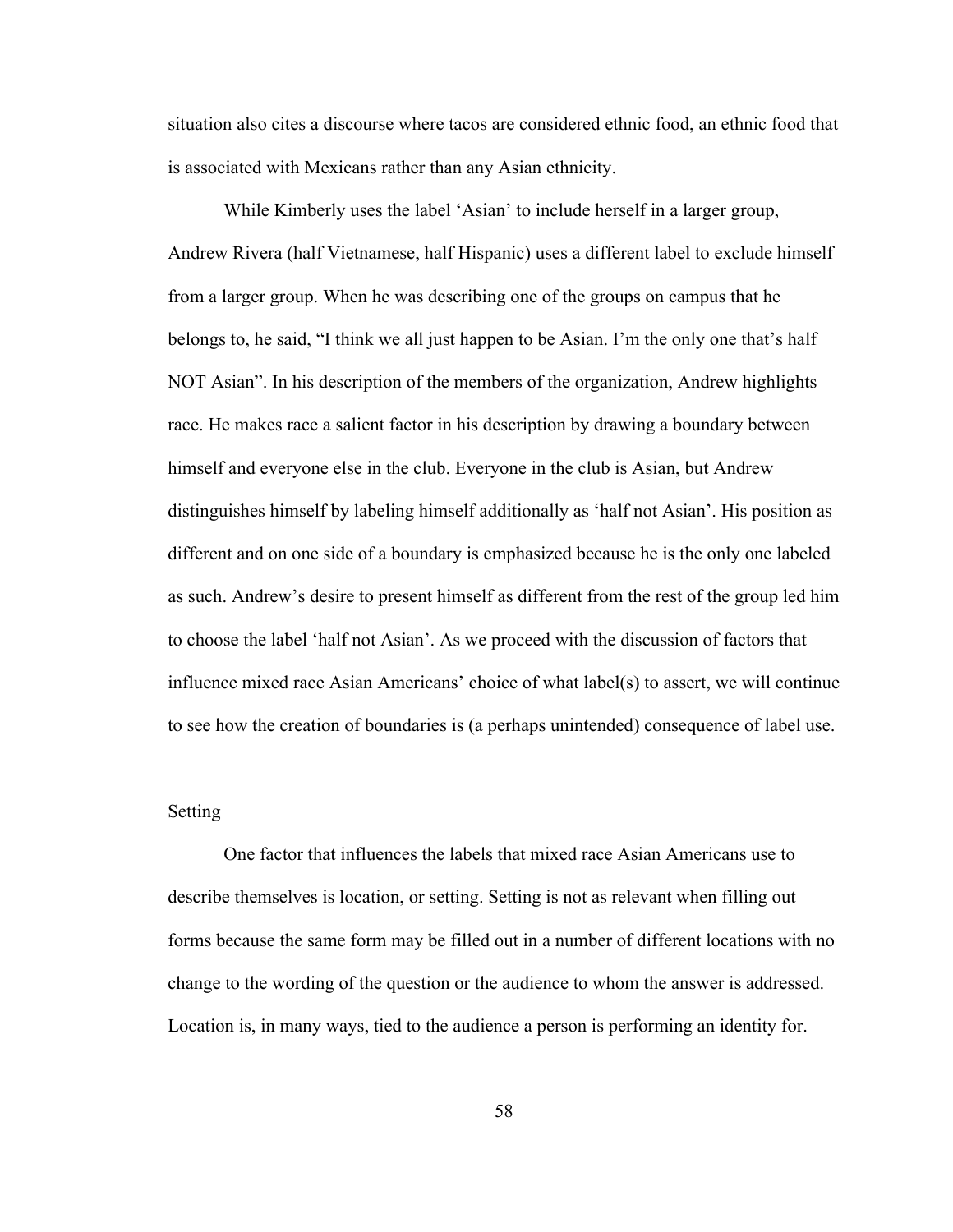Certain audiences may be found more readily in certain settings. A location may tell the performer about what knowledge an audience is likely to possess, or what discourses they have access to. For example, Samantha Hutchinson (half Japanese, half (white) Australian), who was born in Hawai'i and came to Las Vegas for college, explains that the labels 'hapa', 'hapa haole', and 'haole' are ones "that I would use at home? Because I think if I were to use it here [in Las Vegas] I would just have to start explaining stuff? And I'm kind of over explaining it". 'Hapa', 'hapa haole', and 'haole' are Hawaiian terms. When Samantha is in Hawai'i (a setting located outside of the continental U.S.), she can assume that her audience is aware of what those terms mean and the discourses surrounding them, and can therefore present herself as hapa through the use of the label. Nonverbal information the participants receive from where they are has an impact on what kind of information is given off verbally (i.e., non-English identity labels). Explaining what Hawaiian terms such as 'hapa haole' mean to people who are not from Hawai'i would require Samantha to cite other labels like 'Asian' and 'white' to locate 'hapa' within mainland U.S. racial discourses. Since other labels need to be used in order to explain the Hawaiian ones, outside of Hawai'i it seems easier and more efficient to use labels that the audience in that setting will be more familiar with.

The same holds true for Mark Vogel's use of 'hafu' (a Japanese word for half Japanese that stems from the English word 'half') in Japan and Stephanie Berg's (half Korean, half white) use of 'miguk' (the Korean word for America) in Korea. Again, these terms and the social categories and discourses they refer to are located outside of U.S. discourses and the English language. For my participants, labels in a different language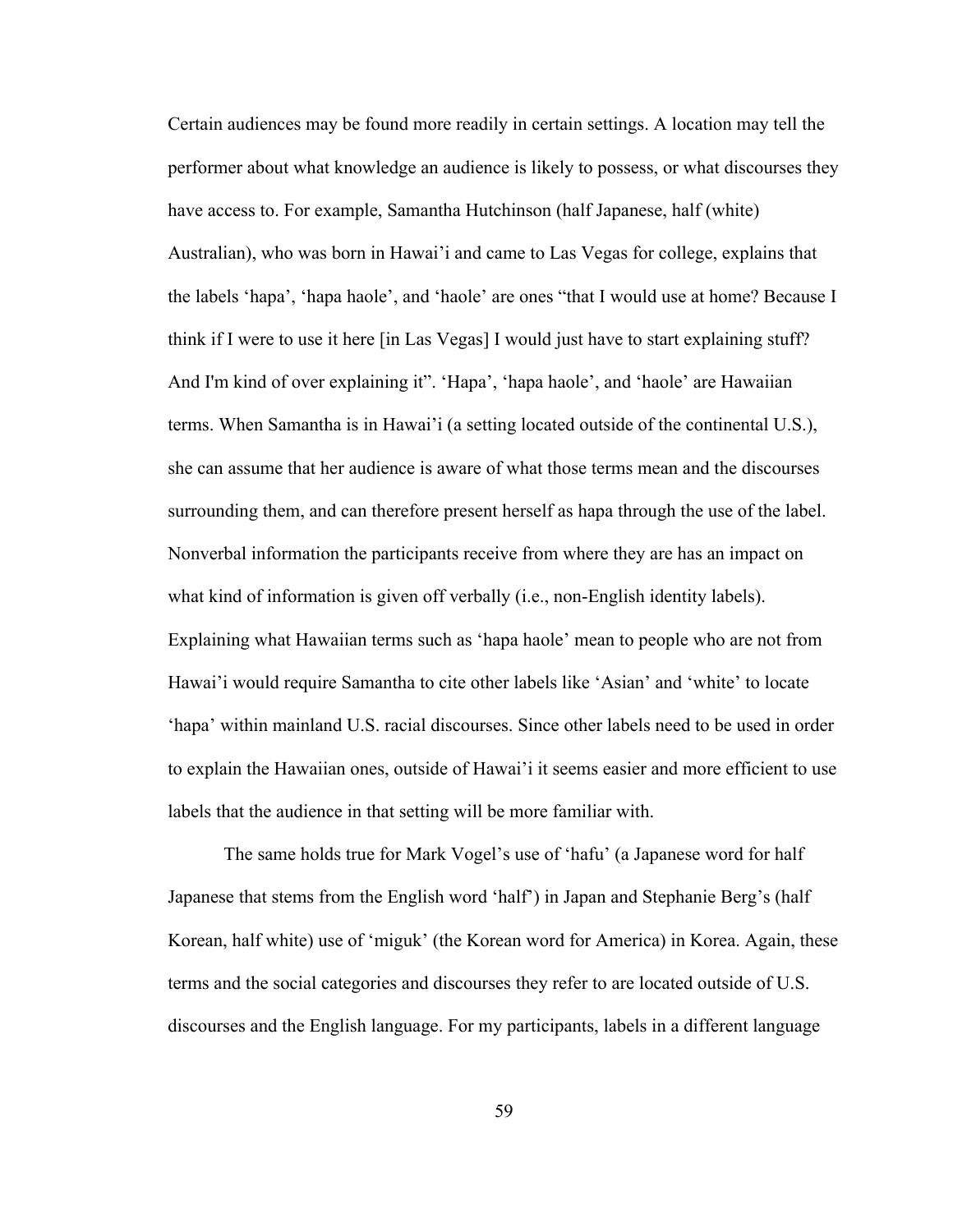are used primarily in the locations (typically outside of the continental U.S.) where that language is natively spoken. The knowledge of a different language can also be tied to an audience in another location. By choosing to use labels in other languages only in locations where that language is understood, participants reinforce the discourse of racial and ethnic categories in the U.S. by not challenging it. They are not "making up" (Hacking 1990) a new group of people in the U.S. and labeling it. When using a label from a language other than English to describe their background, mixed race Asian Americans often take location, and the audience found there, into account.

#### Appearance

Appearance also influences the label choice of mixed race Asian Americans both on forms and in everyday life. Some aspects of appearance can change from moment to moment; a participant might wear glasses instead of contacts, straighten or curl their hair, dye it, or have it cut in a different style. Other aspects of appearance are more permanent, such as eye shape, facial structure, and body type (Goffman 1959). The combination of all of these aspects of appearance, as well as dominant discourses of racialized appearances, can influence participants' label use.

I was out doing participant observation with Brian Liu (half Chinese, half white) and three of his friends in downtown Las Vegas. We had settled into a booth in a dimlylit piano bar. One of Brian's friends decided to take a picture of the group so we all squeezed into the corner of the booth. After the first flash went off Brian removed his glasses to reduce the glare in subsequent pictures. As we eased back into our original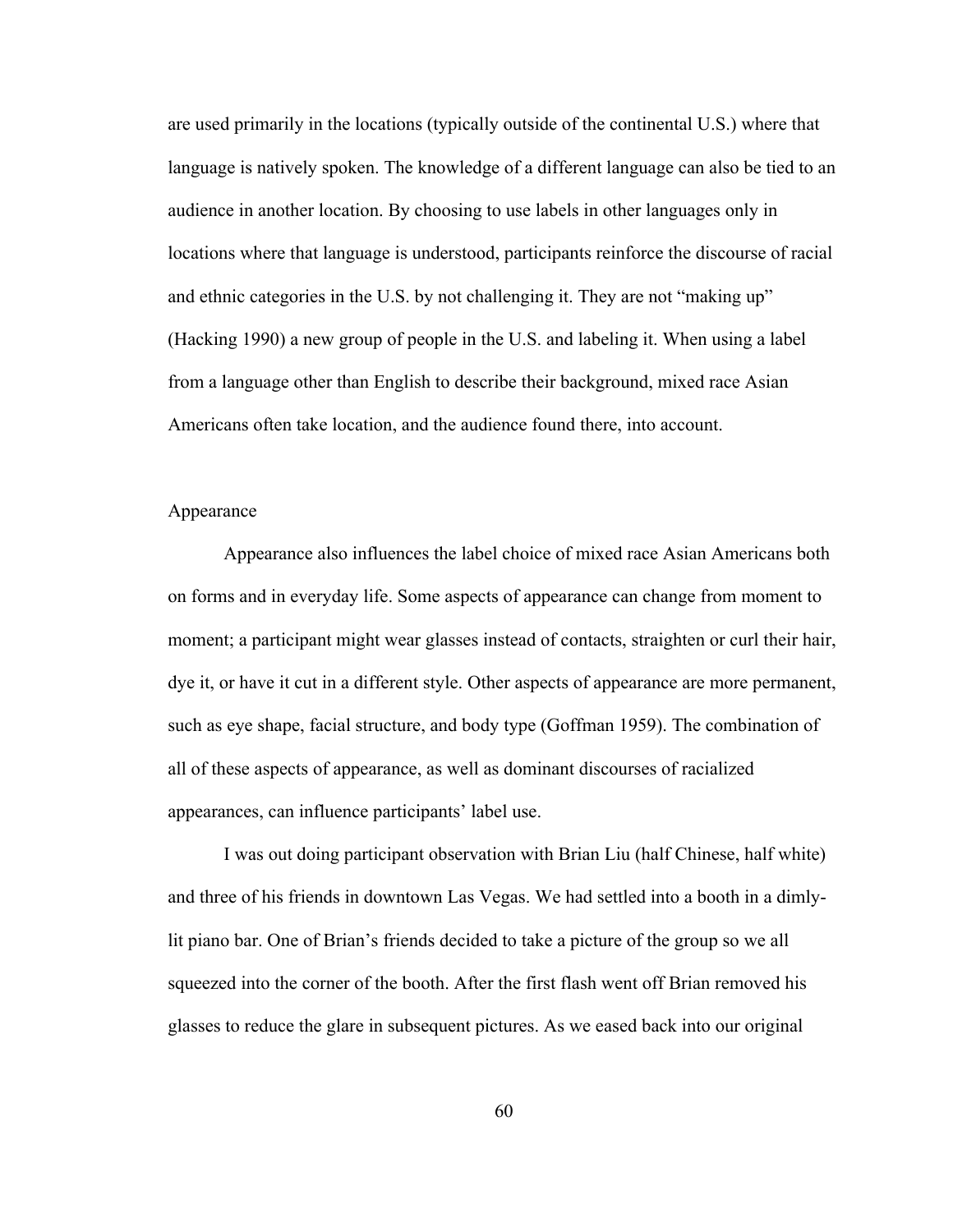seats Brian remarked, "I look more Chinese without my glasses on". He then proceeded to alternate between pushing his glasses up on his head and pulling them back onto his face. Each time his glasses were on top of his head he would say "Chinese". When Brian lowered his glasses to his face again, he would say "American". From moment to moment the label he used to describe himself changed and that change was based on his manipulation of his appearance. The act of changing his label mirrored both the act of changing his appearance and his system of beliefs about what Americans and Chinese people look like. By choosing to switch between the labels 'American' and 'Chinese', he cites and unintentionally reinforces a discourse where American and Chinese people look different. Brian was able to act to alter his appearance and that alteration gave him access to multiple labels to describe his appearance.

Instead of providing multiple options, in some cases appearance can constrain the labels that are available to participants because participants' appearances deviate from the discourses of racialized phenotypes associated with a group that they may want to claim membership in (Khanna and Johnson 2010; Rich 2004; Wijeyesinghe 2001). Heather Guzman (Japanese, Korean, white, Spanish, Mexican) told me of a time when she was out at a Korean restaurant with some of her siblings. One of her brothers was saying: "There're some times when I'll act- I'll be like, 'I'm Asian, I'm Asian'". And then he goes, "And then sometimes I'll act like, 'I'm white, I'm white'". They were saying that right? And then I go, "I can't DO that because, you know, I look Asian". Heather's siblings are able to use both 'Asian' and 'white', independently, to describe themselves. Heather, on the other hand, feels as if she cannot claim to be just white because of the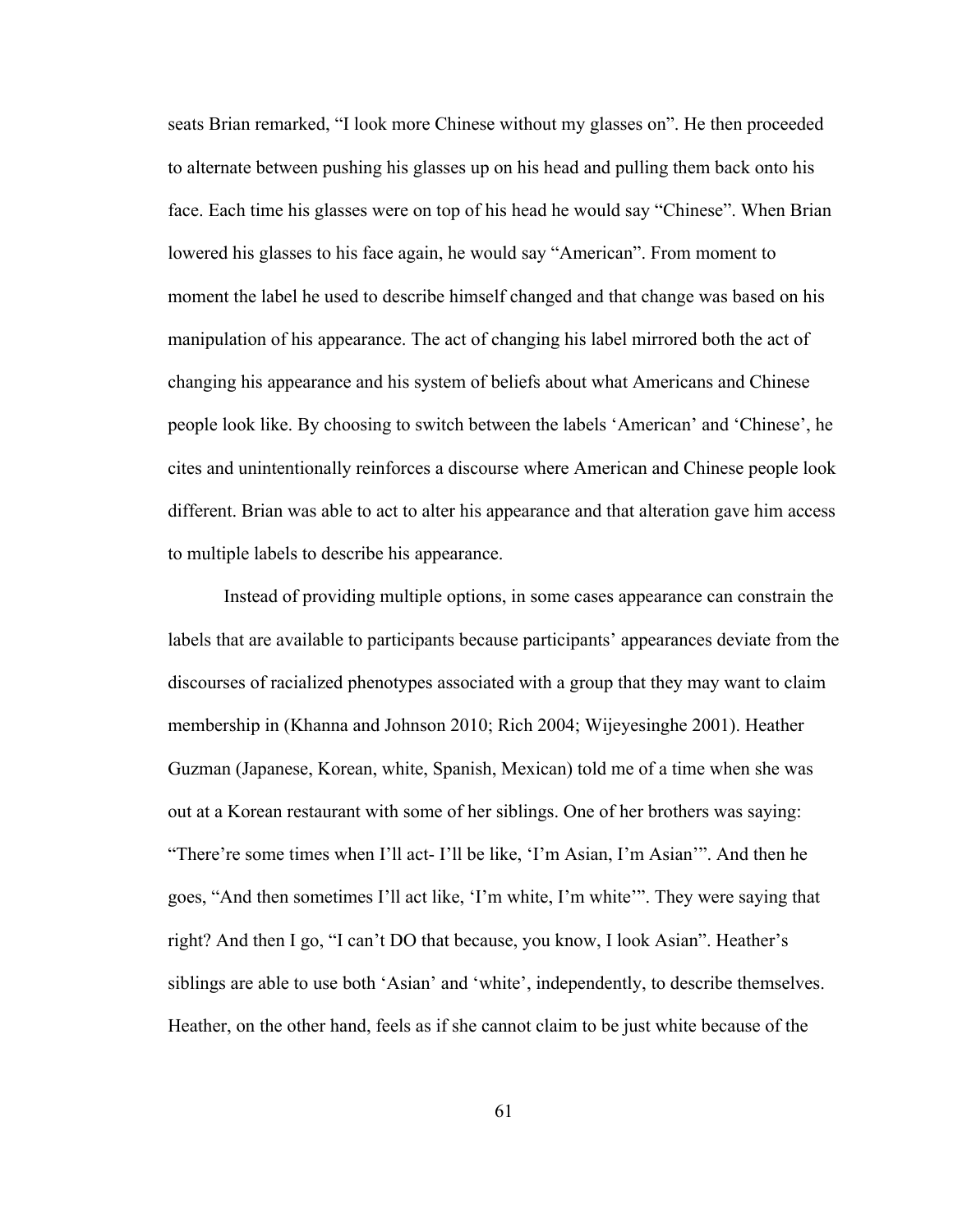way she looks. If she chooses to use the label 'white' to describe herself, it is usually in conjunction with the use of other labels that also present an Asian self. By refraining from using the label 'white' on its own to describe herself, Heather avoids having her audience challenge her on the self she is presenting. She is attempting to make nonverbal information that she cannot avoid presenting through her appearance match the verbal information she conveys through her use of labels. She is also attempting to situate herself as intelligible within a discourse of Asian-ness by citing the label Asian, whereas she would be unintelligible within a discourse of whiteness because of her appearance. Based on her phenotype and existing discourses of racial appearance, many people would assign her the racial label 'Asian'. Heather acknowledges that she cannot present a fully white self because of the relationship between her appearance and discourses of what whites look like. Her appearance thus creates a boundary that excludes her from asserting a solely white self and using the label 'white' in isolation; she cannot be understood as 'authentically' white alone because of these discourses. That boundary also separates her from her brothers, who can use labels differently because of their more ambiguous appearance.

# Manner

Manner is a consideration for mixed race Asian Americans in the choice of a label and identity to perform. As an aspect of Goffman's (1959) front, manner refers to a person's actions and behaviors. The way in which a person acts can have implications both for how they see themselves and for how other people identify them because manner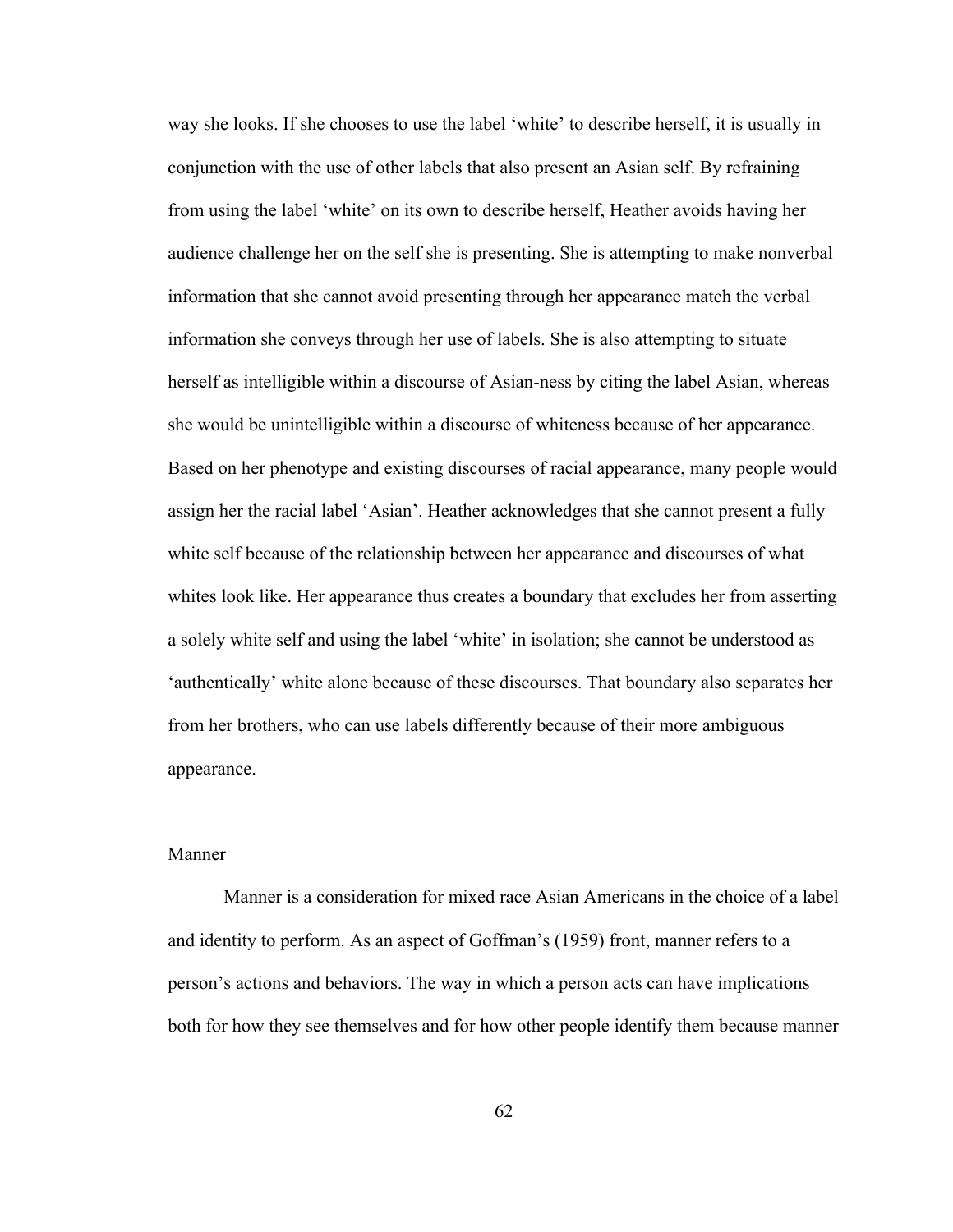is part of the information that a person provides for the audience when presenting a self, and that information on behavior is then placed within larger discourses that make actors intelligible as certain types of persons. However, manner is only relevant in everyday life, not when filling out forms, because when filling out forms, it is difficult for the absent audience to gain information from actions and behaviors that they cannot see. For Stephanie Berg (half Korean, half white), it is the comparison between her manner and that of her older sister and how those manners are interpreted within discourses of ethnicity that enforces her presentation of a more Korean self<sup>1</sup>:

[My sister] doesn't retain Korean language as much as I do. It was easier for me to learn how to read and write it […] I knew a lot more vocabulary and I would understand a lot more than her. But I think I'm more Korean than HER in a lot of ways. Like she eats Korean food, but she doesn't eat all of it and she still gets weirded out by certain seafoods or she'd always be like, "What is that?" Like, question a lot before she would try it? And she can't really handle spicy food as much as I can now? Because she doesn't eat as much Korean food?

In this case, Stephanie conceives of being Korean as a continuum, not as a dichotomy between being Korean and not being Korean. Her use of the modifier 'more' in conjunction with the label 'Korean' places her more firmly within the boundaries of the Korean ethnic group than her sister; she positions herself as more authentically Korean. She justifies her placement by referring to her manner in relation to a discourse that connects knowledge of language and food to knowledge of culture and an ethnic identity. She performs an identity that is more Korean than that of her sister because she knows more of the Korean language, and that knowledge allows her to be better at speaking it;

<sup>&</sup>lt;sup>1</sup> Stephanie and her sister are full siblings, not half or step-siblings, so her perception of her self as 'more Korean' has nothing to do with being more Korean in the sense that she has a greater percentage of Korean in her background.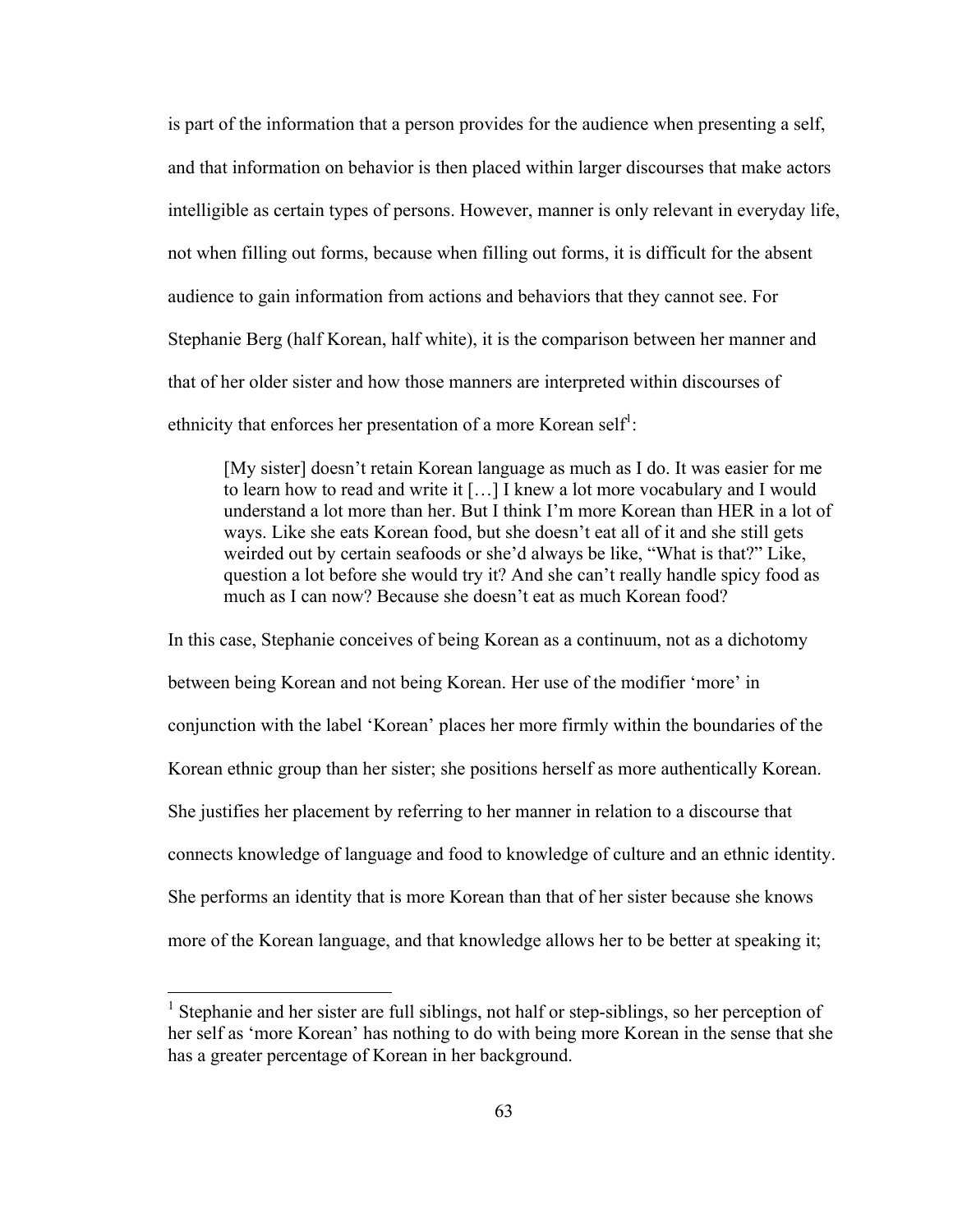and because she chooses to eat Korean food more often, and as a result is more accustomed to it. Knowing more of the language and eating more of the food are pieces of information that Stephanie presents nonverbally that reinforce the ethnic discourse described above, and she modifies her use of the label 'Korean' so that the information she presents both nonverbally and verbally is in alignment. Language and food, however, are not the only boundaries to Korean-ness. Stephanie does not exclude her sister from being Korean; recognition of Korean heritage and background is part of what it means to be Korean (part of its discourse and one of the boundaries), but is not the only part. Stephanie's manner (the acts of speaking Korean and eating Korean food) influences how she chooses to use the label 'Korean'.

# Bringing Together 'The Front'

As we saw in Chapter 2, all aspects of Goffman's (1959) front provide information to the audience and that information helps the audience to locate performers in racial and ethnic discourses. Setting, appearance, and manner do not operate in isolation, nor do they work independently of verbal means of communicating. Sometimes, however, the information we receive from one aspect of the front does not match the information we obtain from another; the performer does not always fit all of the norms of a discourse. James Brandt (half Filipino, half white), for example, thinks that he appears Filipino (or brown) to other people, but tends to see himself as acting more American/white than Filipino, especially when he was younger. His perception of his manner as such is perhaps a result of him growing up primarily with his white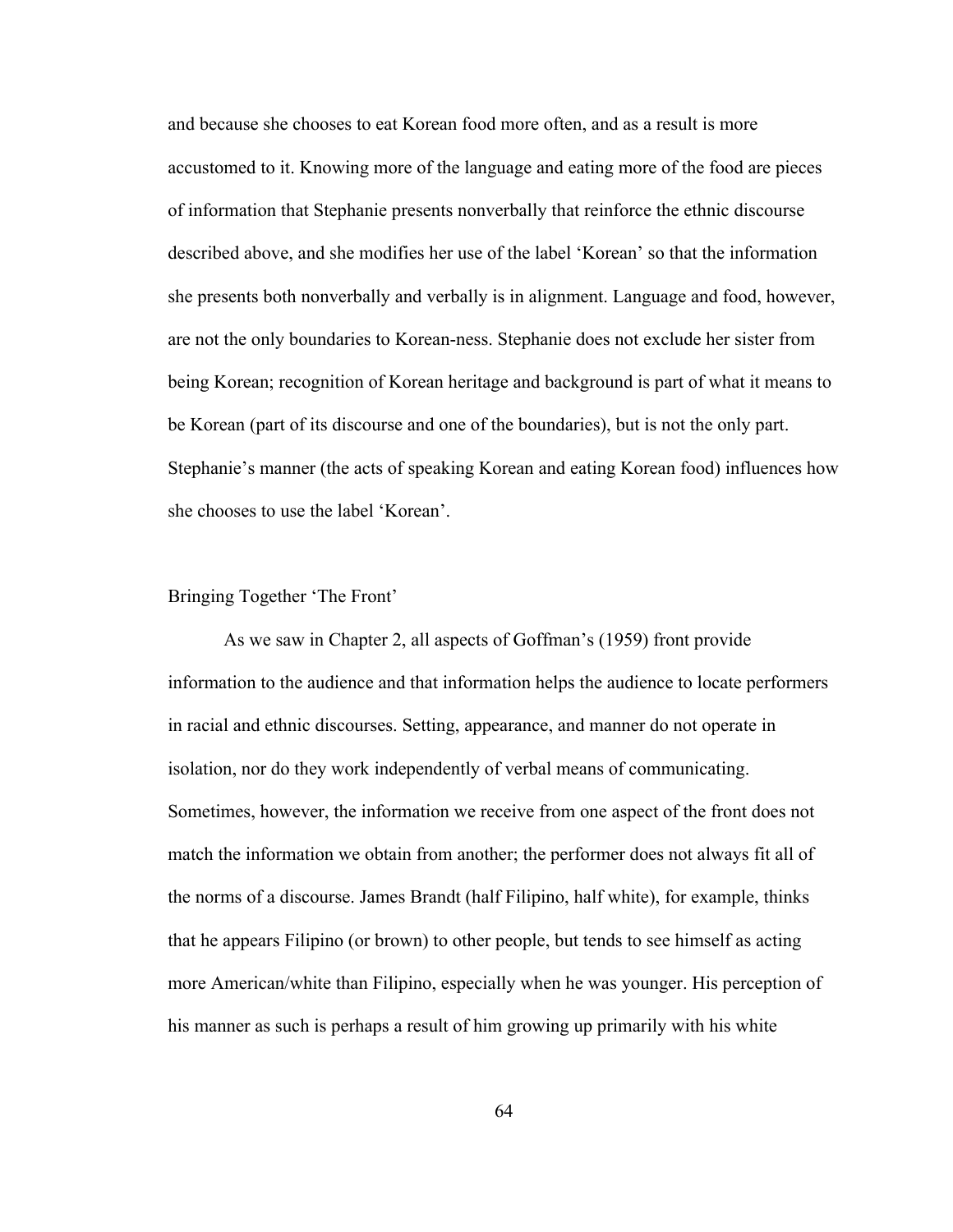American father after his parents divorced. James recognizes that the Filipino appearance he presents to his audience may not match his (white) manner. His appearance fits into a discourse of what it means to look Filipino, but his behaviors do not. He occasionally uses the label 'coconut' (brown on the outside, white on the inside) to acknowledge this discrepancy. He notes, however, that he usually uses it only in a joking context. The incongruity between the information conveyed by appearance and manner for Americans who are not considered white is important enough (especially in conversations of authenticity) that an entire family of labels has come into existence around the concept of being '\_\_\_\_\_ on the outside, white on the inside': Oreo/Ding Dong (black/African American), banana/Twinkie (yellow/Asian), coconut/potato (brown/Mexican/Latino/East Indian/Filipino), apple/radish (red/Native American)<sup>2</sup>.

# The Audience

The audience influences the label(s) a person uses to present a self in a number of different ways. We have already seen how location can have an effect on the audience and what labels mixed race Asian Americans use. The audience also plays a part when a participant stands to gain something from them. The role of the audience as a stranger or a friend, as well as what questions they ask, change individuals' label use.

Audiences are capable of providing different resources (e.g. business connections, money) to individuals, and those resources can empower those individuals (Sewell 1992). Gaining resources from an audience can come in a number of different forms. The two

 $2$  These labels are used not only by multiracial individuals who may look more like one side of their heritage, but also by those who would be considered monoracial.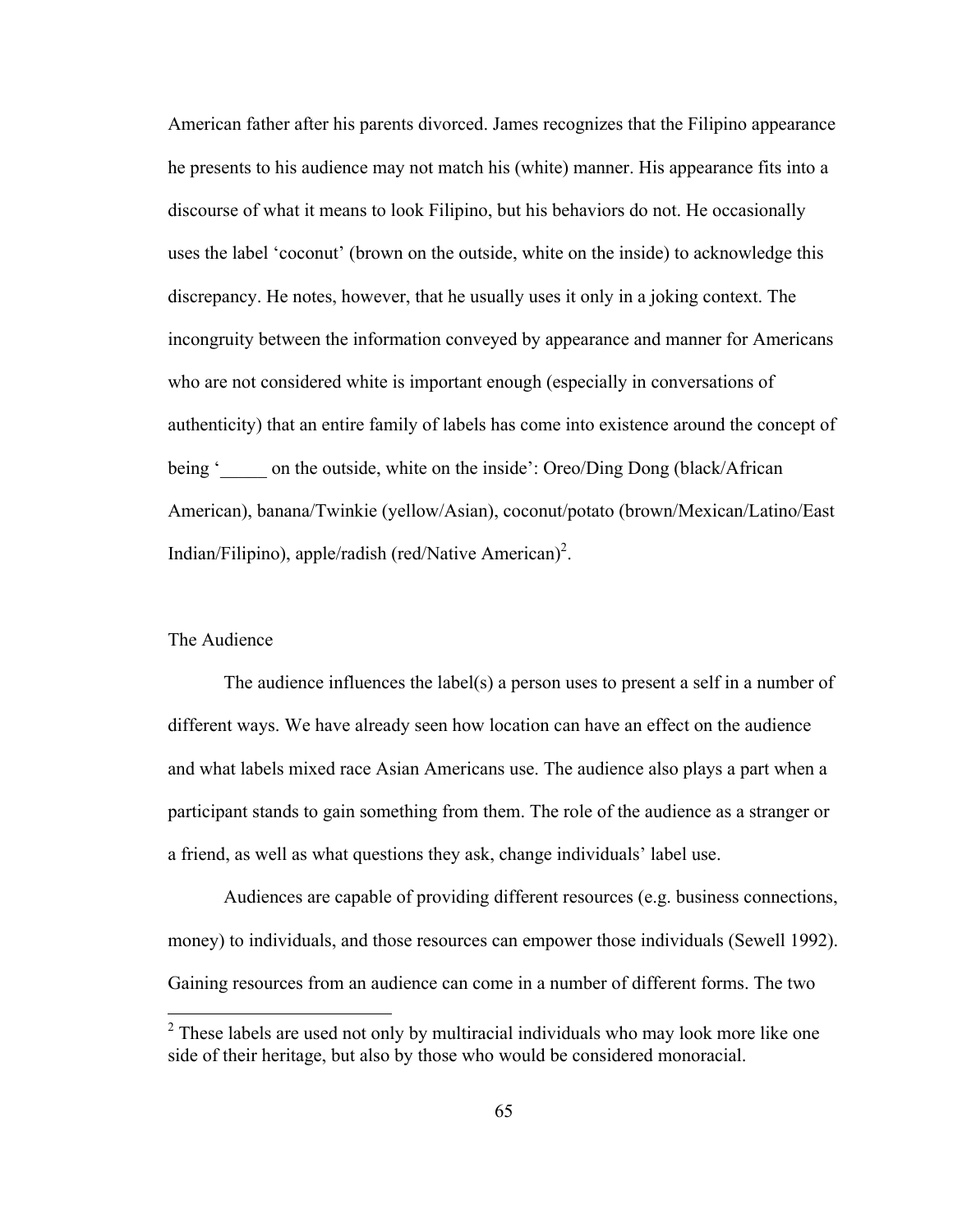types of resources my participants focused on were political and monetary. When politicians campaign, many of them will try to gain support from various minority groups. In these situations, Brian Liu (half Chinese, half white) says, "I can leverage myself as Asian American" because if he does so, he can stand with other Asian Americans and claim, "We're Asian. And if you want the Asian vote, this is what you need to do". Presenting and labeling himself as an Asian (American) to politicians empowers Brian because it includes him within the boundaries of a larger group that is capable of influencing public policy through its numbers. Membership and inclusion in a larger group is a political resource because policy decisions may result in additional resources being allotted to that group. Having a politician as an audience makes it beneficial for Brian to present an Asian American self in order to gain resources as such.

Participants find it advantageous to use labels to present themselves in a certain way when they stand to gain monetary resources from such a presentation as well. It is economically beneficial for Lynda Sutton (half Japanese, half black) to present herself as Japanese when she is working. She works at a strip club and "when people ask [about my ethnicity], I make sure to TELL them that I'm Japanese. And make sure they know. And then I'll tell 'em I'm Japanese and black, of course. But Japanese is really more of a selling point, just because there ARE a lot of black girls. So it's just more unique". Lynda can gain more economic resources by using and emphasizing the label 'Japanese' to present herself to patrons at a strip club. Her use of the label 'Japanese' sets her apart from the other black girls who work at the strip club. In the localized discourse at the strip club, being (part) Japanese (or perhaps Asian in general) positions one as more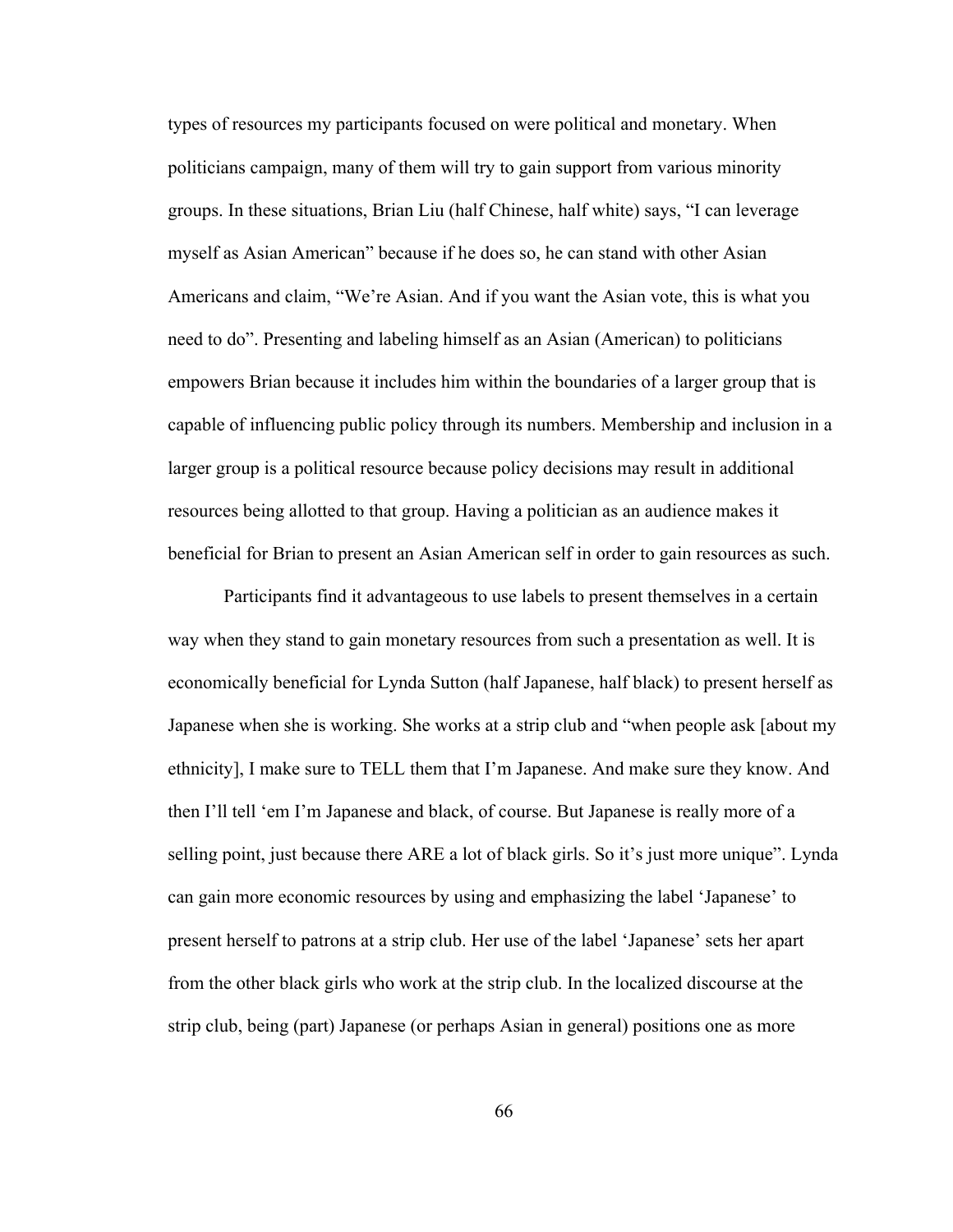distinctive. The boundary she creates through the use of 'Japanese' in addition to 'black' establishes her as a more desirable commodity to her audience by accentuating her difference. She uses labels and creates boundaries to present a self that will gain more money from her audience. Earning more money can enable Lynda to accomplish her other goals with greater ease. The prospect of gaining resources from an audience can make mixed race Asian Americans choose certain labels over others to present their identity.

The audience an individual presents a self to is not always the same audience. Sometimes the audience might be a friend; other times it might be a stranger, or a group of strangers. An individual also gains information from the audience's presentation of self (Goffman 1959) and the information they gain can affect label choice. For instance, Anna Zhang (half Latina, half Taiwanese) uses one label with her friends and a different label with strangers. She says, "When I use 'Latina' I say it how I say it in Spanish<sup>3</sup>? And I use it with my friends because other people? As soon as I say 'Latina' they're like, 'You're just trying to brag that you speak Spanish,' you know what I mean? So that's why when I'm with people that don't know me, I just say 'Hispanic'". Anna has learned to use different labels with different audiences because of how audiences locate her when she pronounces the label 'Latina' the way she does. It is easier to present a Hispanic self to those she does not know than to have them comment on her knowledge of the Spanish language if she were to use 'Latina'. With her friends, her knowledge and use of Spanish is not an issue.

 <sup>3</sup> Spanish is her first language.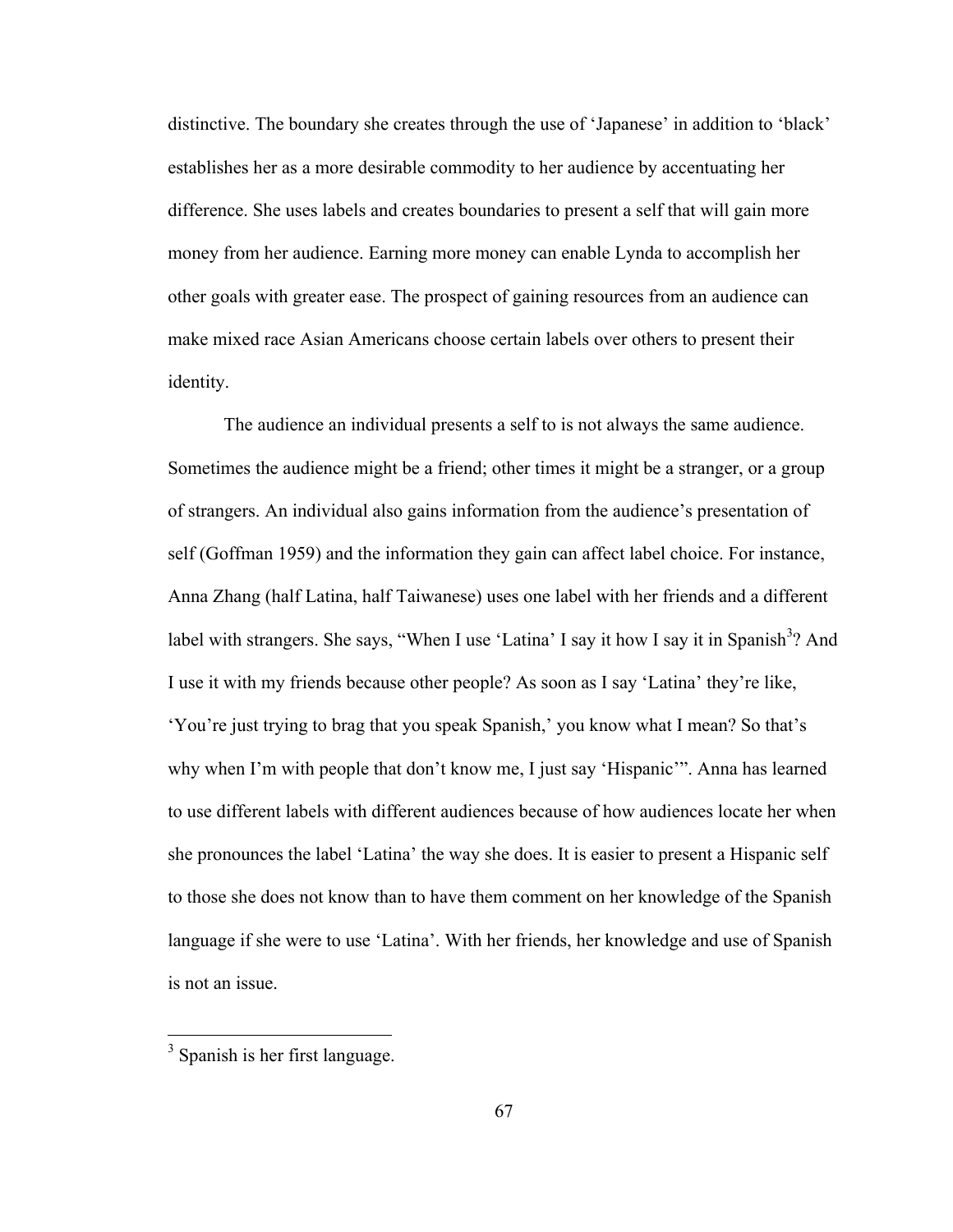Tailoring label use to the audience includes using labels the presenter thinks the audience will understand. When Mandy Akimoto went to get her nails done, the manicurist asked her, "What are you?" His question was perhaps based on the assumption that she was not like him, otherwise he would not have to ask. By asking the question, the manicurist drew a boundary between himself and Mandy. From the self that the manicurist presented to her, Mandy assumed that he was Vietnamese and did not have a very good command of English so her response was "I'm half Japanese and half white". When I asked her if she always chose 'white' as the second label she explained, "I had a feeling if I said, 'Caucasian' to him he'd just look at me. Or 'Scandinavian'. I thought that might go over his head". Mandy chose the label 'white' to present herself over 'Caucasian' or 'Scandinavian' out of consideration for her audience. From the information she had gathered from him, she came to the conclusion that 'white' would be the best label to use because it was the easiest to understand; the manicurist would have a better chance of locating and comprehending Mandy within a discourse of whiteness rather than Caucasian-ness or Scandinavian-ness. Anna and Mandy's choice of label is made based on characteristics of the audience they are performing for.

Not only does information about the audience have an effect on label choice, but the questions the audience asks can also influence participants' use of labels. People who interact with mixed race Asian Americans often ask questions that try to get at their ethnic background<sup>4</sup>. These questions include, but are not limited to: 'What are you?', 'What's your ethnicity?', 'What's your race?', 'What nationality are you?', 'Where are

 $4$  Often people asking these questions are complete strangers who are most likely asking because of the ambiguous racial appearance of many mixed race Asian Americans.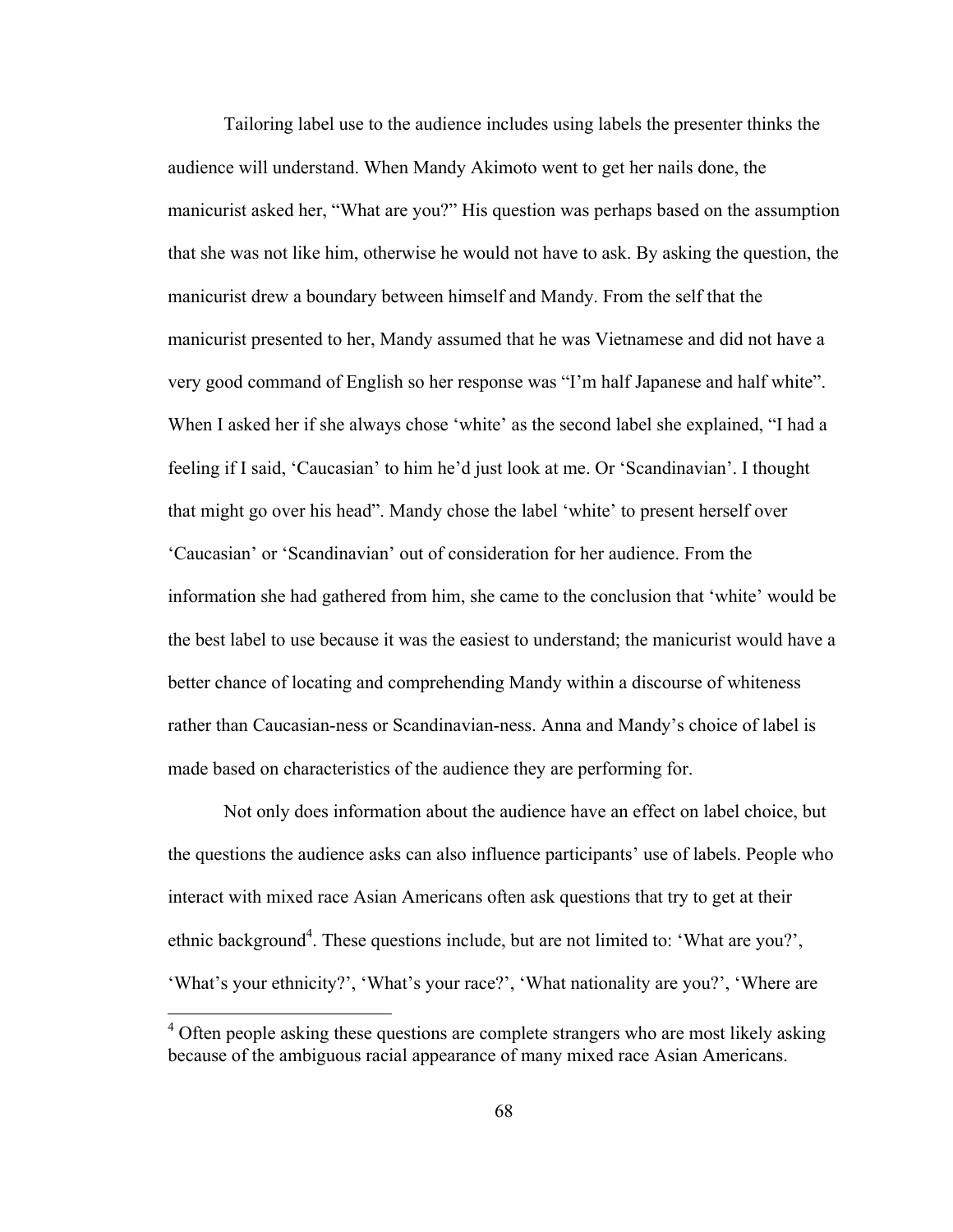you from?', and 'Are you \_\_\_\_\_?' (fill in some race, ethnicity, or nationality). That the audience feels a need to ask these questions marks a boundary between the questioner and the person being questioned. If the questioner did not perceive these differences important enough to construct a boundary over, they would not ask the question. The question "What are you?" when asked, "assumes the foreignness and nonbelonging of phenotypically ambiguous individuals" (Williams 1996:203). The implication of asking, "Where are you from?" is that the person being asked must not be from here (Kibria 2000; Rastas 2005). Repeated encounters with these types of questions continually position many mixed race individuals as foreign and different.

The implication of "Where are you from?" became especially clear to me one night when I was in my sophomore year of college. The college I attended had co-ed bathrooms. One night, as I was brushing my teeth in front of the mirror, a young white man walked into the bathroom and asked me, "Where are you from?" I answered his question with, "I'm from New Jersey". My answer did not set up the boundary the white boy questioning me wished to construct based on my racially ambiguous appearance. If I am from New Jersey, then I must not be that different; I must not be from somewhere else, somewhere outside of the U.S. Because he still wished to define the boundary he sensed from the differences in our appearances, he then asked, "No. I mean, where are your PArents from?" I answered, "Well, my dad is from Florida, and my mom is from Taiwan". He responded with, "That's why you look so exotic," and walked away. With the boundary between us established, and my appearance positioned within appropriate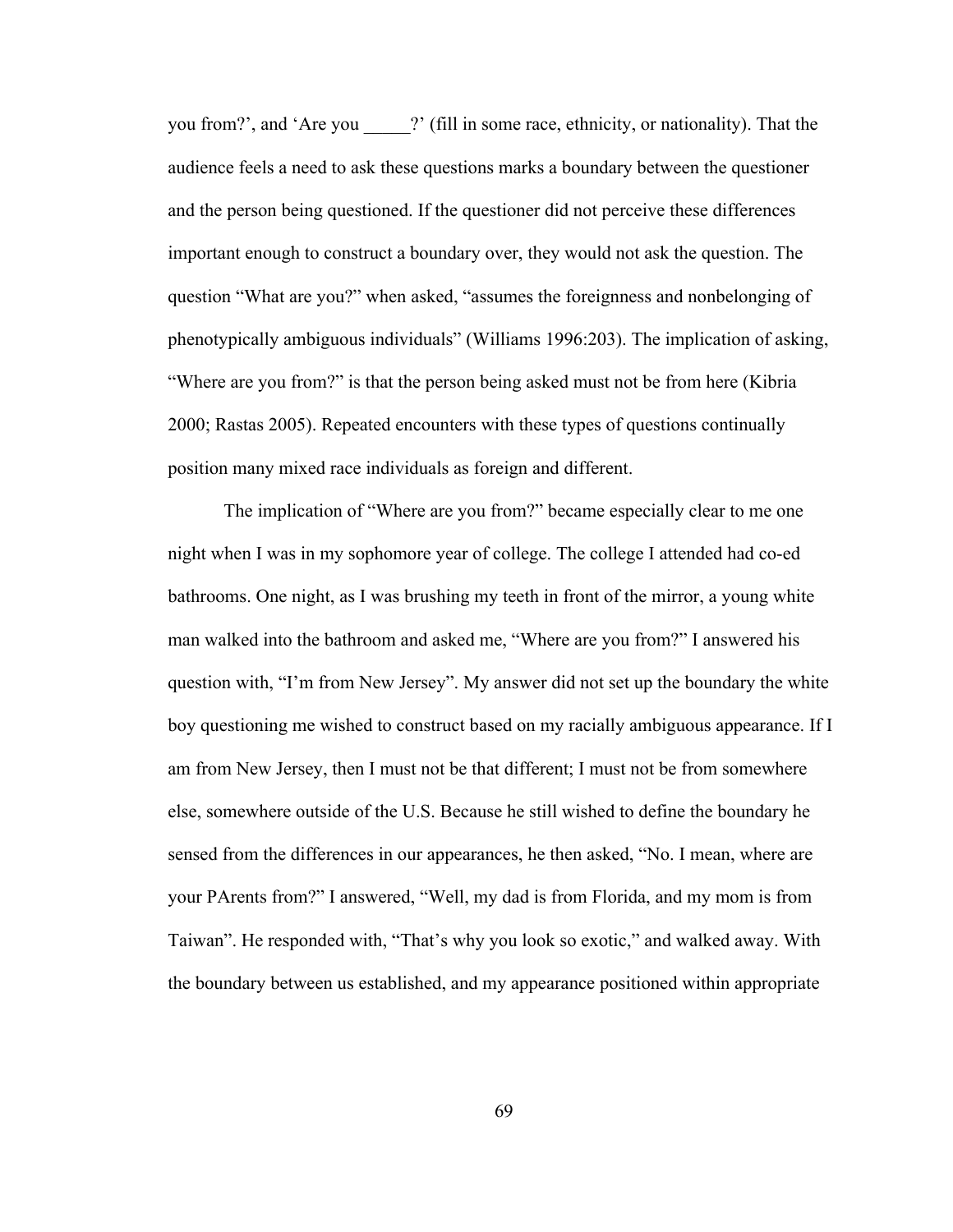discourses and explained to his satisfaction, there was nothing left to talk about. My perceived difference and his need to pinpoint it were the only bases of the interaction.

For some participants, some questions require the use of different labels to answer. Jazlyn Morris, for example, says, "Whenever anybody asks me what I am I DO tell them that I am mixed. I don't really say, 'I'm black,' or 'I'm Thai,' I just say, 'I'm mixed'. And then if they say, 'With what?' I say, 'Black and Thai'". The questions 'What are you?' and 'What are you mixed with?' have answers that employ different labels to present a self. Kaiea Nawahine (when she is not lying<sup>5</sup>) will answer the question 'What are you?' with "Hawaiian, Chinese, German". However, if "somebody would ask like, 'Oh are you Hawaiian?' then I would be like, 'Yeah'. Then I wouldn't explain anything else. I'd just leave it at that". The question 'Are you Hawaiian?' does not require Kaiea to provide any additional information about her background unless her audience prompts her further. She is giving the easier answer to that question, which influences her to choose one label instead of three.

Providing the answer that the audience wants to hear is another reason why participants choose the labels they do. By offering the audience the information they want the first time around, participants can sometimes avoid a lengthy round of questioning. This is why when Stephanie Berg is asked about her nationality, "I just tell 'em half white and half Korean. Even though I should say 'American'. But I feel like when they're asking me 'What's your nationality?' they're not asking me if I'm American, they're asking me where I'm from, or what race I am or whatever". Stephanie uses the labels she

 $<sup>5</sup>$  More on this in a bit.</sup>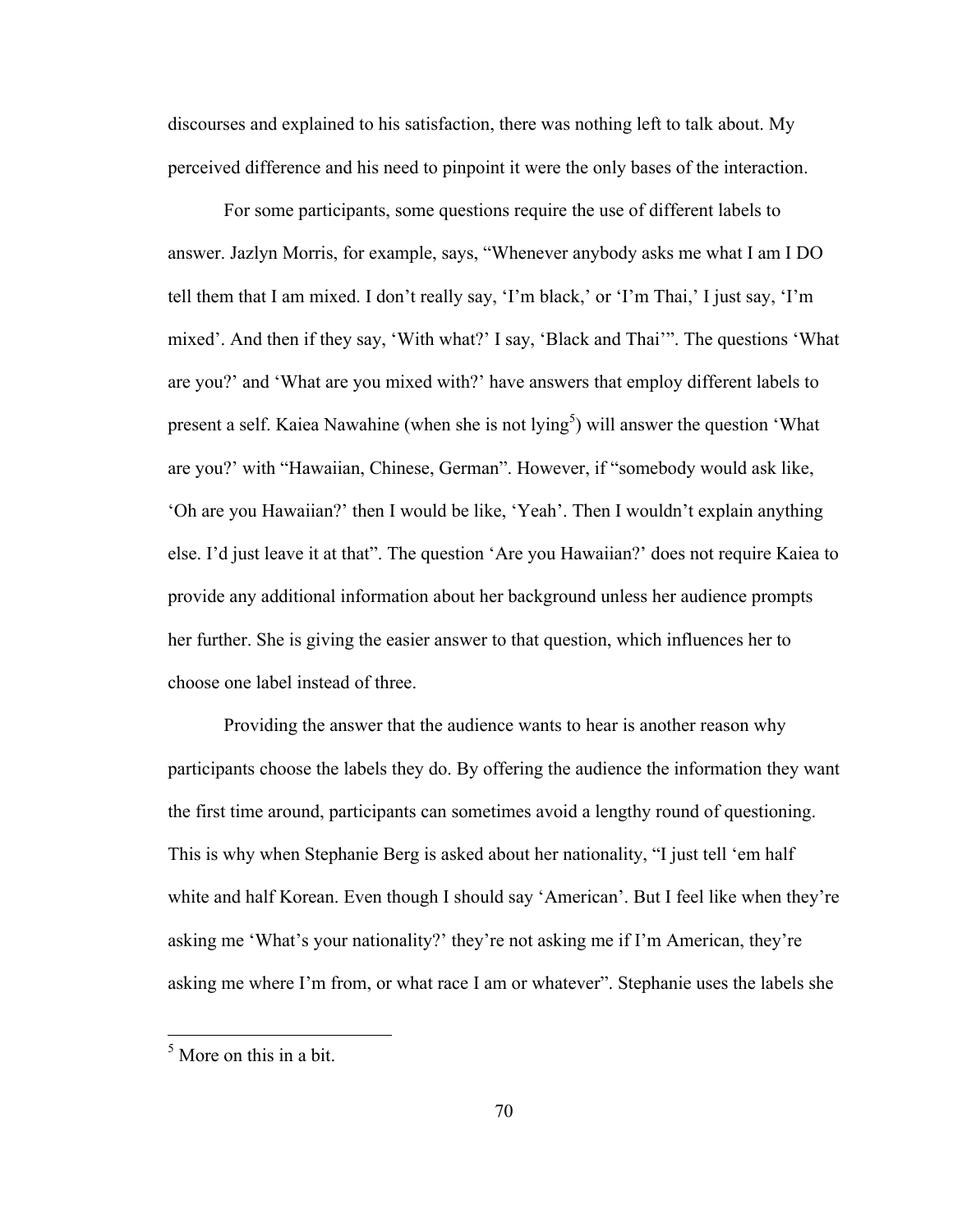does because she knows what information her audience is looking for. She recognizes that her audience is attempting to make her (racially) intelligible by placing her within a racial discourse, one that to her is different from a discourse on nationality. While other participants also know the answer the audience seeks when they ask about nationality, they prefer to subtly educate, or 'discomfort' (Mahtani 2002), their audience. Chris Adebayo will answer the question 'What are you?' with "I'm Asian and black". When I asked him how he responded to the question 'What nationality are you?' he said, "And that's the thing, people don't realize- Yeah, when they ask me what nationality, I say, 'American'. And I'm like, 'You mean ethnicity, right?'" Chris's choice of a label for the question 'What nationality are you?' is an attempt to educate his audience that nationality and ethnicity are not the same. Since nationality and ethnicity are different concepts, describing them requires different labels. His response to the question "What nationality are you?" destabilizes the discourse his audience is citing that claims, "If you do not look white, then you must not be American". Chris's use of the label 'American' positions him as such and that position is contrary to the expectations of the norms of the discourse his audience has referred to by asking him about his nationality. Although in both Stephanie and Chris's cases their choice of labels was influenced by the question they were asked by their audience, label choice was secondarily influenced by either a desire to avoid further questioning or a desire to correct, instruct, or perhaps discomfort the audience.

As we have seen, the role of the audience as well as the question the audience is asking can influence the labels people use to present themselves. Some participants will choose different labels and position themselves differently depending on who is asking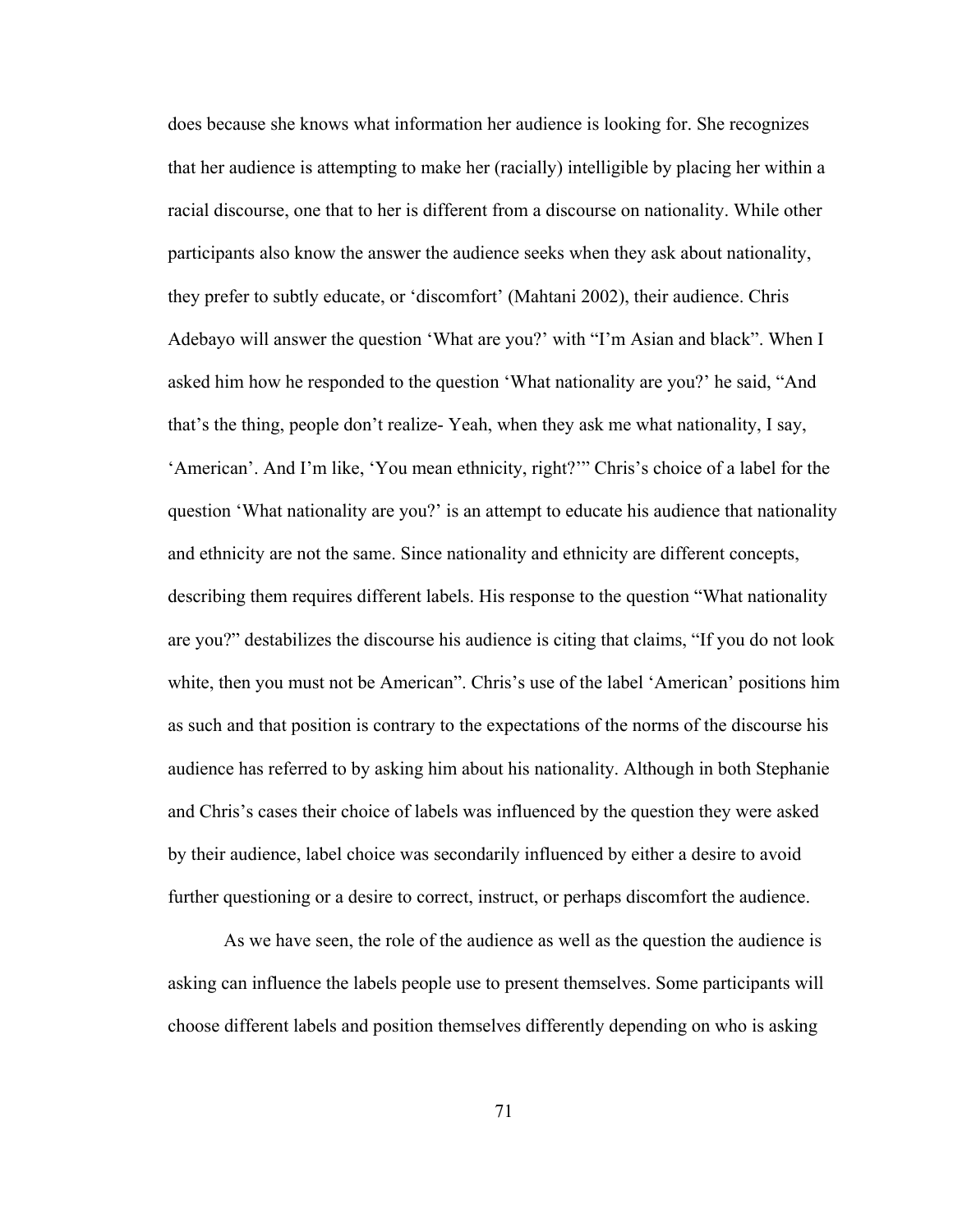the question. Return to Kaiea Nawahine from above. Her response to the question 'What are you?' changes with her audience: "So if it's somebody like a friend of a friend, or someone at work, or somebody that I'm gonna see again? I'll tell them 'Hawaiian, Chinese, and German'. If it's somebody at the club, or trying to holler at me at Jack in the Box, I'll just make something up. I'll be like, "Oh yeah. I'm Japanese, Irish and something". Lying to someone you do not know and will not likely ever meet again has far fewer potential consequences than lying to audiences with whom you will have future interactions. Nor is she the only participant to lie. A specific person in the role of stranger or acquaintance asking a particular question can influence the labels mixed race Asian Americans choose to use.

# Expediency

Sometimes participants choose to use the labels they do out of a sense of expediency. When label use is a matter of expediency, it highlights the idea that mixed race Asian Americans have a number of different alternatives to choose from when presenting their identity. When people ask Andrew Rivera the question 'What are you?', he tends to first tell them that he is Hispanic or half Spanish. Most of them express disbelief at the presentation of this identity because he looks more Asian than Hispanic, which then leads him to clarify, "Oh yeah. Well I'm part Vietnamese too". While this is his usual response, he explains, "Sometimes I'm lazy to explain my ethnic background? So I'm just like, 'Ok. I'm Asian'. Like if it's a quick thing? And I don't explain what I really am". Here he uses the label 'Asian' instead of 'Hispanic' or 'Spanish' and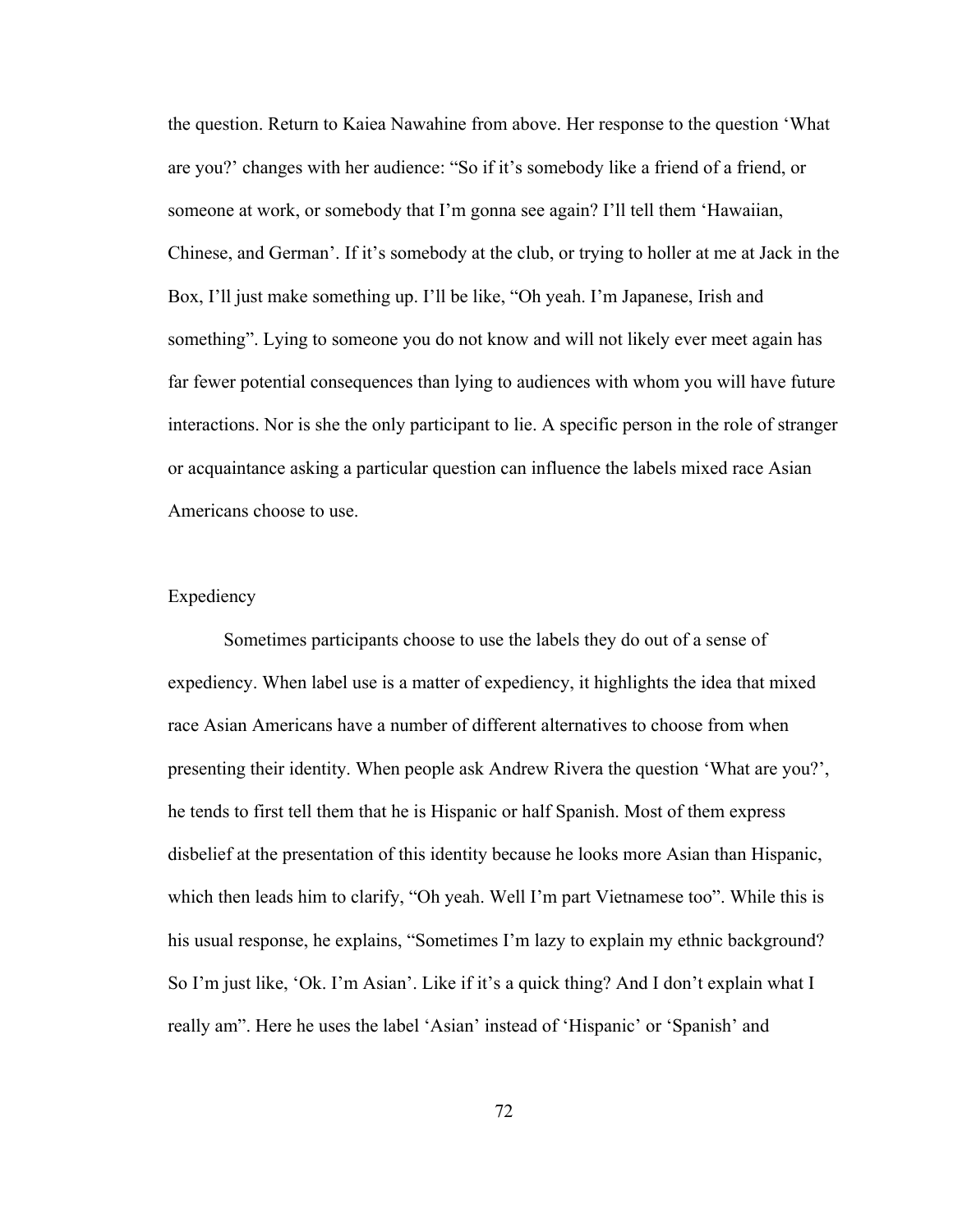'Vietnamese' because it is quicker and does not require any additional explanation on his part. His audience is less likely to question or challenge the presentation of his identity when he uses the label 'Asian' instead of 'Hispanic' because the use of that label locates him in a discourse where his appearance is more intelligible because it conforms to the norms of the discourse, which is why answering with 'Asian' is both lazy and expedient. Likewise, Kimberly Smith explains that the labels "'Asian' and 'white' I don't use as much. But I'll use them when I'm really in a hurry". She prefers to use the labels 'Thai, Chinese, German, Irish' to present herself, but recognizes that the labels 'Asian' and 'white' are easier for her audience to accept and digest if she does not have time to explain her background. Other participants will shorten the list of their ethnicities to two or three when responding to strangers. Haste and expediency tend to influence participants to choose broader, less specific labels.

#### Stance

Another reason why the participants in my study chose the labels they did was because they had evaluated that label in some way. The evaluation or assessment someone makes of either another interlocutor or some object of discourse (in this case labels) is called stance (Irvine 2009; Johnstone 2009). Participants may take a number of different stances regarding labels and different participants may have varying stances regarding the same label. Take, for example, the label 'hapa'. Kimberly Smith (Thai, Chinese, German, Irish) discovered the term on her own. She believes that "it's ['hapa' is] the perfect way to describe me and I LOVE using that […] It's kind of a nice way to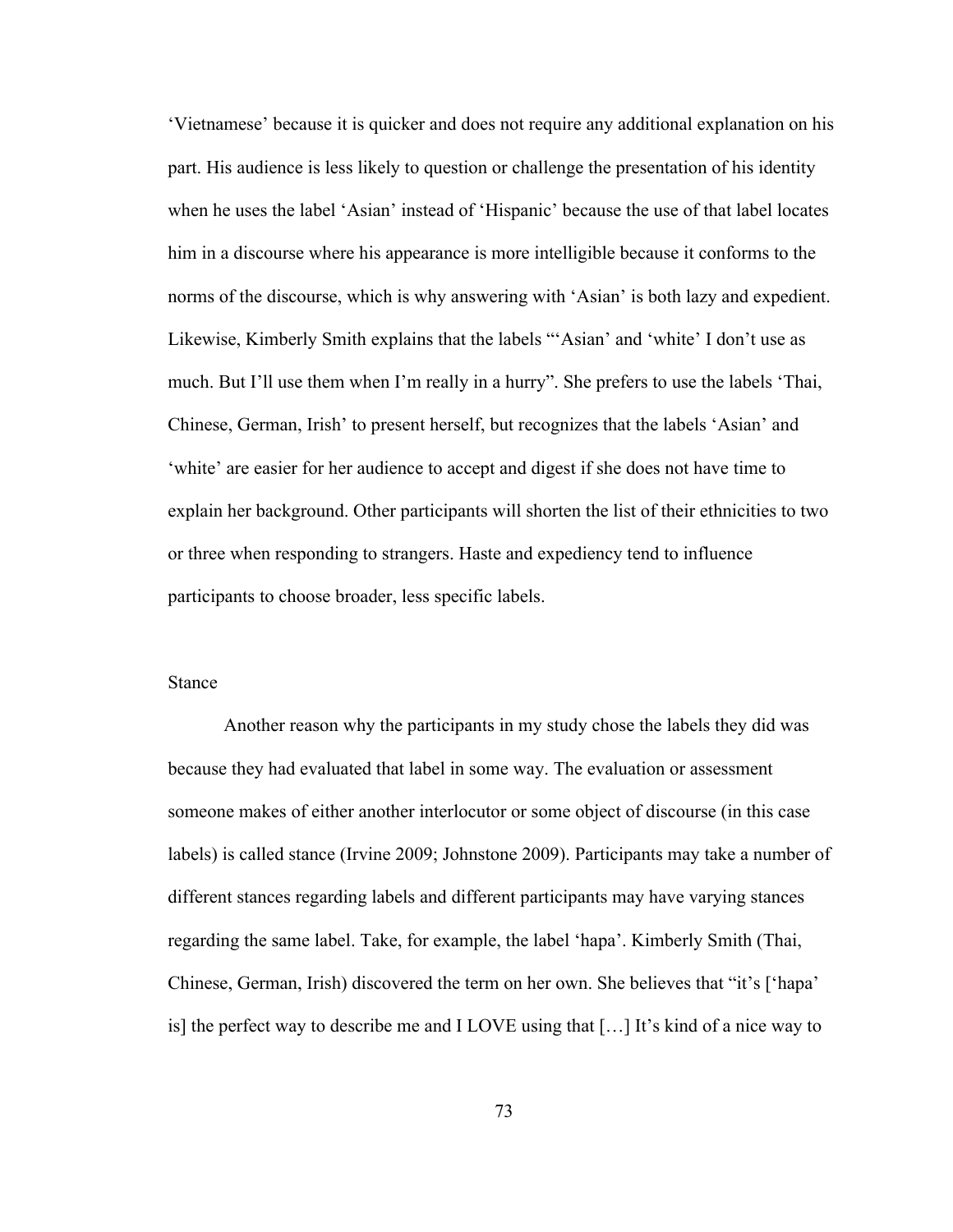put it. Easy". In her assessment, 'hapa' is the perfect term and its perfection makes her eager to use it to present herself as hapa. Mark Vogel (half Japanese, half white), however, holds a different stance on the personal use of the label. He sees the label 'hapa' as "more of a political thing too now. It's like, 'We're this unified group'. But then, who are hapas? What if you're a quarter Chinese, or what if you're half Indian? So I don't like that term as much anymore". Mark chooses to not use this term anymore; he has a more negative evaluation of 'hapa' than Kimberly does because its boundaries are not well defined and because he sees it as more of a political tool for activists to rally around than anything else. Kimberly and Mark cite different discourses, both of which are associated with the label 'hapa'.

Evaluating a label as perfect or political are not the only stances participants take that affect how they choose to use labels. Three of my participants (Emily Bateman, James Brandt, Brian Liu) avoid asserting the term 'mutt' because of they evaluate the label as derogatory. Emily Bateman (half Japanese, half white) remarks, "Sometimes somebody'll say I'm a mutt. And I think that's really offensive […] It just has a bad stereotype. I just- I don't like it. It's just dirty". Emily's assessment of the label 'mutt' is that it is offensive and dirty. She does not appreciate it when others assign her that label and she eschews its use to describe her self. Coming to the conclusion that a label is formal, politically correct, or technical also results in participants refraining from using the term regularly. For example, Kathy Anderson (half Filipino, half white) says, "I consider that ['Caucasian'] the same as 'white'? It's just a formal saying. So, I don't use that term a lot, in case you haven't noticed, but it just sounds so long and so formal that I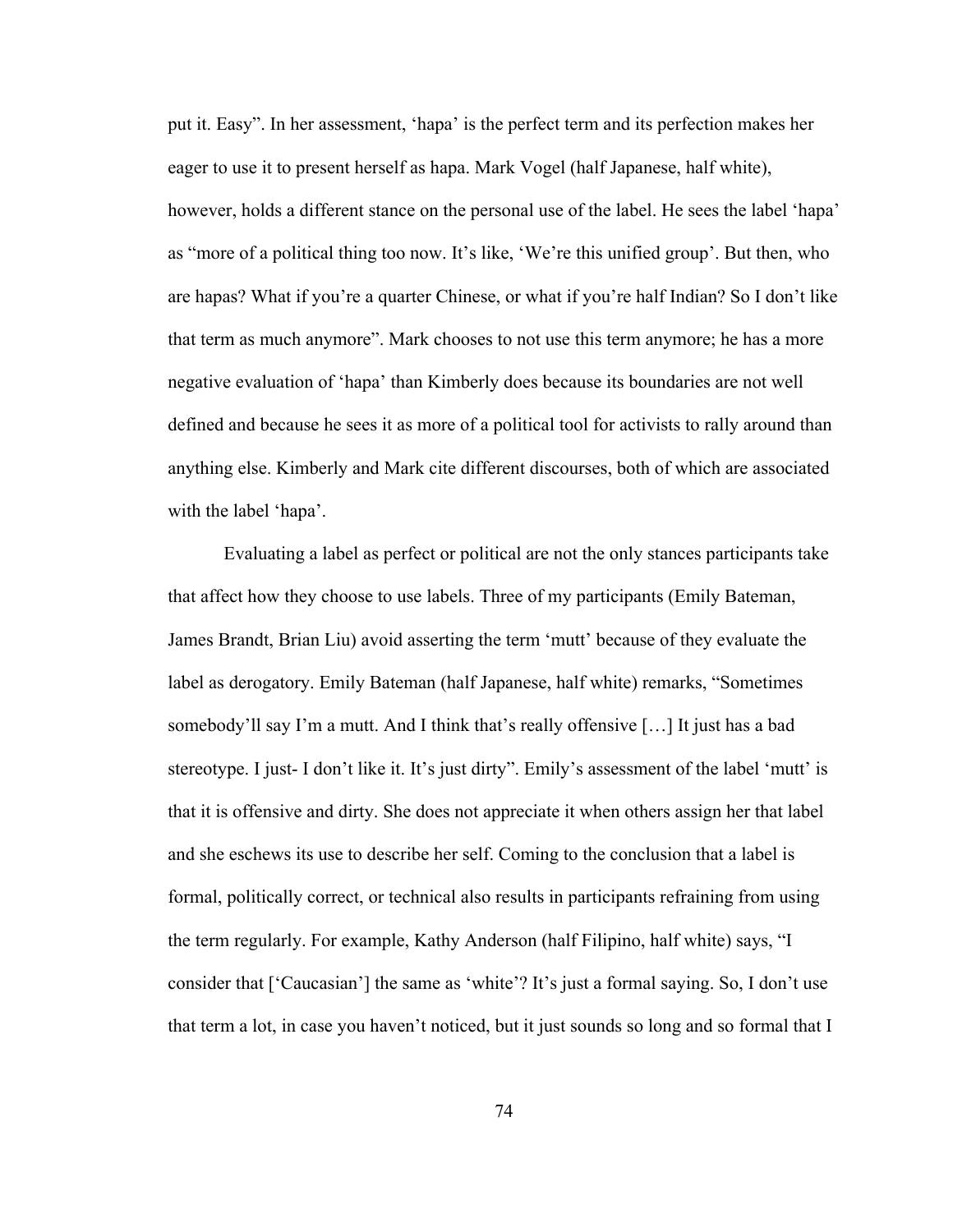just say 'white' a lot". Mallory Blackwood (also half Filipino, half white) and Stephanie Berg (half Korean, half white) express similar sentiments regarding the evaluation of 'Caucasian' and a preference for the use of 'white'. Lily Russell (Chinese, Filipino, Hawaiian, Spanish, white) and Amber Panyarachun (half Thai, half white) also do not use 'multiracial' and 'biracial', respectively, because of the labels' association with formality. The stance an individual holds toward a label, or where an individual locates a label within a particular discourse, can impact his or her decision to use that label.

#### Explanatory Value of Labels

Mixed race Asian Americans also choose specific labels when they feel like that label will explain something about them. Often the explanatory power of the label lies in some stereotype or assumption that attaches it to a larger discourse. As mentioned previously, Asian males are often stereotyped as having small penises, which is part of a broader discourse that associates race with penis size. When I asked Brian Liu (half Chinese, half white) if anyone ever jokes about that with him, he said, "They DO. But then I say, 'Oh, I'm only Asian up here. White down there'". With this statement, Brian refutes any insinuations about having a small penis. However, he does not come straight out and claim that. Instead, he relies upon the stereotype of whites having bigger penises than Asians. His use of the label 'Asian' acknowledges that while his appearance might match more closely with a discourse on what Asians look like, he is not Asian, but rather 'white', elsewhere. Tiffany Gardner (Japanese, Hawaiian, Scandinavian, Puerto Rican) also uses a label in an explanatory fashion. She says, "People ask, 'Oh, do you like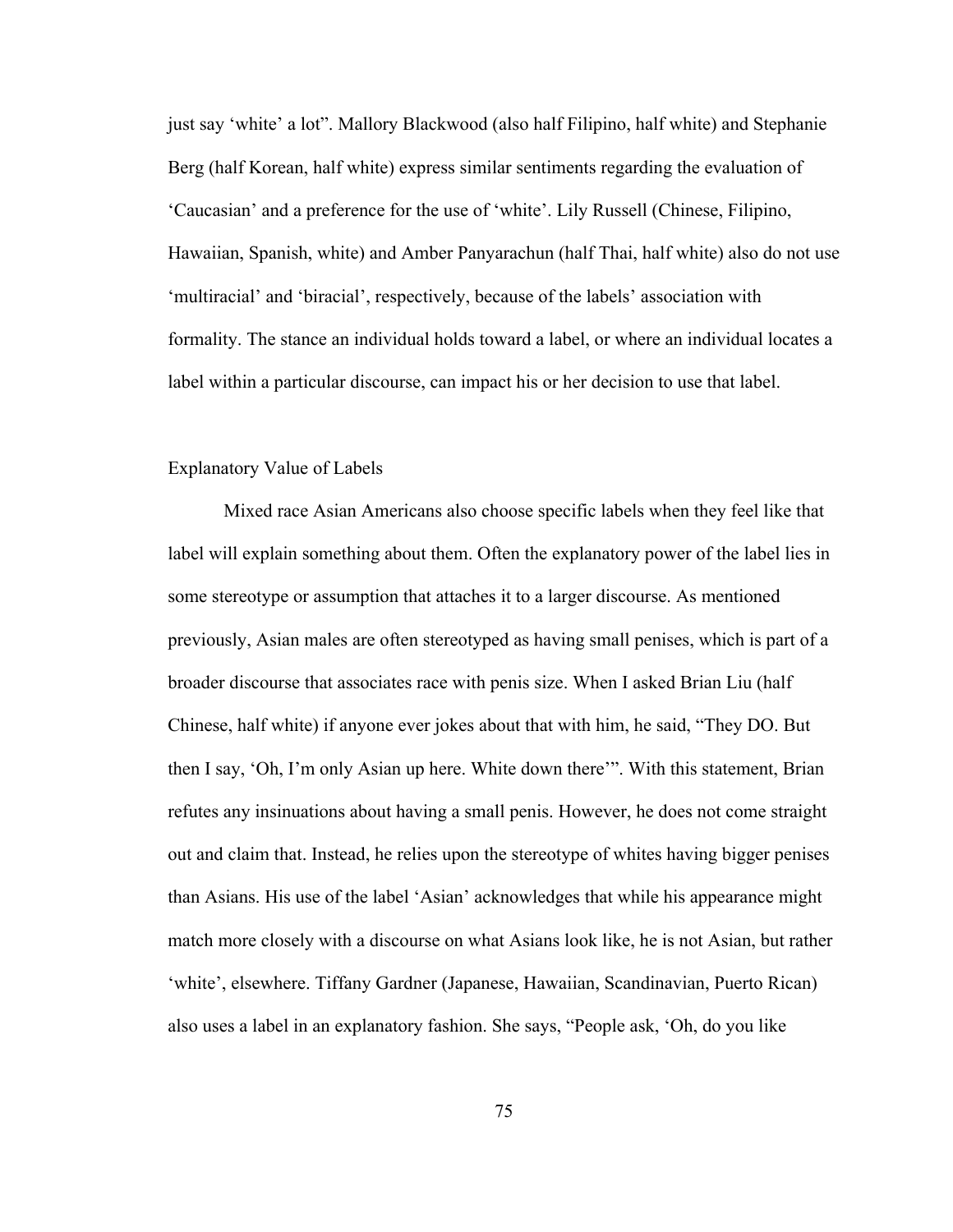sushi?' And I'll be like, 'Yeah. I'm Japanese. What do you think?'" Her answer to the question affirms that she does indeed like sushi; the reason why she likes sushi is implied by her label use. Since sushi originated in Japan and since she is Japanese, that must mean she enjoys eating it. Again, she is citing a discourse that links the knowledge and enjoyment of Japanese food to a Japanese identity. Participants often choose labels that explain some aspect of the self they are presenting because labels are tied to discourses, stereotypes, and assumptions about certain groups of people.

## **Conclusion**

Mixed race Asian Americans have many different labels they can choose from to describe their race, ethnicity, and nationality. When they choose a label, it is part of the self they present to their audience and that choice locates them within discourses associated with that label. In choosing a label they exercise agency and in many cases also create boundaries. How they choose to present themselves depends on a number of different factors. They may choose one label over another based on where they are, what they look like, or how they act, which are all aspects of Goffman's (1959) 'front' as setting, appearance, and manner. The people mixed race Asian Americans interact with, or Goffman's (1959) audience, impact the labels my participants assert in a variety of ways. If my participants are in a position to gain resources from an audience they might choose the label that gives them a better chance of obtaining those resources. The identity of the audience, what they know, and the questions that they ask can also determine which labels mixed race Asian Americans use. Additionally, the desire to avoid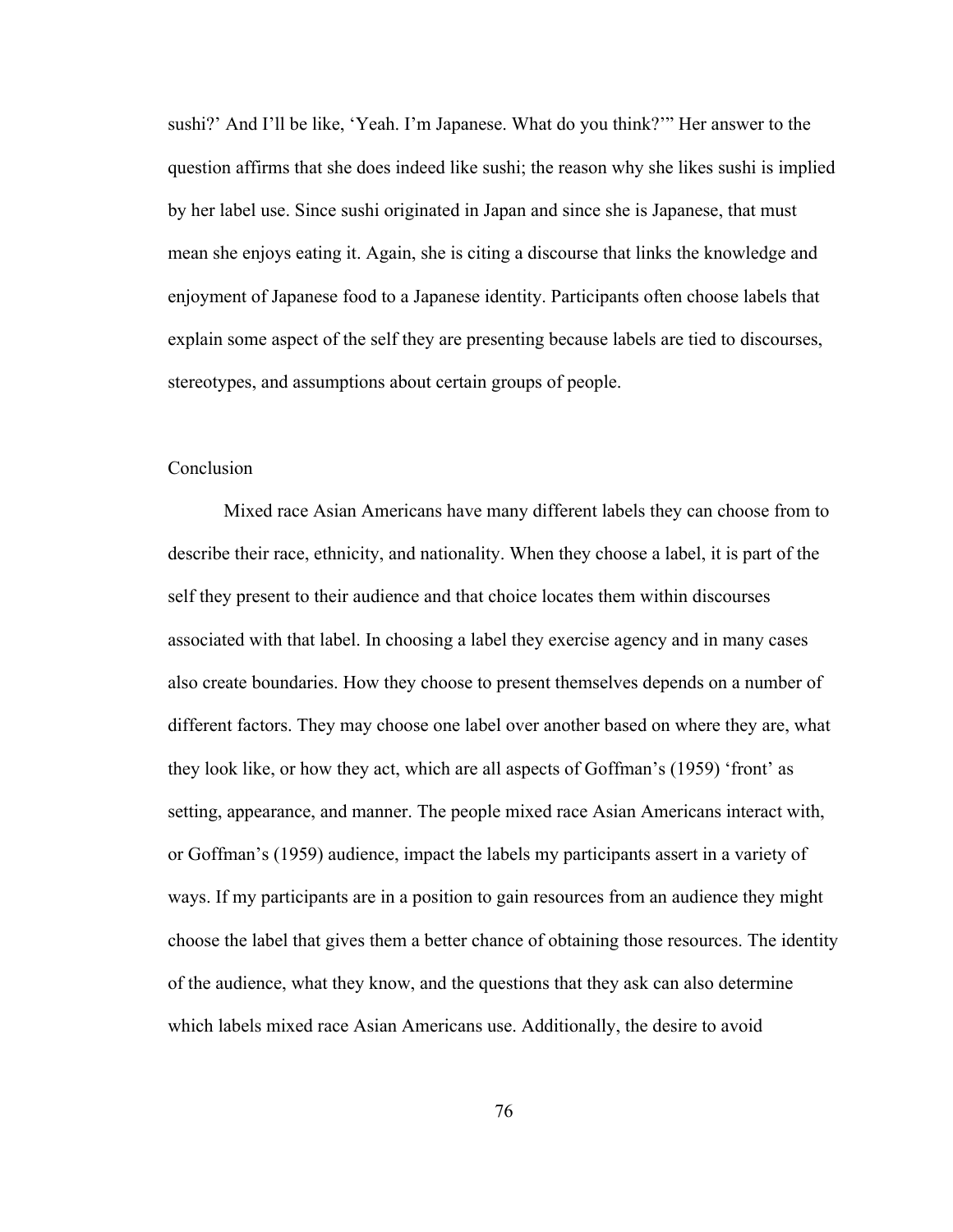prolonging a series of questions or to educate or discomfort the audience also influences label choice. Sometimes the need for a quick response leads participants to use broad, non-specific labels. The stance, or evaluation (Irvine 2009; Johnstone 2009), participants have toward a label, as well as the label's explanatory power, also affected the choice of a label.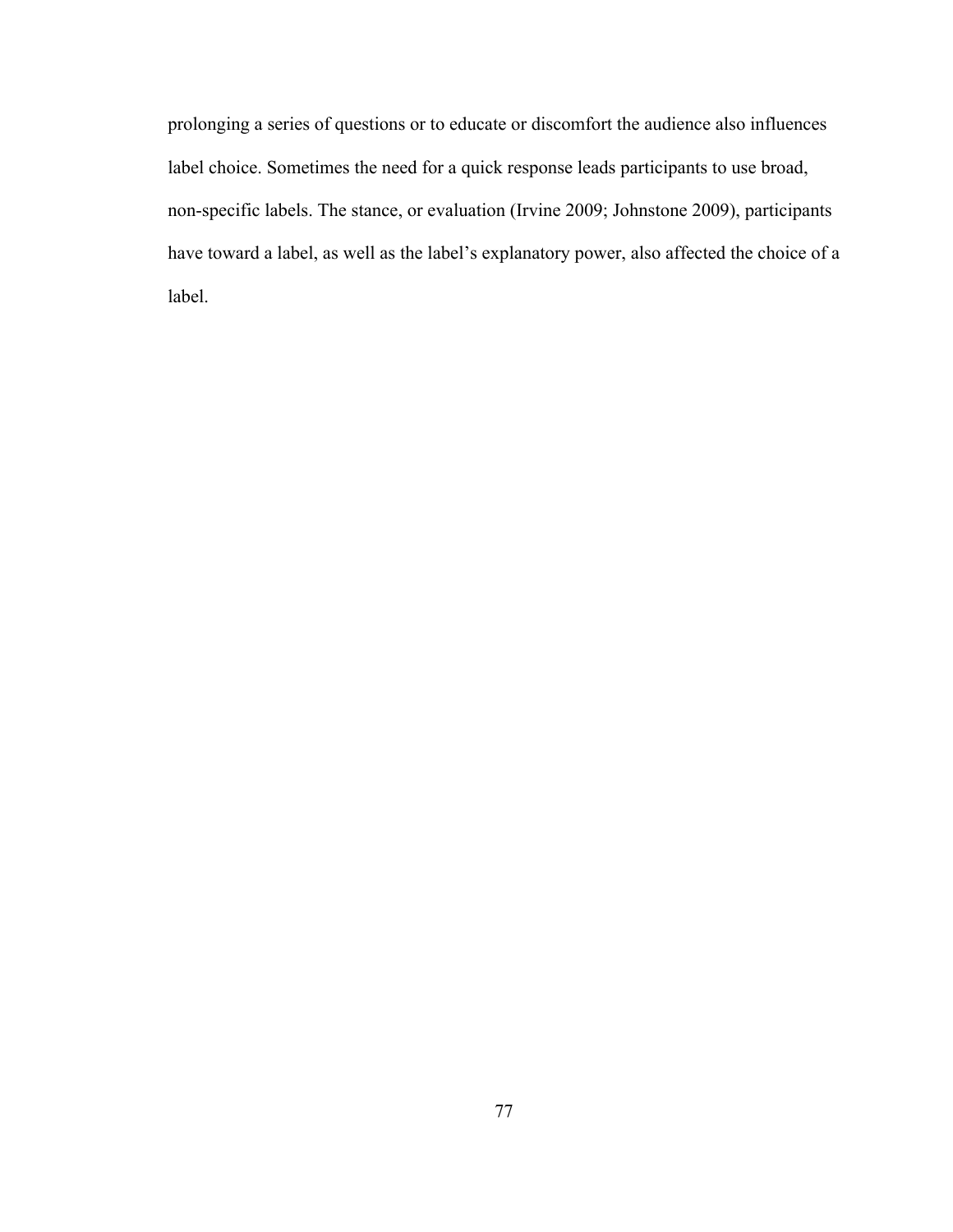#### CHAPTER 6

## ASSIGNING LABELS

As we have seen in the previous two chapters, mixed race Asian Americans choose labels when filling out forms (Chapter 4) and assert labels in their daily lives (Chapter 5) for a number of different reasons. The labels that participants choose in Chapter 4 correspond closely to Rockquemore et al.'s (2009) term 'racial category' in their formulation of an analytically useful schema for studying the mixed race experience. As we saw in the introduction, a racial category is a racial identity that is available and chosen in specific contexts, which include the filling out of various forms. Chapter 4 examined what factors influenced mixed race Asian Americans in their choice of a racial category. Chapter 5 contained information concerning the aspect of 'racial identity' (Rockquemore et al. 2009), or how an individual understands his or her racial self, that is labels for race, ethnicity, and nationality. My participants understand their racial selves, in part, through the labels they choose to assert, and a number of elements impact the choice to assert a label including the front, the audience, and the stance participants hold toward a particular label. The final component of Rockquemore et al.'s schema is 'racial categorization', or how others categorize or label an individual, and it will be the subject of this chapter.

The self asserted by mixed race Asian Americans at any moment in time is influenced by a number of different factors. But since the self is in constant negotiation between the presenter and the audience the self is being presented to, sometimes the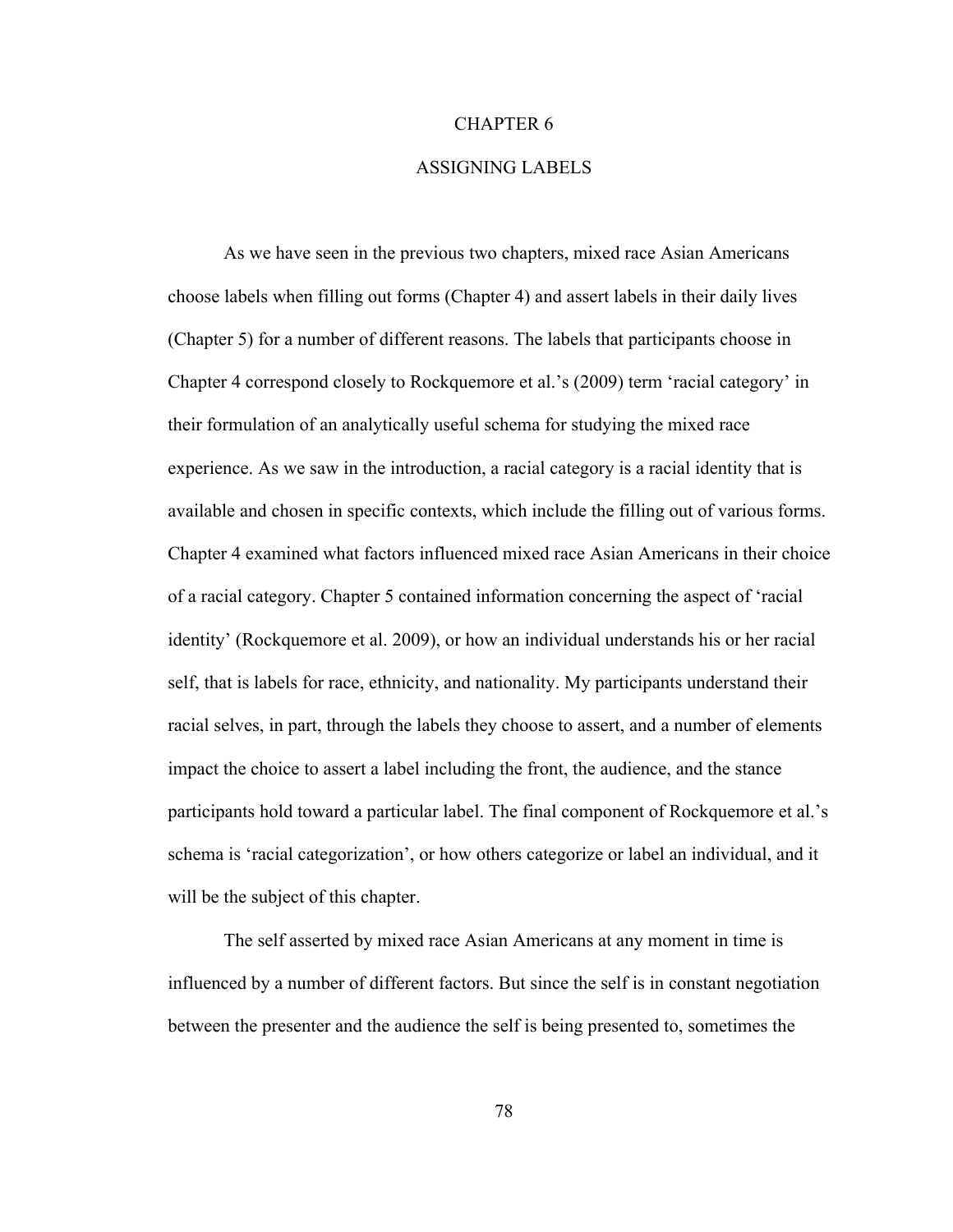audience assigns a label to the presenter's self, or locates them within a particular discourse. Just as mixed race Asian Americans are capable of choosing any label that is available at that moment in time to claim their race, ethnicity, or nationality, those they interact with (their audience) are also capable of choosing racial, ethnic or national labels to give to them. Mixed race Asian Americans are capable of acting to accept or deny the labels others ascribe to them. Mahtani argues that the mixed race women in her study "often actively respond—as opposed to accept passively—to the ways their racialized selves are perceived by others" (2002:429). Other people label mixed race Asian Americans the way they do for some of the same reasons why mixed race Asian Americans choose certain labels to assert their selves. As we saw in Chapter 5, participants' assertion of a label often has the unintended consequence of creating a border between themselves and others, no matter what factor is influencing their label use at that particular time. When those people that my participants interact with assign labels to mixed race Asian Americans, that label use also frequently constructs boundaries.

# Creating Boundaries

The audience sometimes selects certain labels out of a need to create boundaries that both include and exclude. The label(s) others choose is influenced by which boundary they are trying to create. For example, Heather Guzman (Japanese, Korean, Spanish, Mexican, white) has a friend who "knows that I have a little bit of Mexican? So she'll just- cause she's Mexican, right? So we'll always joke with each other? And I'll be like, 'Oh. You gonna go eat that burrito hunh?' And she's like, 'Shut up, you're Mexican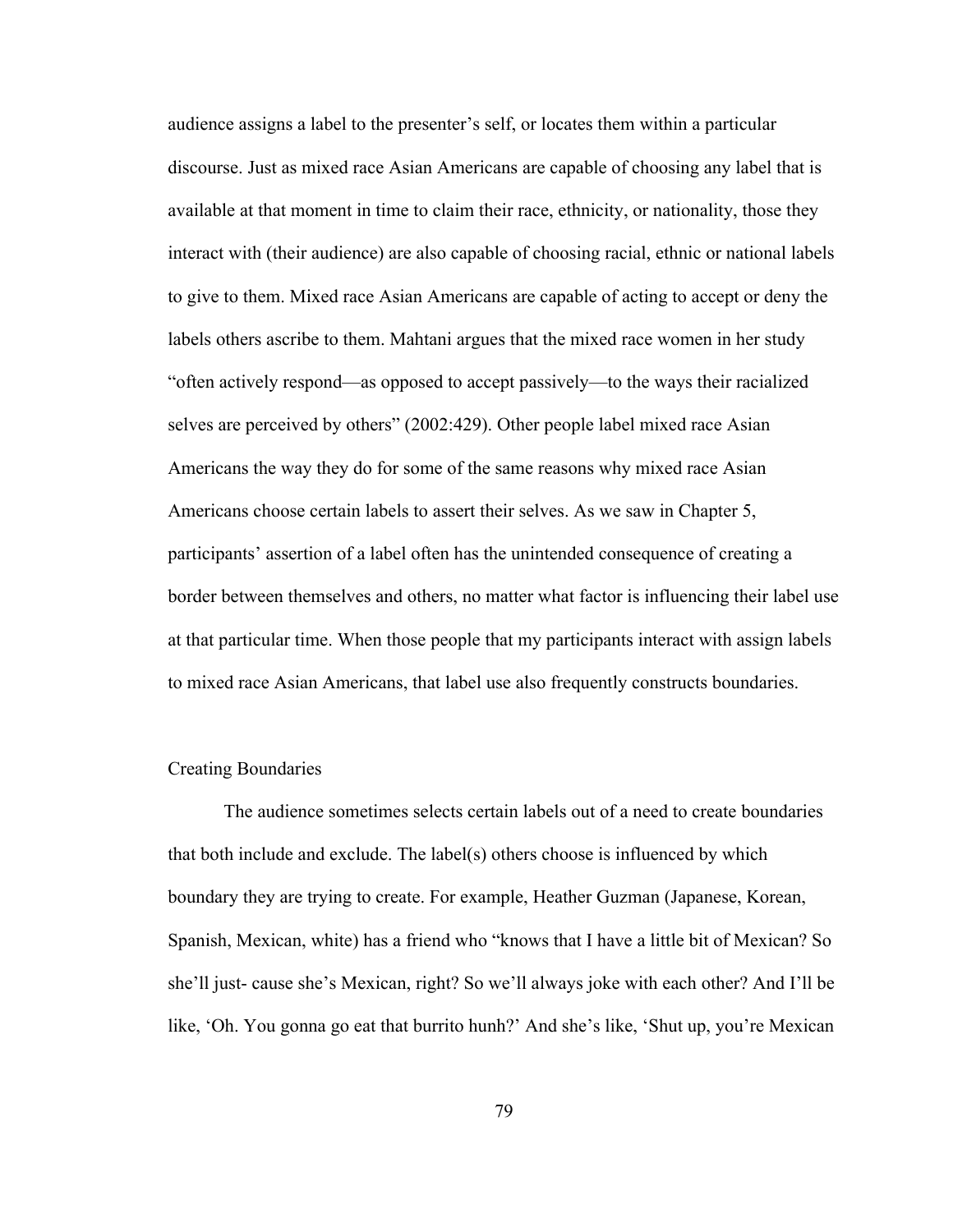too'. And I'll be like, 'Ok. Fair enough'". Heather accepts the label her friend assigns her because it is true, but her friend uses the label to include her within the group of people who are labeled 'Mexican' (in part through citing the discourse that links ethnic food to ethnic identity). By labeling Heather 'Mexican' and including her in the group that the friend herself also belongs to, the friend points out that Heather is also making fun of herself. In creating the boundary to include both her and Heather, Heather's friend labels one of the characteristics they have in common.

However, boundaries not only unite; they also divide. Kathy Anderson (half Filipino, half white) was told, "Oh, you're being a wannabe Asian," and, "You're not even full Asian, so why are you hanging out with a bunch of Asian people?" The people who were saying these things to Kathy were trying to create a boundary between her and her friends through the use of labels. They were emphasizing her whiteness and her difference from the rest of her friends by telling her what she was not; she was not full Asian, she was a wannabe. These labels located her outside of a discourse what it means to be authentically Asian. This boundary between Kathy and her friends is different from the one that surrounded Heather and her friend. These different boundaries called for people to choose different labels to describe mixed race Asian Americans.

## Setting

In addition to location being a factor that influences how mixed race Asian Americans describe themselves, it also influences how others label them. Emily Bateman (half Japanese, half white) told me, "When I go to Hawaii and they would call me 'hapa',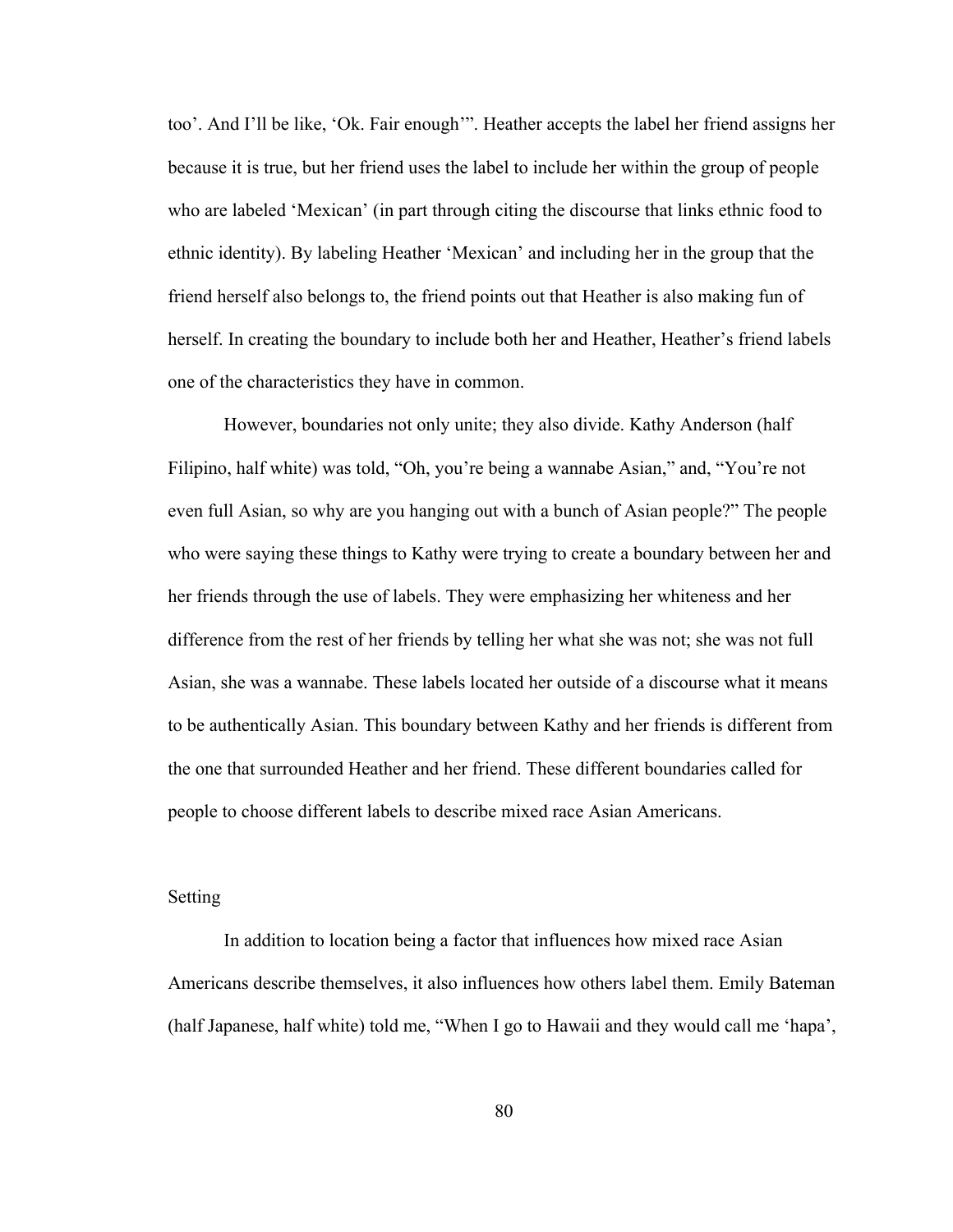that would always make me smile". She also told me that the only time she was ever called 'hapa' was when she was in Hawai'i. Since the label 'hapa' is Hawaiian, more people in Hawai'i would be familiar with the term, and the type of people the use of the term 'made up' (Hacking 1990), than the population of Las Vegas, where Emily grew up. Since the term 'hapa' is part of the discourse on race in Hawai'i, by labeling Emily as such and situating her within that discourse, her audience was rendering her intelligible. The location Emily found herself in (i.e. Hawai'i) and the people, racial discourses, and history there had an impact on the label others decided to call her.

## Appearance

The appearance of participants is also related to the label(s) that others select to describe them. Some aspects of appearance can be changed more readily than others and a small change can alter the way others see you. Kimberly Smith (Thai, Chinese, German, Irish), for instance, normally has very curly medium brown hair. But she says, "I straightened my hair once. My friend was like, 'You look so Asian and so pretty'". Her appearance, with straight hair, led him to use the label 'Asian' to describe her. His words imply that 'Asian' might not normally be a term that he uses to describe her appearance, but with her hair straight, the label suddenly becomes more applicable because straight hair matches the norms of discourses on Asian appearance. Kimberly is not the only participant to have the way she wears her hair affect what label others use for her. Lynda Sutton (half Japanese, half black) says that the labels people assign her when they guess her ethnicity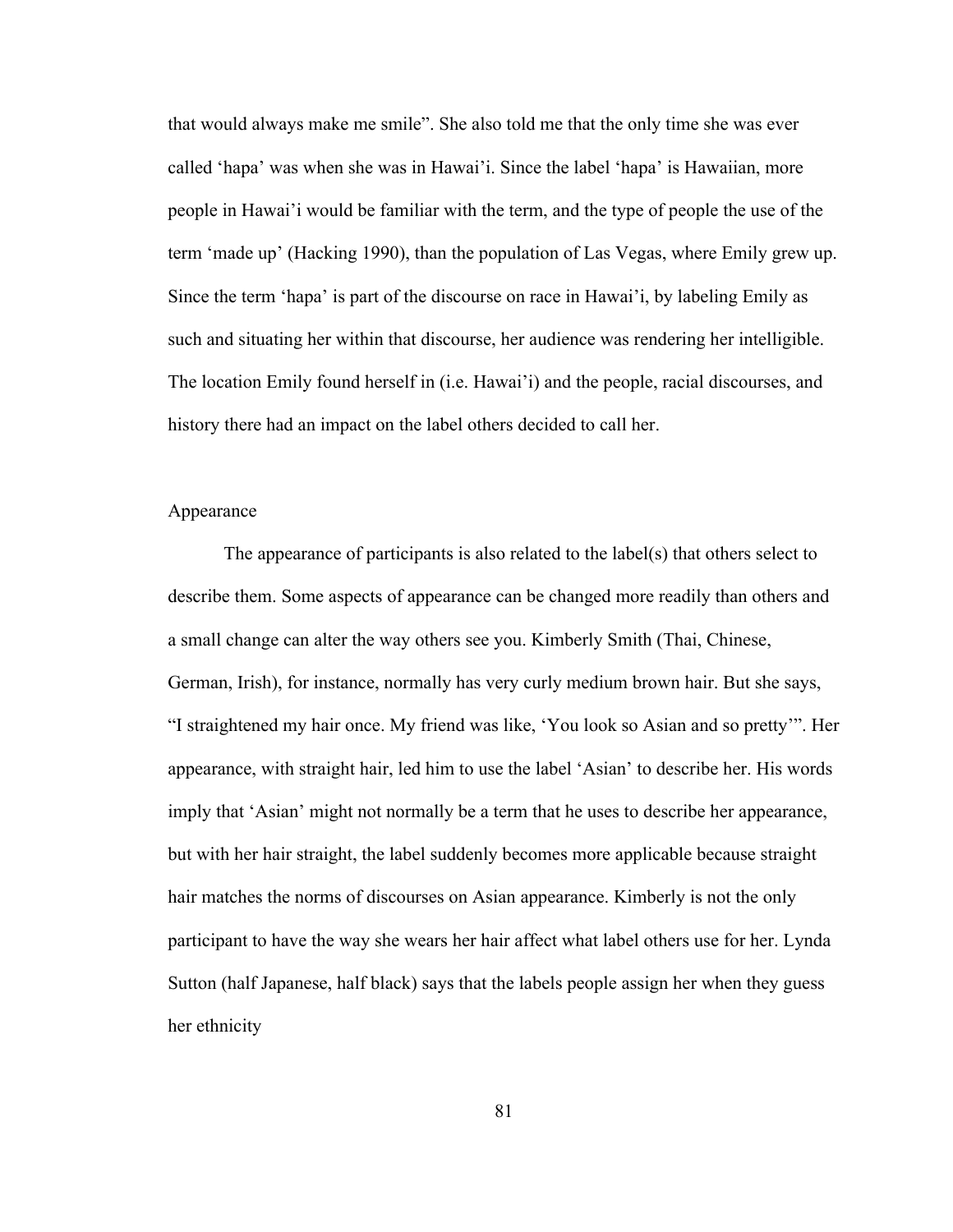Depends on how I wear my hair […] When it was long and it was curly, people would assume that I was half black or Hawaiian. Like Hawaiian or half black and something. And then when I wear it straight, then people get confused. I've gotten Indian sometimes? And sometimes Hispanic. But most of the time it's Filipino or Hawaiian.

When Lynda wears her hair differently, those she interacts with ascribe different labels to her. If her hair is in its natural curly state, that feature fits closely with the norms of appearance for particular groups, and as a result others will label her 'Hawaiian' or 'half black' and locate her within those discourses. When she straightens her hair, others might call her 'Indian' or 'Hispanic'. As Lynda's appearance changes with her hair, so too do the labels that others assign to her. Additionally for both Kimberly and Lynda, the practice of straightening their hair places them within a normatively feminine discourse. Their recounting of these experiences places them within both a racialized and a gendered discourse.

#### Manner

A participant's manner presents the opportunity both for her to assert a self using a label and for others to assign a label to her. A person's actions and behaviors (manner) provide information to the audience. The audience can then fit those actions and behaviors to the norms of discourse associated with a label. For example, Mandy Akimoto (half Japanese, half white) told me, "My dad would make fun of us. He'd call me and my brother, 'Haole boy' or 'Haole girl' if we were doing something that's too white. I used to like to put ketchup on my rice? With my meatloaf? I still do, but. He would make fun of me. Like, 'Haole girl. You don't want *shoyu* [soy sauce] on your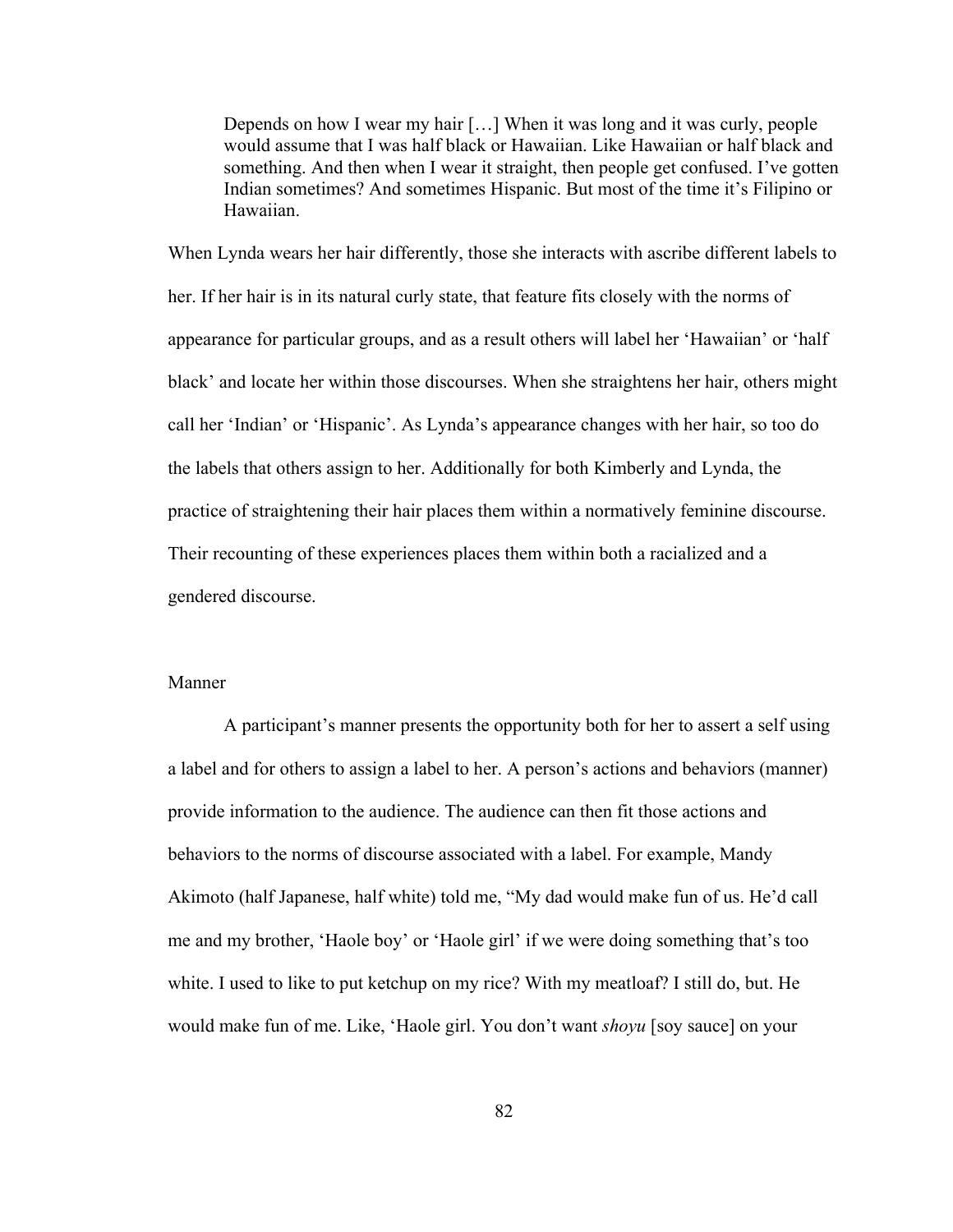rice?'" Mandy's third-generation Japanese father grew up in Hawai'i, where 'haole' has come to mean 'white'. He uses 'haole' in part because of where he is from, which contributes to his knowledge of, and familiarity with, the label and its discourses. However, what prompts his use of the label in this case is his daughter's manner. By calling Mandy 'haole', her father cites a discourse where ethnic food is related to ethnic identity. He associates putting soy sauce on rice with being Japanese<sup>1</sup>. Additionally, he uses the Japanese word for soy sauce (*shoyu*) to bolster his own authenticity and to give him the authority to tie using soy sauce on rice to being Japanese. Through Mandy's action of using ketchup, her father gains the information that she likes ketchup better than soy sauce on her rice. Since he has cited the discourse where ethnic food equals ethnic identity, and because Mandy does not make appropriate use (to him) of the ethnic food discourse, Mandy's father sees her as lacking a Japanese identity. At this point a second discourse comes into play where the lack of an ethnic identity is associated with whiteness. Thus since Mandy's act displays a lack of ethnic identity, she must be white, or haole. By labeling Mandy as 'haole', her father also creates a boundary between the two of them. Because her father prefers soy sauce on his rice instead of ketchup, he is not 'haole'. Their differing manners and his use of the label 'haole' positions Mandy within the bounds of being 'haole' and her father outside of them. He uses a label to describe the self she has presented to him through her actions and how he locates that self within various discourses.

 $<sup>1</sup>$  I am not Japanese, but in my experience, putting soy sauce on rice is linked to being</sup> American. In the discourse that I am famiiar with, Asians in general never put soy sauce on their rice.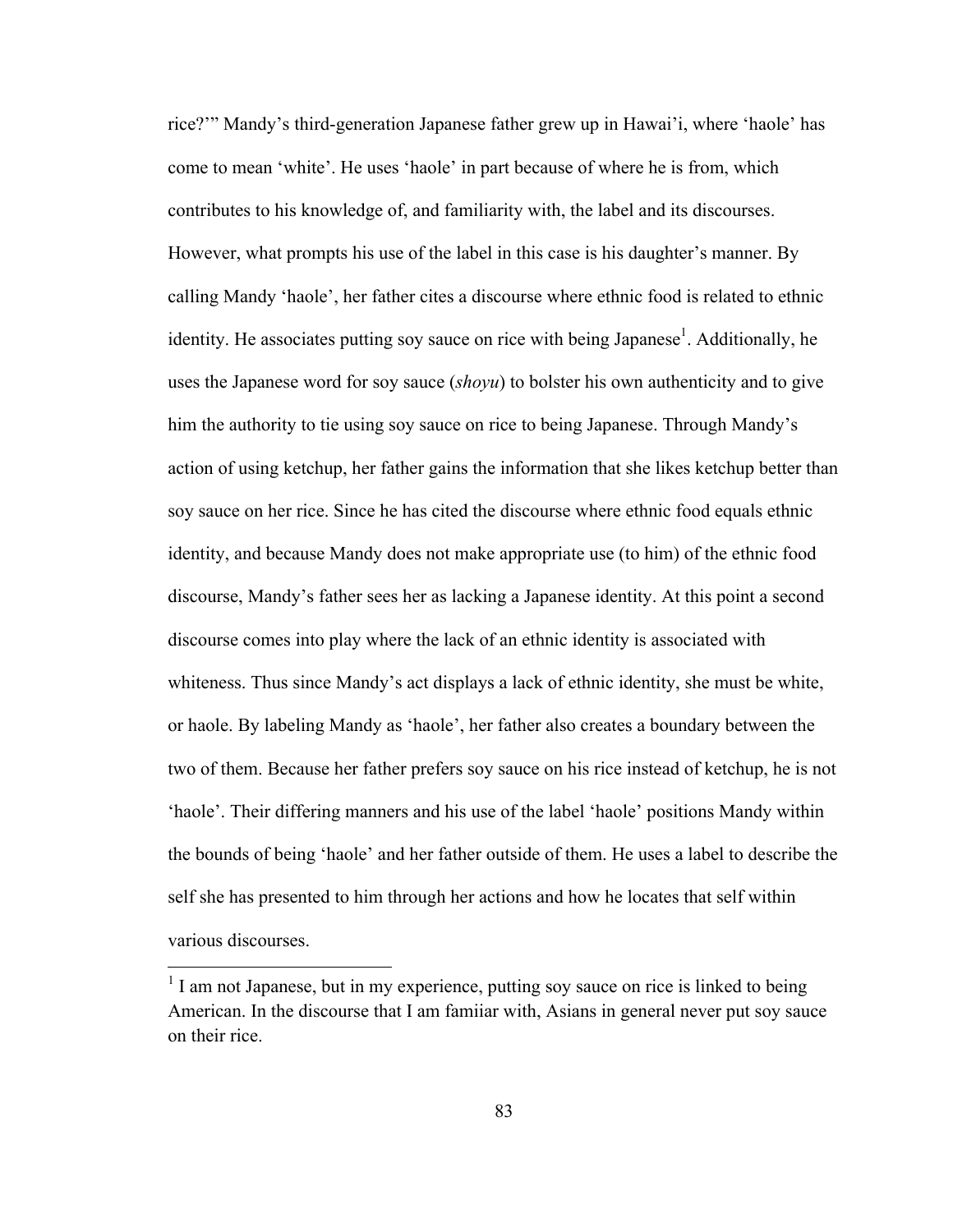The manner that James Brandt (half Filipino, half German) presents also influences the label that others assign him. He mentions that when he is out with his friends, who are mainly Filipino, "Usually if we're getting Filipino food or something and I can't speak Tagalog? They'll be like, 'Oh. You're half. I forgot'". In James' case, it is his inaction, or inability to speak Tagalog, that leads his friends to call him 'half'. His friends are citing the discourse that associates knowledge of the language Tagalog with (authentic) Filipino identity. If he had known how to speak Tagalog, he would not have been labeled 'half'. 'Half' is an ambiguous label; in this case it could mean either '(only) half Filipino' or 'half white'. Either way, his friends are commenting on how he is not full Filipino and simultaneously drawing a boundary that excludes him from being fully and authentically Filipino. His inability to speak Tagalog is the root of why they chose 'half' at that particular moment in time as the appropriate label to ascribe to him.

#### Bringing Together 'The Front'

Chapter 5 showed how more than one aspect of Goffman's (1959) front interacted with each other and with verbal information in the form of the assertion of labels that convey that an individual is '\_\_\_\_\_ on the outside and white on the inside'. Components of the front also interrelate when others assign labels to participants. In the case of Stephanie Berg (half Korean, half white), both the setting she and her mother find themselves in and Stephanie's appearance influence the label Stephanie's mother gives to her. Stephanie and her mother attempt to return to South Korea every summer for about a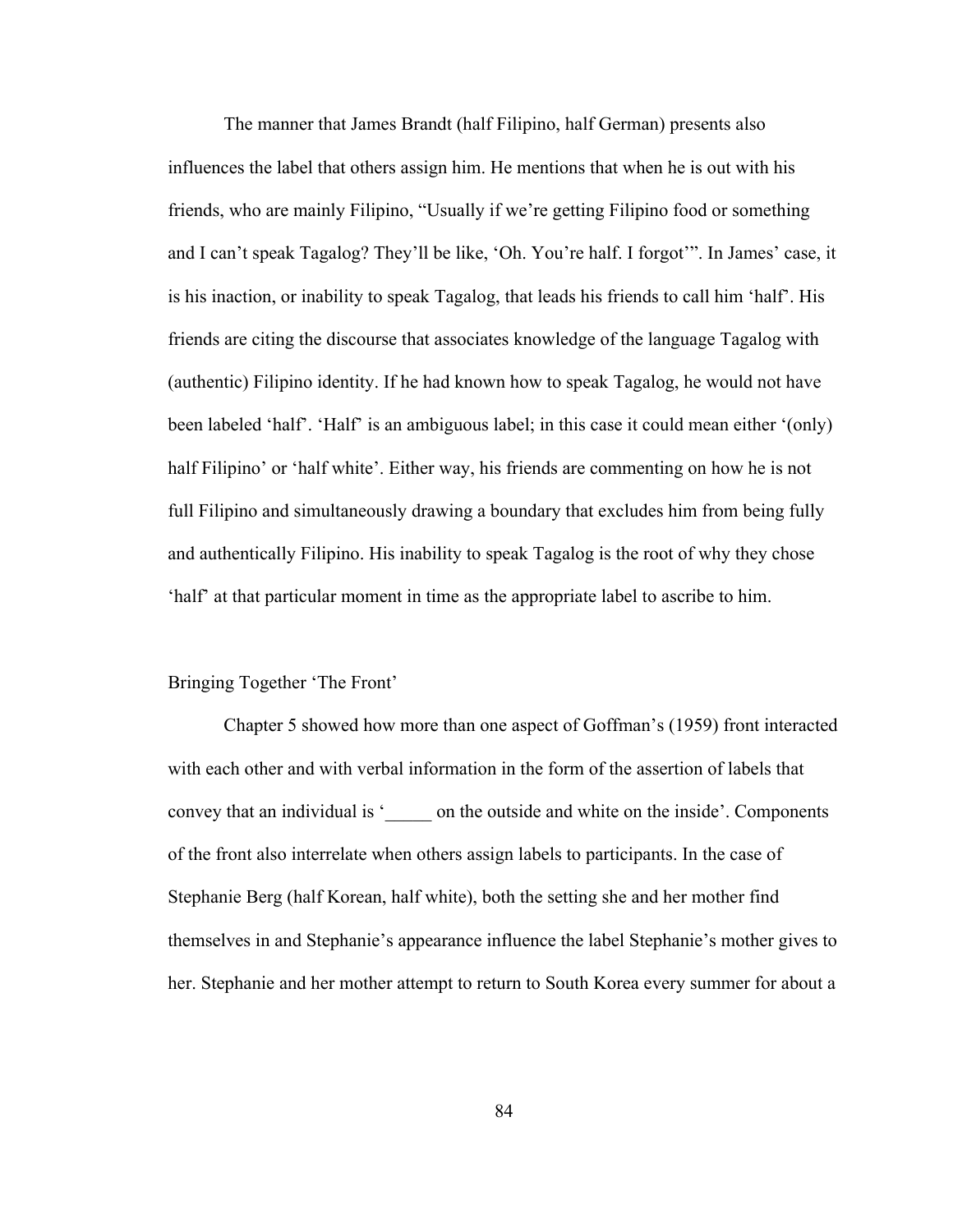month<sup>2</sup>. When Stephanie got a tattoo on her side, she said that her mother told her, "Well you can't come to Korea cause you have a tattoo and people are gonna think you're a gangster". However, Stephanie did return to Korea, and some Koreans did see her tattoo. Stephanie stated, "People would ask her [my mom] like, 'Oh she got a tattoo?' And my mom'd be like, 'Yeah. She's American'. And that's it. She'd just brush it off". Part of Stephanie's appearance (her tattoo) caused the Koreans she and her mother were with to question why she looked the way she did. Stephanie's mother labeled her 'American' in an attempt to explain her appearance; locating Stephanie and her tattoo in the discourse of American-ness makes her more intelligible to her Korean audience. However, this label only has explanatory power because of the setting (South Korea) Stephanie and her mother find themselves in and the discourses those Koreans have about both tattoos and Americans. Information transferred verbally (labels) can be impacted by more than one form of nonverbal information (in this case, setting and appearance) simultaneously.

## The Audience

As we saw with Mandy's father using the term 'haole', the audience, or the person who is labeling the mixed race Asian American individual, can have an impact on what label that person chooses to use. Both Mandy and her father were familiar with the label 'haole' and discourses associated with it since they had both grown up in Hawai'i. It might have been more comfortable for him to use that word with her than 'white'. Similarly, women from the Philippines often use the label 'mestiza' to refer to Mallory

<sup>&</sup>lt;sup>2</sup> The repetition of this activity also places her within a classed discourse.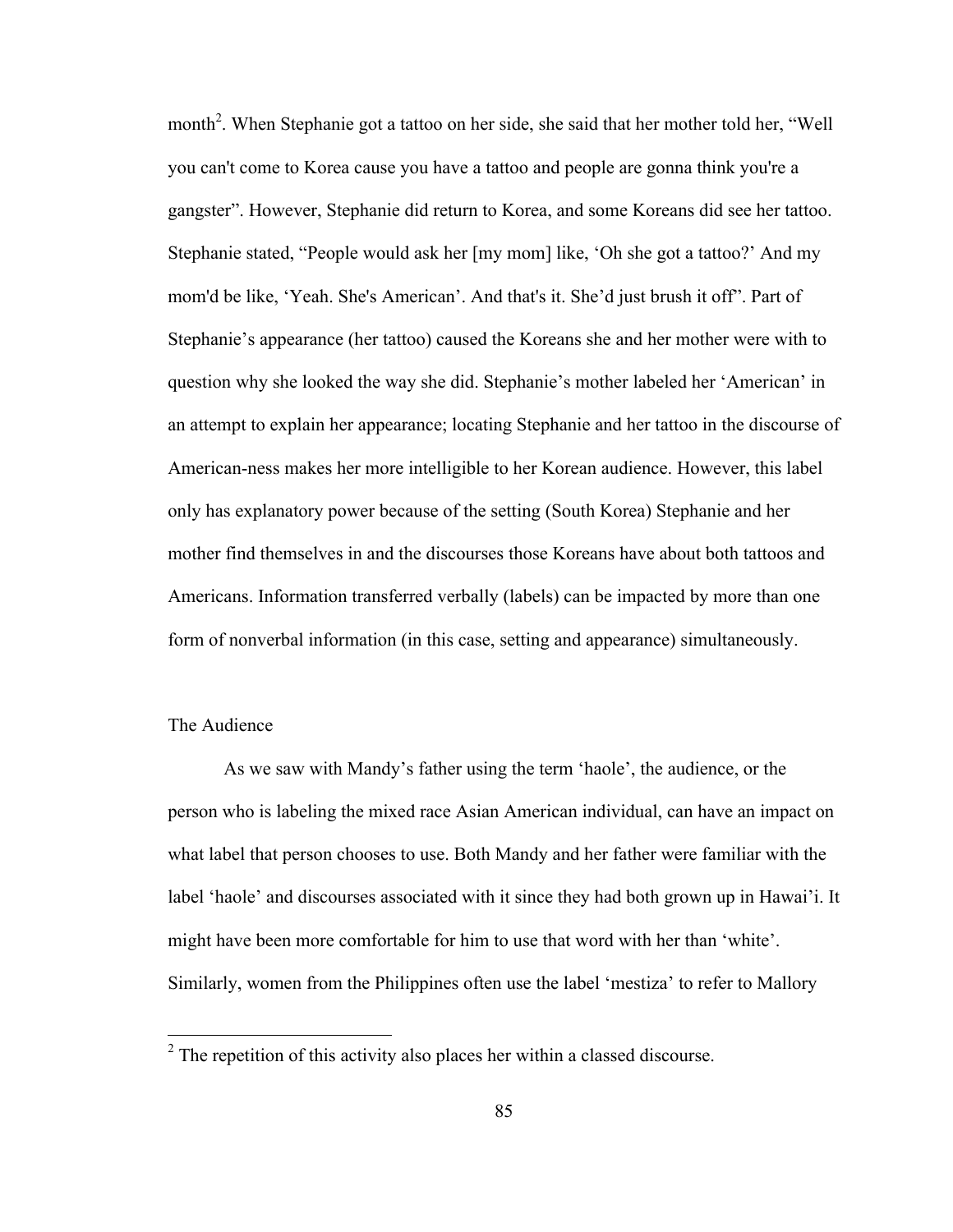Blackwood (half Filipino, half white): "Filipinos are the only ones who use that term [mestiza]? I always get asked by Filipino women […] whenever I talk to them, they get SO surprised. And then they go, 'Oh:, you're mesTIza'". 'Mestiza' is a word of Spanish origin<sup>3</sup> that, in the context of the Philippines, indicates people who have mixed European and Filipino ancestry. For Mallory's audience, women from the Philippines, it is perhaps easier to assign Mallory a label in their language that they have a background for understanding than to accept Mallory's asserted labels of 'half Filipino, half white'; they can locate Mallory as more intelligible within a discourse of 'mestiza' and mixing in the Philippines than within American discourses of being half one thing and half something else. Mallory has also picked up from the way the Filipino women say 'mestiza' and the follow-up comments on how she should go to the Philippines to model that in the racial discourse of the Philippines, being 'mestiza' is "a good thing, like it's BETter than being Filipino". The audience's self and their knowledge of (non-English) labels and discourses also play into what labels they assign to others.

# Explanatory Value of Labels

Like mixed race Asian Americans themselves, those they interact with also choose labels because the stereotypes associated with them can be used to explain something about the person being labeled. This is exactly what happened one day to James Brandt (half Filipino, half German). I was sitting in McDonald's with him and four of his friends. James was sitting next to Calvin, who is Chinese. Both of them were eating

<sup>&</sup>lt;sup>3</sup> Many Tagalog words are loanwords from Spanish.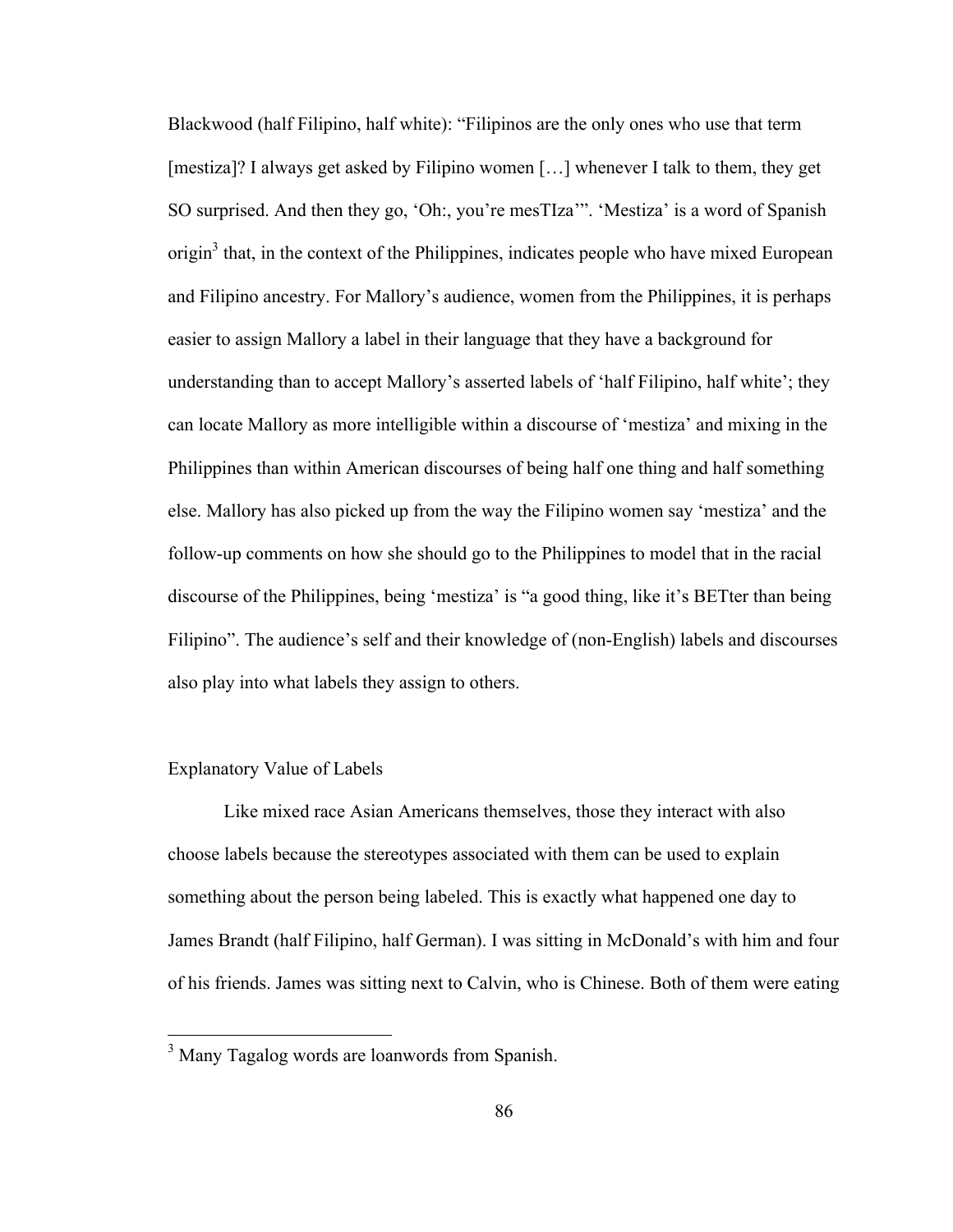when Calvin glanced over at James' hands and exclaimed, "You have really thick finger hair!" James held up his hand next to Calvin's so they can compare better. As they did so, one of the girls sitting at the opposite end of the table said, "Cause he's white". She assigned him a label in this case because of his appearance, but her use of the label 'white' paired with the word 'cause' implies that his whiteness is supposed to explain something. James' whiteness only explains why he has more hair on his fingers if it is in fact linked to the stereotype that Asians do not have a lot of body hair. Since James is part Filipino, his fingers should be relatively hair free; since they are not, the other part of his heritage must be the reason why. By labeling James 'white', the girl is citing the normative discourse on Asians and body hair. Additionally, using the label 'white' to explain his hairy fingers marks James as different from Calvin. It is his inclusion within the boundaries of whiteness that explains why he is different, and hairier, than Calvin.

Different stereotypes inform other audiences' label use. Jazlyn Morris (half black, half Thai) says, "I used to get in this fight with this one girl cause she's always like, 'It's because she's half ASIAN that she's so smart'". This girl labeled Jazlyn as 'half Asian' because, as a result of her actions, Jazlyn did well in school. The label 'half Asian' was used as an explanation for why she was smart by citing the discourse that connects being Asian with being smart. Labeling Jazlyn 'half Asian' also included her within the boundaries of what it meant to be Asian. It did not matter to this girl what type of Asian Jazlyn is, because the stereotype is that Asians are smart, not that Thais are smart because 'Thai' is subsumed by the larger category of 'Asian'. The emphasis on 'Asian' and its modification with 'half' could also be an acknowledgement of the stereotype that blacks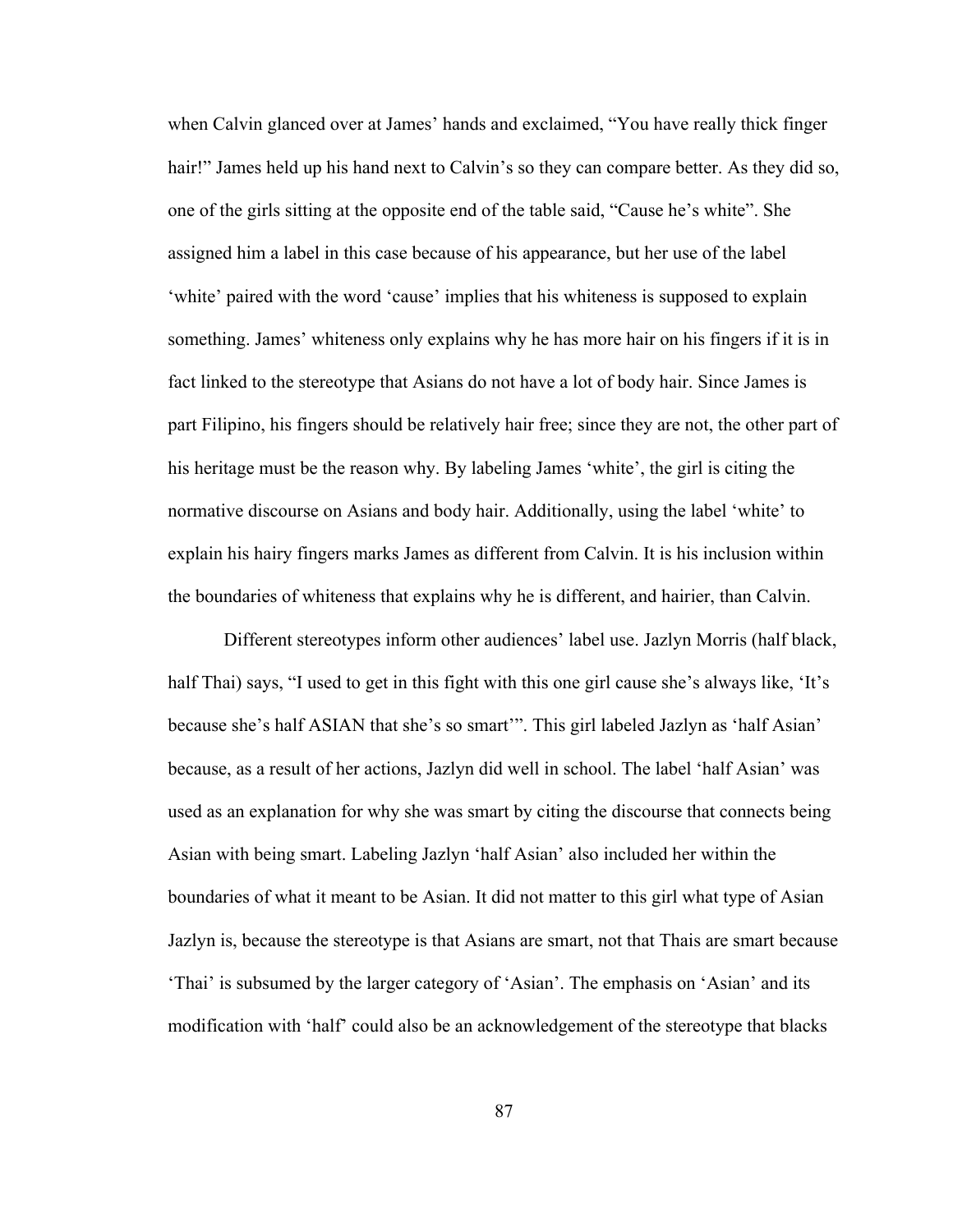are not intelligent. In this broader racialized discourse on intelligence, it would not make sense for the girl to explain Jazlyn's academic success by referring to her black heritage. The audience relies on stereotypes of both appearance and manner when they choose a label to assign to the performance given by mixed race Asian Americans.

#### Negating Assigned Labels

The audience may choose labels to assign to mixed race Asian Americans, but this does not mean that they always passively accept the labels that are selected for them. Mixed race Asian Americans can choose to accept or reject the labels that others assign to them. As we saw above, Heather Guzman accepts the label 'Mexican' that her friend assigned to her. But it is through the interaction of the assigning and the rejecting of a label that selves and identities are negotiated (Nagel 1994). For example, Kate O'Donnell (half Korean, half European) says that sometimes people come up to her and "they might go right off the bat and say, 'Oh you're Hispanic'. And then I'll say, 'No I'm not' and clarify". Her clarification would take the form of: "I'm half Korean and then I'm Irish, Scottish, English, French, and German". Again, audience matters to participants' label choice because "if it's a stranger I won't go into all the details, but I'll just say I'm Asian. NOT Hispanic". People who have never met Kate before might assign her the label 'Hispanic' and place her within the boundary of that category based simply on the way she looks and how that fits in with discourses on how 'Hispanics' normally look. Kate, however, contests the appointment of the label 'Hispanic' to her self; 'Hispanic' is not the identity she wants to present, so she rejects the label and asserts that she should be

88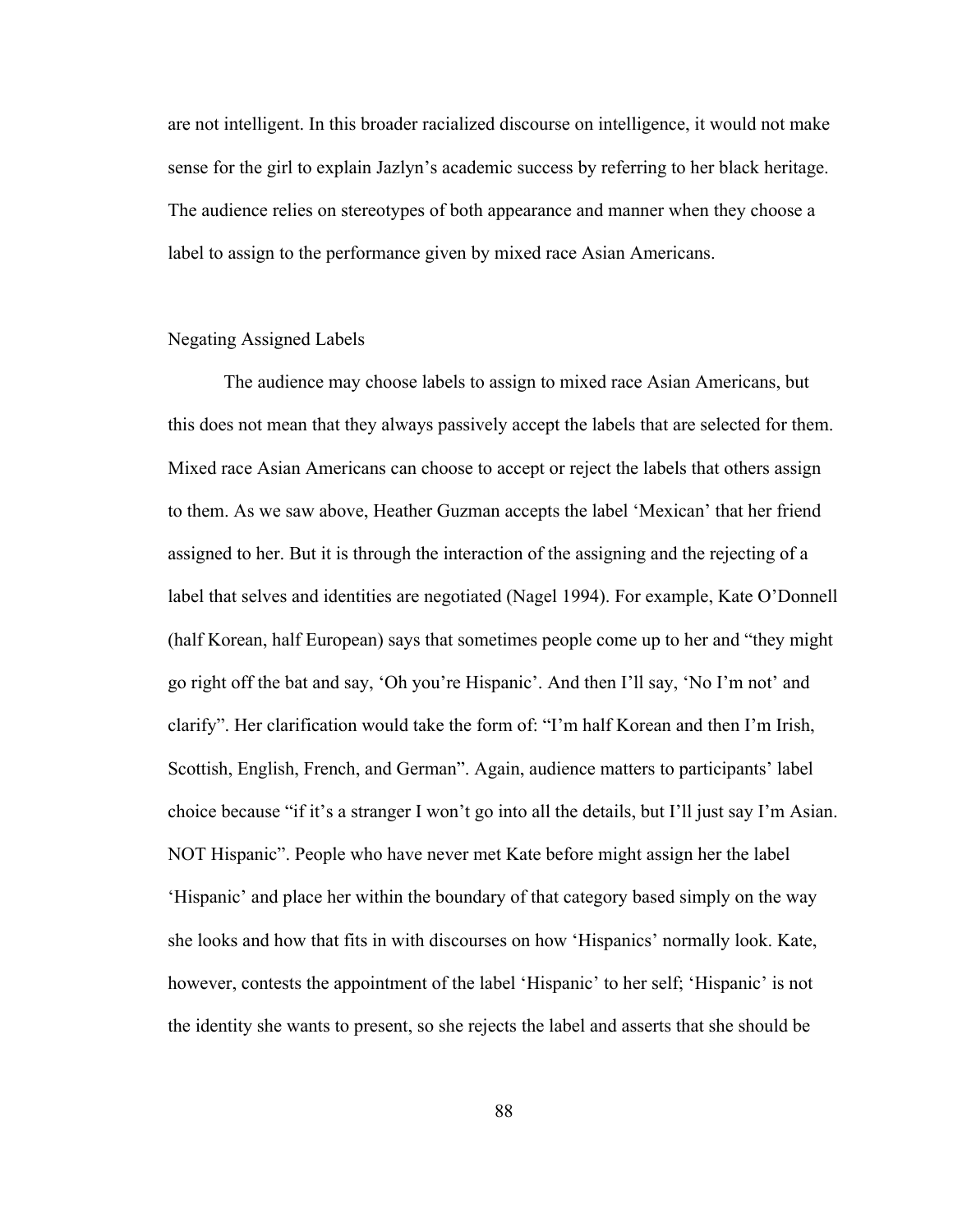included in the boundaries of Asian, or Korean, Irish, Scottish, English, French, and German. By rejecting the label 'Hispanic', Kate gives herself the opportunity to present a self and situation that self in a discourse of her own choosing. She asserts her agency both in the act of rejecting an assigned label and in the act of choosing different labels to present her self to a particular audience.

Stephanie Berg (half Korean, half white) acts similarly. Occasionally she has found herself in a situation where somebody will "call me a 'chink' and I'll be like, 'No. Chinese people are chinks' […] My dad always told me that Koreans are 'gooks' and so are Vietnamese people? So I would always be like, 'I'm a gook, not a chink'". Not only does Stephanie reject the label 'chink' and choose to assert the label 'gook' in its stead, she also attempts to educate her audience on the correct usage of slurs directed toward different Asian ethnic groups. Chapter 5 shows that educating the audience is one of the motivations for mixed race Asian Americans to choose one label over another. When mixed race Asian Americans reject a label that is assigned to them, they are engaged in the process of negotiating their identity and their placement within or without certain boundaries and discourses with their audience. The performer's rejection of a label also leads them to assert a different label or self. Factors that influence the choice of a different label were presented in the previous chapter.

# Conclusion

Other people assign labels to mixed race Asian Americans for many of the same reasons mixed race Asian Americans assert labels for themselves. The choices people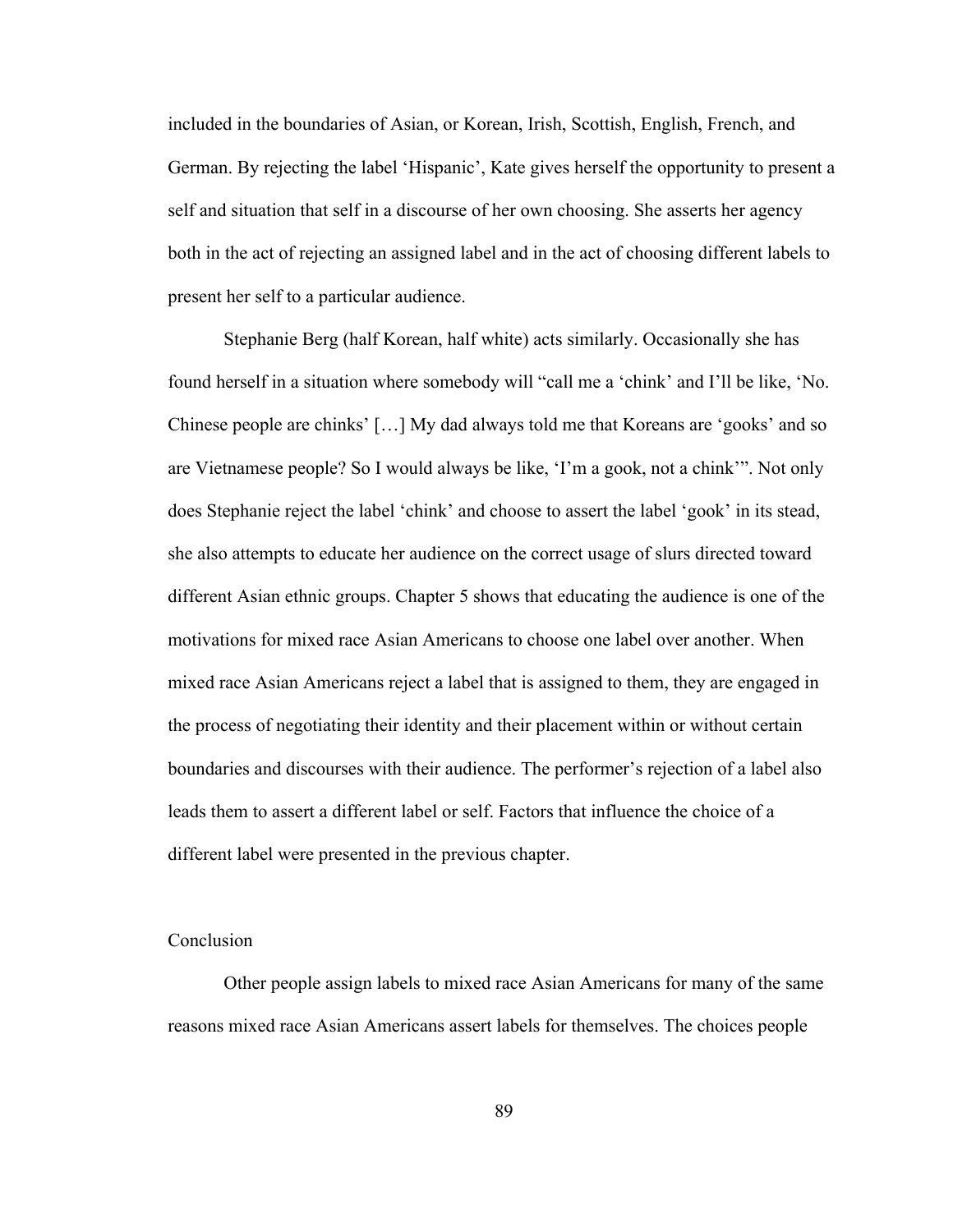make in both assigning and asserting labels are influenced by setting, appearance, manner, who the people involved in an interaction are, the explanatory power of stereotypes, and the desire to create boundaries of inclusion and exclusion. Since most of my data on how others assign labels to mixed race Asian Americans comes from the participants themselves, it is difficult to determine the extent to which it would benefit others to assign a particular label to an American with partial Asian ancestry. It is also challenging to figure out how much impact the question being asked has on the labels that others use to describe mixed race Asian Americans from my data because it seems as if the audience more often directly questions mixed race Asian Americans about their background than the audience asks other audience members about their background. Therefore, the impact of the question on label choice is more significant for participants asserting an identity than for others assigning them one. Stance, or the way in which an individual evaluates a label, may have some influence on the way in which the audience assigns labels; however, given the limitations of the research design, this information is unavailable. Both the labels that mixed race Asian Americans assert and the labels that others assign to them are important to the performance of identity. And in both asserting and being assigned labels, my participants are positioned in relation to larger socially constructed discourses. Although the choice of one particular label over another is influenced by a number of different factors described above, all actors exercise their agency by choosing that label from among all of the labels made available to them at that point in time.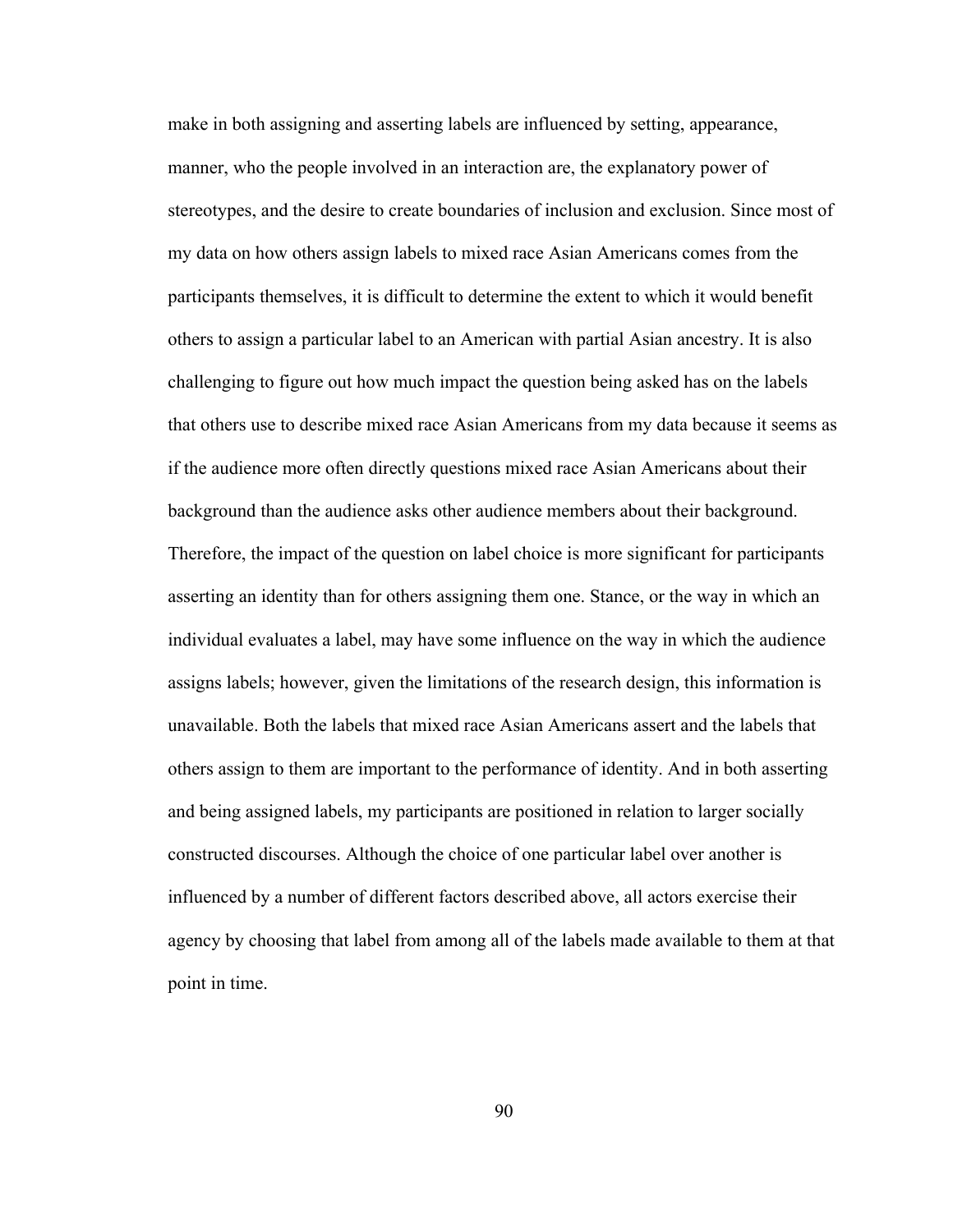# CHAPTER 7

# **CONCLUSION**

Growing up in America, I've always thought that I look more Asian than white. I think this in part because in comparison to my brother, I do. My face is rounder and my hair is straighter than his. He is far taller than the average height of a white American male, while I'm in between the average heights for Asian and white American females. But maybe the real reason why I think I look more Asian is because for most of my life I've encountered questions like "What are you?" and "Where are you from?" and "What nationality are you?" People must ask me those questions for a reason, because the answer isn't obvious to them. Since strangers are usually the only ones to ask me these kinds of questions, they must be based on how I look. And since I've never noticed them asking any of the white people around me, they must be asking because I look different. So it always surprises me a little bit when Asian American friends of mine tell me that I look more white than Asian. Or when I travel to Taiwan and the housekeeper tells my aunt that I look too *wai guo ren*<sup>1</sup> to take a taxi by myself. My appearance was important to the choice of labels in each situation. I think of my appearance as 'more Asian'; I think some see me as 'Asian'; others think of my appearance as 'Asian', 'white', and '*wai guo ren*', to name a few. And even though each label, and the discourse(s) cited by their use, was different, my appearance stayed the same throughout. The labels individuals choose

<sup>&</sup>lt;sup>1</sup> *Wai guo ren* (外國人/外国人) translates to 'foreigner', but when used colloquially it means something more along the lines of 'white person' or 'Caucasian'.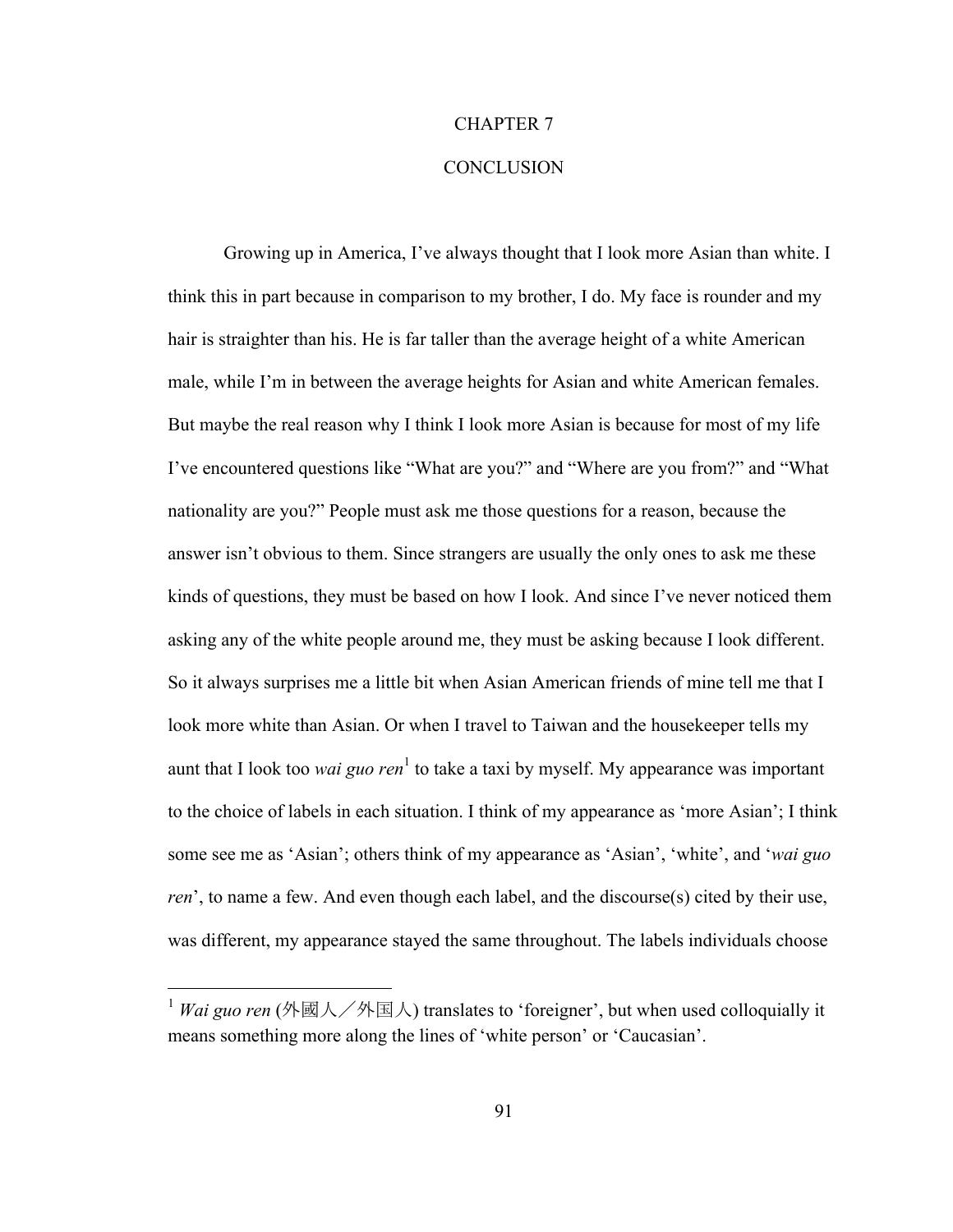to describe themselves do not always match with the labels that others ascribe to them. Interactions are the medium through which labels and the identities attached to them are negotiated. Appearance is not the only factor that influences the selection of a label.

Mixed race Asian Americans choose to assert racial, ethnic, and national labels for a number of different reasons. When my participants chose one label from among a finite list, they based the decision of what information to present to an absent audience on a desire to opt out of the constraints of the question, on the (potential to) benefit from affirmative action, on their appearance, on other's expectations, on how they identify, and on which percentage of their heritage constituted a majority. However, participants' assertion of labels is not confined to presenting information on race, ethnicity, and nationality on forms; they also present this information as part of the self they perform for others in the course of daily interactions. Setting, appearance, and manner all have an impact on what label(s) participants choose to use to provide information to their audiences. The audience itself also influences participants' label use: participants may select certain labels if they perceive that the use of that label will allow them to gain resources from the audience; the role of the audience in relation to the performer (as friend, stranger, or foreigner) has consequences for label choice, as does the question the audience chooses to ask each participant. Some participants respond to questions with the answer they think their audience wants to hear; others reply in a way that attempts to make the asker question their citation of a discourse that relates American nationality with white appearance (only). In other cases participants choose a label because it is expedient, or avoid a label because of the evaluation they have made of it. Finally,

92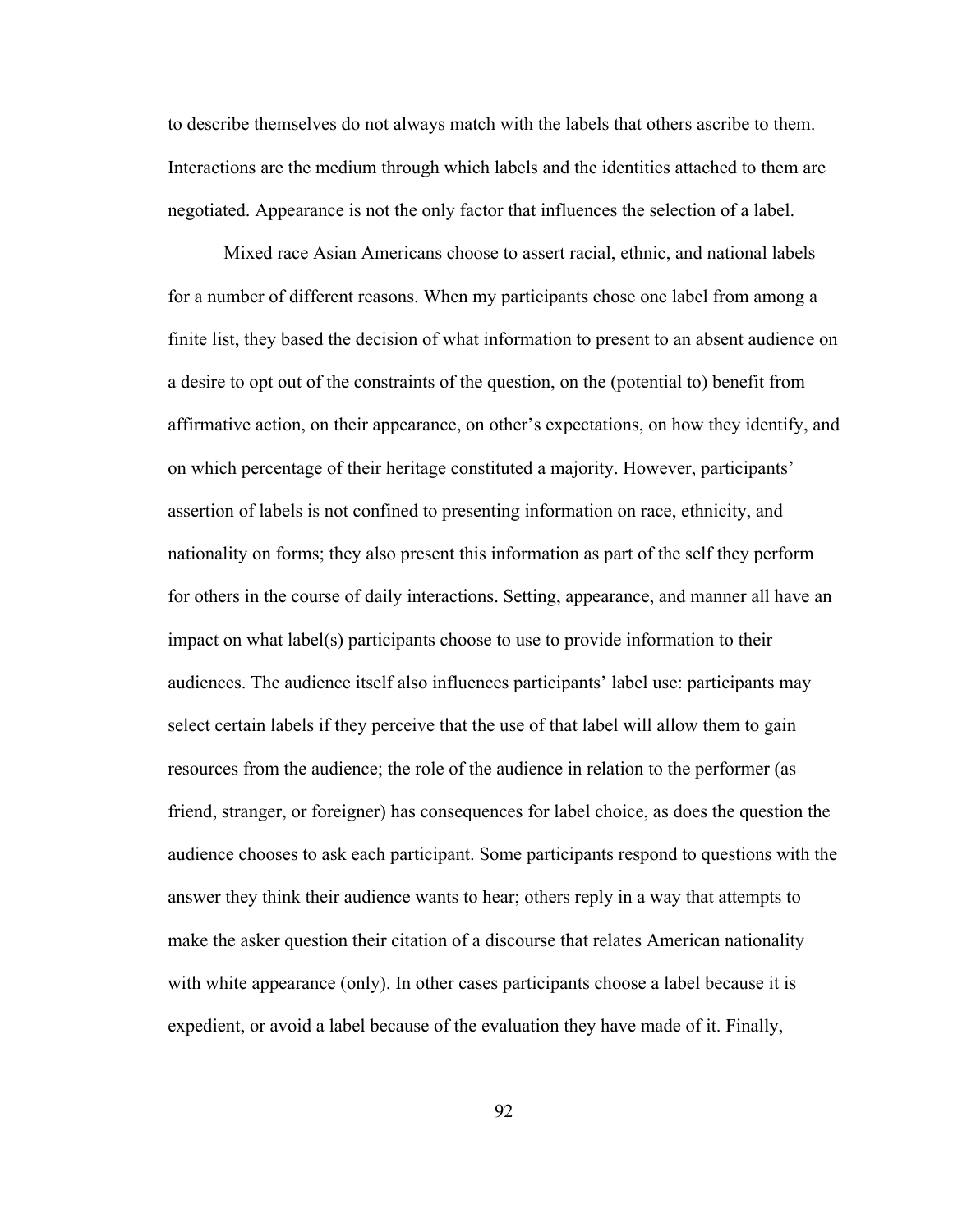participants choose to use a label when they believe that the label will explain something about them through an explicit connection with a discourse in the form of a stereotype. The assertion of a label also has the unintended consequence of creating a boundary between different groups and of reinforcing or subverting discourses in many instances.

Other people involved in an interaction assign labels to mixed race Asian Americans for many of the same reasons why my participants choose to assert such labels. Again, the setting interactants find themselves in, as well as the appearance and manner of the mixed race Asian American, play a part in the decision to assign a particular label to that person. The audience, and who they are in relation to the participant, also guides interlocutors in the act of choosing a label to describe the participant. All of these aspects of Goffman's (1959) theory of the presentation of self apply not only to how participants display their racial, ethnic, and national selves to an audience, but also to how the audience exhibits their knowledge or understanding of the presentation of that information. Sometimes, however, the audience's placement of a participant within a racial/ethnic/national discourse and their use of a label to convey that information are inaccurate. In cases such as these, participants are capable not only of accepting the label they are assigned, but are also capable of rejecting it. When mixed race Asian Americans reject an assigned label and assert another in its place, they are negotiating their placement within or outside of the discourses and boundaries of the categories represented by those labels. The explanatory value of labels in their attachment to discourses and stereotypes is the final similarity in how labels are both asserted and assigned.

93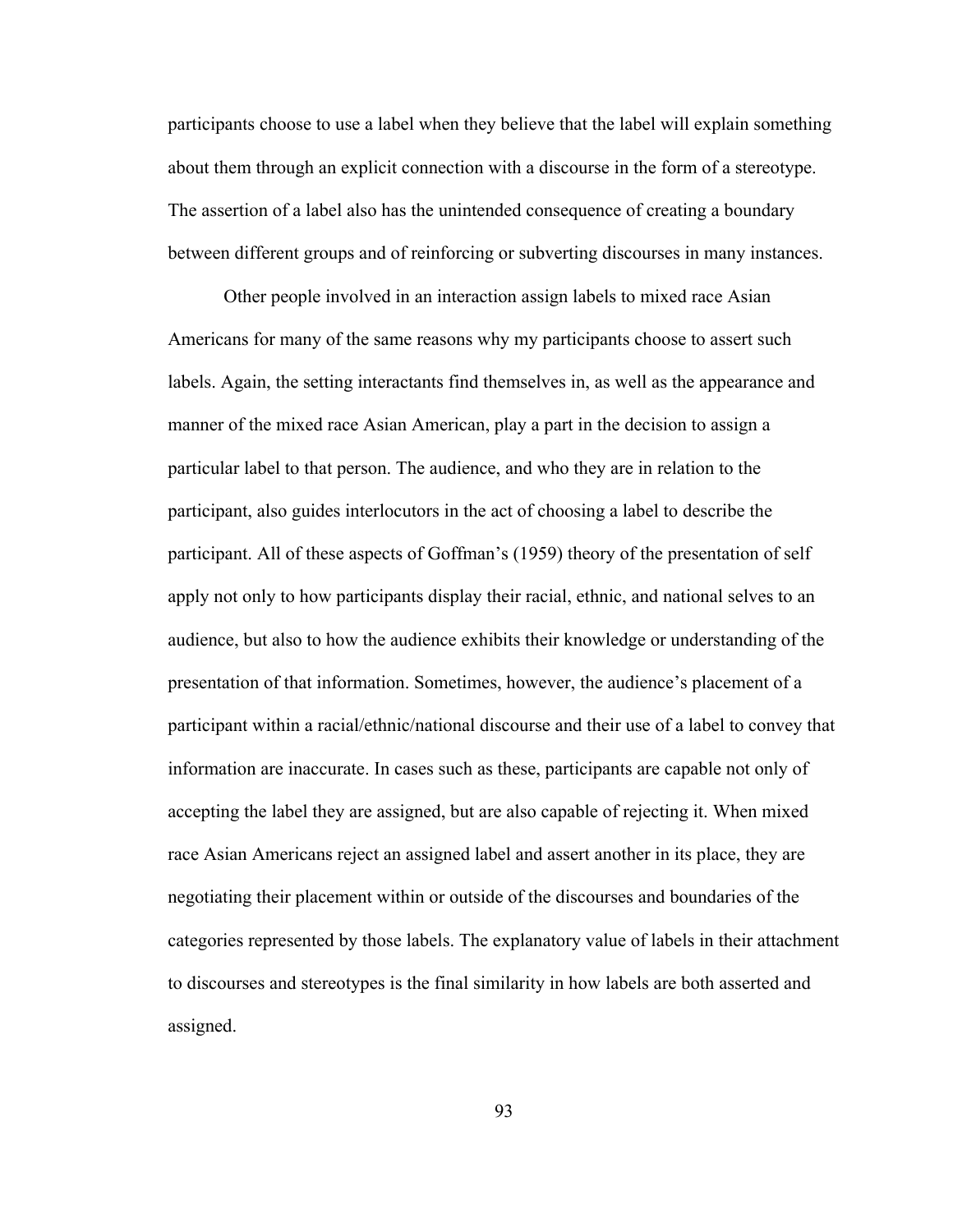There is a large degree of overlap between the reasons participants choose labels to describe themselves in everyday life and the reasons why others assign them the labels they do. However, considerably less overlap occurs between those reasons and why participants choose a single label on a form when they are not offered the choice of marking one or more boxes for race. Participants choose a label because it benefits them in some way both on forms and in everyday life. Choosing a particular label on an application benefits participants because they have the potential to gain resources through affirmative action (see Andrew Rivera, Chapter 4). They also have the possibility of gaining resources from their audience if they choose a particular label as Brian Liu and Lynda Sutton demonstrated in Chapter 5. While I have no direct data to support it, it is also conceivable that the audience would assign a label to a participant because it is in the audiences' best interest for the participant to have that label. For example, the audience may want a participant to sign a petition concerning Asian American rights. They might say, "Hey. You're Asian. You should take a minute to look at this". In this case, it is in the audience's best interest to label the participant 'Asian' in order to place them inside of the boundaries of Asian-ness so that they can then appeal to the participant's sense of community. The prominent theme of choosing a label for personal benefit reinforces Goffman's (1959) idea that we display a self that is in our best interest to present.

In my data, appearance was the only factor to influence participants' choice of a label on forms, when asserting a label in everyday life, and when they are being assigned a label. Heather's appearance impacts her decision to pick 'Asian' both when filling out forms (Chapter 4) and when interacting with her family (Chapter 5). Brian Liu shows us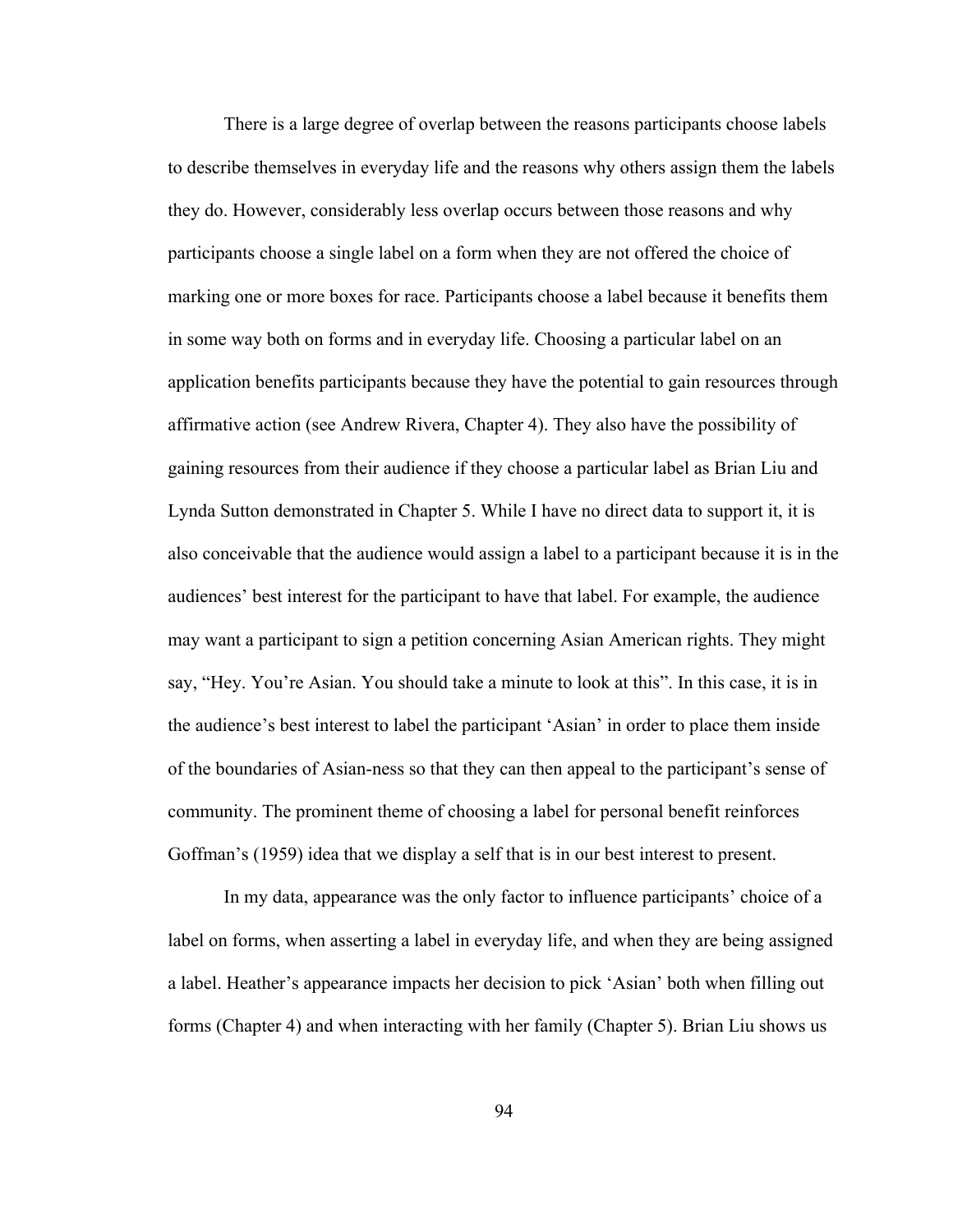how he changes labels as he changes his appearance, second by second in everyday interactions (Chapter 5). Finally, the way that Kimberly Smith and Lynda Sutton alter their appearances in Chapter 6 affects what labels their audiences assign to them. This common thread of appearance shows how important appearances are to how we gather information about the world and to how we understand it. Appearances matter to such an extent that my participants even take them into consideration when providing information to absent audiences who have never seen them and probably never will. Appearances are also highly subjective and the ways in which physical features are understood are dependent on which discourses people have access to and which ones they are citing.

As we have seen in previous chapters, the use of labels (whether asserted or assigned) positions interactants within wider discourses. Labels performatively locate individuals by citing the norms of the discourses associated with those labels. Discourses may associate particular appearances or behaviors with a labeled identity as a way of understanding that identity (Butler 1990). The two broader discourses most frequently cited by my participants and those they interacted with were ones that related ethnic identity to a knowledge of the corresponding food and/or language, and its corollary that connected whiteness with the lack of such knowledge; and discourses that associated certain phenotypic characteristics with particular racial, ethnic, or national groups.

In this study, label use both reinforced and subverted larger discourses on race, ethnicity, and nationality in the U.S. Participants and their audiences cited the discourse linking ethnic food to ethnic identity in seven instances in this thesis, and the only example in which that discourse came close to being challenged was when Mallory

95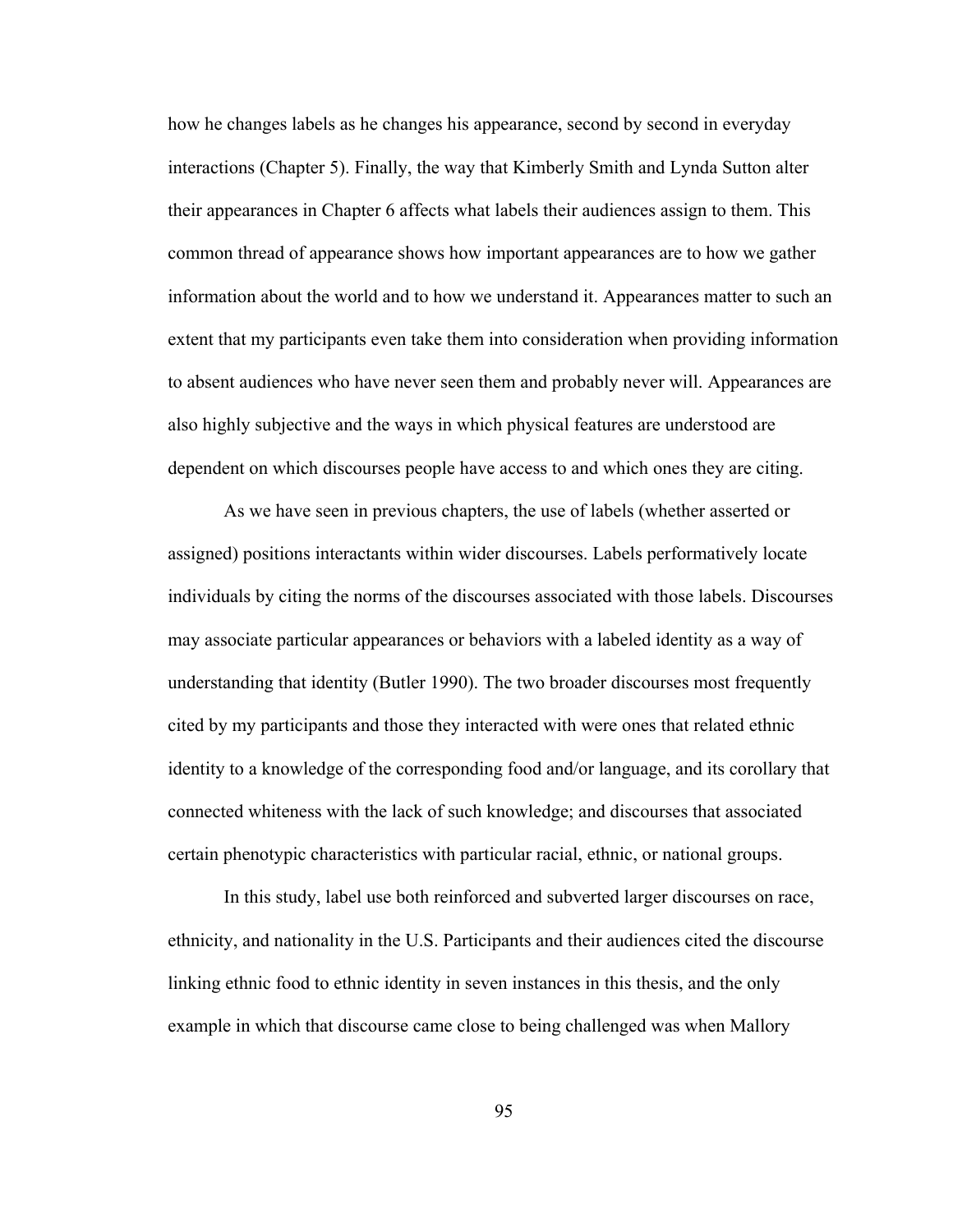Blackwood asked her friend, "So if I eat Taiwanese food, will I be Taiwanese?" Mallory questions the assumed naturalness of the association between ethnic food and ethnic identity, but does not subvert the discourse. The association between ethnic identity and knowledge of the food and language becomes naturalized as the norm of this ethnic discourse through the constant citations that reinforce this belief. The food/languageidentity discourse seems fairly well entrenched among my participants. However, discourses linking physical characteristics to racial/ethnic/national identity are less uniformly reinforced. Fourteen citations of the appearance-identity discourse occur in the examples of label use included in this thesis; eleven of those citations support the discourse whereas three subvert it. The three occasions in which the appearance-identity discourse is disrupted occur when participants assert labels in everyday life that do not match their audiences' expectations of a label based on participants' phenotypes. Thus, the appearance-identity discourse seems easier to disrupt than the food/language-identity discourse, and as a result the appearance-identity discourse has a greater potential to change. As stated in the introduction, academic distinctions between race and ethnicity see appearance as more closely associated with race, which is assigned, whereas food and language are more closely tied to ethnicity, which is asserted (Cornell and Hartmann 2007). Again, this academic distinction does not capture the nuances of race and ethnicity because my research has shown that although race is supposed to be assigned via appearances, it is easier to disrupt this discourse than the food/language-ethnic identity discourse.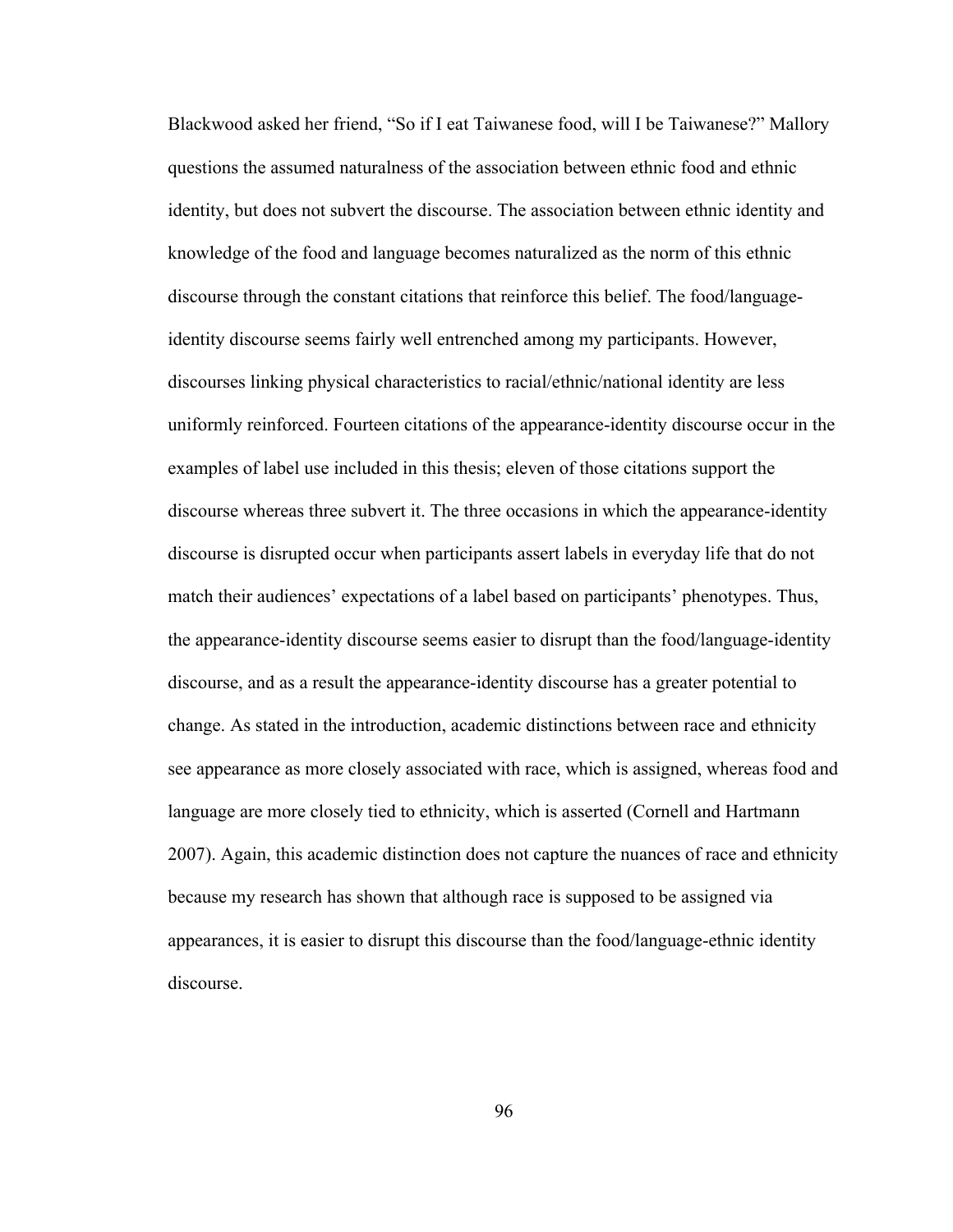Label use not only subverts and reinforces discourses, but it also creates boundaries both between and within races and ethnicities (see Kang and Lo 2004; Pyke and Dang 2003). The use of language to create and maintain boundaries has long been a focus within linguistic anthropology. Linguistic anthropologists who work with Asian Americans have looked at how code-switching (Lo 1999; Shin and Milroy 2000), and style (Bucholtz 2009) impact identity and boundaries. Noro (2009) and Shin (2010) examine the connection between heritage language experience and identity in hapa Japanese Canadians and mixed race Asian Americans, respectively. Bucholtz (1995) has shown that Americans of ambiguous racial appearance use (or conceal) knowledge of another language as a resource when navigating ethnic boundaries. This current study showed how mixed race Asian Americans, who often have ambiguous racial appearances, choose to use specific labels in certain situations and how the use of those labels positions them within and outside of discourses of racial, ethnic, and national categories and their boundaries.

Goffman's (1959) study of performance can be used to relate the repeated citations of discourses to a self. Goffman (1959) writes about how in every interaction all of the people involved present information to each other both nonverbally and verbally. This information that people present can be and is interpreted by referring to discourses of certain types of identities. The information interactants receive helps them to understand the situation they find themselves in and to perform a self to their audience that they think is in their best interests to present. In performing a self they have the capacity to act in ways that alter to a certain extent where they are (setting), how they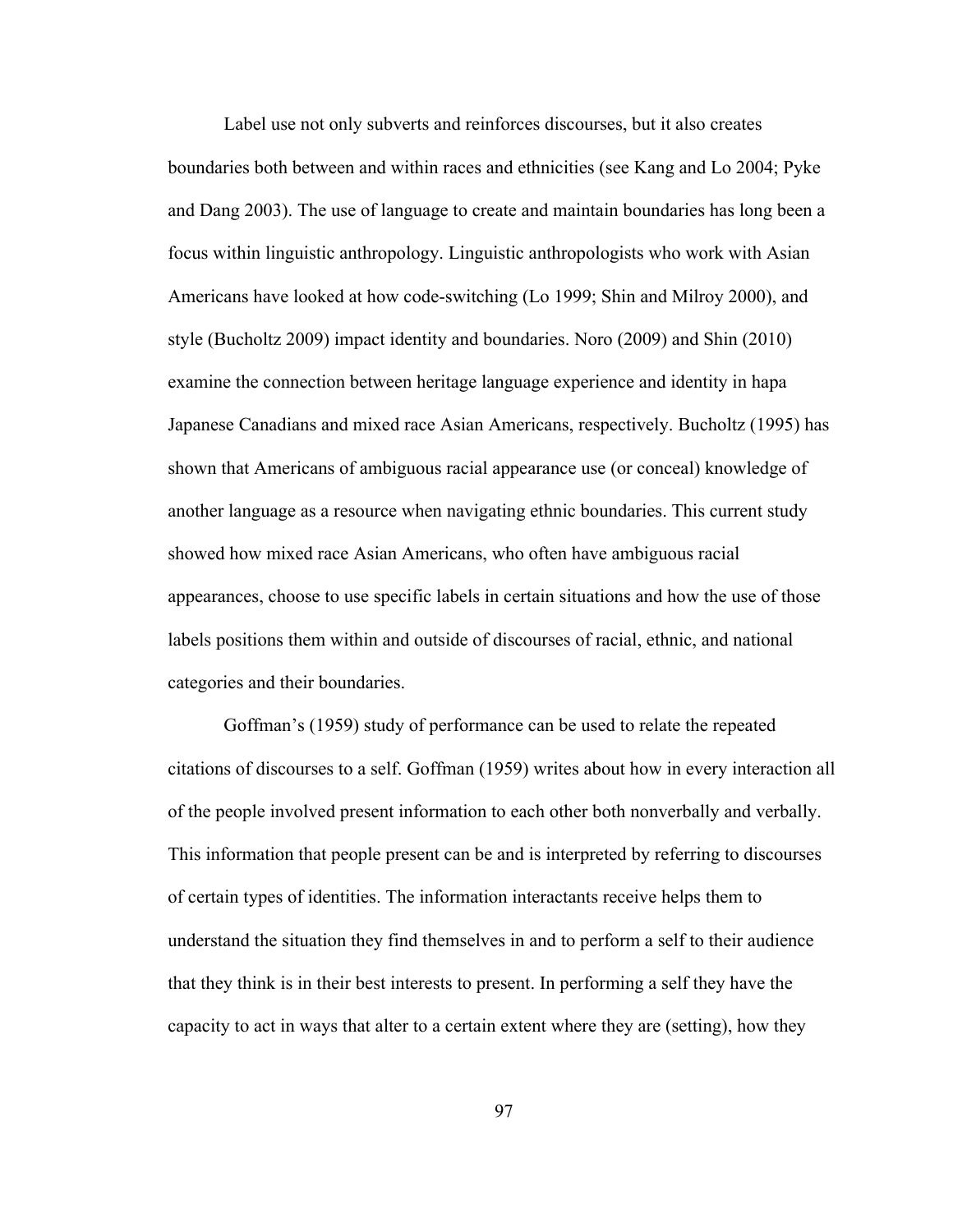look (appearance), how they behave (manner), and what they say. Goffman (1959) only focuses on the first three nonverbal methods of conveying information about a situation. My research concentrated on the use of labels as a specific way of communicating verbal information, and showed how the reasons why mixed race Asian Americans choose to assert labels overlap in many ways with both the nonverbal information they give off and the audience they are performing for.

Although mixed race Asian Americans often find themselves in situations where they assert racial, ethnic, and national labels, the labels they assert do not always reflect how they see themselves. For example, when answering questions like "What are you?" Andrew Rivera uses the labels 'Hispanic' and 'Vietnamese'. However, he went on to tell me, "But I really don't- I feel like I don't really identify with either of the two [Hispanic or Vietnamese]". He uses those labels to provide information to his audience about his heritage, but the information does not extend to how he identifies. Identity is a difficult concept to pin down. Chris Adebayo, who is half Japanese and half Nigerian, shows nothing of his African heritage in his appearance. He says, "In terms of how I identify myself, yes, I do identify myself [as black], but at the same time, it's kinda really hard for me to identify myself [as black] because in order to identify yourself, you have to really fully experience what it's like to be that particular ethnicity or race"<sup>2</sup>. Chris's Asian appearance prevents him from experiencing much of the discrimination that blacks face

 $2<sup>2</sup>$  A competing discourse to the one Chris cites here is that if you have black (or any other racial heritage) you identify with it because it is part of your genetic makeup, regardless of your life experiences. As stated in the introduction, this biological basis for race has been refuted in academic discourses on the topic.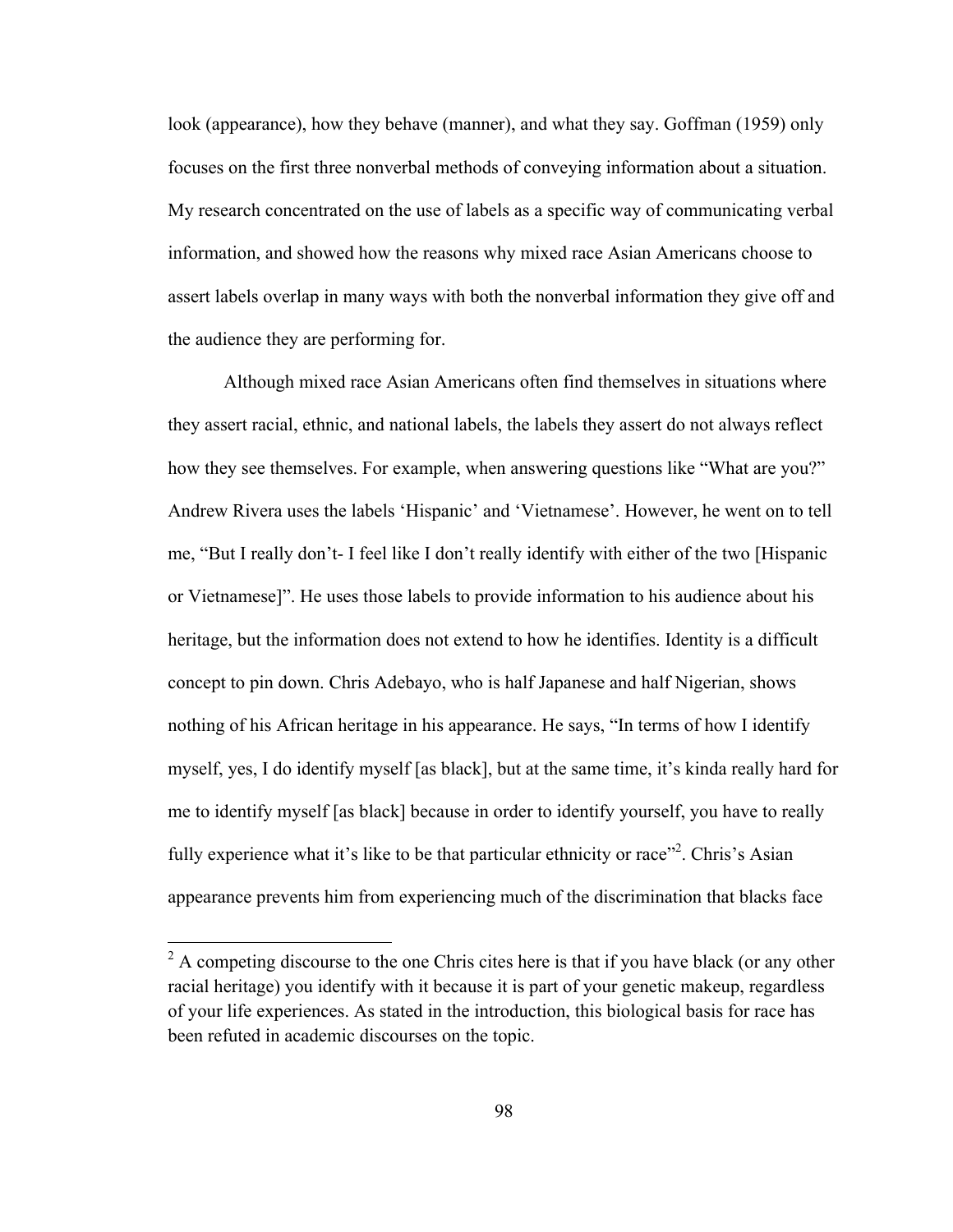by virtue of their darker skin color. Chris's awareness of the lack of discrimination he faces is heightened by interactions with his brother, who shows nothing of his Asian heritage in his appearance. Chris is aware that he and his brother were treated differently because of their appearances: "Certain jobs even when we were younger, I would get where he wouldn't. Or where we'd both get hired. He's more watched over, you know? And I would get more praise. But he worked just as hard, if not harder. But I've noticed he experiences more scrutiny over anything else. And more suspicion. Compared to me". Chris is aware that he is black and identifies as such, but also acknowledges that he does not have the same set of experiences as his brother. Chris's recognition that it is difficult for him to identify as black may also stem from his experiences with the African American community. Sometimes when Chris went to school functions that were predominantly African American, "I would have my brother tag along. Just to prove that he is. And they STILL wouldn't believe me [that I was (half) black]". Participants use labels that they do not identify with, or that they do identify with but have little direct experience of what it means to belong within the boundaries of that label. Although mixed race Asian Americans provide information to their audience through the labels they choose to use, there are often limits to how widely that information can be applied.

Chris's vignette reaffirms that appearance is an unavoidable part of many interactions. Because of the way he looks his audience may exclude him from the boundaries of being black and assign the label 'Asian' to him. Although Chris does assert the label 'Asian', he also asserts the labels 'black' and 'American'. Chris asserts racial labels, as well as national ones, even when the information presented by those labels does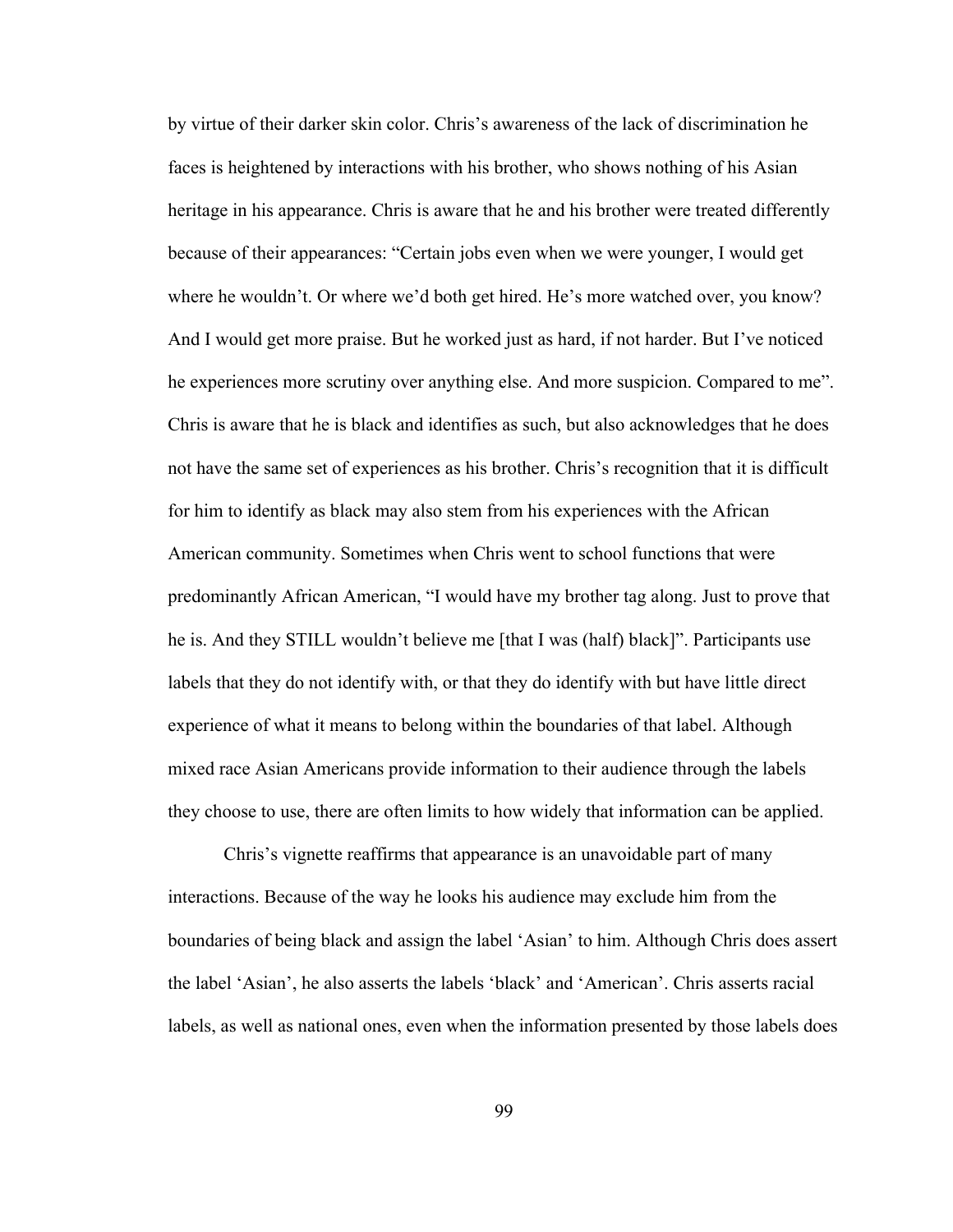not match with his appearance and its location within racial discourses<sup>3</sup>. His stories demonstrate yet again how race and nationality are often difficult to disentangle from ethnicity, and academic distinctions between the three concepts often obscure how they play out in people's lived experiences.

As we have just seen, using labels is not a perfect system: people use labels that they do not identify with to describe themselves; and the information presented by labels, appearances, manner, discourses, and a number of other factors do not always match. At the same time, avoiding the use of labels would be exceedingly difficult, especially when we are routinely asked to provide labels for race, ethnicity, and nationality when filling out forms. Labels are also inescapable because people are invested in maintaining the boundaries that label use creates. Boundaries, labels, and the discourses attached to them are part of how humans categorize and make sense of their world. One small piece of establishing and maintaining those boundaries is asking ambiguous individuals questions to better place them within a schema of discourses surrounding race, ethnicity, and nationality. Although this schema is often ambiguous, it is still all we have to work with right now and labels for these concepts form an integral part of that schema. As such, it is incredibly important to understand how racial, ethnic, and national labels work and how people use them if we ever hope to change the discourses that they are embedded in. We cannot discard the labels we have, or persuade people to stop using them, when they can

<sup>&</sup>lt;sup>3</sup> 'Black' does not match his appearances because he has none of the physical features that have become racialized as indexing blackness. 'American' does not match his appearances because of the myth prevalent in America that people of Asian descent are 'perpetual foreigners' (Tuan 1998; Wu 2002) and cannot really be 'from' America.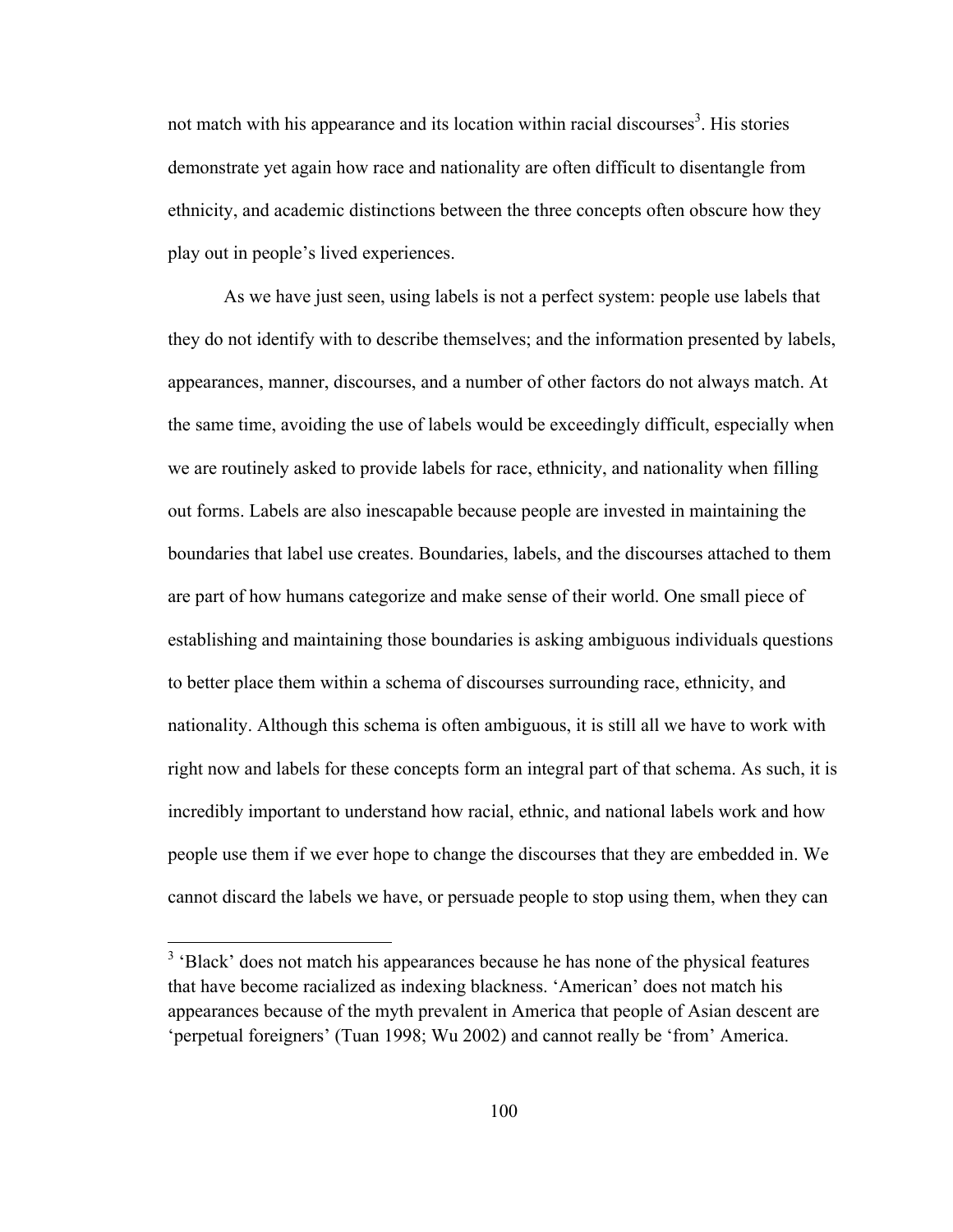see and feel the benefits of using a label like 'Asian' on a job application or for college admissions, when they can see how much easier it is avoid being questioned by telling people what they want to hear, or while discourses of racialized appearances tell them that they belong to a particular category. Perhaps the continued subversion of these discourses will lead to the emergence of new ones that take into account the ambiguous appearances of mixed race Americans.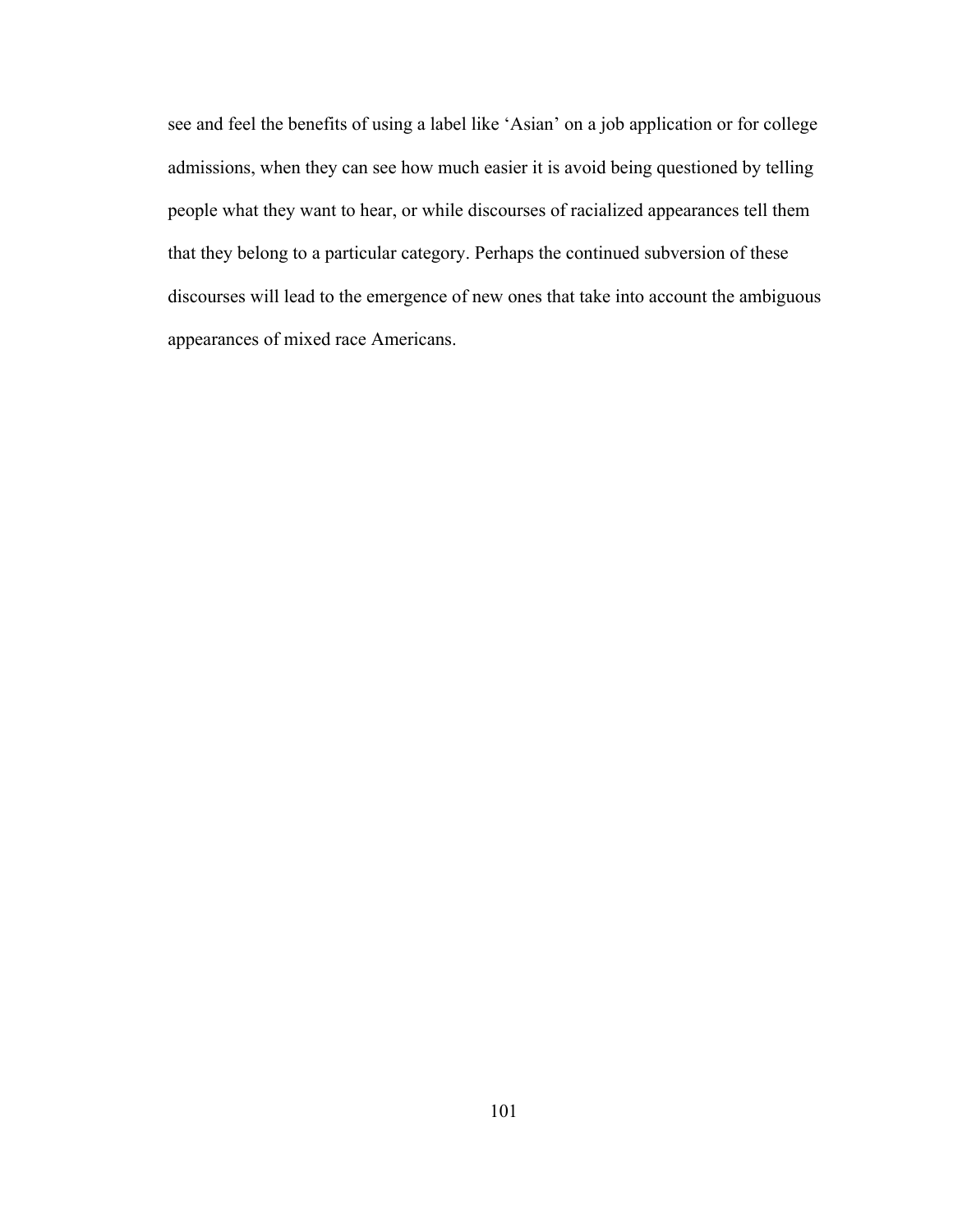# APPENDIX A

## PRELIMINARY INTERVIEW

\*\*Thanks for coming out to talk to me today. This interview will be fairly short. I'm just trying to get some background information and I'll contact you for a longer interview later. If you are unsure about a question, or if a question makes you feel uncomfortable, just stop and let me know.\*\*

1. How old are you?

2. Where were you born?

3. Have you moved around since then? If so, where?

4. Do you go back to visit or to stay with your parents, or the people who raised you?

5. If you go back to visit, how often do you go and how long do you generally stay for?

6. Were there other people like you, in terms of racial background, where you grew up?

7. How long have you lived in Las Vegas, if you were not born here?

- 8. How long have you taken classes at UNLV?
	- a. Have you taken classes at any other colleges or universities?
	- b. When do you expect to graduate?
- 11. Do you have a job? If so, what do you do?

12. Do you know what generation your parents are?

13. Do either of your parents speak languages other than English? If so, what language(s)?

14. Do you speak any language other than English? If so, which languages?

15. Do you have any siblings? Are they older or younger, male or female?

16. Have you ever been asked questions like "What are you?" or "Where are you from?"?

- a. If yes, why do you think people ask you those types of questions?
- b. Do you think that people who ask you "What are you?" are really trying to ask you a different question? If so, what is it?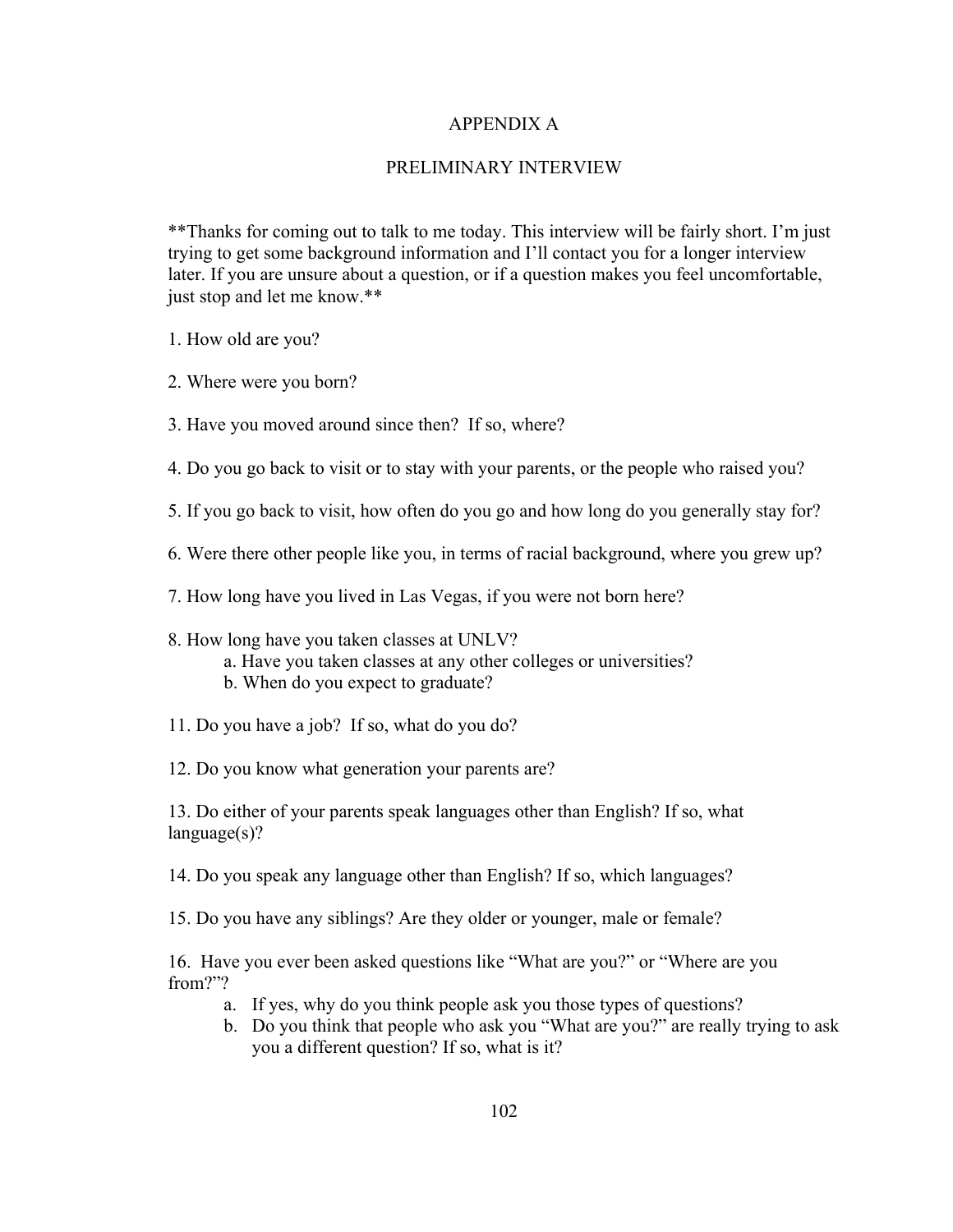- c. Would you prefer that people ask you those questions in a different way?
	- i. If yes, what is a better way of asking?
	- ii. Why do you think that particular question is better?

17. Do you know anyone else who is part Asian that would be willing to talk to me? If yes, could you give me their contact information? If you don't feel comfortable giving that information to me, please give them this card, or pass along my contact information to them.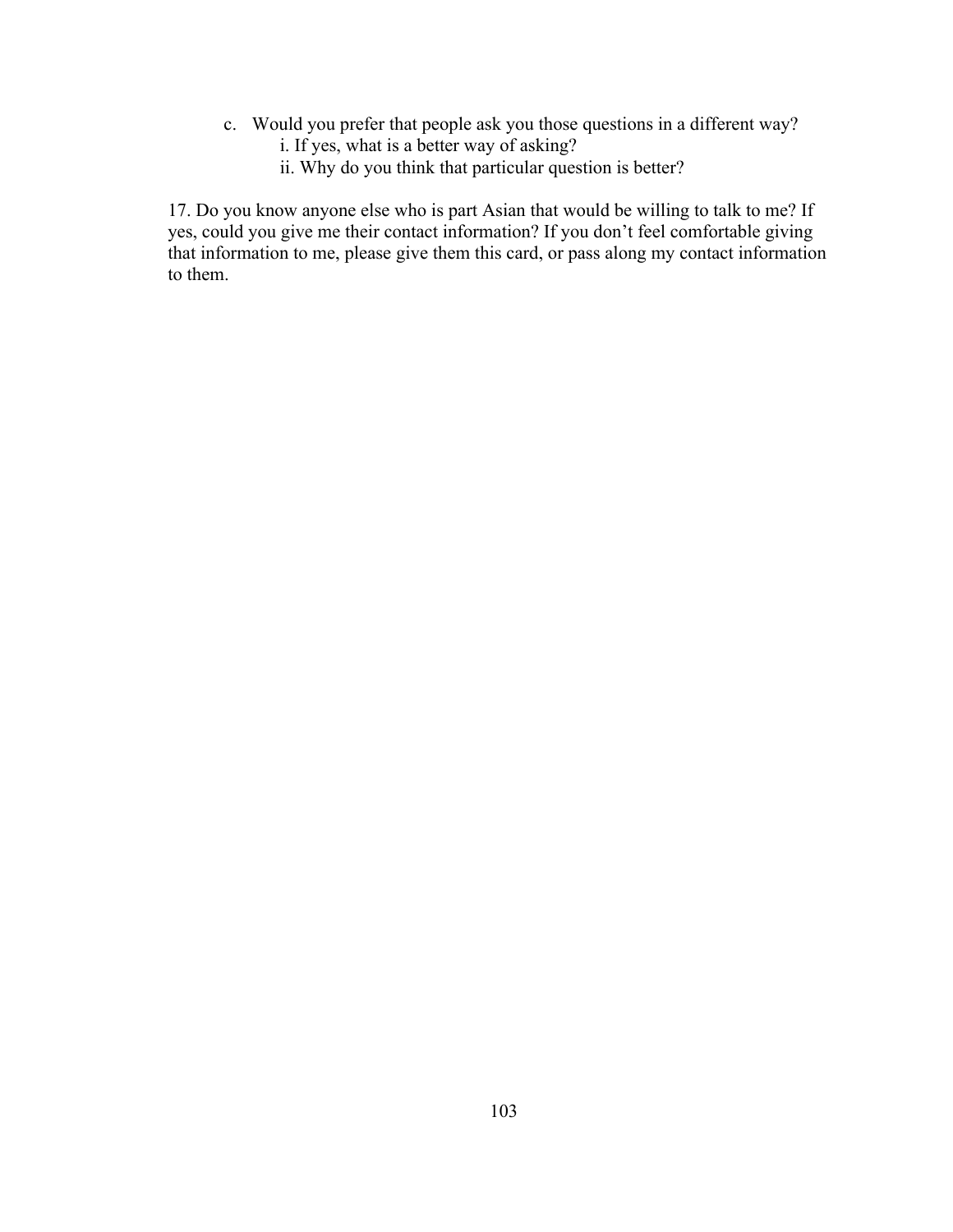### APPENDIX B

### IN-DEPTH INTERVIEW

\*\*Thanks for agreeing to do this interview with me today. I'll be asking you questions that deal with your racial, ethnic, and national identity. If at any time you have questions or are unsure of something, interrupt me and ask. Let's start with an activity.\*\*

### **Section 1: Labels and Stereotyping Activity**

1. Please list all of the labels that you use to describe your ethnicity, race and national origin. Leave space between them. GIVE LINED SHEET OF PAPER AND PEN.

2. HAND ANOTHER SHEET OF PAPER OUT. Now list all of the labels that others such as friends, acquaintances, relatives, or the media have used to describe your ethnicity, race and national origin that do not appear above. Again, leave space between the items in your list. If there are no other terms, let me know and we'll continue.

3. Okay. Now write in any stereotypes you associate with those labels. You may think some of the stereotypes you just wrote down are inaccurate. If this is the case, please circle those you think are inaccurate with this red pen. GIVE RED PEN.

We'll set these aside for now. If you come up with anything during the course of our interview that didn't make it onto those sheets, stop me and jot it down.

\*\*I want to start out with asking you questions about your family and the experiences you had growing up.\*\*

### **Section 2: Family**

- 4. Tell me about yourself and your family.
	- a. When and where were you born and raised?
	- b. Where were your parents from?
	- c. How did they meet?
	- d. Do you have siblings? Are they older or younger?
	- e. What's your family like?
		- i. Do you feel closer to one family member over another? If so, who and why?

ii. How would you characterize the relationship between your parents and your grandparents? Why?

iii. Do you have any relatives who are also of mixed heritage?

f. Does your family do things together, like celebrate certain holidays, keep certain traditions, make certain foods?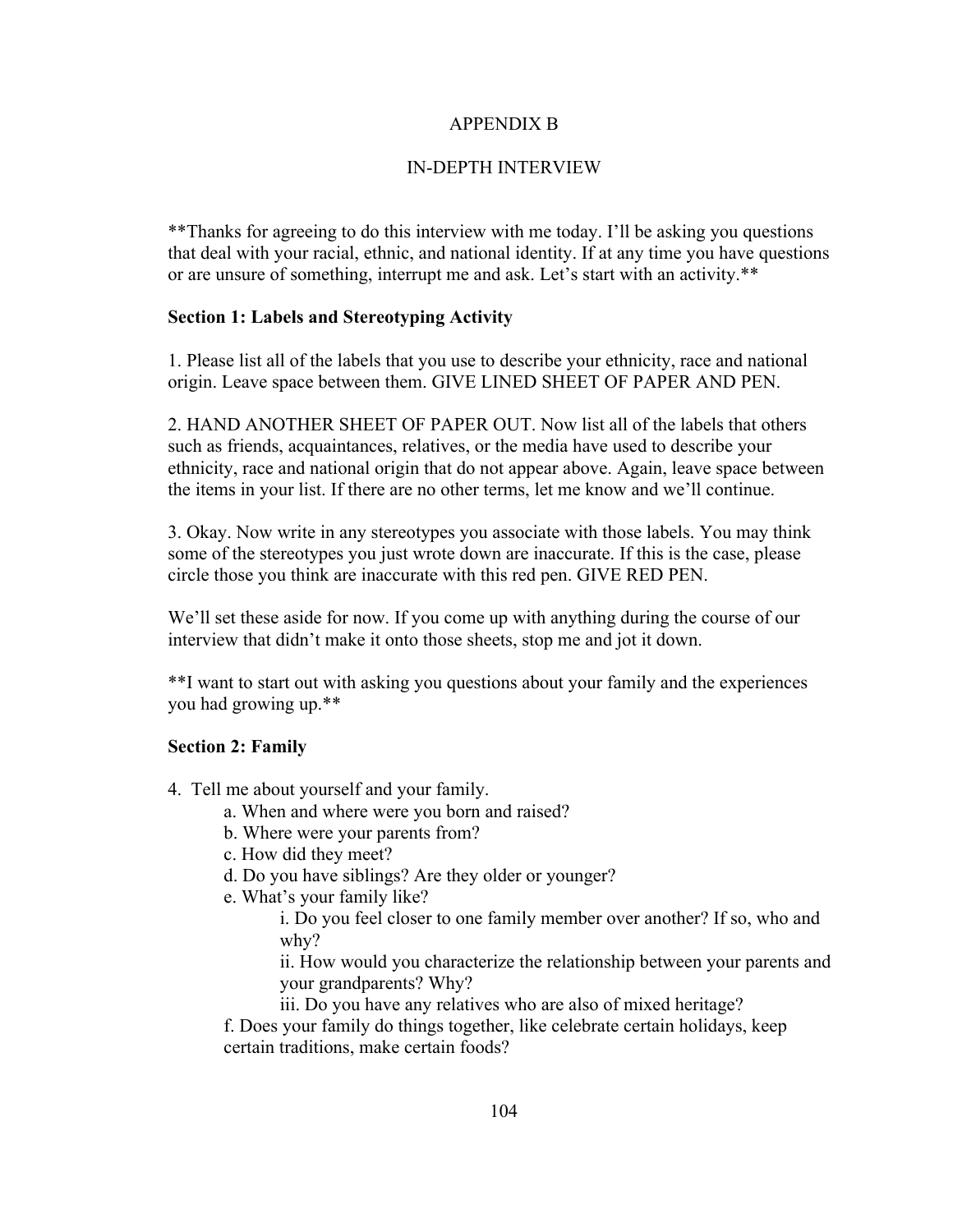i. If so, what are those things? Were there others that you did when you were younger, but don't do now? Or, are there things you do as a family now that you did not do when you were younger?

5. Do you think you're a lot, a little, or not at all like your mother?

a. IF YES, how? IF NO, why not?

i. Look alike?

ii. Act alike?

iii. Alike in other ways?

b. Have you had people tell you how alike or different you are from her? If yes, tell me about one of those experiences.

6. Do you think you're a lot, a little, or not at all like your father?

a. IF YES, how? IF NO, why not?

i. Look alike?

ii. Act alike?

iii. Alike in other ways?

b. Have you had people tell you how alike or different you are from him? If yes, tell me about one of those experiences.

7. Growing up, did your parent/s talk about their own ethnic, racial heritage, or identity? IF YES PROCEED TO QUESTION 7a, IF NO PROCEED TO QUESTION 7b.

a. If yes, can you tell me about a time they talked about their own ethnic identity?

> i. If they still talk about their own ethnic identity now, has the way they talk about it changed since you were younger? How?

b. If no, why do you think it wasn't talked about?

8. Growing up, did anyone in your immediate family talk to you about *your* ethnic, racial heritage, or identity? IF YES PROCEED TO QUESTION 8a, IF NO PROCEED TO QUESTION 8b.

- a. If yes, can you think of a time recently?
- b. If no, why do you think it wasn't talked about?

\*\*In this next section, I'll ask you about your experiences with going to college.\*\*

#### **Section 2: College**

9. Tell me about coming to college.

- a. Was it different from high school? Why or why not?
- b. What were classes like?
- c. How did you make new friends?
- d. Did you get involved with any activities, or are you involved in any now? IF YES PROCEED TO 9di. IF NO PROCEED TO 9e.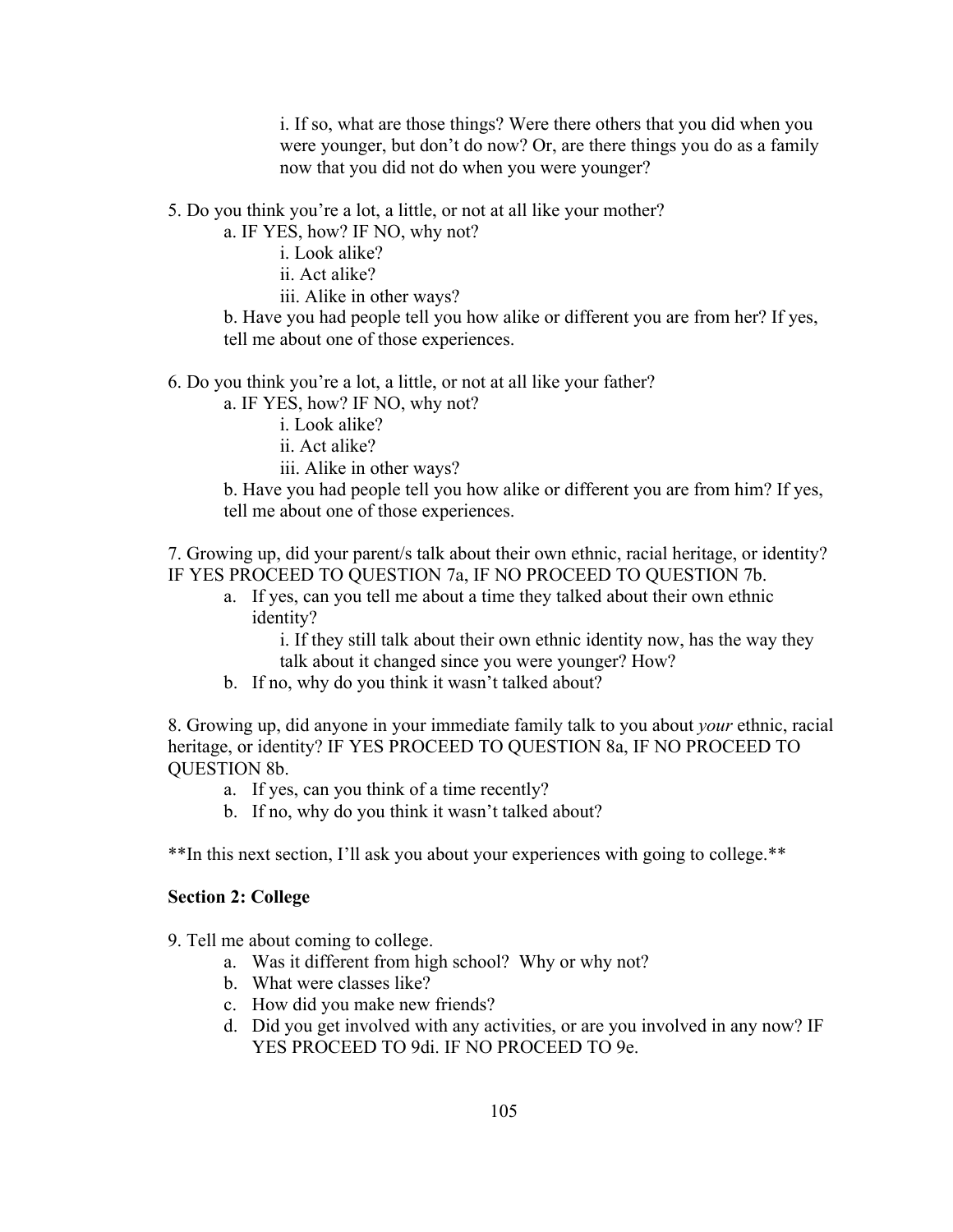i. Why these?

- e. What do you do with your free time?
- f. Are there any extracurriculars that you wish you had been a part of? IF YES PROCEED TO 9fi. IF NO PROCEED TO NEXT SECTION.
	- i. What were they?
	- ii. Why didn't you join?

\*\*Now I'd like to ask you about experiences you've had with the need to identify yourself racially or ethnically.\*\*

#### **Section 3: Affect and Identity**

10. Have you ever gone through times in your life when you've been told you had to choose between one or another race? IF YES PROCEED TO QUESTION 10a. IF NO PROCEED TO QUESTION 11.

a. Tell me about those times. What led up to this? What happened?

b. How did it make you feel? Why?

c. Why do you think it mattered that you could pick only one?

11. Have you ever been asked the question: "What are you?" IF YES PROCEED TO 11a. IF NO PROCEED TO 12.

a. How do you respond?

b. How do you feel when you are asked this? Why?

c. Has the way in which you answer this changed over time? If yes, how?

d. Why do you think they ask?

12. Have you been asked other questions that try to get at this same thing? IF YES PROCEED TO 12a. IF NO PROCEED TO 13.

a. If so, what are they?

b. Do you respond differently to them than you do to "What are you?" IF YES PROCEED TO 12bi. IF NO PROCEED TO 13.

i. How do you respond?

13. Has anyone ever given you a hard time about the way you respond to any of these questions? IF YES PROCEED TO 13a. IF NO PROCEED TO 14.

a. Can you give me an example?

b. Why do you think it mattered to them?

14. Has anyone ever given you a hard time because of your mixed heritage in general? IF YES PROCEED TO 14a. IF NO PROCEED TO 15.

a. What is the most memorable experience you have of that happening?

15. Have racial slurs ever been directed at you?

a. Which ones?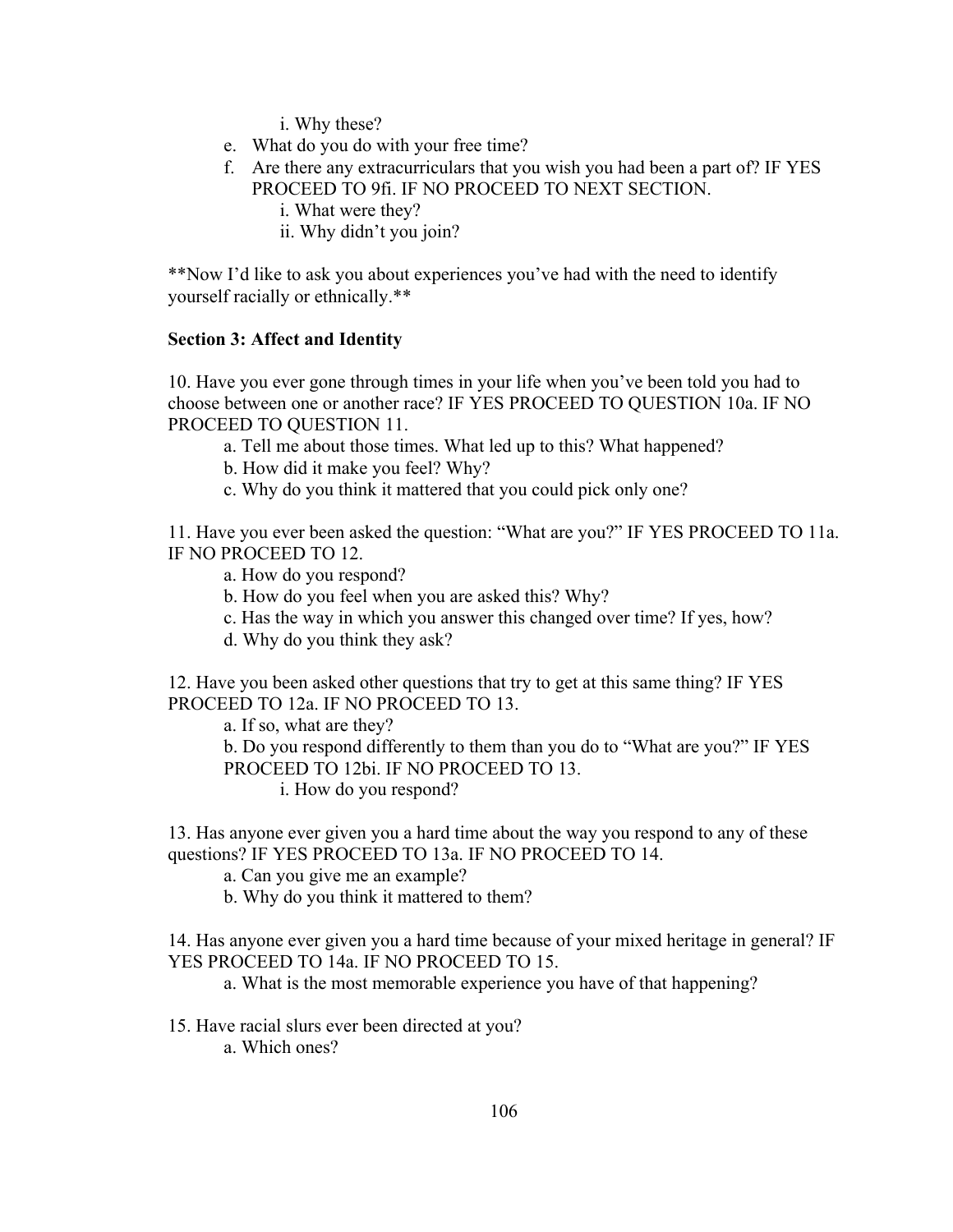- b. How does it make you feel when you're called something like that?
- c. How do you respond?
- d. Has your response changed over time? If so, how?

\*\*Let's talk a little bit about the different ways we talk with other people.\*\*

### **Section 4: Language Use**

16. Have you noticed that there are times when you change the way you talk depending on the context you're in? If so, please describe.

17. Do you think language important in the Chinese community? IF YES PROCEED TO 17a, IF NO PROCEED TO 18.

a. How?

b. Why do you think it's so important?

18. Do you think language important in the X (African American, white, Latino, German, Cuban, etc.) community? IF YES PROCEED TO 18a, IF NO PROCEED TO NEXT SECTION.

a. How?

b. Why do you think it's so important?

\*\*Another thing that impacts identity is how other people see you. This will be the next topic we talk about.\*\*

### **Section 4: Others' perceptions and physical appearance**

19. How do you think strangers see you?

a. Why do you think they see you in this way? (physical appearance, language/dialect, name, clothing, mannerisms, etc.)

b. Do you have any examples that particularly illustrate this?

20. Have you ever had strangers or people you don't know well make comments about how you look, positive or negative? IF YES PROCEED TO 20a. IF NO PROCEED TO 21.

a. Tell me what happened.

b. Why do you think it mattered to them?

21. Have your parents or friends ever encouraged you to try to change your physical appearance? IF YES PROCEED TO 21a. IF NO PROCEED TO 22.

a. Tell me what happened.

b. Why do you think it mattered to them?

\*\*Alright. Just a few more questions to go.\*\*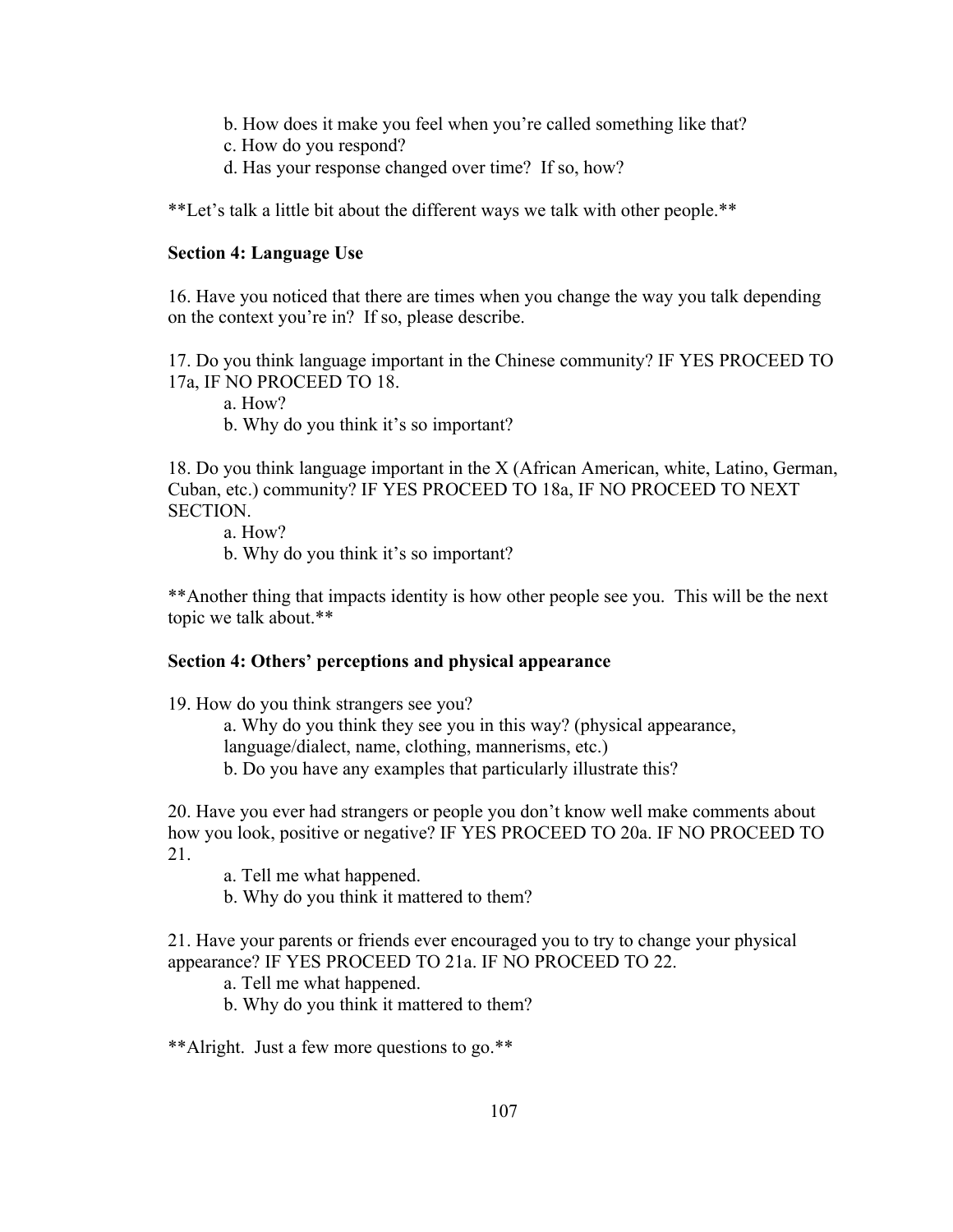### **Section 4: Coda**

- 23. Do you ever feel more, or see yourself as more X sometimes? a. Can you give me an example?
- 24. Do you ever feel more, or see yourself as more Y at other times? a. Can you give me an example of this?

25. Would there ever been a time where you would choose to identify as solely one or the other? IF YES PROCEED TO 25a, IF NO PROCEED TO 25b.

a. In what circumstances and why?

b. Is there any particular reason why you wouldn't?

26. Are there other events in your life that have influenced your perception of your identity?

27. Do you think your ideas about your racial or ethnic identity have changed? a. How and why?

\*\*Let's look again at the lists you made at the beginning of the interview. Is there anything you would like to add to them? Look at the labels you picked that describe yourself.\*\*

28. How do you pick which one or ones to use?

29. Is there anything else that you would like to talk about that we haven't covered?

\*\*Thanks for taking the time to do this interview with me. Feel free to contact me in the future if you have any questions or concerns regarding the material we've covered today.\*\*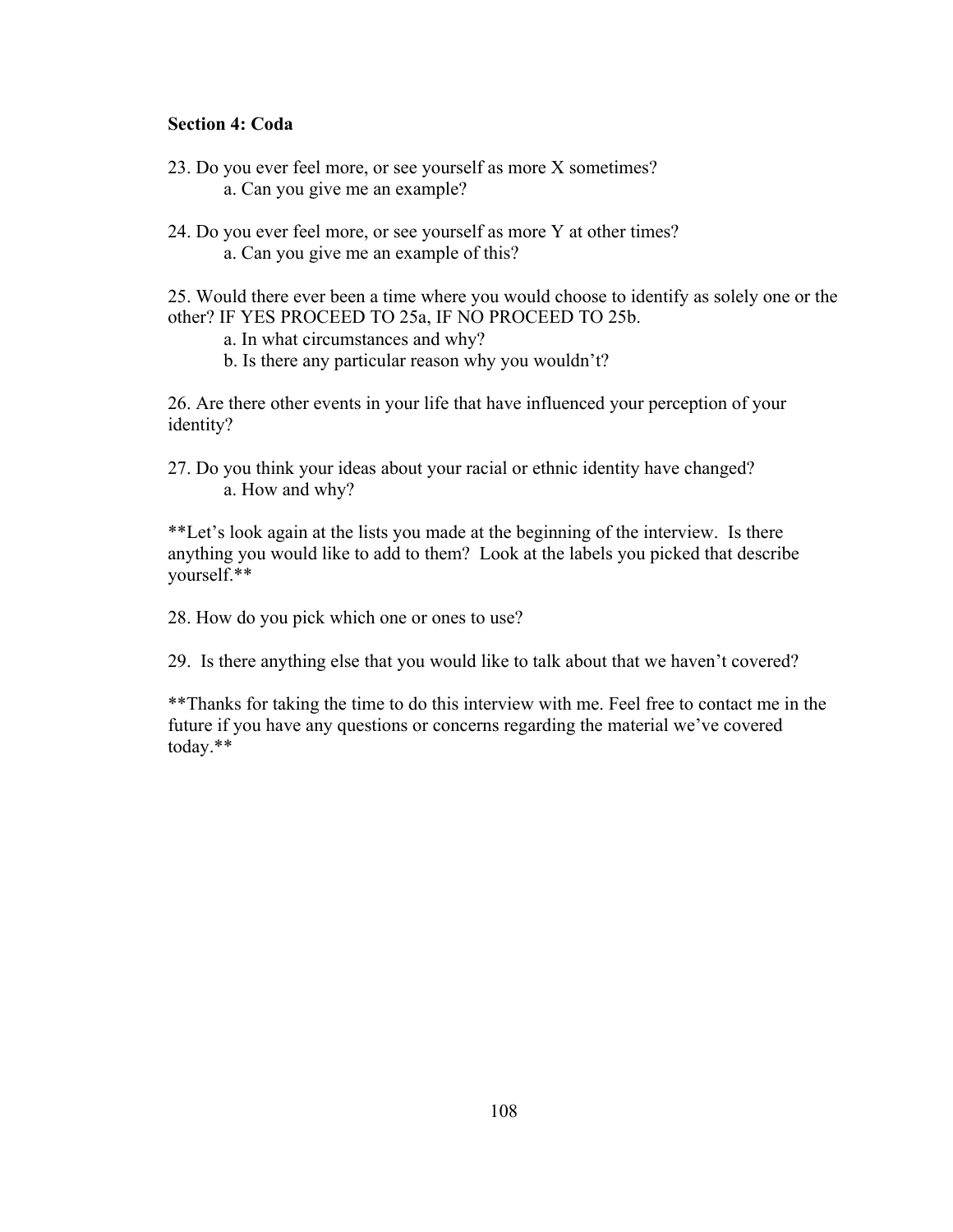## APPENDIX C

### FREE LISTS OF LABELS

| Pseudonym            | Labels Listed to Describe Self                                                                                                    | Labels Used in Interview but<br>Not Listed            |
|----------------------|-----------------------------------------------------------------------------------------------------------------------------------|-------------------------------------------------------|
| Amber Panyarachun    | American, half Thai/half white                                                                                                    | Norwegian, French, Asian                              |
| <b>Andrew Rivera</b> | Asian, Hispanic, Vietnamese, El<br>Salvadorian, Central American                                                                  | Spanish                                               |
| Anna Zhang           | Asian, Latina, Hispanic,<br>Taiwanese                                                                                             | Chilean                                               |
| Brian Liu            | Chinese, Caucasian, hapa,<br>American, Asian                                                                                      | white                                                 |
| Chris Adebayo        | Asian-African, blasian, hapa,<br>Asian                                                                                            | Black, American, Asian<br>American, Nigerian, African |
| <b>Emily Bateman</b> | White, Asian, Caucasian,<br>Japanese, half Japanese,<br>American                                                                  |                                                       |
| Heather Guzman       | Asian, white, Spanish, Korean,<br>Japanese, American                                                                              | Italian, French, Dutch,<br>English, Mexican, Jewish   |
| James Brandt         | Hybrid, mix, halfie, mutt, white,<br>Filipino, Asian, German, Pacific<br>Islander, other, Caucasian,<br>CaucAsian, brown, coconut | American                                              |
| Jazlyn Morris        | Blasian, mixed, half breed                                                                                                        | Black, Thai                                           |
| Kaiea Nawahine       | Asian, Hawaiian, mixed, Pacific<br>Islander                                                                                       | Chinese, German                                       |
| Kate O'Donnell       | Asian, half Asian, Korean/half<br>Korean, European, mutt                                                                          | Irish, English, Scottish,<br>French, German           |
| Kathy Anderson       | White, Filipino, Asian,<br>Caucasian, Islander, pinay,<br>mixed, half and half                                                    | American, halfie                                      |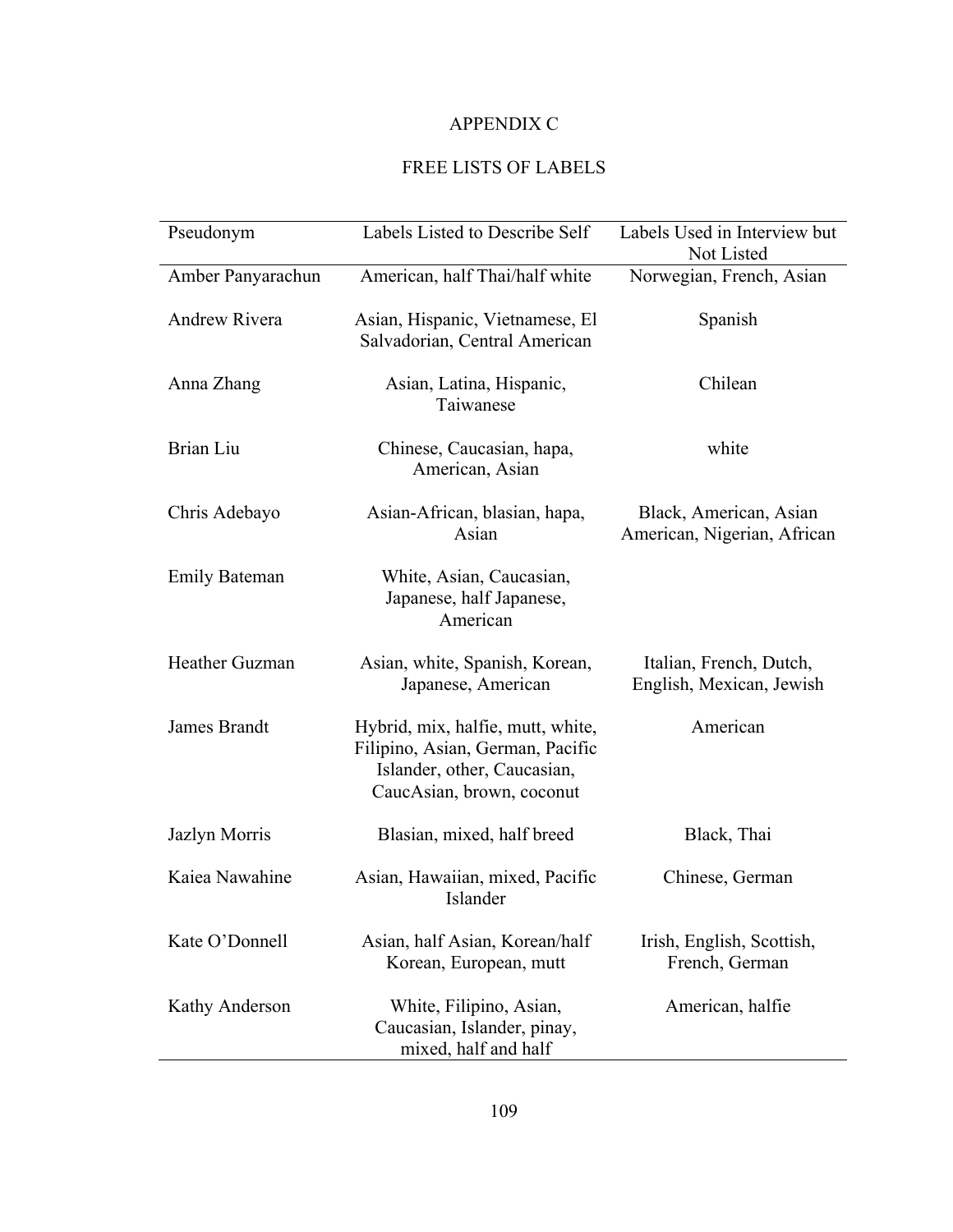| Pseudonym              | Labels Listed to Describe Self                                                                                                                 | Labels Used in Interview but<br>Not Listed              |
|------------------------|------------------------------------------------------------------------------------------------------------------------------------------------|---------------------------------------------------------|
| Kimberly Smith         | Hapa, Asian, American,<br>Thai/Chinese German/Irish,<br>half-breed, mutt, halfie, white                                                        |                                                         |
| Lily Russell           | Asian, Flip, hapa, mixed                                                                                                                       | Chinese, Filipino, Hawaiian,<br>Spanish, Irish, English |
| Lynda Sutton           | Half black half Japanese, "black<br>and Asian", American                                                                                       | mixed                                                   |
| Mallory Blackwood      | Half white/half Filipino, half<br>Caucasian/half Filipino, half<br>white/half Asian                                                            | Asian, American                                         |
| Mandy Akimoto          | Hapa, half Japanese half white,<br>Eurasian, mixed                                                                                             | Hapa haole, Scandinavian,<br>American, Asian, Okinawan  |
| Mark Vogel             | Hapa, half Japanese, half Asian,<br>hafu, Eurasian, white, Asian,<br>Jewish and Japanese, Jewish,<br>Jewpanese, Japajew, American,<br>Japanese | Whitewashed, mixed race                                 |
| Samantha Hutchinson    | Japanese, Asian, hapa, hapa<br>haole, mixed, multi-racial,<br>haole                                                                            | Australian, white, Caucasian                            |
| Stephanie Berg         | Half white half Korean, wasian,<br>Korean Nazi, American,<br>Caucasian, Asian                                                                  | Mixed, German                                           |
| <b>Tiffany Gardner</b> | Japanese, Swedish, French,<br>Canadian, Hawaiian, Puerto<br>Rican, Scandinavian, Native<br>American, mutt, Heinz 57                            |                                                         |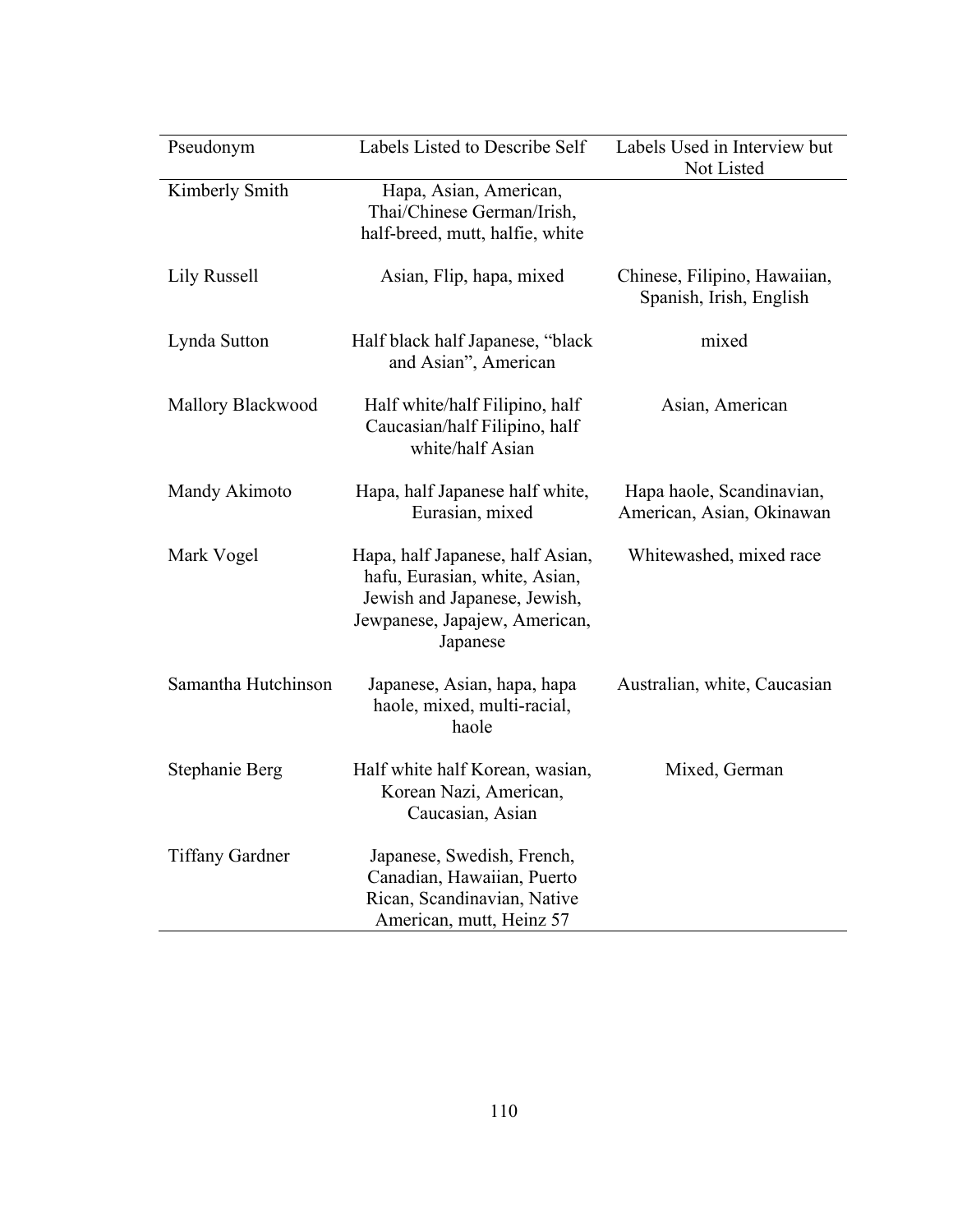## APPENDIX D

# QUESTIONS ON RACE AND ETHNICITY: 1990-2010 CENSUSES

## 1990 Census

| 4. Race<br>Fill ONE circle for the race that the person<br>considers himself/herself to be.<br>If Indian (Amer.), print the name of<br>the enrolled or principal tribe. _             | White<br>Black or Negro<br>Indian (Amer.) (Print the name of the<br>enrolled or principal tribe.) $\rightarrow$<br>Eskimo<br>O<br>Aleut<br>Asian or Pacific Islander (API)                                                                                                          |
|---------------------------------------------------------------------------------------------------------------------------------------------------------------------------------------|-------------------------------------------------------------------------------------------------------------------------------------------------------------------------------------------------------------------------------------------------------------------------------------|
| If Other Asian or Pacific Islander (API).<br>print one group, for example: Hmong,<br>Fijian, Laotian, Thai, Tongan, Pakistani,<br>Cambodian, and so on.<br>If Other race, print race. | Chinese<br>Japanese<br>Astan Indian<br>Filipino<br>Hawaiian<br>Samoan<br>O<br>Korean<br>Guamanian<br>Vietnamese<br>Other API<br>0<br>Other race (Print race                                                                                                                         |
| 7. Is this person of Spanish/Hispanic origin?<br>Fill ONE circle for each person.<br>If Yes, other Spanish/Hispanic,<br>print one group.                                              | No (not Spanish/Hispanic)<br>⊖<br>Yes, Mexican, Mexican-Am., Chicano<br>С<br>Yes, Puerto Rican<br>C<br>C Yes, Cuban<br>$\circ$ Yes, other Spanish/Hispanic<br>(Print one group, for example: Argentinean,<br>Colombian, Dominican, Nicaraguan,<br>Salvadoran, Spaniard, and so on.) |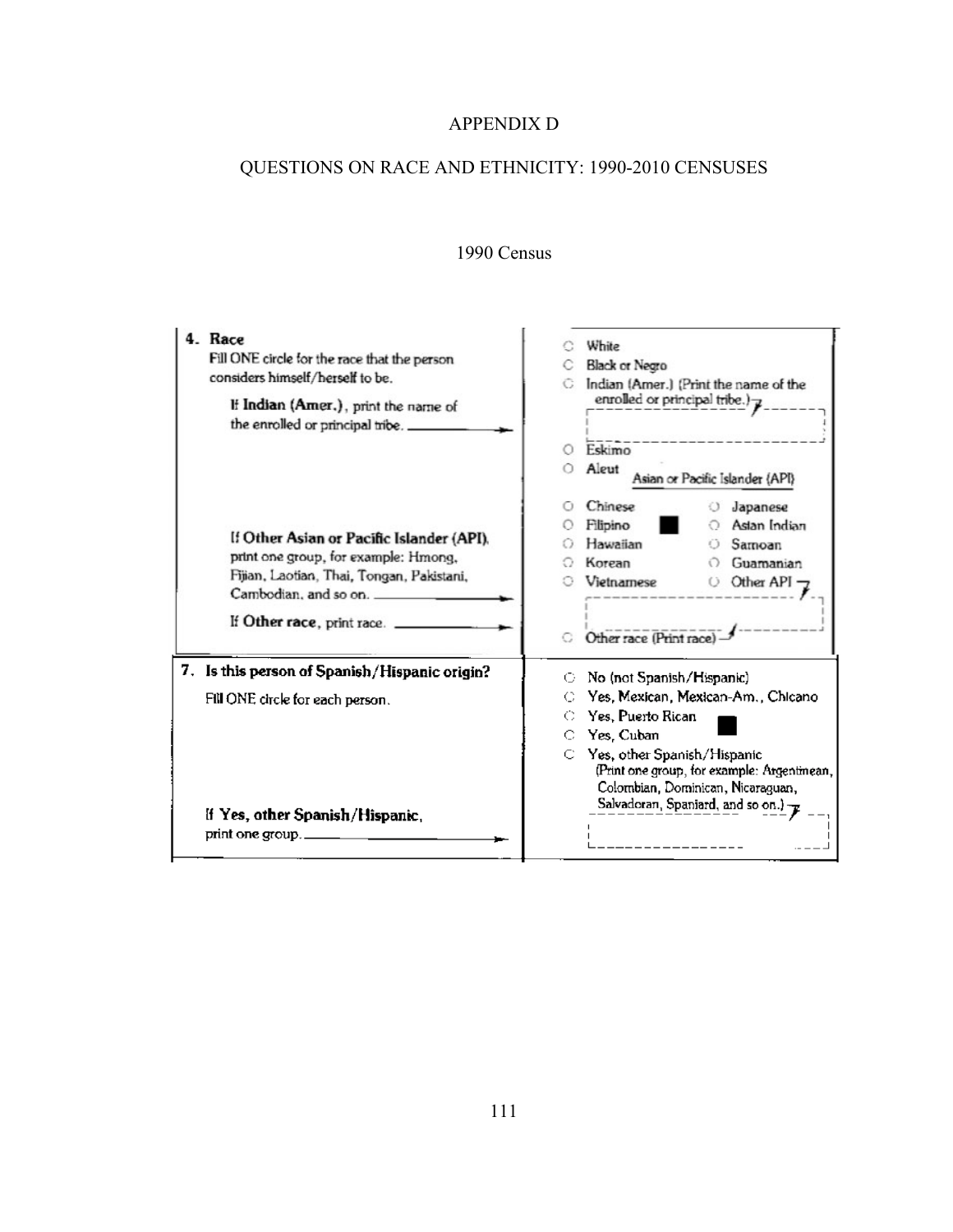2000 Census

| 7. Is Person 1 Spanish/Hispanic/Latino? Mark X the "No"<br>box if not Spanish/Hispanic/Latino.                                                                                                                                                                   |
|------------------------------------------------------------------------------------------------------------------------------------------------------------------------------------------------------------------------------------------------------------------|
| No, not Spanish/Hispanic/Latino<br>Yes, Puerto Rican<br>Yes, Mexican, Mexican Am., Chicano   Yes, Cuban<br>Yes, other Spanish/Hispanic/Latino - Print group. $\mathbf{r}$                                                                                        |
|                                                                                                                                                                                                                                                                  |
| What is Person 1's race? Mark $\times$ one or more races to<br>8.<br>indicate what this person considers himself/herself to be.<br>White<br>Black, African Am., or Negro<br>American Indian or Alaska Native - Print name of enrolled or principal tribe. $\chi$ |
|                                                                                                                                                                                                                                                                  |
| Native Hawaiian<br>Asian Indian<br>U Japanese<br>Chinese<br>$\Box$ Korean<br>Guamanian or Chamorro<br>Filipino<br>Vietnamese<br>Samoan<br>Other Asian - Print race. $\mathbb{Z}$<br>Other Pacific Islander - Print race. $\mathbf{z}$                            |
|                                                                                                                                                                                                                                                                  |
| Some other race - Print race. $\mathbf{z}$                                                                                                                                                                                                                       |
|                                                                                                                                                                                                                                                                  |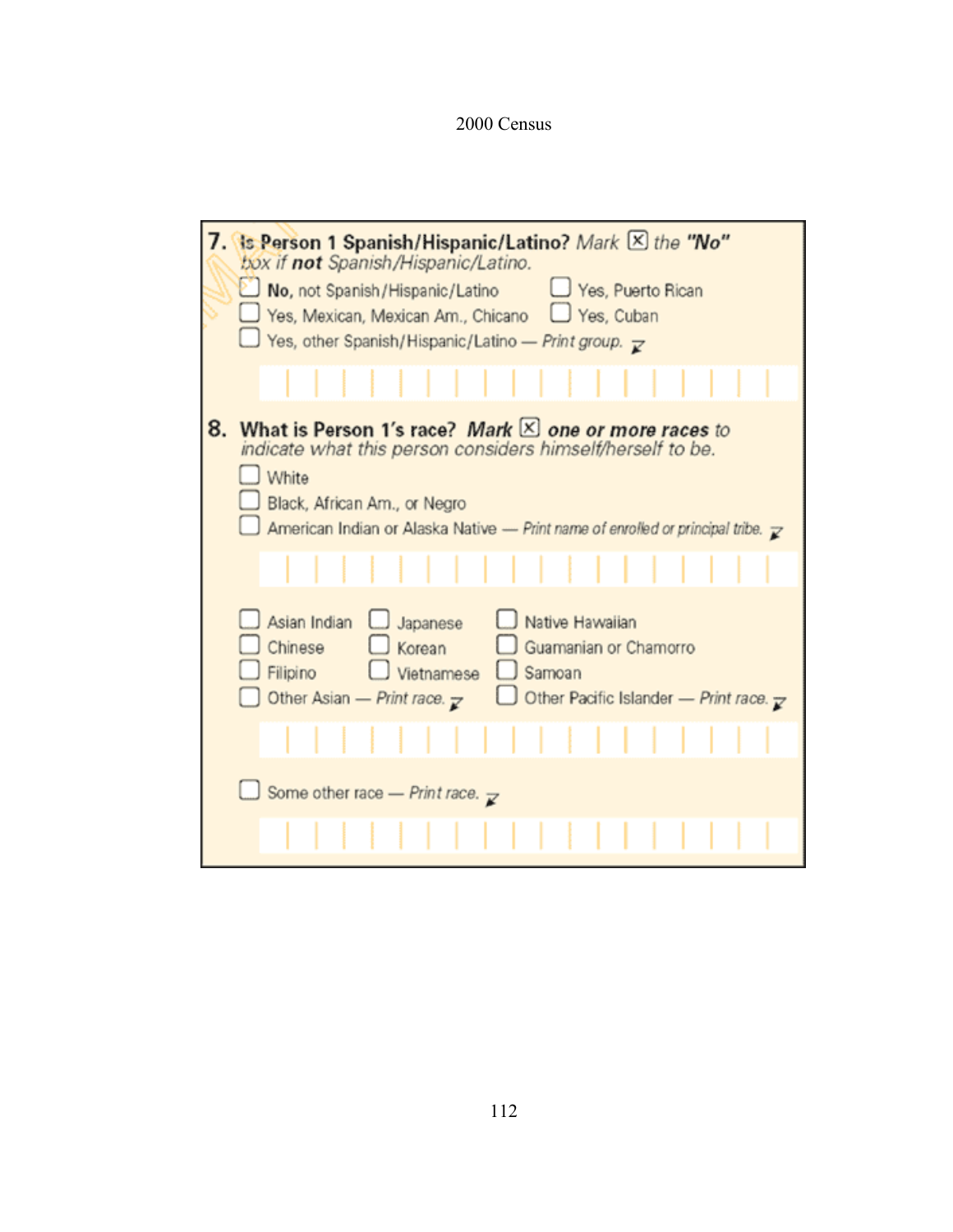# 2010 Census

| NOTE: Please answer BOTH Question 8 about Hispanic origin and<br>Question 9 about race. For this census, Hispanic origins are not races.                                                                                                                                                                                                                                                                               |
|------------------------------------------------------------------------------------------------------------------------------------------------------------------------------------------------------------------------------------------------------------------------------------------------------------------------------------------------------------------------------------------------------------------------|
| 8. Is Person 1 of Hispanic, Latino, or Spanish origin?<br>No, not of Hispanic, Latino, or Spanish origin<br>Yes, Mexican, Mexican Am., Chicano<br>Yes, Puerto Rican<br>Yes, Cuban<br>Yes, another Hispanic, Latino, or Spanish origin - Print origin, for example,<br>Argentinean, Colombian, Dominican, Nicaraguan, Salvadoran, Spaniard, and so on. Z                                                                |
| 9. What is Person 1's race? Mark X one or more boxes.<br>White<br>Black, African Am., or Negro<br>American Indian or Alaska Native - Print name of enrolled or principal tribe. $\mathbb Z$                                                                                                                                                                                                                            |
| Asian Indian<br>Native Hawaiian<br>Japanese<br>Chinese<br>Korean<br>Guamanian or Chamorro<br>Filipino<br>Vietnamese<br>Samoan<br>Other Asian - Print race, for<br>Other Pacific Islander - Print<br>example, Hmong, Laotian, Thai,<br>race, for example, Fijian, Tongan,<br>Pakistani, Cambodian, and so on. $\overrightarrow{k}$<br>and so on. $\mathbb{Z}$<br>Some other race - Print race. $\overline{\mathcal{K}}$ |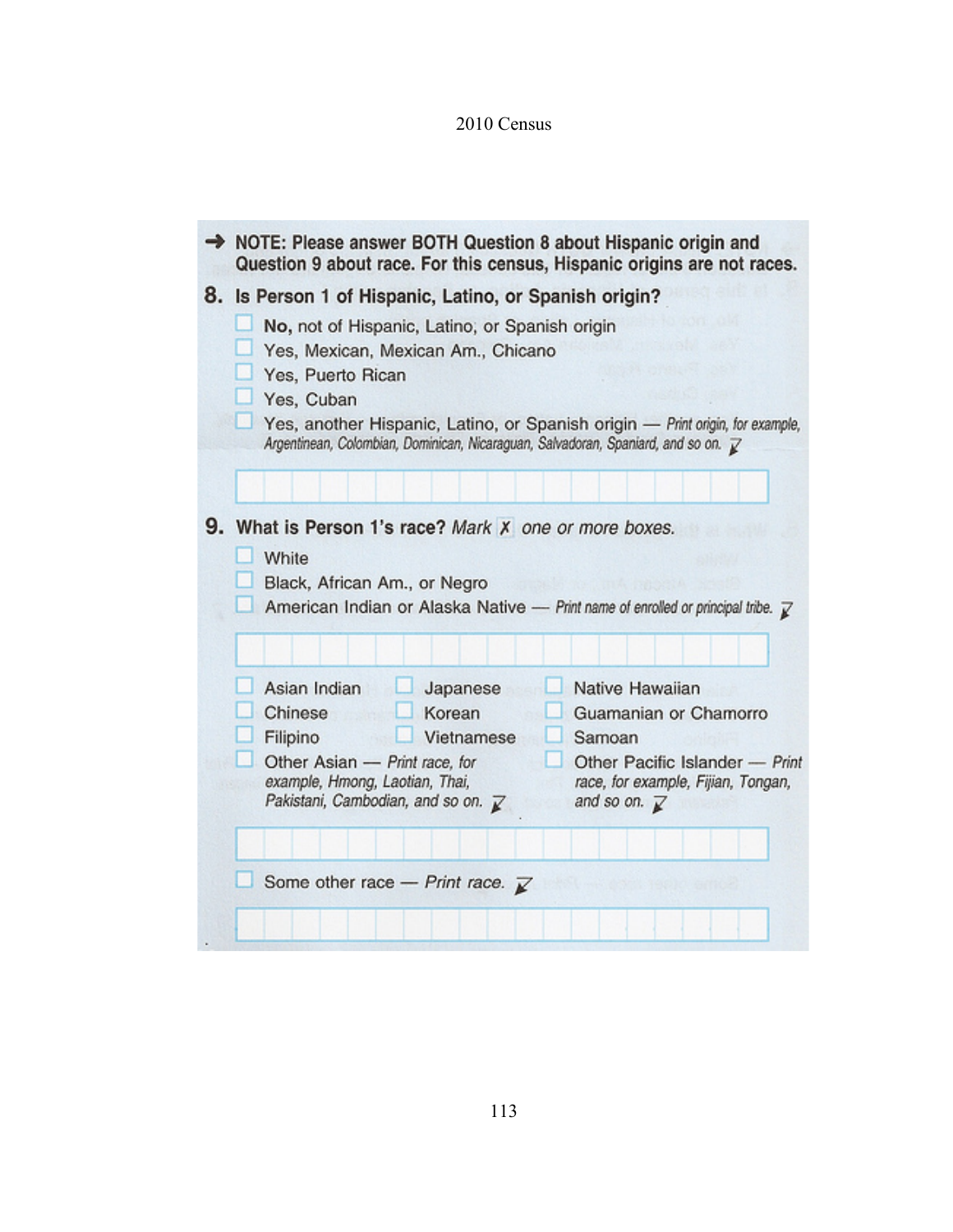#### REFERENCES

- Ahearn, Laura. 2001a. *Invitations to Love: Literacy, Love Letters, and Social Change in Nepal*. Ann Arbor: University of Michigan Press.
	- \_\_\_\_\_. 2001b. Language and Agency. *Annual Review of Anthropology* 30:109-137.
- AhnAllen, Julie, Karen Suyemoto, and Alice Carter. 2006. Relationship between Physical Appearance, Sense of Belonging and Exclusion, and Racial/Ethnic Self-Identification Among Multiracial Japanese European Americans. *Cultural Diversity and Ethnic Minority Psychology* 12(4):673-686.
- Anderson, Benedict. 1991. *Imagined Communities: Reflections on the Origin and Spread of Nationalism*. New York: Verso.
- Atkinson, J. Maxwell, and John Heritage. 1984. *Structures of Social Action: Studies in Conversation Analysis*. New York: Cambridge University Press.
- Austin, John. 1975 [1962]. *How to Do Things with Words*. 2nd edition. Cambridge, MA: Harvard University Press.
- Barnes, Jessica, and Claudette Bennet. 2002. The Asian Population: 2000: Census 2000 Brief. U.S. Census Bureau.
- Barth, Fredrik.1969. Introduction. In *Ethnic Groups and Boundaries: The Social Organization of Culture Difference*, ed. Fredrik Barth, 1-38. Boston, MA: Little, Brown & Co.
- Bernard, Harvey Russell. 2006. *Research Methods in Anthropology: Qualitative and Quantitative Approaches*. 4th edition. Lanham, MD: AltaMira Press.
- Bonilla-Silva, Eduardo. 1997. Rethinking Racism: Toward a Structural Interpretation. *American Sociological Review* 62(3):465-480.
- Brickell, Chris. 2003. Performativity or Performance? Clarifications in the Sociology of Gender. *New Zealand Sociology* 18(2):158-178.
- Brunsma, David, and Kerry Ann Rockquemore. 2001. The New Color Complex: Appearances and Biracial Identity. *Identity: An International Journal of Theory and Research* 1(3):225-246.
- Bucholtz, Mary. 1995. From Mulatta to Mestiza: Passing and the Linguistic Reshaping of Ethnic Identity. In *Gender Articulated: Language and the Socially Constructed Self*, eds. Kira Hall, and Mary Bucholtz, 351-373. New York: Routledge.
- \_\_\_\_\_. 2009. Styles and Stereotypes: Laotian American Girls' Linguistic Negotiation of Identity. In *Beyond Yellow English: Toward a Linguistic Anthropology of Asian Pacific America*, eds. Angela Reyes, and Adrienne Lo, 21-42. New York: Oxford University Press.
- Butler, Judith. 1999 [1990]. *Gender Trouble: Feminism and the Subversion of Identity*. Tenth Anniversary Edition. New York: Routledge.
- \_\_\_\_\_. 1993. *Bodies that Matter: On the Discursive Limits of 'Sex'*. New York: Routledge.
- Byrne, Bridget. 2006. *White Lives: The Interplay of 'Race', Class and Gender in Everyday Life*. New York: Routledge.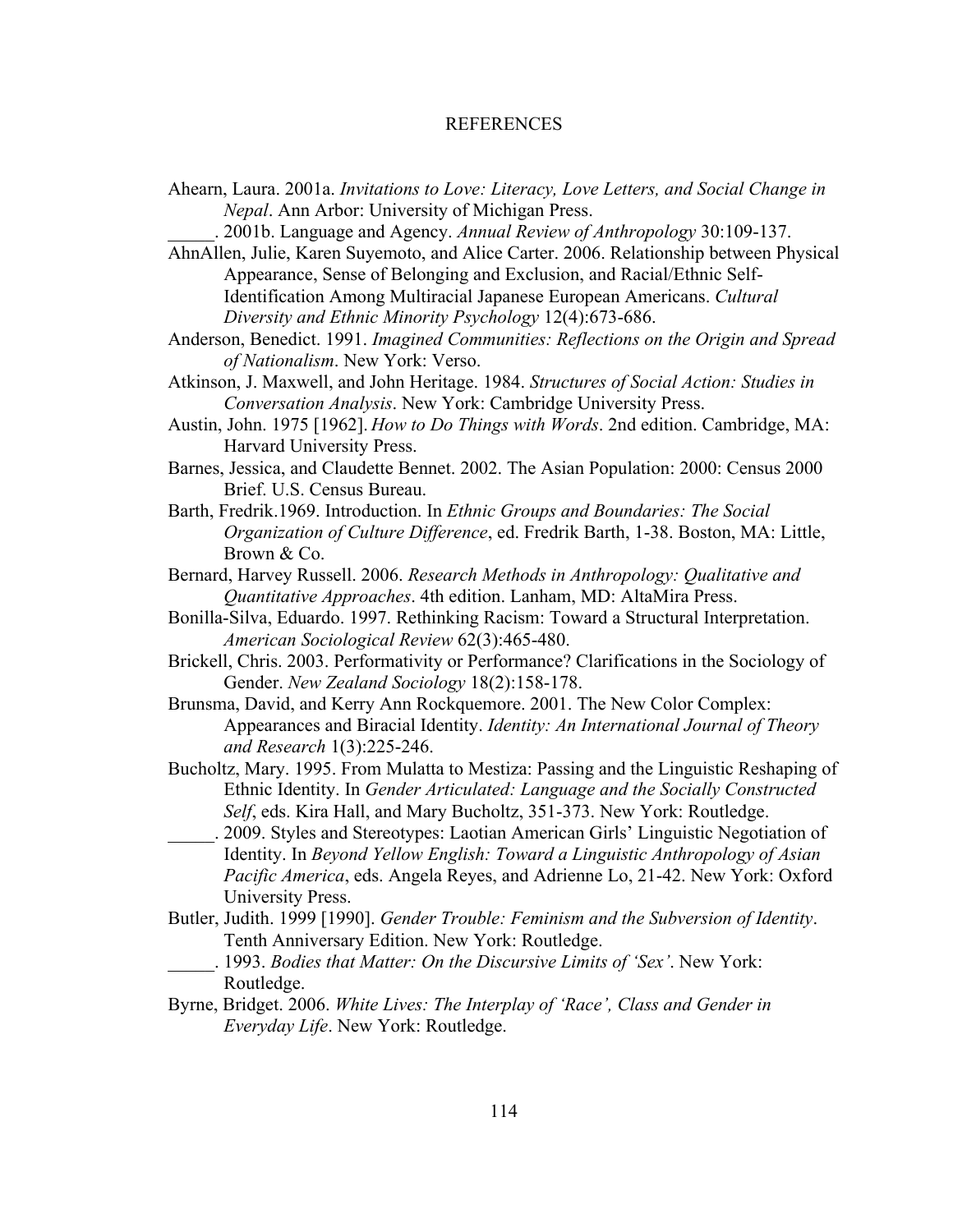Cornell, Stephen, and Douglas Hartmann. 2007. *Ethnicity and Race: Making Identities in a Changing World*. 2nd edition. Thousand Oaks, CA: Pine Forge Press.

- Dalmage, Heather. 2000. *Tripping on the Color Line: Black-White Multiracial Families in a Racially Divided World*. Piscataway, NJ: Rutgers University Press.
- Eckert, Penelope, and Sally McConnell-Ginet. 2003. *Language and Gender*. New York: Oxford University Press.
- Eriksen, Thomas Hylland. 2002. *Ethnicity and Nationalism*. 2nd edition. Sterling, VA: Pluto Press.
- Espiritu, Yen Le. 1992. *Asian American Panethnicity: Bridging Institutions and Identities*. Philadelphia: Temple University Press.
- Fortier, Anne-Marie. 2000. *Migrant Belongings: Memory, Space, Identity*. New York: Berg.
- Gans, Herbert. 1979. Symbolic Ethnicity: The Future of Ethnic Groups and Cultures in America. *Ethnic and Racial Studies* 2(1):1-20.
- Giddens, Anthony. 1976. *New Rules of Sociological Method*. London: Hutchinson.
	- \_\_\_\_\_. 1979. *Central Problems in Social Theory: Action, Structure and Contradiction in Social Analysis*. Berkeley: University of California Press.
- Goffman, Erving. 1959. *The Presentation of Self in Everyday Life*. Garden City, NY: Anchor Books.
- Hacking, Ian. 1990. Making Up People. In *Forms of Desire: Sexual Orientation and the Social Constructionist Controversy*, ed. Edward Stein, 69-88. New York: Garland Publishing.
- Harris, David, and Jeremiah Sim. 2002. Who is Multiracial?: Assessing the Complexity of Lived Race. *American Sociological Review* 67(4):614-627.
- Hitlin, Steven, J. Scott Brown, and Glen H. Elder, Jr. 2007. Measuring Latinos: Racial vs. Ethnic Classification and Self Understandings. *Social Forces* 86(2):587-611.
- Hoeffel, Elizabeth, Sonya Rastogi, Myoung Ouk Kim, and Hasan Shahid. 2012. The Asian Population: 2010. *2010 Census Briefs.* U.S. Census Bureau.
- Ibrahim, Awad. 2004. One is Not Born Black: Becoming and the Phenomenon(ology) of Race. *Philosophical Studies in Education* 35:77-87.
- Irvine, Judith. 2009. Stance in a Colonial Encounter: How Mr. Taylor Lost His Footing. In *Stance: Sociolinguistic Perspectives*, ed. Alexandra Jaffe, 53-71. New York: Oxford University Press.
- Jackson, John L. Jr. 2001. *Harlemworld: Doing Race and Class in Contemporary Black America*. Chicago: The University of Chicago Press.
- Johnson, Timothy, Jared Jobe, Diane O'Rourke, Seymour Sudman, Richard Warnecke, Noel Chávez, Gloria Chapa-Resendez, and Patricia Golden. 1997. Dimensions of Self-Identification Among Multiracial and Multiethnic Respondents in Survey Interviews. *Evaluation Review* 21(6):671-687.
- Johnstone, Barbara. 2009. Stance, Style, and the Linguistic Individual. In *Stance: Sociolinguistic Perspectives*, ed. Alexandra Jaffe, 29-52. New York: Oxford University Press.
- Jones, Nicholas, and Amy Symens Smith. 2001. The Two or More Races Population: 2000: Census 2000 Brief. U.S. Census Bureau.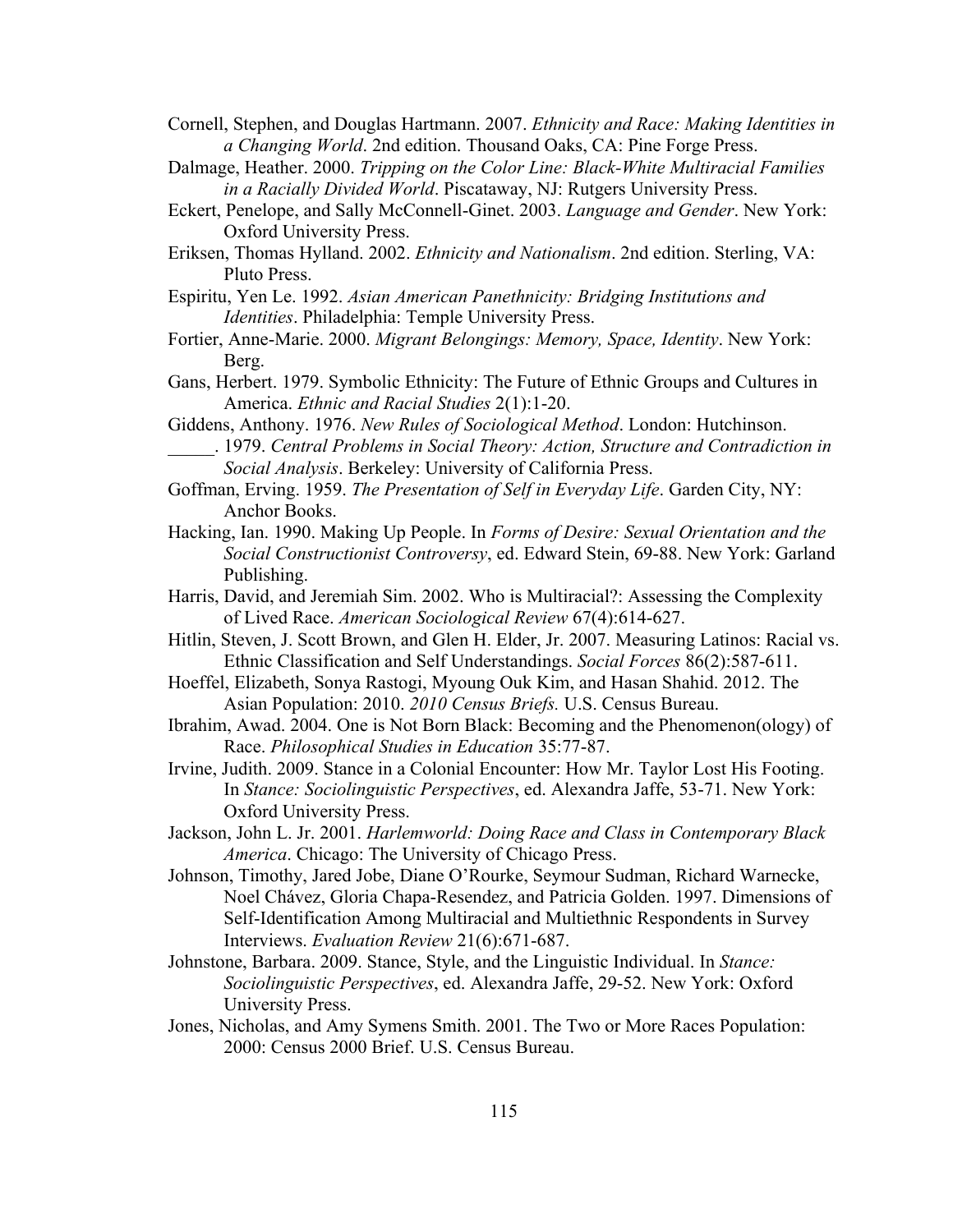- Kang, M. Agnes, and Adrienne Lo. 2004. Two ways of articulating heterogeneity in Korean American narratives of ethnic identity. *Journal of Asian American Studies* 7(2):93-116.
- Khanna, Nikki. 2004. The Role of Reflected Appraisals in Racial Identity: The Case of Multiracial Asians. *Social Psychology Quarterly* 67(2):115-131.
- Khanna, Nikki, and Cathryn Johnson. 2010. Passing as Black: Racial Identity Work among Biracial Americans. *Social Psychology Quarterly* 73(4):380-397.
- Kibria, Nazli. 2000. Race, Ethnic Options, and Ethnic Binds: Identity Negotiations of Second-Generation Chinese and Korean Americans. *Sociological Perspectives* 43(1):77-95.
- Lee, Jennifer, and Frank Bean. 2004. Intermarriage and Multiracial Identification: The Asian American Experience and Implications for Changing Color Lines. In *Asian American Youth: Culture, Identity, and Ethnicity*, eds. Jennifer Lee, and Min Zhou, 51-63. New York: Routledge.
	- \_\_\_\_\_. 2010. *The Diversity Paradox: Immigration and the Color Line in Twenty-First Century America*. New York: Russell Sage Foundation.
- Lien, Pei-te, M. Margaret Conway, and Janelle Wong. 2003. The Contours and Sources of Ethnic Identity Choices Among Asian Americans. *Social Science Quarterly* 84(2):461-481.
- Lo, Adrienne. 1999. Codeswitching, Speech Community Membership, and the Construction of Ethnic Identity. *Journal of Sociolinguistics* 3(4):461-479.
- Mahtani, Minelle. 2002. Tricking the Border Guards: Performing Race. *Environment and Planning D: Society and Space* 20(2): 425-440.
- Malott, Krista. 2009. Investigation of Ethnic Self-Labeling in the Latina Population: Implications for Counselors and Counselor Educators. *Journal of Counseling & Development* 87:179-185.
- Malott, Krista, Kathryn Alessandria, Megan Kirkpatrick, and Justine Carandang. 2009. Ethnic Labeling in Mexican-Origin Youth: A Qualitative Assessment. *Professional School Counseling* 12(5):352-364.
- McConnell-Ginet, Sally. 2003. What's in a Name?: Social Labeling and Gender Practices. In *The Handbook of Language and Gender*, eds. Janet Holmes, and Miriam Meyerhoff, 69-97. Malden, MA: Blackwell Publishing Ltd.
- Mirón, Louis F., and Jonathan Xavier Inda. 2000. Race as a Kind of Speech Act. *Cultural Studies: A Research Annual* 5:85-107.
- Nagel, Joane. 1994. Constructing Ethnicity: Creating and Recreating Ethnic Identity and Culture. *Social Problems* 41(1):152-176.
	- \_\_\_\_\_. 2000. Ethnicity and Sexuality. *Annual Review of Sociology* 26:107-133.
- Noro, Hiroko. 2009. The Role of Japanese as a Heritage Language in Constructing Ethnic Identity Among Hapa Japanese Canadian Children. *Journal of Multilingual and Multicultural Development* 30(1):1-18.
- Omi, Michael, and Howard Winant.1994. *Racial Formation in the United States*. New York: Routledge Press.
- Phinney, Jean. 1992. The Multigroup Ethnic Identity Measure: A New Scale for Use with Diverse Groups. *Journal of Adolescent Research* 7(2):156-176.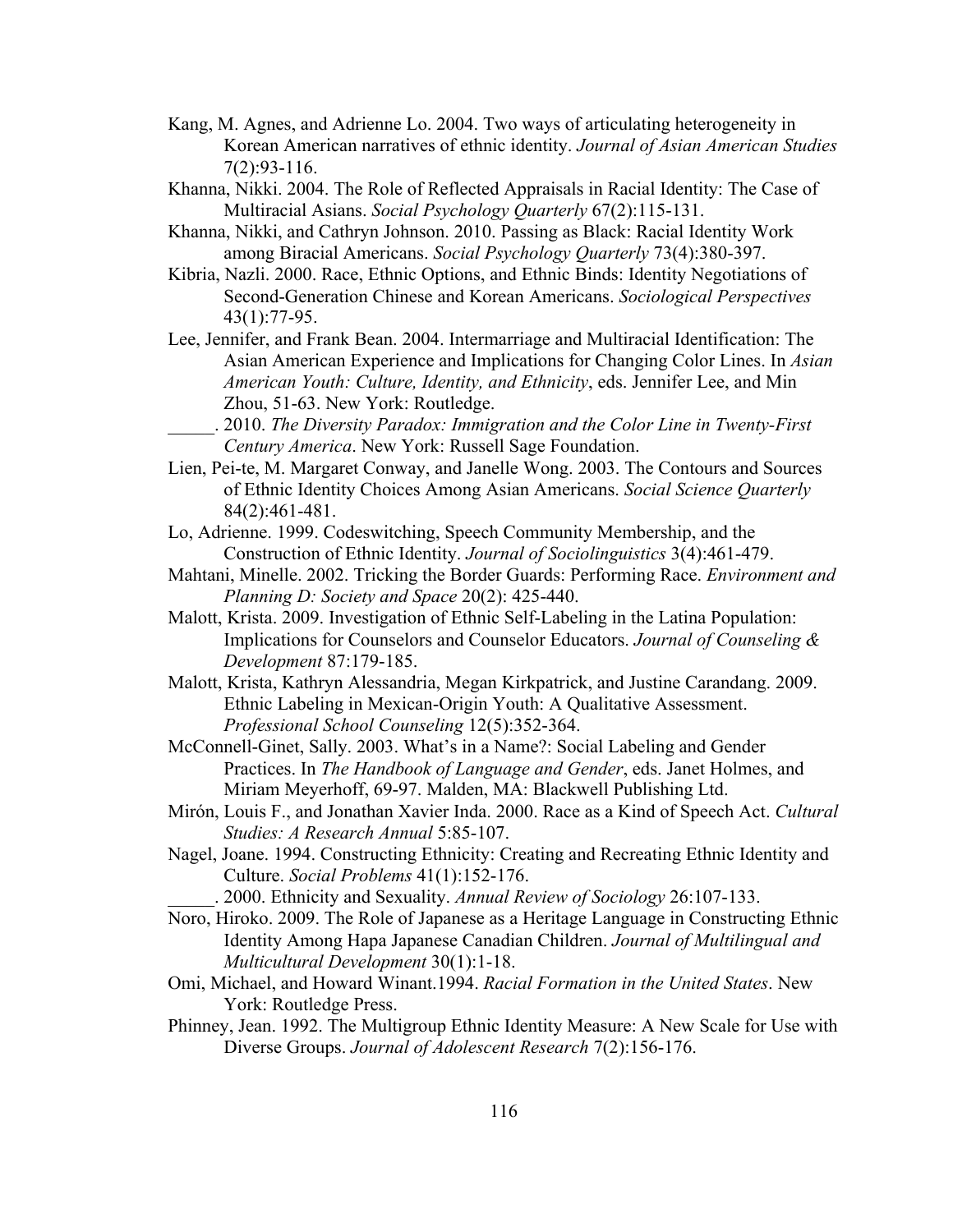- Pyke, Karen, and Tran Dang. 2003. "FOB" and "Whitewashed": Identity and Internalized Racism Among Second Generation Asian Americans. *Qualitative Sociology* 26(2):147-172.
- Rastas, Anna. 2005. Racial Categorization Among Young People in Finland. *Young*  13(2):147-166.
- Renn, Kristen. 2004. Tilting at Windmills: The Paradox and Promise of Researching Mixed Race, with Strategies for Scholars. In *Working with Multiracial Students: Critical Perspectives on Research and Practice*, ed. Kendra Wallace, 3-24. Greenwich, CT: Information Age Publishing Inc.
- Revisions to the Standards for the Classification of Federal Data on Race and Ethnicity. 1997. Accessed Jan. 13, 2012. http://www.whitehouse.gov/omb/fedreg\_1997 standards.
- Rich, Camille Gear. 2004. Performing Racial and Ethnic Identity: Discrimination by Proxy and the Future of Title VII. *New York University Law Review* 79:1134- 1270.
- Rockquemore, Kerry Ann, David Brunsma, and Daniel Delgado. 2009. Racing to Theory or Retheorizing Race?: Understanding the Struggle to Build a Multiracial Identity Theory. *Journal of Social Issues* 65(1):13-34.
- Sacks, Harvey, Emanuel Schegloff, and Gail Jefferson. 1974. A Simplest Systematics for the Organization of Turn-Taking for Conversation. *Language* 50(4):696-735.
- Safran, William. 1991. Diasporas in Modern Societies: Myths of Homeland and Return. *Diaspora: A Journal of Transnational Studies* 1(1):83-99.
- Scott, Susie. 2009. *Making Sense of Everyday Life*. Malden, MA: Polity Press.
- Sewell, William, Jr. 1992. A Theory of Structure: Duality, Agency, and Transformation. *American Journal of Sociology* 98(1):1-29.
- Shin, Sarah. 2010. "What About Me? I'm Not Like Chinese But I'm Not Like American": Heritage-Language Learning and Identity of Mixed-Heritage Adults. *Journal of Language, Identity, and Education* 9(3):203-219.
- Shin, Sarah, and Lesley Milroy. 2000. Conversation Codeswitching Among Korean-English Bilingual Children. *International Journal of Bilingualism* 4(3):351-383.
- Smith, Anthony. 1991. *National Identity*. New York: Penguin Books.
- Speight, Suzette, Elizabeth Vera, and Kimberly Derrickson. 1996. Racial Self-Designation, Racial Identity, and Self-Esteem Revisited. *Journal of Black Psychology* 22(1):37-52.
- Spencer, Rainier. 2004. Assessing Multiracial Identity Theory and Politics: The Challenge of Hypodescent. *Ethnicities* 4(3):357-379.
- Tuan, Mia. 1998. *Forever Foreigners or Honorary Whites?: The Asian Ethnic Experience Today.* Piscataway, NJ: Rutgers University Press.
- Wade, Peter. 1993. "Race", Nature and Culture. *Man* 28(1):17-34.
- Warren, John. 2001. The Social Drama of a 'Rice Burner': A (Re)constitution of Whiteness. *Western Journal of Communication* 65(2):184-205.
- Washington, Jesse. 2011. Some Asians' College Strategy Don't Check 'Asian'. *Yahoo! News*, Dec. 3, 2011. Accessed Dec. 4, 2011. http://news.yahoo.com/asianscollege-strategy-dont-check-asian-174442977.html.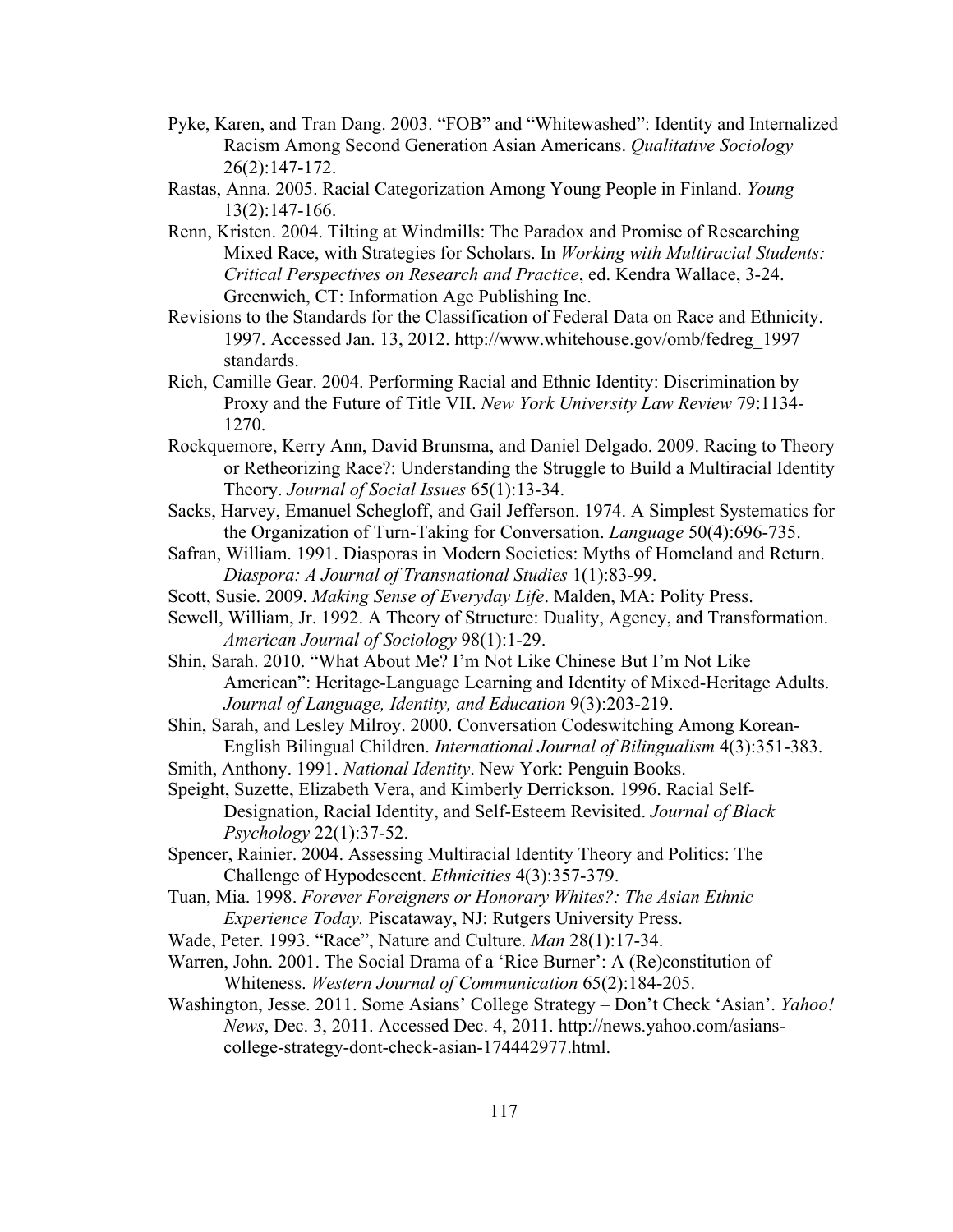- Waters, Mary. 1990. *Ethnic Options: Choosing Identities in America*. Berkeley: University of California Press.
- Wei, William. 1993. *The Asian American Movement*. Philadelphia: Temple University Press.
- Wijeyesinghe, Charmaine. 2001. Racial Identity in Multiracial People: An Alternative Perspective. In *New Perspectives on Racial Identity Development: A Theoretical and Practical Anthology*, eds. Charmaine Wijeyesinghe, and Bailey Jackson III, 129-152. New York: New York University Press.
- Williams, Kim. 2006. *Mark one or More: Civil Rights in Multiracial America*. Ann Arbor: The University of Michigan Press.
- Williams, Teresa Kay. 1996. Race as Process: Reassessing the "What Are You?" Encounters of Biracial Individuals. In *The Multiracial Experience: Racial Borders as the New Frontier*, ed. Maria P.P. Root, 191-210. Thousand Oaks, CA: Sage Publications.
- Willie, Sarah Susannah. 2003. *Acting Black: College, Identity, and the Performance of Race*. New York: Routledge.
- Wu, Frank. *Yellow: Race in America beyond Black and White*. New York: Basic Books.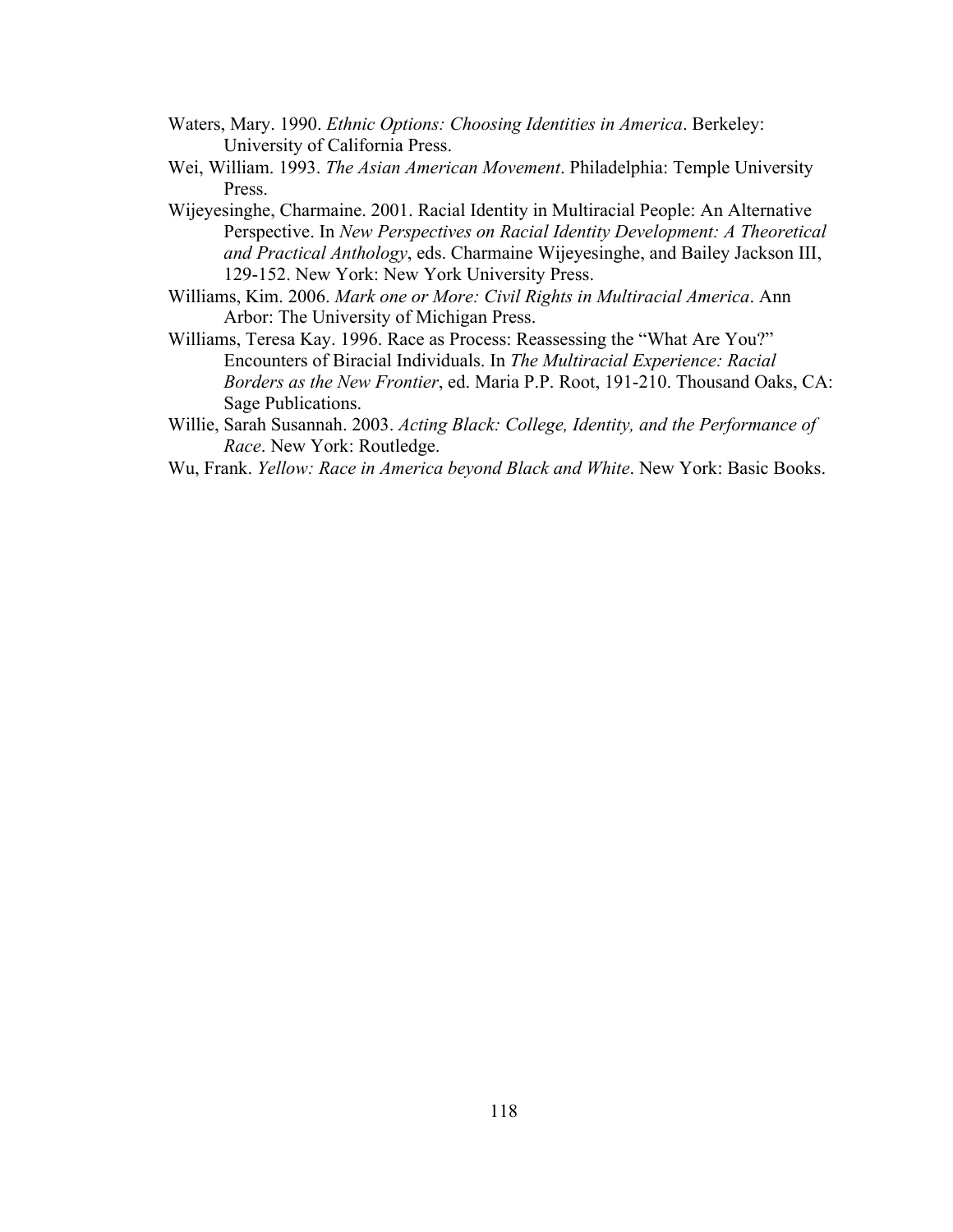### CURRICULUM VITA

Ellen MacDonald P.O. Box 19028 Las Vegas, NV 89132 macdon56@unlv.nevada.edu (908) 328-8135 (cell)

### Academic Background:

**University of Nevada, Las Vegas** Las Vegas, NV *Master of Arts in Anthropology*, May 2012 GPA 3.90/4.0

**Vassar College**, Poughkeepsie, NY *Bachelor of Arts in Anthropology and Chinese*, May 2009 GPA 3.74/4.0

**Qingdao University**, Qingdao, China Study Abroad Program in Chinese language, Summer 2007

### Awards:

| May 2011 | Won 2nd place (\$100) for SWAA's Annual Student Paper Competition               |
|----------|---------------------------------------------------------------------------------|
|          | March 2012 Received Honorable Mention for a talk presented at the UNLV Graduate |
|          | & Professional Student Research Forum                                           |

Grants and Scholarships:

|           | Spring 2012 Received \$1,000 from a UNLV Access Grant              |
|-----------|--------------------------------------------------------------------|
| Fall 2011 | Received \$1,000 from Patricia A. Rocchio Memorial Scholarship for |
|           | thesis research                                                    |
| Fall 2011 | Received \$500 from UNLV GPSA to present at AAA in Montreal, QC    |

### Publications:

2011 Constructing Difference Through Indirect Speech Acts in "Harold and Kumar go to White Castle. *Proceedings of the Southwestern Anthropological Association* 5:9-14.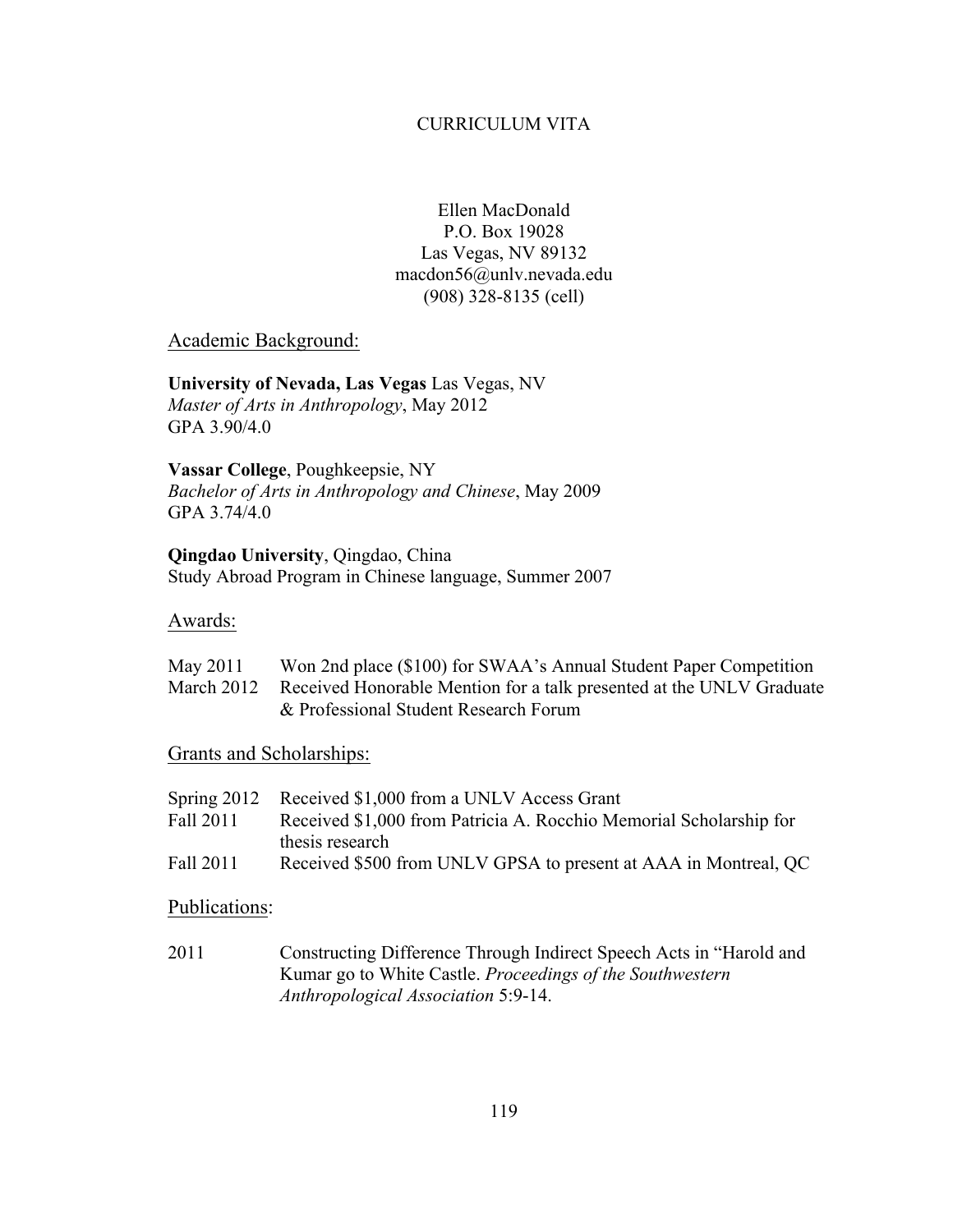# Scholarly Activities:

| March 2012 | Chinks and the Chinese Exclusion Act: Ethnic Slurs and Social Processes<br>(abridged version)                                                                                               |
|------------|---------------------------------------------------------------------------------------------------------------------------------------------------------------------------------------------|
|            | Paper presented at the UNLV Graduate & Professional Student                                                                                                                                 |
|            | <b>Research Forum</b>                                                                                                                                                                       |
| Nov. 2011  | Chinks and the Chinese Exclusion Act: Ethnic Slurs and Social Processes<br>Paper presented at the American Anthropological Association                                                      |
|            | meeting "Traces, Tidemarks and Legacies" in Montreal, QC as<br>part of panel entitled "Gossip, Confession, and Innuendo: Family                                                             |
|            | Resemblances, Social Processes, and Interstitial Linguistic                                                                                                                                 |
|            | Practices"                                                                                                                                                                                  |
| May 2011   | <b>Practices and Perspectives on Public Performance</b>                                                                                                                                     |
|            | Panel organizer, presented at the Southwest Anthropological                                                                                                                                 |
|            | Association meetings at the University of Nevada, Reno.                                                                                                                                     |
| May 2011   | Constructing Difference through Indirect Speech Acts in 'Harold and                                                                                                                         |
|            | Kumar go to White Castle'.                                                                                                                                                                  |
|            | Paper presented at the Southwest Anthropological Association<br>meetings at the University of Nevada, Reno as part of panel<br>entitled "Practices and Perspectives on Public Performance". |

# Professional Experience:

|             | Spring 2012 Student Advisor, Raising Our Asian Rights, UNLV<br>Assisted students in planning and running a variety of activities to<br>promote a sense of community among Asian/Pacific Islanders<br>(API) both among various student organizations on campus and<br>between students and the larger API community in Las Vegas |
|-------------|---------------------------------------------------------------------------------------------------------------------------------------------------------------------------------------------------------------------------------------------------------------------------------------------------------------------------------|
| 2011-2012   | Clinician, Lindamood-Bell Learning Processes<br>Work one-on-one with students of all ages to assist them in<br>learning how to decode words and how to comprehend the material<br>they read.                                                                                                                                    |
| 2010-2011   | Assistant Editor, Department of Anthropology, UNLV<br>Edited and formatted manuscripts, and corresponded with authors<br>and reviewers for <i>Ethnoarchaeology: Journal of Arachaeological</i> ,<br>Ethnographic and Experimental Studies, a peer-reviewed journal.                                                             |
| Spring 2010 | <i>Bibliographer</i> , Department of Anthropology, UNLV<br>Complied and sourced bibliography for book manuscript entitled<br>Rewriting Shangri-la: Tibetan Exile Youth, Literacy, and Social<br>Change by Dr. Heidi Swank.                                                                                                      |